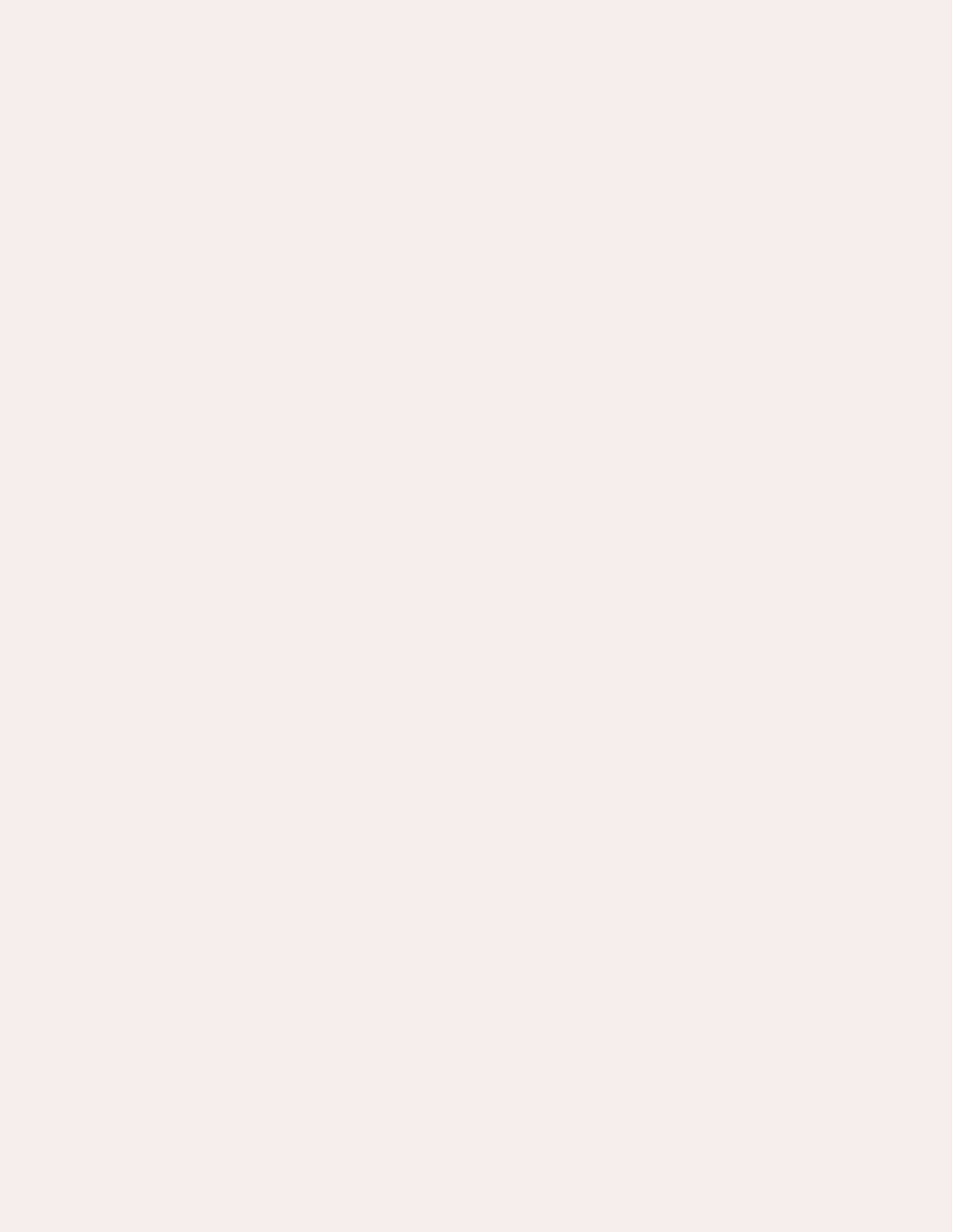# Table of Contents

| Case Example 5: Southeast Texas Medical Associates (SETMA) LLC, Beaumont, TX. 25        |
|-----------------------------------------------------------------------------------------|
|                                                                                         |
|                                                                                         |
| Case Example 8: Washington Patient-Centered Medical Home Collaborative, Olympia WA 34   |
|                                                                                         |
|                                                                                         |
|                                                                                         |
|                                                                                         |
|                                                                                         |
| Appendix A: Crosswalk of the Joint Principles of the Patient Centered Medical Home with |

**Screening Survey available at www.pcpcc.net**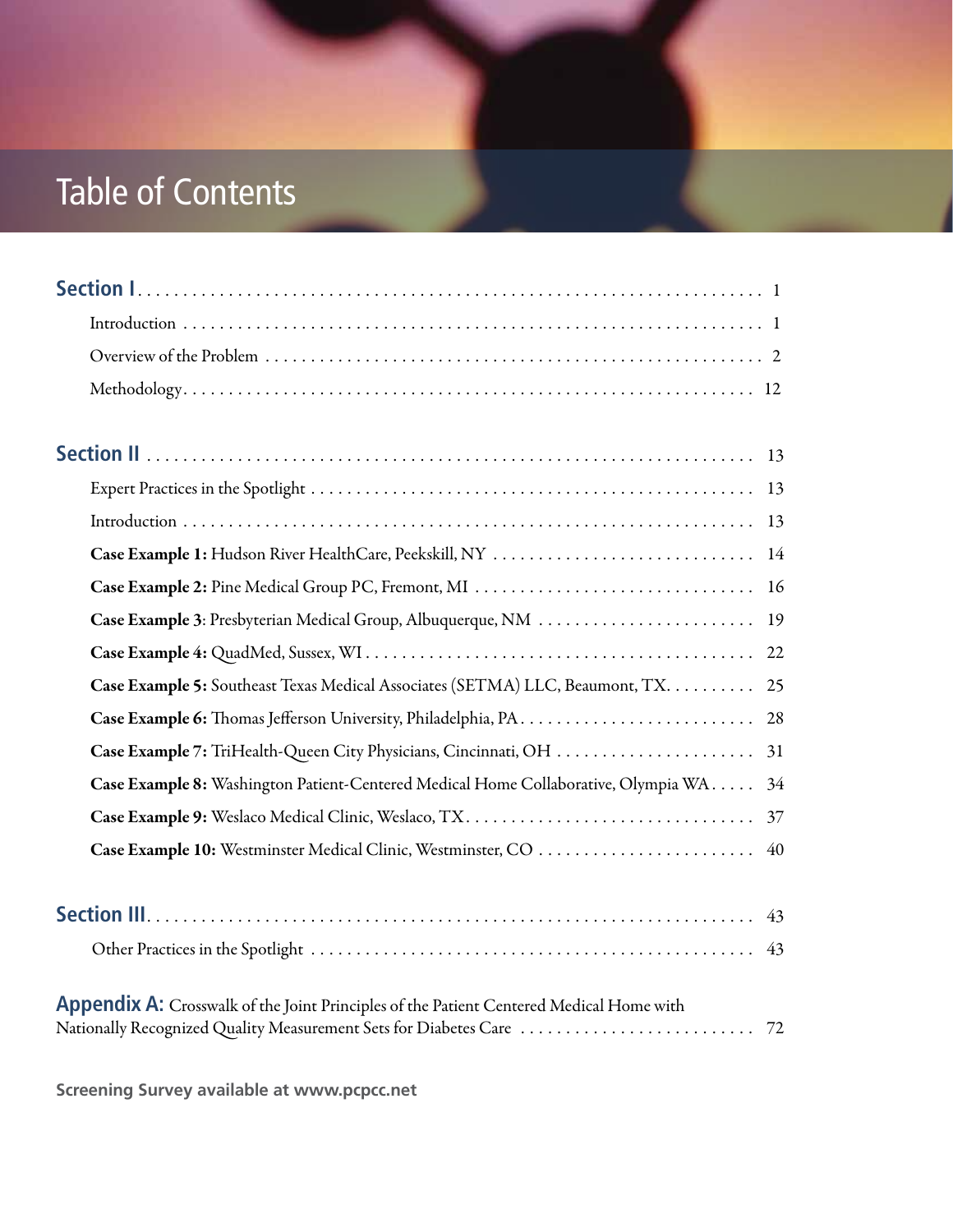# Acknowledgments

This report was developed by Health2 Resources on behalf of the Patient-Centered Primary Care Collaborative (PCPCC) with financial support from Novo Nordisk Inc.

We would like to acknowledge and thank our diabetes expert panelists, who offered valuable insight into both the structure of the practice screening survey and case example practice selection:

#### Richard Jackson, MD

*Director of Medical Affairs Healthcare Services Strategic Initiatives at the Joslin Diabetes Center*

Donna Tomky, MSN, RN, C-ANP, CDE, F.A.A.D.E.

*President American Association of Diabetes Educators*

The PCPCC would also like to thank Health2 Resources for the research and synthesis of information included in this report, specifically:

> Katherine H. Capps *President*

Sandy Mau *Vice President of Communications*

Roxanna Guilford-Blake

*Director of Strategic Communications*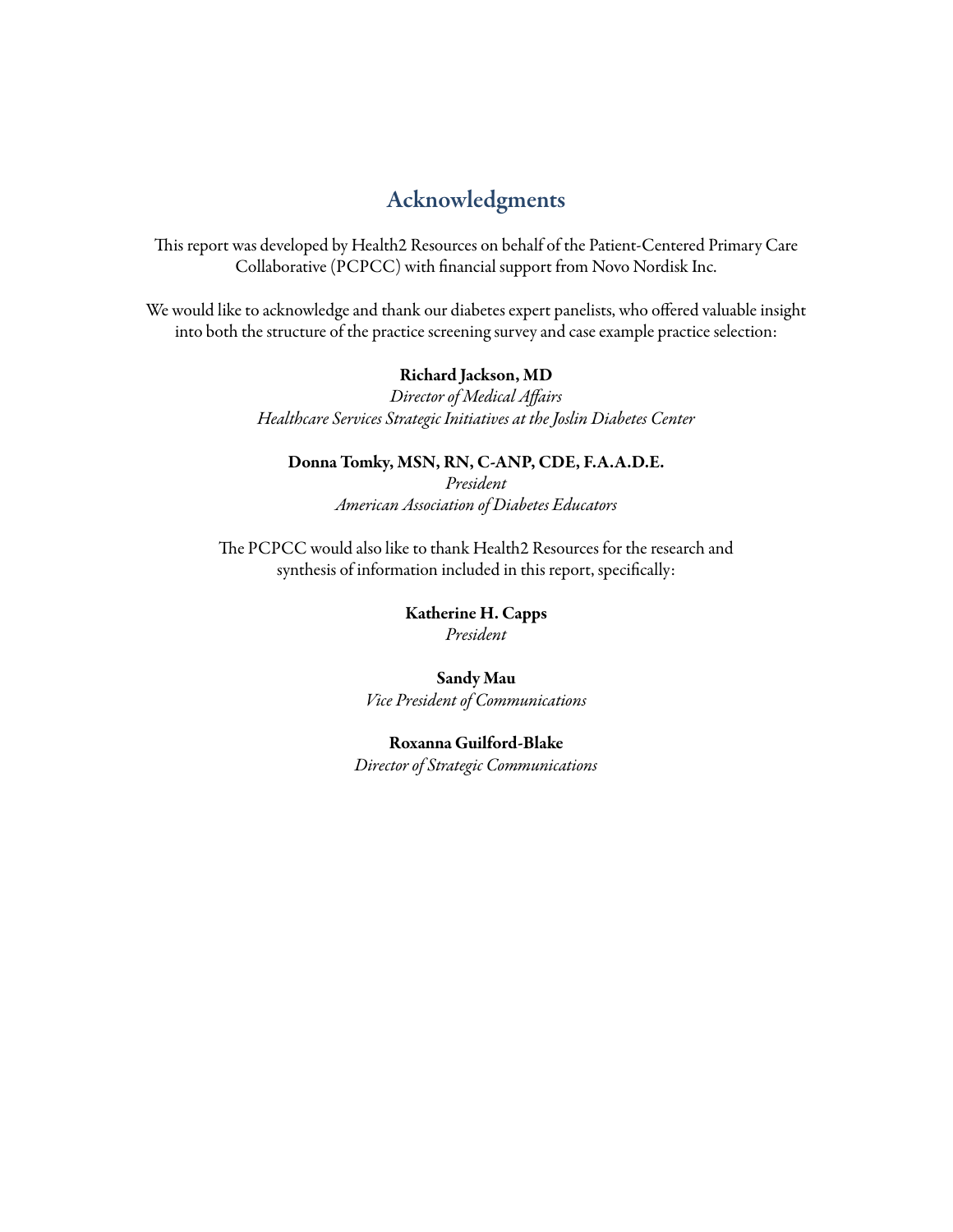# Section I **|** Introduction

## *Dear Colleagues:*

The PCPCC is an open forum where health care stakeholders freely communicate and work together to improve the future of the American health system. It works with a broad array of stakeholder organizations and individuals who share the belief that the patient centered medical home (PCMH) offers a model for transforming the health system.

Since its inception, the PCPCC has recognized the value of the PCMH as an environment for potential excellence in chronic care management. Many of the early PCMH pilot programs selected monitoring of diabetes care in particular as a benchmark of a project's ability to both improve care outcomes and lower costs. As the case studies included in this report demonstrate, there is tremendous potential for the medical home, properly implemented, to have a positive impact on diabetes management for this growing segment of our population and to reduce racial and ethnic disparities in care that have historically prevailed.

It is important to note that improvements in diabetes care do not arise simply by providing more contacts between a patient and a primary care provider. Achieving the benefits of primary care requires a systematic approach that both improves the services provided and more effectively integrates care coordination with other providers, as well as effective use of health IT and other elements of the medical home. It requires a whole-patient orientation to care, especially with the high incidence of co-morbid conditions that often accompany diabetes. An excellent program of diabetes care will not succeed if it doesn't assess the intersecting social, financial, clinical and emotional needs of the patient and coordinate care accordingly.

Improved management of diabetes holds the promise for all stakeholders in the PCPCC, from employers and public payers seeking value in their chronic care program dollars spent, to providers, insurers and consumers of care who benefit from improved care coordination and reduced hospitalizations from exacerbations of the condition. By laying out a framework that illustrates the intersection of the Joint Principles of the Patient Centered Medical Home and known successful diabetes interventions and clinical program measures, everyone can learn from and apply the lessons offered by the innovators featured in this document.

The report has three core elements: (1) A macro-environmental overview of the problem, (2) Case examples, and (3) Summary of responses from select practices in the spotlight.

We hope you find these efforts to engage consumers and patients in medical home evolution to be useful, effective and inspiring.

Sincerely,

John B. Crosby, JD *PCPCC Chair and Executive Director of the American Osteopathic Association*

*Paul Grundy*

Paul Grundy, MD, M.P.H. *PCPCC President and IBM's Global Director of Healthcare Transformation*

Edwina Kozen

*PCPCC Executive Director*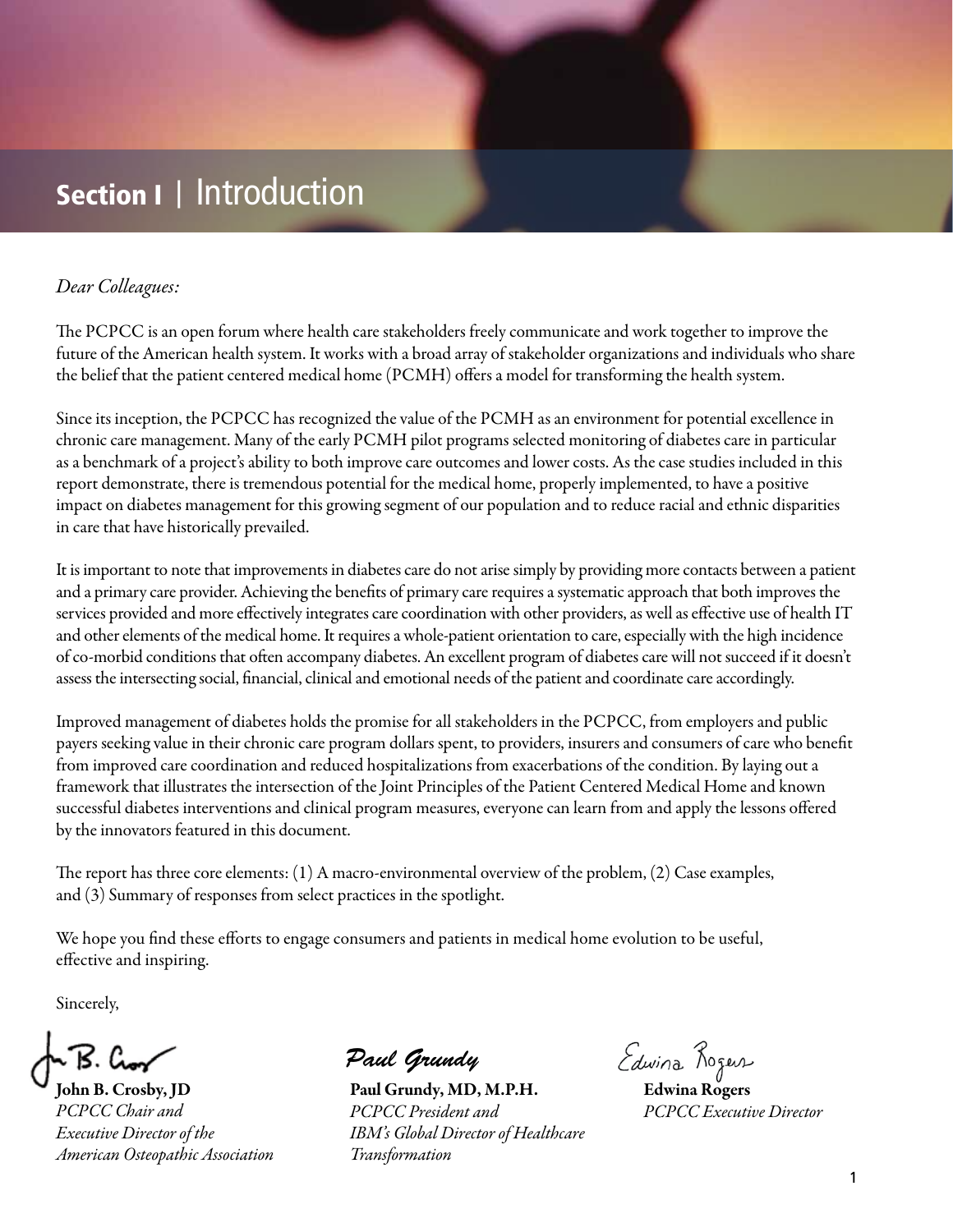# Section I **|** Overview of the Problem

Diabetes comes from the Greek word for siphon; the name is attributed to first century Greek physician Aretaeus. For centuries, physicians determined whether patients had diabetes by sampling their urine; sweet-tasting urine indicated diabetes mellitus (or "honeyed" diabetes).<sup>1</sup>

## **Diabetes and the PCMH: A brief overview**

The care of individuals with diabetes—in particular, those with diabetes mellitus (type 2 diabetes)—provides one of the best opportunities to illustrate the promise of the patient centered medical home.

A patient centered medical home, or PCMH, is a team-based model of care led by a personal physician who provides high levels of care, access and communication, care coordination and integration, and makes quality and safety hallmarks of the practice. Numerous demonstration and pilot programs across the nation have shown that, properly deployed, the medical home model can improve outcomes and lower costs.2

The management of diabetes in the medical home model has been strongly influenced by the Chronic Care Model;<sup>3</sup>

that framework has been shown to yield better overall health in the treatment of chronic disease and lower long-term costs.<sup>4, 5</sup>

Successful diabetes programs have included elements of the medical home; even if the term itself has not been used, meaningful partnerships have been built between individual patients, their families and their personal physicians. The evidence demonstrates that proper management of diabetes can reduce the risk of complications; well-designed care coordination interventions, delivered to the right individuals, can improve patient, provider and payer outcomes. The literature provides many such examples.<sup>6,7</sup>

The precedent has been set and, as the cases studies later in this document show, the future holds tremendous potential for diabetes management within the medical home framework.

6 Grumbach K., Grundy P. "Outcomes of Implementing Patient Centered Medical Home Interventions: A Review of the Evidence from Prospective Evaluation Studies in the United States." Patient-Centered Primary Care Collaborative. Updated Nov, 16, 2010. (http://www.pcpcc.net/content/ pcmh-outcome-evidence-quality).

7 Carroll, John. "Lessons Learned in Building The Patient-Centered Medical Home." Managed Care, August 2010 (http:// www.managedcaremag.com/archives/1008/1008.medicalhome. html).

<sup>&</sup>lt;sup>1</sup> Garabed Eknoyan G., Nagy J. "A history of diabetes mellitus or how a disease of the kidneys evolved into a kidney disease." Advances in chronic kidney disease. 1 April 2005 (volume 12 issue 2 Pages 223-229 DOI: 10.1053/j.ackd.2005.01.002).

<sup>2</sup> Grumbach K., Grundy P. "Outcomes of Implementing Patient Centered Medical Home Interventions: A Review of the Evidence from Prospective Evaluation Studies in the United States." Patient-Centered Primary Care Collaborative. Updated Nov, 16, 2010. (http://www.pcpcc.net/content/pcmh-outcome-evidence-quality).

<sup>3</sup> Coleman K, Austin BT, Brach C, Wagner EH. "Evidence on the Chronic Care Model in the new millennium." Health Aff (Millwood). 2009 Jan-Feb;28(1):75-85.

<sup>4</sup> Huang E. S., et al. "The Cost-Effectiveness of Improving Diabetes Care in U.S. Federally Qualified Community Health Centers." Health Services Research, May 16, 2007.

<sup>5</sup> Calvo A., et al. "A Comprehensive Health Home: Using The Expanded Care Model of the Collaboratives—Implications of Convergence of the Chronic Care Model, Planned Care Model And Patient-Centered Medical Home Model." Disparity Reducing Advances Project of the Institute for Alternative Futures November 2008 (http://www.altfutures.org/draproject/pdfs/Report\_08\_05\_ ComprehensiveHealthHome\_UsingExpandedCareModelCollaboratives.pdf ).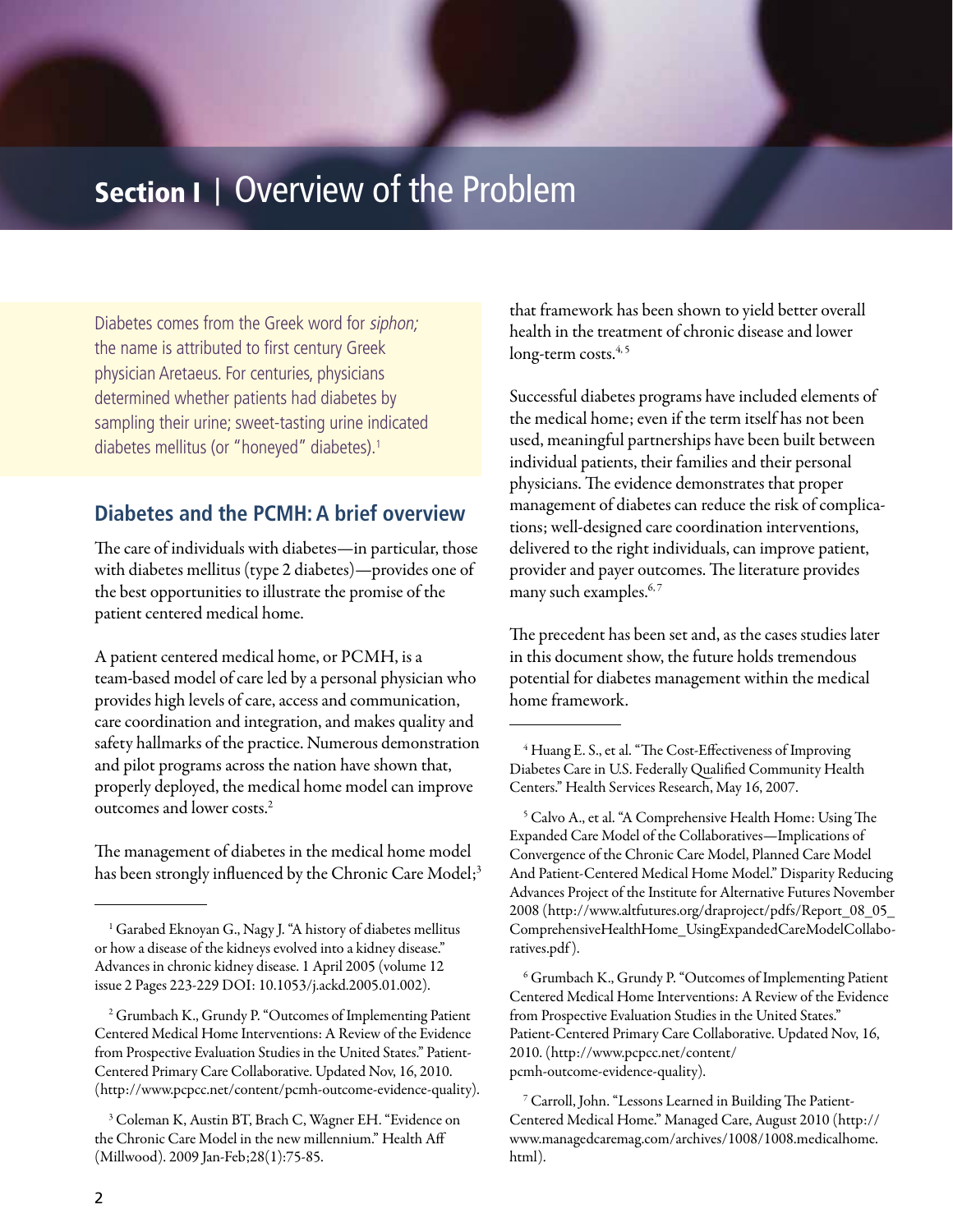

# **Joint Principles**

#### **Introduction**

The Patient-Centered Medical Home (PCMH) is an approach to providing comprehensive primary care for children, youth and adults. The PCMH is a health care setting that facilitates partnerships between individual patients, and their personal physicians, and when appropriate, the patient's family. The American Academy of Family Physicians (AAFP), American Academy of Pediatrics (AAP), American College of Physicians (ACP), American Osteopathic Association (AOA), representing approximately 333,000 physicians, have developed the following joint principles to describe the characteristics of the PCMH.

#### **Principles**

- **Personal physician**—each patient has an ongoing relationship with a personal physician trained to provide first contact, continuous and comprehensive care.
- **Physician directed medical practice**—the personal physician leads a team of individuals at the practice level who collectively take responsibility for the ongoing care of patients.
- **Whole person orientation**—the personal physician is responsible for providing for all the patient's health care needs or taking responsibility for appropriately arranging care with other qualified professionals. This includes care for all stages of life; acute care; chronic care; preventive services; and end of life care.
- **Care is coordinated and/or integrated** across all elements of the complex health care system (e.g., subspecialty care, hospitals, home health agencies, nursing homes) and the patient's community (e.g., family, public and private community-based services). Care is facilitated by registries, information technology, health information exchange and other means to assure that patients get the indicated care when and where they need and want it in a culturally and linguistically appropriate manner.
- **Quality and safety** are hallmarks of the medical home:
	- —Practices advocate for their patients to support the attainment of optimal, patient-centered outcomes that are defined by a care planning process driven by a compassionate, robust partnership between physicians, patients, and the patient's family.
	- —Evidence-based medicine and clinical decision-support tools guide decision making.
	- Physicians in the practice accept accountability for continuous quality improvement through voluntary engagement in performance measurement and improvement.
- —Patients actively participate in decision making and feedback is sought to ensure patients' expectations are being met.
- —Information technology is utilized appropriately to support optimal patient care, performance measurement, patient education, and enhanced communication.
- —Practices go through a voluntary recognition process by an appropriate non-governmental entity to demonstrate that they have the capabilities to provide patient-centered services consistent with the medical home model.
- —Patients and families participate in quality improvement activities at the practice level.
- **Enhanced access** to care is available through systems such as open scheduling, expanded hours and new Joint Principles options for communication between patients, their personal physician, and practice staff.
- **Payment** appropriately recognizes the added value provided to patients who have a patient-centered medical home. The payment structure should be based on the following framework:
	- —It should reflect the value of physician and nonphysician staff patient-centered care management work that falls outside of the face-to-face visit.
	- —It should pay for services associated with coordination of care both within a given practice and between consultants, ancillary providers, and community resources.
	- —It should support adoption and use of health information technology for quality improvement.
	- —It should support provision of enhanced communication access such as secure e-mail and telephone consultation.
	- —It should recognize the value of physician work associated with remote monitoring of clinical data using technology.
	- —It should allow for separate fee-for-service payments for face-to-face visits. (Payments for care management services that fall outside of the face-to-face visit, as described above, should not result in a reduction in the payments for face-to-face visits.)
	- —It should recognize case mix differences in the patient population being treated within the practice.
	- —It should allow physicians to share in savings from reduced hospitalizations associated with physician-guided care management in the office setting.
	- —It should allow for additional payments for achieving measurable and continuous quality improvements.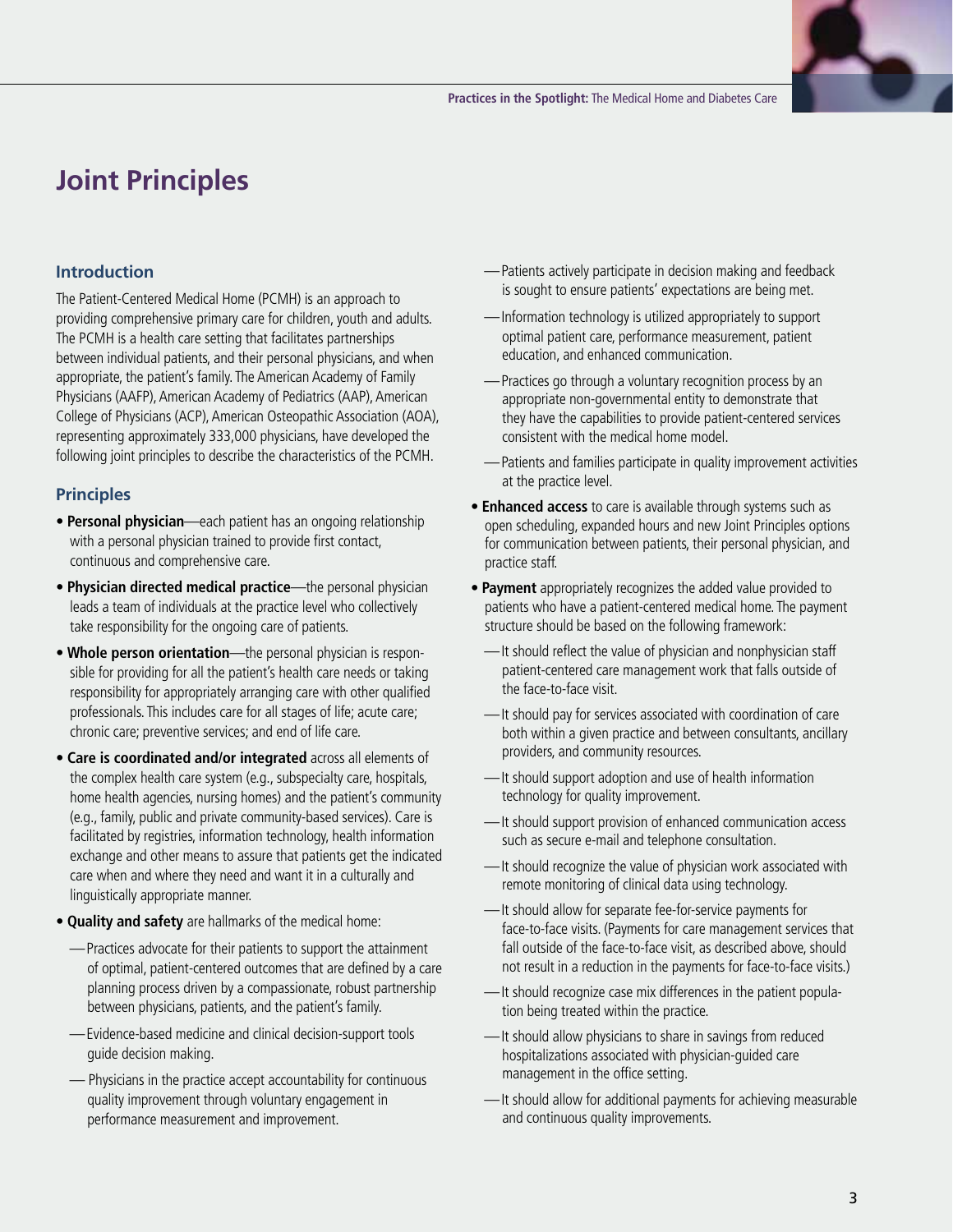## **Prevalence and scope**

Diabetes is the seventh leading cause of death in the United States. It costs \$174 billion annually, including \$116 billion in direct medical expenses, according to the Centers for Disease Control and Prevention.<sup>8</sup>

Other sources suggest the costs is higher: A study published in *Health Affairs* found that, factoring in direct and indirect costs, the cost of diabetes and prediabetes was approximately \$218 billion in 2007.9

In January 2011, the CDC announced that nearly 26 million Americans—one in 12—have diabetes. The CDC estimates 79 million U.S. adults have prediabetes.<sup>10</sup> Approximately 1.9 million people aged 20 years or older were newly diagnosed with diabetes in 2010 in the United States, the CDC reported.

In 2008, nearly one in five hospitalizations were related to patients with diabetes, totaling over 7.7 million stays and \$83 billion in hospital costs.<sup>11</sup>

Diabetes affects 8.3 percent of Americans of all ages, and 11.3 percent of adults aged 20 and older, according to the CDC's most current numbers. About 27 percent of those with diabetes—7 million Americans—do not know they have the disease. Prediabetes may affect as many as 35 percent of those 20 and older.

# A CDC snapshot of diabetes

Age 20 years or older: 25.6 million, or 11.3 diabetes.

Age 60 years or older: 10.9 million, or 26.9 diabetes.

Men: 13.0 million, or 11.8 percent of all men

Women: 12.6 million, or 10.8 percent of all

Non-Hispanic whites: 15.7 million, or 10.2 or older, have diabetes.

Non-Hispanic blacks: 4.9 million, or 18.7 or older, have diabetes.

**Source: Centers for Disease Control and Prevention 2011 National Diabetes Fact Sheet (http://www.cdc. gov/diabetes/pubs/estimates11.htm)**

CDC projects that as many as one in three U.S. adults could have diabetes by 2050 if current trends continue.

Moreover, a March 2011 paper published in the *New England Journal of Medicine* found that, in addition to vascular disease, diabetes is associated with substantial premature death from several cancers, infectious diseases, external causes, intentional self-harm and degenerative disorders, independent of several major risk factors.<sup>12</sup>

While prevalent and readily treatable, diabetes is not adequately treated. Nearly 90 percent of U.S. adult diabetics—more than 16 million adults aged 35 and older —have ineffective treatment of blood sugar, blood

<sup>8</sup> Centers for Disease Control and Prevention. 2011 National Diabetes Fact Sheet Atlanta, GA: U.S. Department of Health and Human Services, Centers for Disease Contro and Prevention, 2008. (http://www.cdc.gov/diabetes/pubs/estimates11.htm)

<sup>9</sup> Dall TM et al, The Economic Burden of Diabetes, Health Affairs, 29 (2), 2010 (http://content.healthaffairs.org/content/ early/2010/01/14/hlthaff.2009.0155.abstract).

<sup>&</sup>lt;sup>10</sup> Centers for Disease Control and Prevention. 2011 National Diabetes Fact Sheet Atlanta, GA: U.S. Department of Health and Human Services, Centers for Disease Control and Prevention, 2008. (http://www.cdc.gov/diabetes/pubs/estimates11.htm).

<sup>&</sup>lt;sup>11</sup> Fraze, T., H.J. Jiang and J. Burgess. Hospital stays for patients with diabetes, 2008. Healthcare Cost and Utilization Project, Agency for Healthcare Research and Quality Statistical Brief #93 (http://www.hcup-us.ahrq.gov/reports/statbriefs/sb93.pdf ).

<sup>&</sup>lt;sup>12</sup> The Emerging Risk Factors Collaboration. "Diabetes Mellitus, Fasting Glucose, and Risk of Cause-Specific Death "NEJM 364:9, March 3, 2011, p 829-841 (http://www.nejm.org/doi/ full/10.1056/NEJMoa1008862).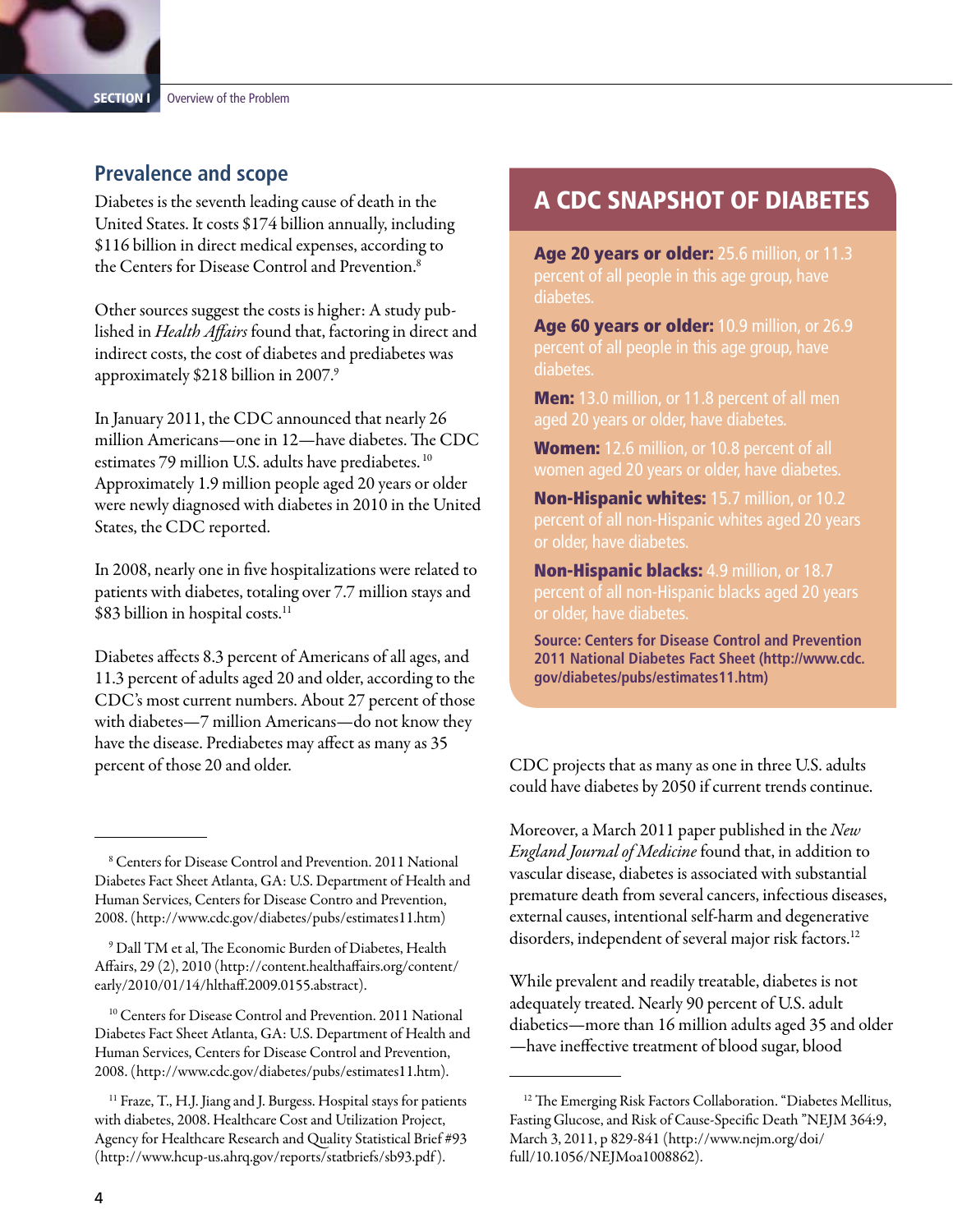

pressure and cholesterol, according to researchers at the Institute for Health Metrics and Evaluation at the University of Washington.<sup>13</sup>

## **Challenges: Racial, ethnic disparities**

Challenges abound in addressing diabetes. Among the most difficult are racial and ethnic disparities. Racial and ethnic minorities continue to have higher rates of diabetes after adjusting for population age differences. For adults, diabetes rates were 16.1 percent for American Indians/ Alaska natives, 12.6 percent for blacks, 11.8 percent for Hispanics, 8.4 percent for Asian-Americans and 7.1 percent for non-Hispanic whites.<sup>14</sup>

A 2009 study delved into some of the reasons for the disparity and found that depression and missing medication doses were more strongly associated with poor control of blood pressure, blood glucose and cholesterol among blacks than among whites.<sup>15</sup> Researchers found that black patients were more likely than white patients to report each of 10 different reasons for missing medication doses, suggesting that "interventions targeted at black patients will need to simultaneously address multiple obstacles to adherence."16

At least one study suggests such disparity may be attributable to the physician. Black patients treated for diabetes had worse outcomes than whites seen by the same clinicians at a large group practice in Massachusetts.17 Even controlling for sociodemographic factors, most of the disparity was strongly driven by individual physician activity, researchers reported.

A medical home approach to diabetes management may mitigate some of these issues. Research suggests that a medical home-based approach may hold the most promise for addressing racial, cultural and ethnic disparities. 18, 19, 20, 21 It is important to note, however, that merely increasing access to primary care may not be enough to overcome those disparities in care quality and outcomes.<sup>22</sup>

# **Speaking their language: Literacy and numeracy issues**

Literacy and numeracy skills can present barriers as well.

One study, published in 2007, found that one-quarter of diabetic adults with heart failure have limited literacy. When adjusted for education, the association is no longer statistically significant; nevertheless, the researchers concluded that providers need to realize many patients

<sup>&</sup>lt;sup>13</sup> Gakidou E., et al. "Management of diabetes and associated cardiovascular risk factors in seven countries: a comparison of data from national health examination surveys," Bulletin of the World Health Organization March 2011 (http://www.who.int/bulletin/ volumes/89/3/10-080820.pdf ; http://www.

healthmetricsandevaluation.org/news-events/news-release-mostdiabetics-us-and-six-other-countries-ineffectively-treated-diabetes).

 $14$  ibid.

<sup>&</sup>lt;sup>15</sup> Duru O.K. et al., "Identifying Risk Factor for Racial Disparities in Diabetes Outcomes: The Translating Research Into Action for Diabetes (TRIAD) Study." Medical Care; 2009 June; Vol. 47; No. 6; 700-6. (http://www.ncbi.nlm.nih.gov/pmc/articles/ PMC2743318).

<sup>&</sup>lt;sup>17</sup> Sequist T, et al "Physician performance and racial disparities in diabetes mellitus care" Arch Intern Med 2008; 168: 1145-1151. (http://archinte.ama-assn.org/cgi/content/short/168/11/1145)

<sup>18</sup> Beal A., et al. "Closing the Divide: How Medical Homes Promote Equity in Health Care: Results From The Commonwealth Fund 2006 Health Care Quality Survey." The Commonwealth Fund, June 2007.

<sup>&</sup>lt;sup>19</sup> Beal A., et al. "Latino access to the patient-centered medical home," J Gen Intern Med, 2009 Nov;24 Suppl 3:514-20.

<sup>20</sup> Karliner L. S., et al. "Do Professional Interpreters Improve Clinical Care for Patients with Limited English Proficiency? A Systematic Review of the Literature," Health Services Research, April 2007,42:2.

<sup>&</sup>lt;sup>21</sup> Ngo-Metzger Q, et al. "Providing high-quality care for limited English proficient patients: the importance of language concordance and interpreter use." J Gen Intern Med, Nov 2007;22 Suppl 2:324-30.

<sup>&</sup>lt;sup>22</sup> Goodman DC, et al. Regional and Racial Variation in Primary Care and the Quality of Care among Medicare Beneficiaries. Dartmouth Institute for Health Policy (2010).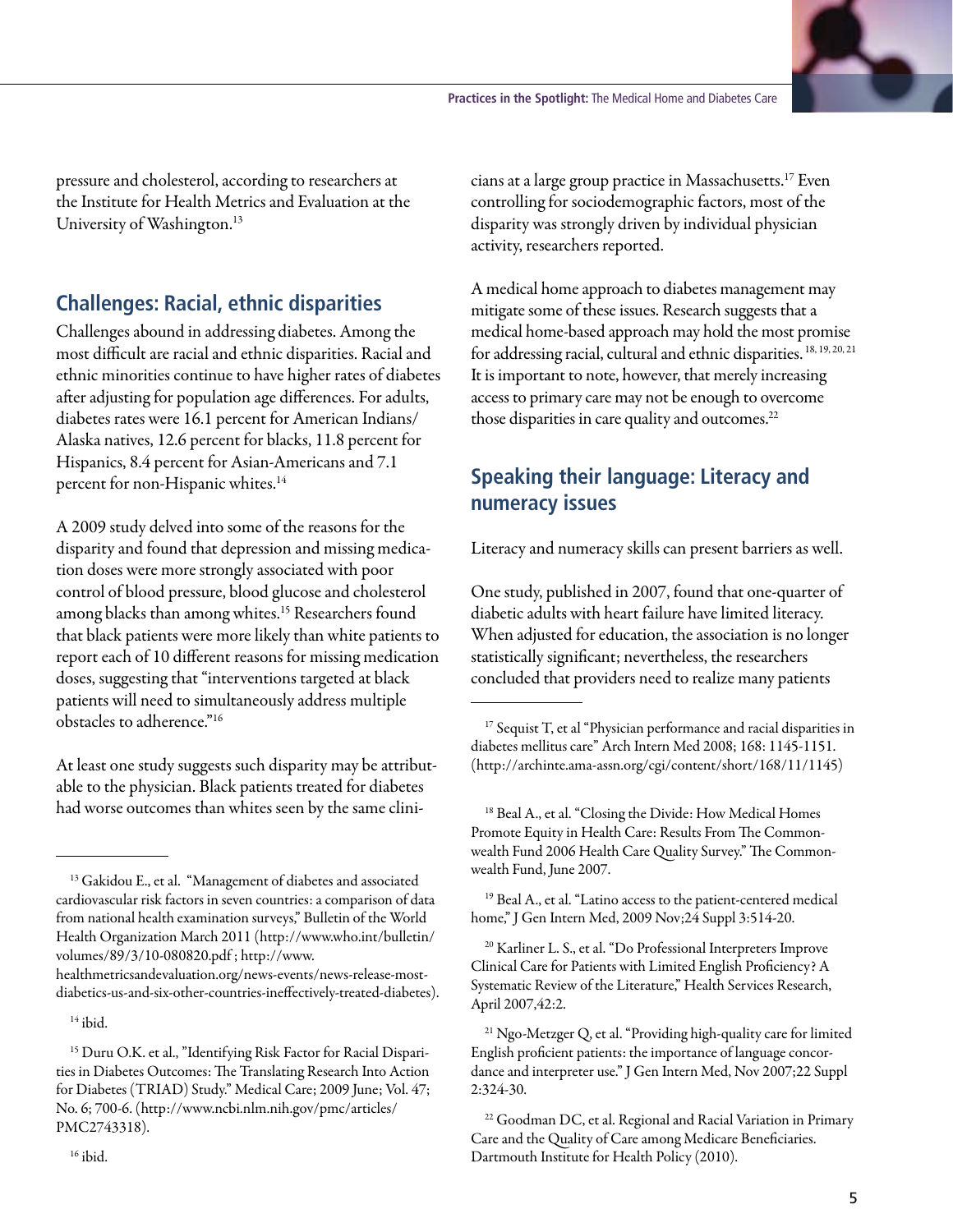have limitations in dealing with written materials. "Understanding the extent of limited literacy among adults with chronic diseases can lead to enhanced efforts to improve patients' knowledge and skills and ultimately, may improve the outcomes of their disease management."<sup>23</sup>

"We began to see literacy as where the rubber hits the road with patient-centered practices. We needed to focus on health literacy to move the needle."

> **—Patricia Justis, MA, Medical Home Quality Improvement Projects Manager, Washington State Department of Health**

Another study, also published in 2007, found that although low health literacy was significantly associated with worse glycemic control and poorer disease knowledge in patients with type 2 diabetes, there was no significant relationship with their readiness to take action in disease management.<sup>24</sup>

Poor numeracy skills are common in patients with diabetes and are associated with worse perceived selfefficacy and fewer self-management behaviors—and may be associated with possibly poorer glycemic control, according to research published in 2008.<sup>25</sup>

The medical home, in theory at least, has the potential to address these problems. A paper that was part of a 2009 Institute of Medicine paper, *Toward Health Equity and Patient-Centeredness: Integrating Health Literacy,* 

#### *Disparities Reduction, and Quality Improvement (Workshop Summary),* stated:

Conceptually, patient-centered care includes attention to patients' health literacy, cultural context, and language preferences. However, considering these issues separately may emphasize their importance to patient-centered quality improvement efforts. Such efforts have the potential to reduce disparities by raising health literacy levels and targeting both the interpersonal (e.g., patient provider) and health care system levels.26

Ideally, in a medical home, patients get the care they need in a culturally and linguistically appropriate manner. A fundamental aspect of patient-centered care is selfmanagement and self-efficacy. The approach enhances the capability of consumers and patients to be informed and increasingly literate about their health and their medical conditions. In a well-functioning medical home, patients and clinicians work together to improve disease self-management; this includes a focus on health literacy—providing easily understood graphs, charts and handouts. 27

<sup>&</sup>lt;sup>23</sup> Laramee AS, Morris N, Littenberg B. "Relationship of literacy and heart failure in adults with diabetes." BMC Health Serv Res. 2007 Jul 2;7:98. (http://www.ncbi.nlm.nih.gov/pmc/articles/ PMC1914051/).

<sup>&</sup>lt;sup>24</sup> Powell CK, Hill EG, Clancy DE. "The relationship between health literacy and diabetes knowledge and readiness to take health actions." Diabetes Educ. 2007 Jan-Feb;33(1):144-51. (http://www. ncbi.nlm.nih.gov/pubmed/17272800).

<sup>&</sup>lt;sup>25</sup> Cavanaugh K, Huizinga MM, et al. "Association of numeracy and diabetes control." Ann Intern Med. 2008 May 20;148(10):737- 46. (http://www.ncbi.nlm.nih.gov/pubmed/18490687).

<sup>26</sup> Beach, Mary Catherine. "Patient-Centeredness as an Indicator Of Quality" Toward Health Equity and Patient-Centeredness: Integrating Health Literacy, Disparities Reduction, and Quality Improvement: Workshop Summary. Institute of Medicine (US) Forum on the Science of Health Care Quality Improvement and Implementation; Institute of Medicine (US) Roundtable on Health Disparities; Institute of Medicine (US) Roundtable on Health Literacy. Washington (DC): National Academies Press (US); 2009. http://www.ncbi.nlm.nih.gov/books/NBK37530/.

<sup>&</sup>lt;sup>27</sup> Meaningful Connections: A Resource Guide for Using Health IT to Support the Patient Centered Medical Home. Patient-Centered Primary Care Collaborative. (http://www.pcpcc.net/ files/cehia\_mc.pdf ).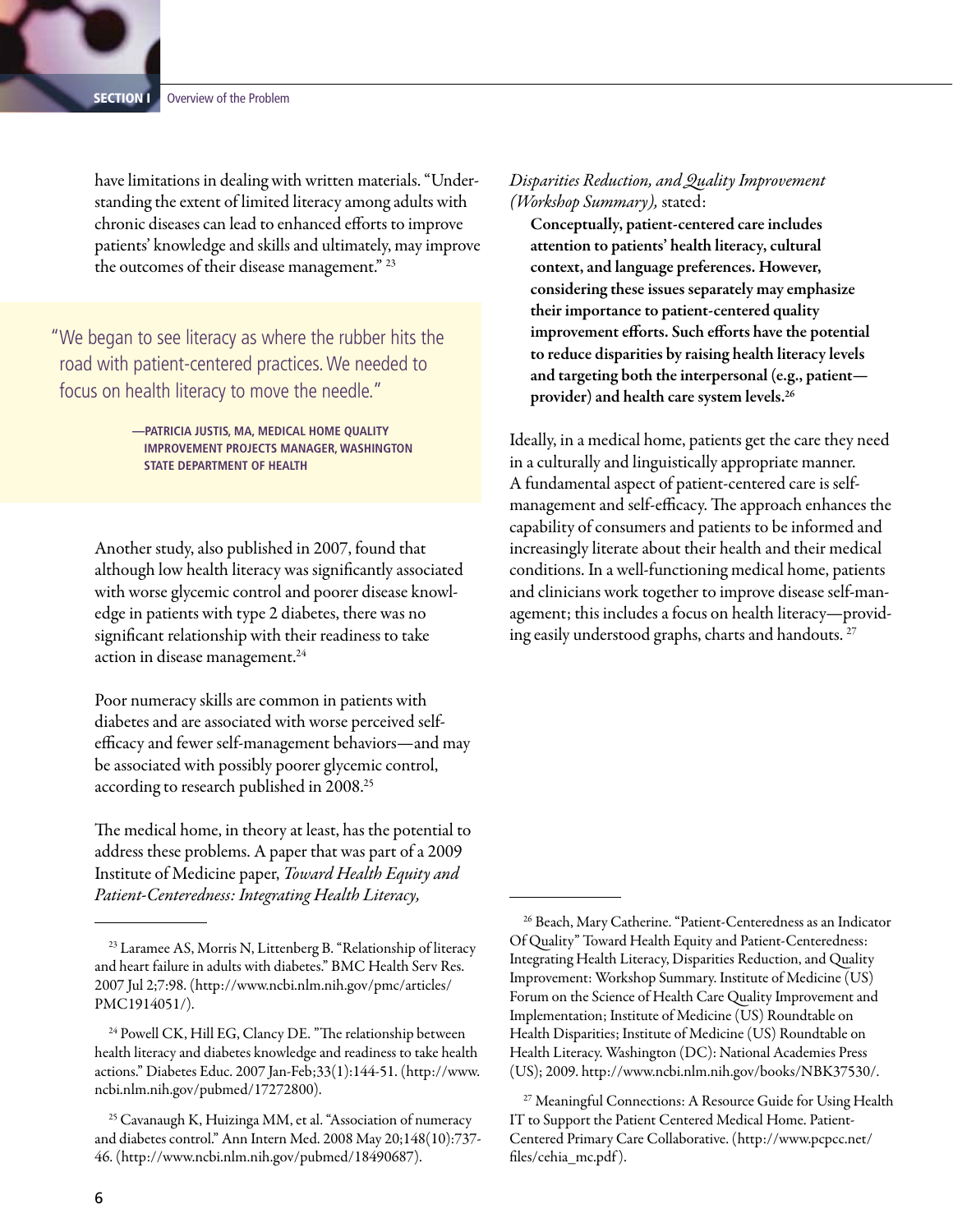

# Team approach, patient engagement

In a continuing medical education module about diabetes in the medical home, Davida Kruger, a certified nurse practitioner from the division of endocrinology at the Henry Ford Health System in Detroit, talked about the role of patient engagement. "We've put signs in our office that say, 'Take off your shoes, and if you need assistance, please ask,' because that serves as a trigger to say to the patient that there's something important about looking at your feet, and it's also for the physician or the other providers to say, 'The patient doesn't have their shoes on so before I leave the room, I need to talk to that patient about foot care and take a look at their feet.'"

The team can have an effect on people with approach helps ensure the patient is receiving comprehensive diabetes care. "The patient is always the head of that team," says Kruger. "I don't go home with my patients at night, which is probably a good thing, but they need to know how to manage their diabetes when they walk out the door.'"<sup>28</sup>

# **Evolving team: Diabetes educators and pharmacists**

The team approach to care is, of course, an essential element of the medical home. But long before the medical home concept gained prominence, the collaborative team approach had been part of the accepted approach to chronic disease, including diabetes. It is a fundamental part of the American Diabetes Association's standards of

care: "People with diabetes should receive medical care from a physician-coordinated team. Such teams may include, but are not limited to, physicians, nurse practitioners, physician's assistants, nurses, dietitians, pharmacists, and mental health professionals with expertise and a special interest in diabetes. It is essential in this collaborative and integrated team approach that individuals with diabetes assume an active role in their care."29

As Edward Wagner wrote in *BMJ* in 2000, "Successful chronic disease interventions usually involve a coordinated multidisciplinary care team."30 He provided the evidence to support it. 31, 32, 33, 34 Wagner could have been talking about diabetes in the medical home context when he wrote the following: "Chronically ill patients will benefit from a care team that includes skilled clinicians and educators who have both clinical skills and self management support skills and population managers who understand team function and public health principles and approaches."35

Both the American Diabetes Association and the American Association of Diabetes Educators endorsed team management as the ideal model for the delivery of

<sup>32</sup> Wagner EH, Austin BT, von Korff M. Organizing care for patients with chronic illness. Milbank Q. 1996;74:511–544. (http://www.ncbi.nlm.nih.gov/pubmed/8941260).

<sup>&</sup>lt;sup>28</sup> Meneghini, L, et al. "Guideline Adherence Improves Diabetes Care" CME/CE; Medscape Education Diabetes & Endocrinology transcript (http://www.medscape.org/viewarticle/733364\_ transcript).

<sup>29</sup> Standards of Medical Care in Diabetes—2010 Diabetes Care January 2010 vol. 33 no. Supplement 1 S11-S61. (http://care. diabetesjournals.org/content/33/Supplement\_1/S11.full).

<sup>&</sup>lt;sup>30</sup> Wagner EH. The role of patient care teams in chronic disease management. BMJ. 2000;320:569-572. (http://www.ncbi.nlm.nih. gov/pmc/articles/PMC1117605/).

<sup>&</sup>lt;sup>31</sup>Calkins E, Boult C, Wagner EH, Pacala J, editors. New ways to care for older people. New York: Springer; 1998.

<sup>&</sup>lt;sup>33</sup> Wagner EH. Chronic disease management: what will it take to improve care for chronic illness? Effective Clin Pract. 1998;1(1):2–4.

<sup>34</sup> Wagner EH, Davis C, Schaefer J, Von Korff M, Austin B. A survey of leading chronic disease management programs: are they consistent with the literature? *Manage Care* Q 1997(3);56-66.

<sup>&</sup>lt;sup>35</sup> Wagner EH. The role of patient care teams in chronic disease management. BMJ. 2000;320:569-572. (http://www.ncbi.nlm.nih. gov/pmc/articles/PMC1117605/).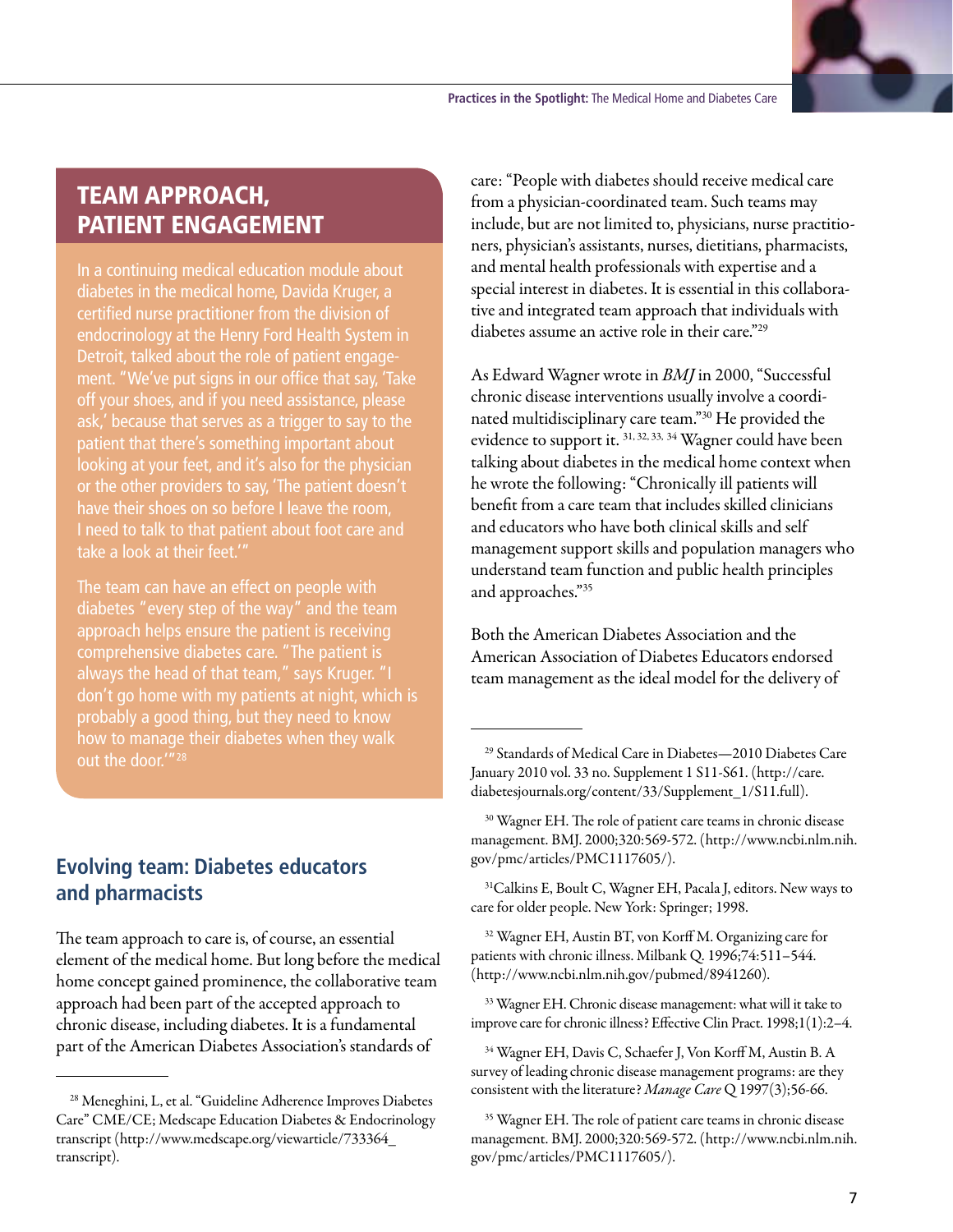diabetes care in the early 1990s.36 A 1998 *Diabetes Spectrum* paper concluded as follows: "Ongoing treatment of diabetes by a multidisciplinary team is feasible and facilitates the achievement of treatment goals that will result in the development of fewer long-term diabetic complications. Achieving these goals does not seem possible using traditional models of care. There is no excuse for delay. We must transform team care from an abstract concept to a common practice."37

The team approach articulated in the PCMH model fulfills this need.

"Hudson River Healthcare invests in ongoing, structured staff training in clinical as well as interpersonal skills so every worker, at every level, is a partner in improving patient care."

> **—Paul Kaye, MD, Vice President for Practice Transformation, Hudson River Healthcare**

As the shortage of primary care physicians increases along with the number of Americans with chronic diseases, the need for an expanded primary care team becomes increasingly acute. Diabetes educators—as will become evident in the case studies to follow—play an increasingly important role in the medical home. Those "with a broad clinical range can be pioneers in these new and exciting models of patient care intended to improve chronic disease care and prevention," Patrick J. O'Connor, MD, M.P.H., and JoAnn M. Sperl-Hillen, MD, observed in *Diabetes Spectrum.*<sup>38</sup>

Pharmacists, too, are playing an increasing role. A 2008 study found that a community pharmacist and nurse team, working collaboratively with patients and primary care physicians, can improve clinical outcomes for diabetes patients with hypertension.39

A study in the December 2010 *Annals of Pharmacotherapy* reported that integrating pharmacist-led management of type 2 diabetes into safety net clinics with the patient centered medical home model improves clinical outcomes.40

A 2010 *Health Affairs* article on the role of the pharmacist in the medical home featured several diabetes-management successes.<sup>41</sup> Among them: the oft-cited Asheville Project. In 1996, the city of Asheville, N.C. launched a project in which community-based pharmacists met with patients to provide care management for diabetes, asthma, hypertension and high cholesterol.<sup>42</sup> Not only did outcomes improve, but the return on investment was 4:1 for the diabetes program.  $43, 44$ 

<sup>40</sup> Johnson KA, Chen S, Cheng IN, Lou M, Gregerson P, Blieden C, Baron M, McCombs J. "The impact of clinical pharmacy services integrated into medical homes on diabetes-related clinical outcomes." Ann Pharmacother. 2010 Dec;44(12):1877-86. (http://www.theannals.com/content/vol44/issue12/).

41 Smith M, Bates DW, Bodenheimer T, Cleary PD. "Why Pharmacists Belong In The Medical Home. Health Aff May 2010 29:5906-913. (http://content.healthaffairs.org/content/29/5/906.full).

42 The Asheville Project. (http://www.theashevilleproject.net/ home).

<sup>&</sup>lt;sup>36</sup> Bayless, M., Martin C. "The Team Approach to Intensive Diabetes Management," Diabetes Spectrum, Volume 11 Number 1, 1998, pp33-37. http://journal.diabetes.org/diabetesspectrum/ 98v11n1/pg33.htm.

<sup>37</sup> ibid.

<sup>38</sup> O'Connor, P. Sperl-Hillen, J. "The Role of Diabetes Educators in the Medical Home." Diabetes Spectrum, March 20, 2009 vol. 22 no. 2 124-126. (http://spectrum.diabetesjournals.org/content/22/2/124.full).

<sup>39</sup> McLean DL, et al. "A Randomized Trial of the Effect of Community Pharmacist and Nurse Care on Improving Blood Pressure Management in Patients With Diabetes Mellitus." Arch Intern Med. 2008;168(21):2355-2361. (http://archinte.ama-assn. org/cgi/content/full/168/21/2355).

<sup>&</sup>lt;sup>43</sup> Cranor CW, Bunting BA, Christensen DB. "The Asheville Project: long-term clinical and economic outcomes of a community pharmacy diabetes care program." J Am Pharm Assoc. 2003;43:173–84.

<sup>&</sup>lt;sup>44</sup> Bunting BA, Smith BH, Sutherland SE. "The Asheville Project: clinical and economic outcomes of a community-based long-term medication therapy management program for hypertension and dyslipidemia." J Am Pharm Assoc. 2008;48:23–31.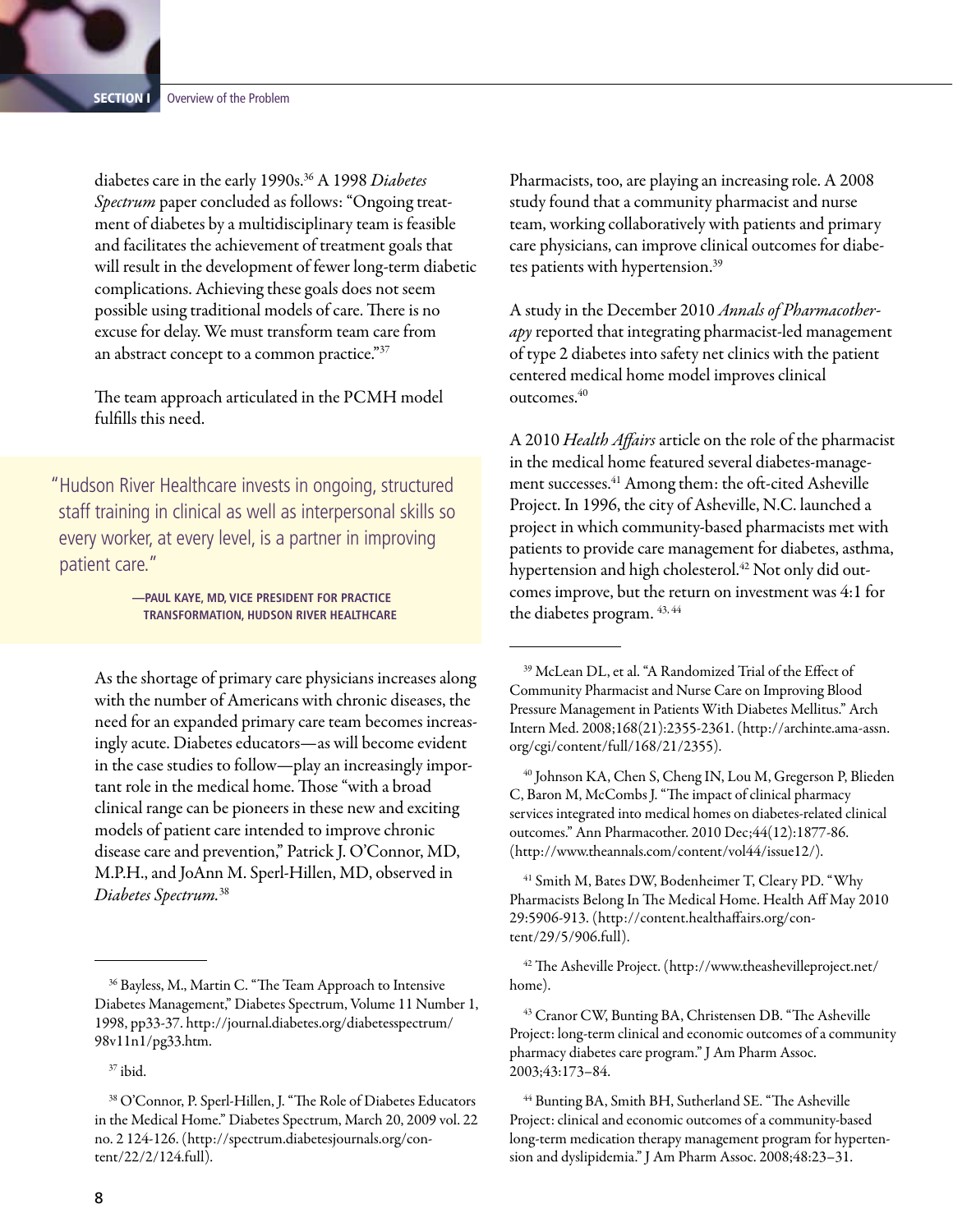

A significant aspect of the Asheville program is that it was *employer*-based: It was an effort by the city, a self-insured employer, to provide education and personal oversight for employees with chronic conditions, including diabetes. Given the cost of diabetes, employers have long been seeking—and often finding—innovative ways to help employees prevent and manage their diabetes. Many of these programs not only help employees lead healthier lives; they also can reduce or control health care costs, improve productivity and/or reduce absenteeism.<sup>45, 46, 47</sup>

Although stand-alone disease-management programs have proven to be successful in a variety of settings and with a variety of populations,  $48, 49, 50$  a more recent focus has been the development and deployment of comprehensive and integrated approaches that can lead to even greater impact. These integrated and comprehensive population health management programs recognize the critical importance of the alignment and integration with primary care, whether in the form of PCMH or otherwise, and have developed innovative approaches to sharing information about their patients with physicians that (1) are invaluable in providing the best care possible, (2) instrumental in achieving optimal outcomes of care, and

45 Diabetes and Cardiovascular Disease; Diabetes at Work. (http://www.diabetesatwork.org/DiabetesResources/ RelevantArticles.cfm).

47 Success Stories; Diabetes at work. (http://www.diabetesatwork.org/SuccessStories/SuccessStories.cfm).

48 Butler MK, Kaiser M, Johnson J, Besse J, Horswell R. "Diabetes Mellitus Disease Management in a Safety Net Hospital System: Translating Evidence into Practice." Population Health Management. 2010; 13(6): 319-324..

49 Dall TM, Askarinam Wagner RD, Zhang Y, Yang W, Arday DR, Gantt CJ. "Outcomes and Lessons Learned From Evaluating TRICARE's Disease Management Programs." Am J Manag Care. 2010; 16(6): 438-446.

 (3) would be unavailable to physicians in the absence of these programs. 51, 52, 53

Coordination plays a crucial role. A 2010 report from the Dartmouth Atlas Project<sup>54</sup> shows that neither a higher amount of primary care services, nor making sure patients routinely see a primary care clinician will, by itself, guarantee a patient will receive recommended care or experience a better outcome.<sup>55</sup> Achieving the benefits of primary care is likely to require both improving the services provided by primary care clinicians and more effective integration and coordination with other providers, the researchers suggest.

"We strive for unhurried visits. Regardless of whether it's a diabetes or acute problem, we strive for 30-minute visits, and that's at the heart of the change to whole-person orientation. And it's change for the better."

> **—Raymond J. Zastrow, MD, Chief Medical Officer, QuadMed**

53 Nutting PA, Crabtree BF, Miller WL, Stange KC, Stewart E, Jaen C. "Transforming Physician Practices To Patient-Centered Medical Homes: Lessons From The National Demonstration Project." Health Affairs. 2011; 30(3): 439-445.

54 Goodman, MD, MS, David C., et al. "Regional and Racial Variation in Primary Care and the Quality of Care among Medicare Beneficiaries." Dartmouth Atlas report (http://www.rwjf.org/ qualityequality/product.jsp?id=68508).

<sup>46</sup> Diabetes Prevention and Control; Diabetes at Work. (http:// www.diabetesatwork.org/GettingStarted/DiabetesControl.cfm).

<sup>50</sup> Gemson DH, Commisso R, Fuente J, Newman J, Benson S. "Promoting Weight Loss and Blood Pressure Control at Work: Impact of an Education and Intervention Program," J Occup Environ Med. 2008; 50(3): 272-281.

<sup>51</sup> Frazee SG, Sherman B, Fabius R, Ryan P, Kirkpatrick P, Davis J. "Leveraging the Trusted Clinician: Increasing Retention in Disease Management through Integrated Program Delivery." Population Health Management. 2008; 11(5): 247-254.

<sup>52</sup> Loeppke R, Nicholson S, Taitel M, Sweeney M, Haufle V, Kessler RC. "The Impact of an Integrated Population Health Enhancement and Disease Management Program on Employee Health Risk, Health Conditions, and Productivity," Population Health Management. 2008; 11(6): 287-296.

<sup>55</sup> ibid.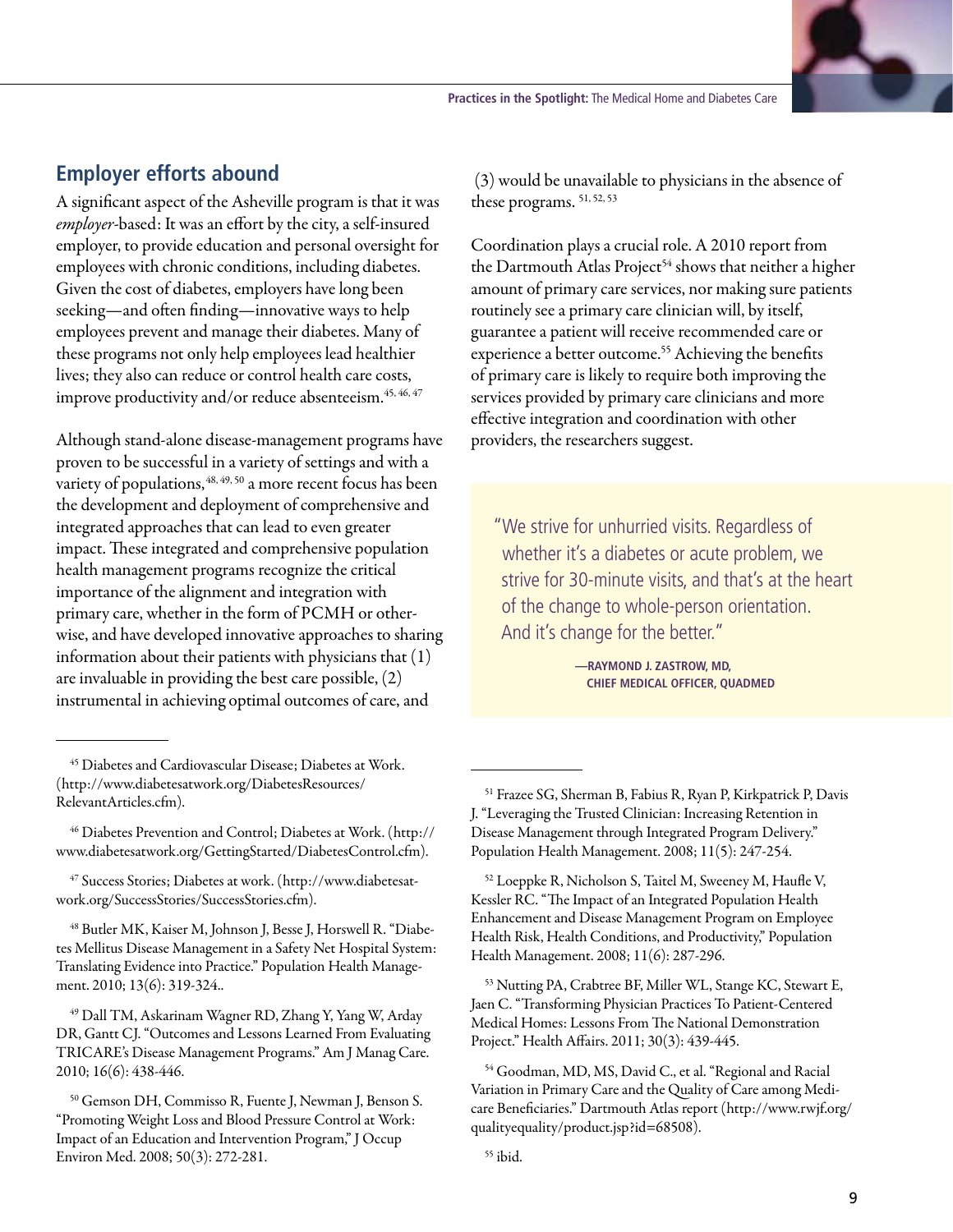#### **PCMH by any other name**

Since 2000, there has been substantial improvement in diabetes care, and (citing the TRANSLATE trial<sup>56</sup>) a 2009 *Diabetes Spectrum* piece observed that these national improvements reflect better diabetes care in primary care practices.<sup>57</sup> They represent a move from the fragmented, carved-out approach to diabetes management to one that embraces the elements of the patient centered medical home.

One excellent example among many is HealthPartners Medical Group, a Minneapolis-based, not-for-profit integrated health care system. After implementing a medical home in 2004, the group reported a 129 percent increase in patients receiving optimal diabetes care. HealthPartners' approach includes care teams, improved care coordination, patient engagement, standardized workflows and the integration of health IT. 58, 59, 60

The evidence is clear: The PCMH framework can offer a platform for more effective management of diabetes. (See Appendix B for a crosswalk of the principles of the PCMH and diabetes care delivery.) The physician-led team approach can improve outcomes and—especially as we will see in the case examples to follow—involve

patients in their own health care. Team members partner with patients to help them manage their diabetes and to connect them with the resources they need to do so. In the medical home, patients have expanded access to care and options for communication with their care team access and communication that addresses them where they are culturally and linguistically, thus overcoming a significant barrier to better outcomes. Education, counseling and motivation are delivered in a language (literally and figuratively) the patient understands. Likewise, the whole-person orientation means that the effort isn't just directed at blood glucose levels—or even the disease itself—but to the entire person and his or her caregivers. In a well-functioning patient centered medical home, care is coordinated, facilitated by health information technology; registries not only help keep track of patients coming into the practice, but those who are not—and who would otherwise fall through the cracks.

Reimbursement may not have caught up to the other elements of the PCMH, but increasingly payers recognize the added value provided to patients who have a medical home or that operate as part of various pilot projects. And many of the successful pilots have been launched by insurers. For example, in 2009, BlueCross BlueShield of South Carolina and BlueChoice Health Plan partnered with a medical group, Palmetto Primary Care Physicians, in a PCMH program targeting patients with diabetes.<sup>61</sup> Such programs have managed to not only improve results but also bend the cost curve .<sup>62</sup>

Patient centered medical homes are demonstrating success in managing diabetes—and successful diabetes

<sup>56</sup> Peterson KA, et al. "Improving diabetes in practice: findings from the TRANSLATE trial." Diabetes Care. 2008 Dec;31(12):2238-43. (http://www.ncbi.nlm.nih.gov/ pubmed/18809622).

<sup>57</sup> O'Connor, P. Sperl-Hillen, J. "The Role of Diabetes Educators in the Medical Home." *Op.cit.*

<sup>58</sup> Grumbach, K., Grundy, P. "Outcomes of Implementing Patient Centered Medical Home Interventions: A Review of the Evidence from Prospective Evaluation Studies in the United States." Patient-Centered Primary Care Collaborative. Updated Nov, 16, 2010. (http://www.pcpcc.net/content/ pcmh-outcome-evidence-quality).

<sup>59</sup> Health Partners uses "BestCare" practices to improve care and outcomes, reduce costs. Institute for Healthcare Improvement. http://www.ihi.org/NR/rdonlyres/7150DBEF-3853-4390-BBAF-30ACDCA648F5/0/IHITripleAimHealthPartnersSummaryof-SuccessJul09.pdf.

<sup>60</sup> Vijayaraghavan V, Hwang J. HealthPartners: A Case Study Series on Disruptive Innovations Within Integrated Delivery Systems. Innosight Institute PublicationHC-CS-001, August 2010.

<sup>61</sup> South Carolina Blue Choice Health Plan. Patient-Centered Medical Home Pilot, Year 1 Results: Executive Summary. September 21, 2010.

 $62$  Grumbach K., Grundy P. "Outcomes of Implementing Patient Centered Medical Home Interventions: A Review of the Evidence from Prospective Evaluation Studies in the United States." Patient-Centered Primary Care Collaborative. Updated Nov, 16, 2010. (http://www.pcpcc.net/content/pcmh-outcome-evidence-quality).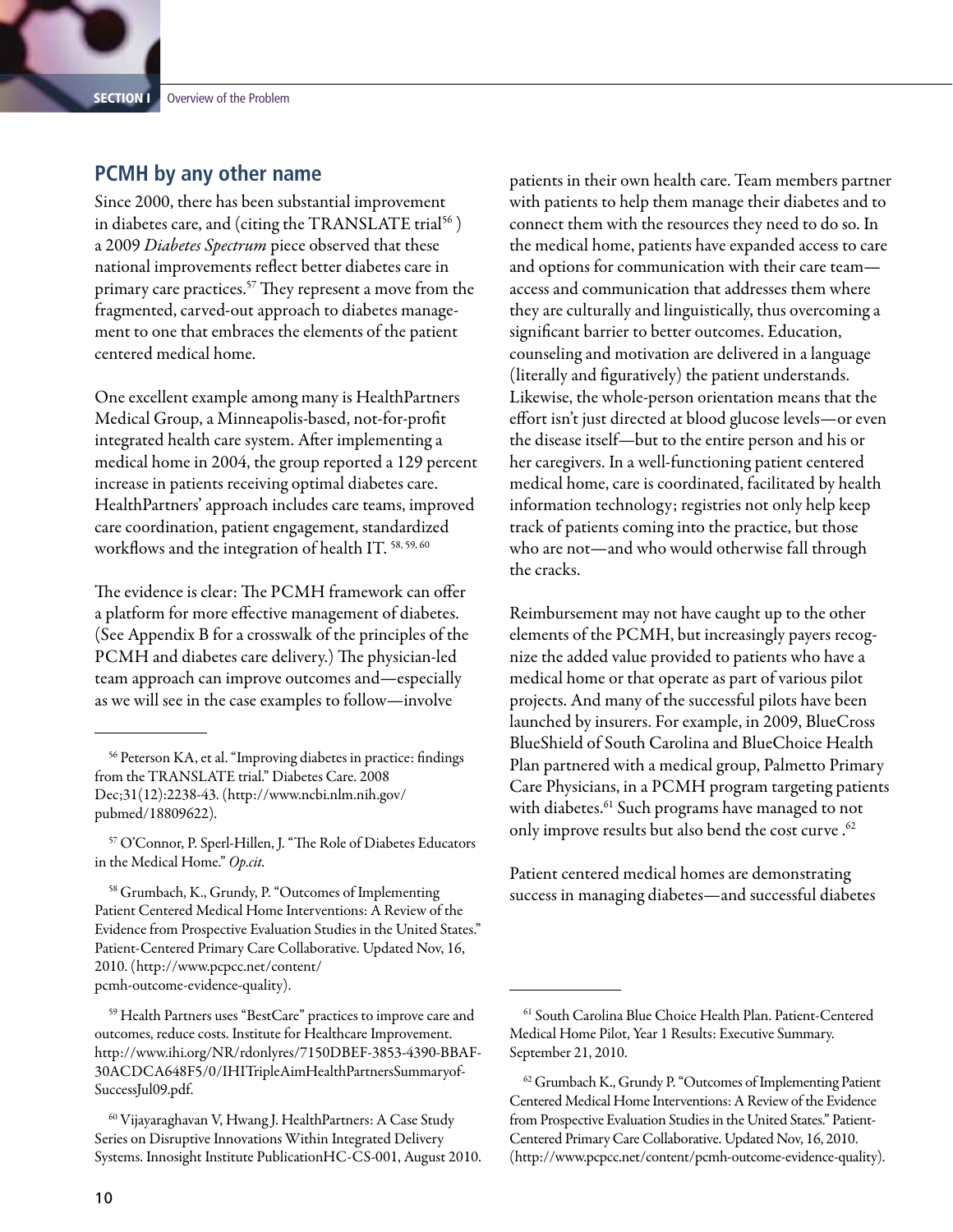



programs include elements of the medical home. 63, 64 As the data demonstrate—and as the following case studies show—the PCMH model can transform diabetes management.

 $63$  ibid.

<sup>64</sup> Carroll, John. "Lessons Learned in Building The Patient-Centered Medical Home." Managed Care, August 2010 (http://www. managedcaremag.com/archives/1008/1008.medicalhome.html).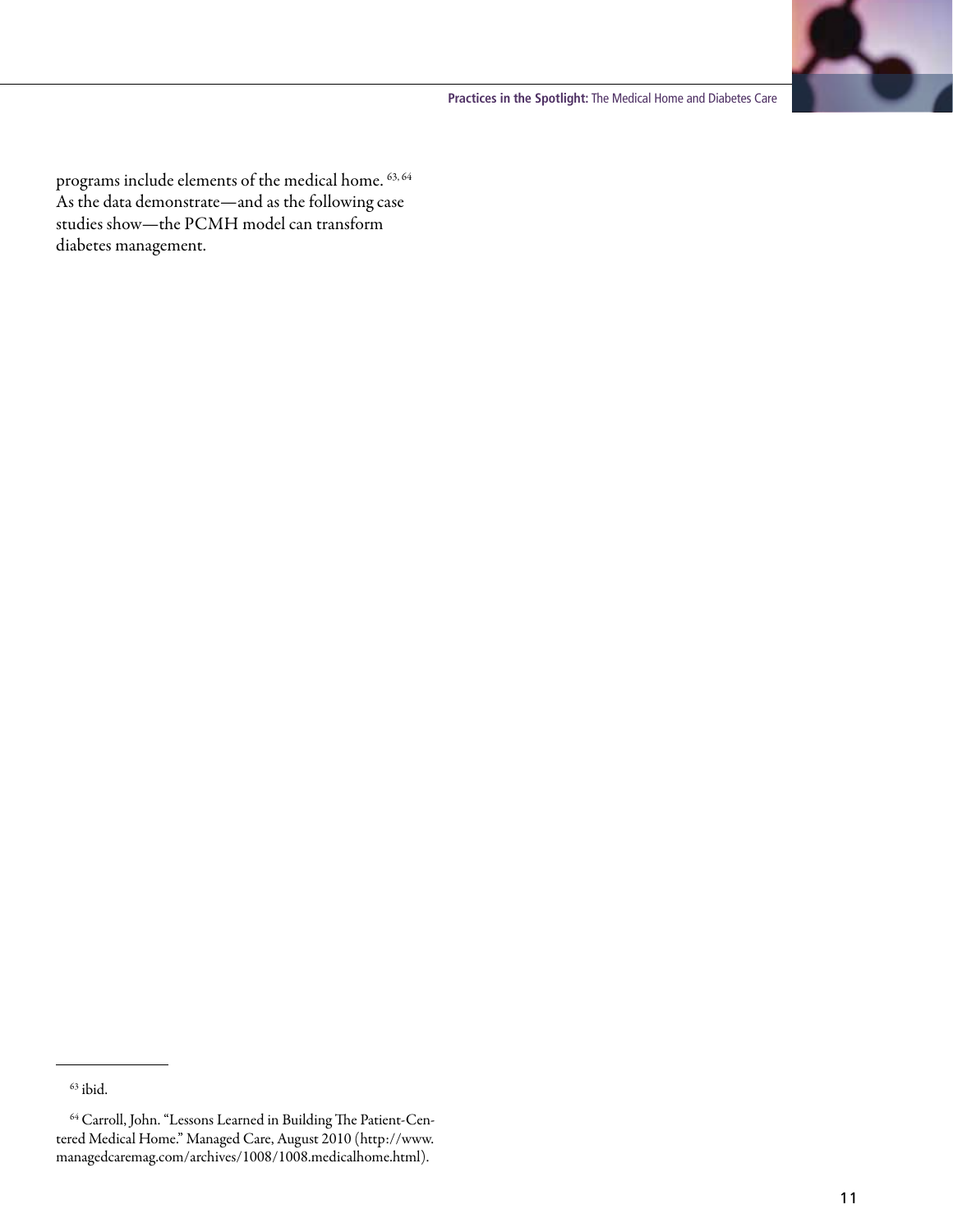# Section I **|** Methodology

Where does diabetes care fit within the context of the patient centered medical home? And how are exemplary practices working to ensure that elements of the medical home are working in tandem with recognized best practices in diabetes care? What differentiates care in a patient centered medical home from diabetes care in practices that have merely attained recognition for chronic illness management?

The process for answering those questions began by developing a crosswalk of the Joint Principles for the Patient Centered Medical Home with two common diabetes measurement sets—the Centers for Disease Control's clinical measures for diabetes care<sup>65</sup> and the National Committee for Quality Assurance's measures for its Diabetes Recognition Program.<sup>66</sup> This crosswalk took the Joint Principles as a starting point, and then delved deeper into key areas for diabetes care: use of evidence-based medicine and clinical decision-support tools to guide decision making; use of information technology to support optimal patient care, performance measurement, patient education and enhanced communication; voluntary recognition to demonstrate the capabilities to provide patient-centered care; and payment structures that support the added value of the medical home. (See Appendix A for the complete crosswalk.)

This crosswalk was used by Health2 Resources to develop a 29-question web-based survey for practices actively involved in diabetes patient care, which queried information ranging from diabetes self-education for patients, to diabetes care measures used, participation in pilot programs and use of community resources. The nonscientific survey was used for screening purposes only,

and was fielded over a two-week period to a variety of practices: Large and small providers; primary care and multi-specialty practices; community-based, academic, employer-based programs; and even statewide initiatives responded. The 127 responses received were then filtered for aspects of "medical home-ness," such as access to care, care coordination services and use of health IT to support quality improvement efforts.

After further qualitative analysis, 20 practices were selected for the spotlight based solely on their survey responses. Of those, 10 practices were selected for in-depth interviews designed to illuminate elements of diabetes care that closely aligned with the principles of the medical home.

The 10 case examples that follow delve selectively into those medical home-centric elements at which these practices excel. It bears noting that space and focus preclude this report from exhaustively reporting how each of these practices meets every element of the patient centered medical home; the case examples are designed to offer detail of those select elements that may be most enlightening to other practices eager to improve their own diabetes care within the context of the medical home. By design, this report includes the survey results from all 20 spotlighted practices (including the case examples) to offer a greater breadth of information in addition to the depth provided in the case examples.

<sup>65</sup> Diabetes Quality Improvement Project. Centers for Disease Control and Prevention. http://www.cdc.gov/diabetes/pubs/ reportcard.htm.

<sup>66</sup> Diabetes Recognition Program. National Committee for Quality Assurance. http://www.ncqa.org/tabid/139/Default.aspx.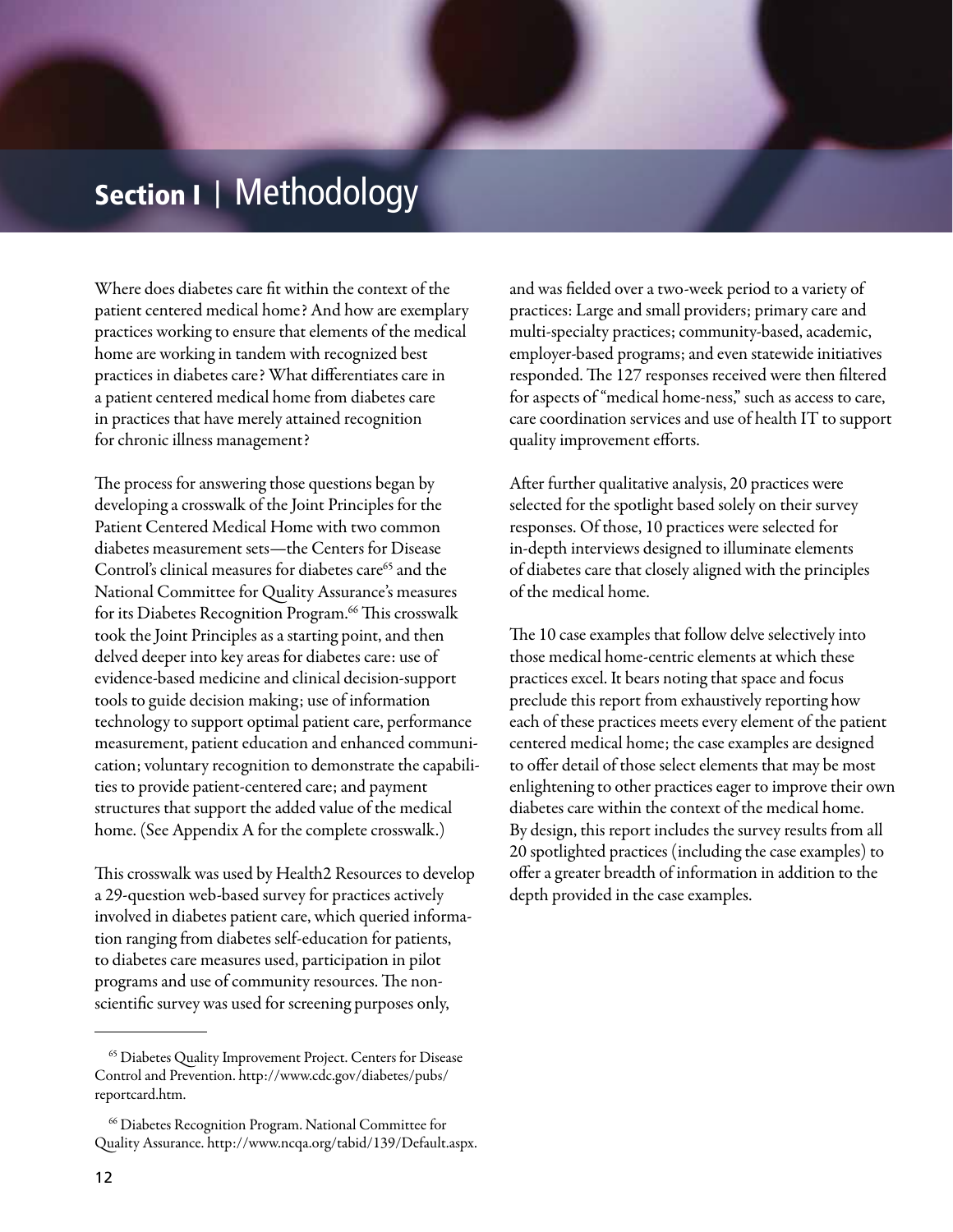# Section II **|** Expert Practices in the Spotlight

Time and again, the question from the field, where practitioners are striving to implement the medical home, is "tell us more about how this is all operationalized." Primary care physicians making the move from theory to practice need staff- and workflow-oriented details: How does the team function on a day-to-day basis? In what ways are you using data? Who is empowered to do patient education, and what materials do you use?

The following case examples are by no means exhaustive of the robust responses we received to our query of practices that are actively advancing diabetes care within the medical home model. While selecting the practices for the spotlight, we paid particular attention to inclusion of employer- and state-sponsored programs, as well as federally qualified health centers; however, the reader will note that we also include academic primary care, multi-specialty and a wide range of practice sizes. The goal was to offer a qualitative snapshot, as opposed to a quantitative review of the numbers.

The examples are representative of a range of practice types to offer a breadth of experience. They are voiced by the program leaders themselves so you can see what is top-of-mind for those who are on the ground, doing the work. We asked interviewees, many of whom had practices that embrace every element of the medical home, to prioritize which elements drove the success of their programs; for the most part, those priority elements drive the content of each case example. While space and time limit these narratives, we hope they offer enough granularity to clearly illustrate those key elements, and to capture some answers to the questions most important to the reader.

# **Success Elements: Lessons Learned**

Each of the practices profiled is unique, and many of their successes and lessons are context-specific. Nevertheless, some overarching themes emerged. We have identified five:

In diabetes care, the team as a whole is stronger than the sum of its parts. Working with the patient to set specific goals, educators, behavioral health professionals, promotoras, pharmacists, nurses and other members of the primary care clinician-led team play essential roles in the practices highlighted on the following pages.

2 Information technology is essential to support optimal care. The use of patient registries in particular to identify and track patients in their care process was identified as a bottom-line essential for population-based diabetes care management. Successful practices know who their patients with diabetes are, and regularly mine the data to ensure they receive the care they need.

**3** Enhanced access to care opens doors. This may take a variety of forms, but it is a key aspect of successful practices. From group visits and on-site integration of services, to open scheduling and expanded hours, these practices are reducing barriers to access for their patients.

**4** Whole-person orientation and patient engagement go hand in hand. Recognizing that people with diabetes often have co-morbid clinical conditions, financial concerns, social and cultural barriers and emotional and mental health needs, many of the practices work hard to connect patients to a range of community resources. Whether using motivational interviewing or actively seeking behavior change opportunities, there is a strong recognition that health is not just the absence of disease, but whole-person wellness. Moreover, the patient is fully engaged as part of the process; many of those profiled strongly reject notions of "compliance" or even "adherence" as terminology to describe their approach to patient care.

**5** Care coordination is a role and a responsibility. The "who" and the "how" may vary by practice, but a common element throughout is that a member of the team, aided by health IT, is responsible for coordinating a patient's care.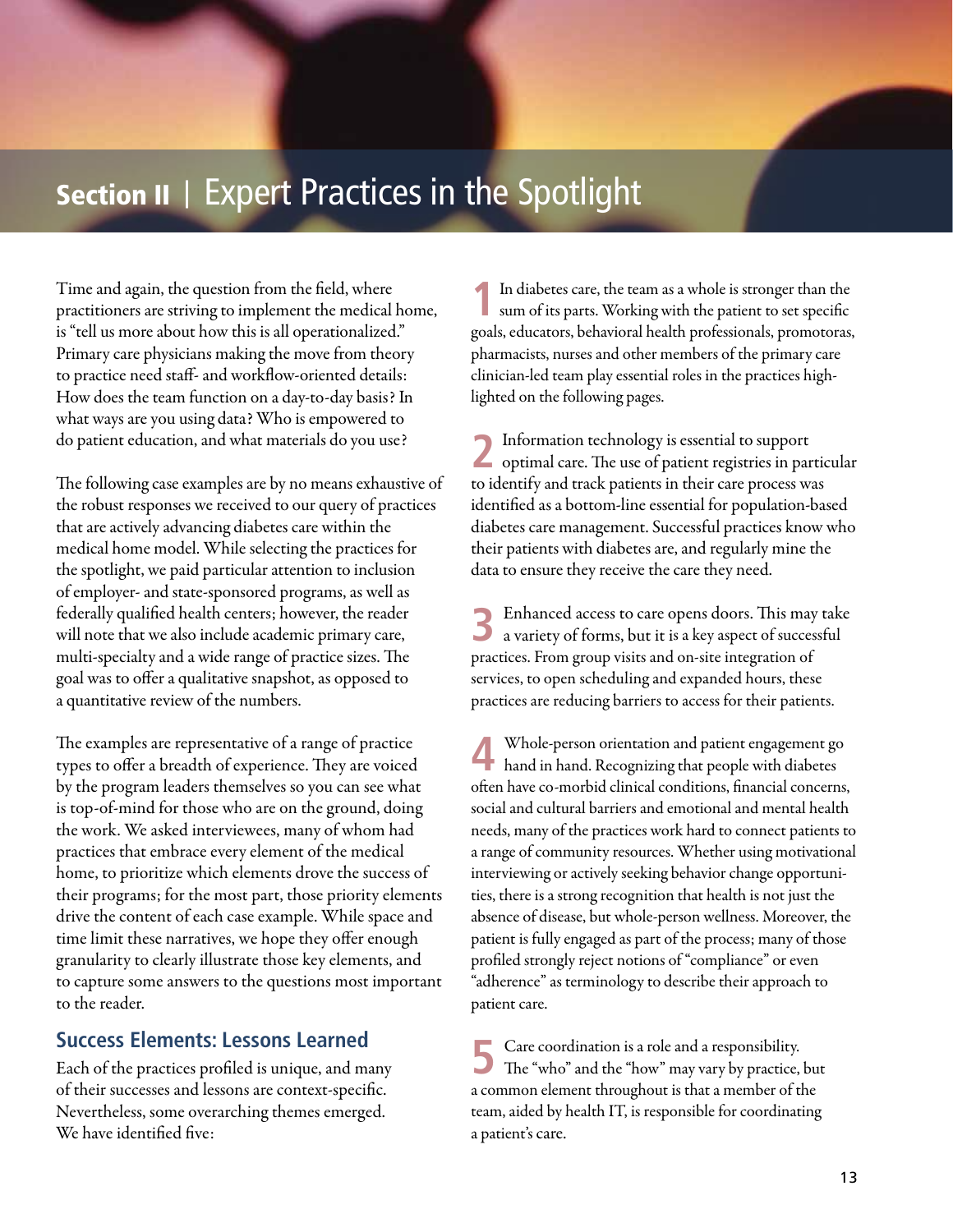# **Hudson River HealthCare**

Paul Kaye, MD, Vice President for Practice Transformation Kathy Brieger, RDCDE, CDE Diabetes Operations Director Phone: (914) 734-8737 Peekskill, NY 10566 Email: pkaye@hrhcare.org

#### Recognition/programs

- ȅȅ NCQA-recognized Level 3 Medical Home
- ȅȅ Supporting Excellence-Hudson Health Plan

#### Practice Overview

Hudson River HealthCare (HRHC) is a network of 16 federally qualified community health centers located across six counties in New York's Hudson Valley. Some 70 physicians work with the adult diabetes patients in the practice, supported by four nurse practitioners, two physician assistants, 16 RNs, 35 LPNs, 35 medical assistants (MAs), five certified diabetes educators, six nutritionists and about 25 community health workers called Patient Care Partners. The practice provides care for more than 3,400 adult patients with diabetes.

HRHC participated in HRSA's Health Disparities Collaborative from its inception, and served as a pilot site for projects on prevention and planned care for all patients. Its Diabetes Collaborative program, in place since 2000, was structured using learning and improvement models from the Institute for Health Improvement and the Wagner Chronic Care Model.

**PCMH Success Element:** Care is coordinated and/or integrated; whole person orientation

#### »*Patient Care Partners navigate care*

As a federally qualified health center, HRHC is required to produce a population-based needs assessment and

health plan on an annual basis. The practice is oriented to regularly analyze data and play a responsible role in the health of the community. "That's the discipline that comes with being part of a community health center," said Paul Kaye, MD, vice president for practice transformation for Hudson River HealthCare.

This safety net provider reaches deep into the community not only to understand its needs, but also to meet them. The majority of its board is composed of health center users, and three members on that board are very actively involved in the diabetes program. "There's nothing like having members of the governing board as part of your diabetes program to get it straight," Kaye said.

One way HRHC meets the needs of its patients is through activation of Patient Care Partners, community health workers who have diabetes themselves or are trained to help navigate patients through the health system. "They are also cultural brokers who help us provide appropriate services," Kaye said. "They're one of the most effective tools we have."

Patient Care Partners are empowered to coordinate care; they run registry reports, make referrals for eye exams and respond to patients' real-world needs. "They are part of the community, so when a patient doesn't follow through with something, they know the real score. They know the neighborhood, so when [patients] don't come to an appointment, they know where they live," he said. That familiarity with culture and customs extends to the migrant farm worker population; Patient Care Partners help people on site in their temporary camps.

HRHC proactively assesses every patient to uncover preference around literacy, barriers to learning and social barriers, in addition to family history. The Patient Education Assessment Survey is administered to every patient every other year, more often if there is a major medical change.

In its diabetes education, HRHC uses Conversation Maps as a means to reach people with language and literacy barriers. A team of 10 educators in the practice is trained to use these table-top visual aids as a conversationstyle method of diabetes education. The materials were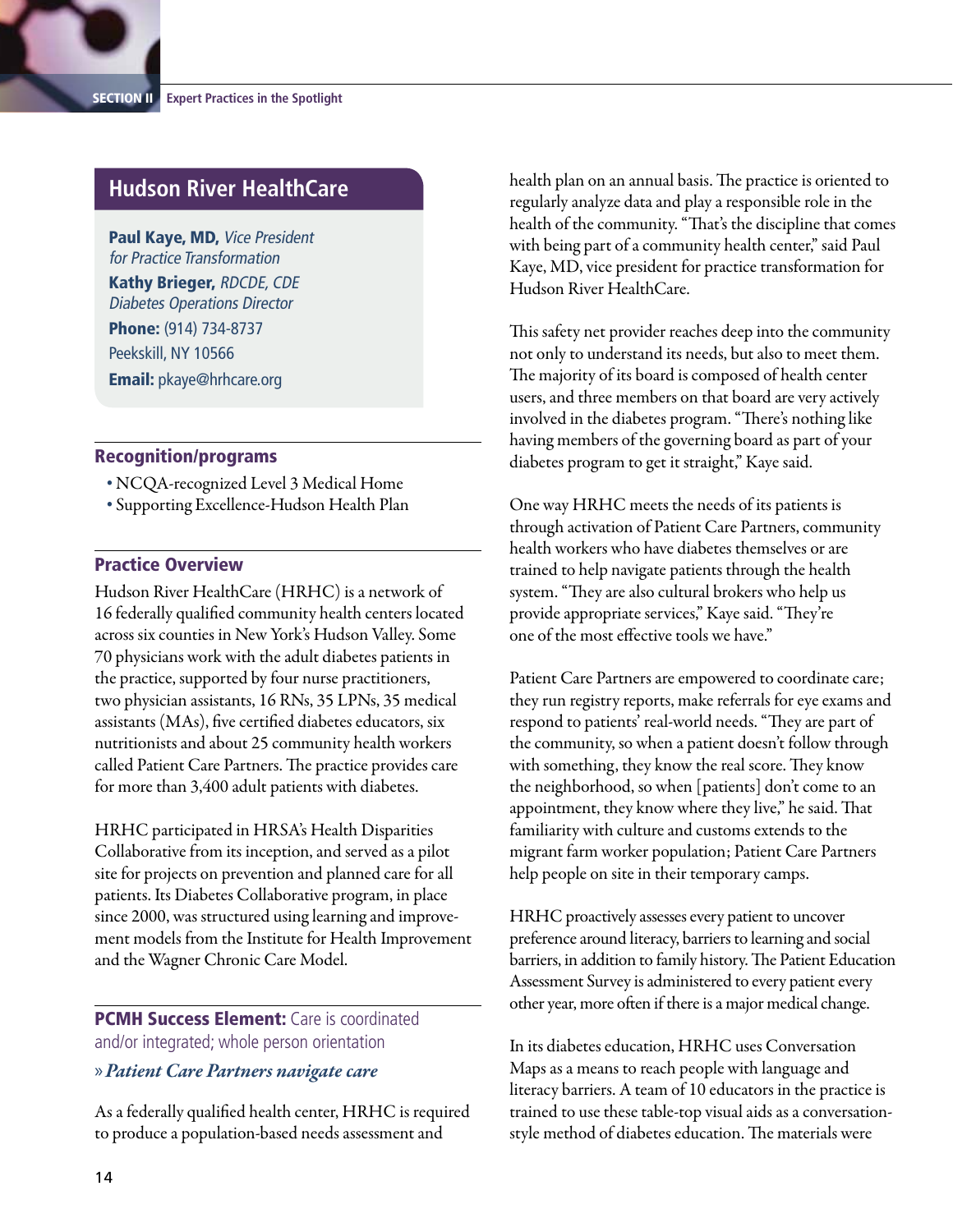

developed by the American Diabetes Association in partnership with Healthy Interactions Inc. and Merck & Co., Inc. and cover topics such as healthy eating and monitoring glucose results. HRHC also partners with other community organizations for education days, featuring individuals with diabetes who are well-known cooks in the area so they can demonstrate nutritional (and delicious) food preparation.

"We are really tapping into community resources through that. It makes sense, since it's the kind of food they know and want to eat," Kaye said. "We are part of our community, we hire from our community and we are conscious of the fact that staff should reflect the community. They know about the people they live with and the place they serve."

#### **PCMH Success Element: Physician directed,** team-based care

#### »*Life coordination for the most vulnerable patients*

For patients identified with the highest HbA1c, a nurse care coordinator does intensive case management. HRHC received a New York State HEAL 10 grant to hire the seasoned, bi-lingual nurse, who is trained in the Johns Hopkins Guided Care program. Over the six months of her work thus far, the overall HbA1c score in this highrisk population—including the homeless—has dropped an average of a point and a half. Across the practice, HRHC has documented that 87.57 percent of diabetics had HbA1c testing in 2010.

"It's all about really understanding the needs of complex patients and meeting all of their needs. Sometimes it has nothing to do with their insulin dose," Kaye said. "You have to get to know their lives in an intense way in order to help them. It's really about life coordination."

The Diabetes Collaborative paves the way for patient adherence by giving patients with diabetes priority for accessing preventive dental visits and offering many on-site services, including behavioral health. Alerts in the electronic health record prompt preventive care as well as diabetes-specific interventions. Depression screenings are universally performed, as are smoking status assessments.

An on-site podiatrist sees patients with diabetes for preventive foot care. Clinicians often refer patients to HRHC's dieticians. "With our system of care, there are different layers," explained Kathy Brieger, RDCDE, CDE and diabetes operations director. "The RN helps the provider with clinical support, but the Patient Care Partner can help them get a ride to the drug store."

# **PCMH Success Element: Payment appropriately** recognizes the added value

#### »*Measuring, changing and improving care*

HRHC participates in an innovative pay-for-performance program sponsored by Hudson Health Plan. Hudson's Supporting Excellence program differs from the pay-forperformance programs of other health plans because most Hudson bonuses are patient-centered, paying on a "piece rate"—per patient—and not solely based on a practice's hitting overall benchmarks. The insurer also shares claims data to help providers identify patients who may need intervention. Diabetes performance measures remain a smaller part of the incentive program, rewarding providers based on their ranking using New York State's QARR measures—similar to HEDIS measures—across five activities and five outcomes.

Early involvement in health and quality improvement projects prepared HRHC by setting a framework for continuous quality improvement. Brieger develops organizational strategic aims and measures, and each site can see how it measures up on a monthly basis. For instance, HbA1c measures are reported to each practice site by individual provider, so everyone can compare how they are performing against others in the practice.

"Our providers understand performance improvement, that you need to measure something, change it and then measure it again," she said. HRHC invests in ongoing, structured staff training in clinical as well as interpersonal skills so every worker, at every level, is a partner in improving patient care. "Giving people the competency and skills to do things right is a priority," Kaye said. "We are truly patient-centered, and try to be responsive to the needs of our patients. I work for my patients. They are the boss."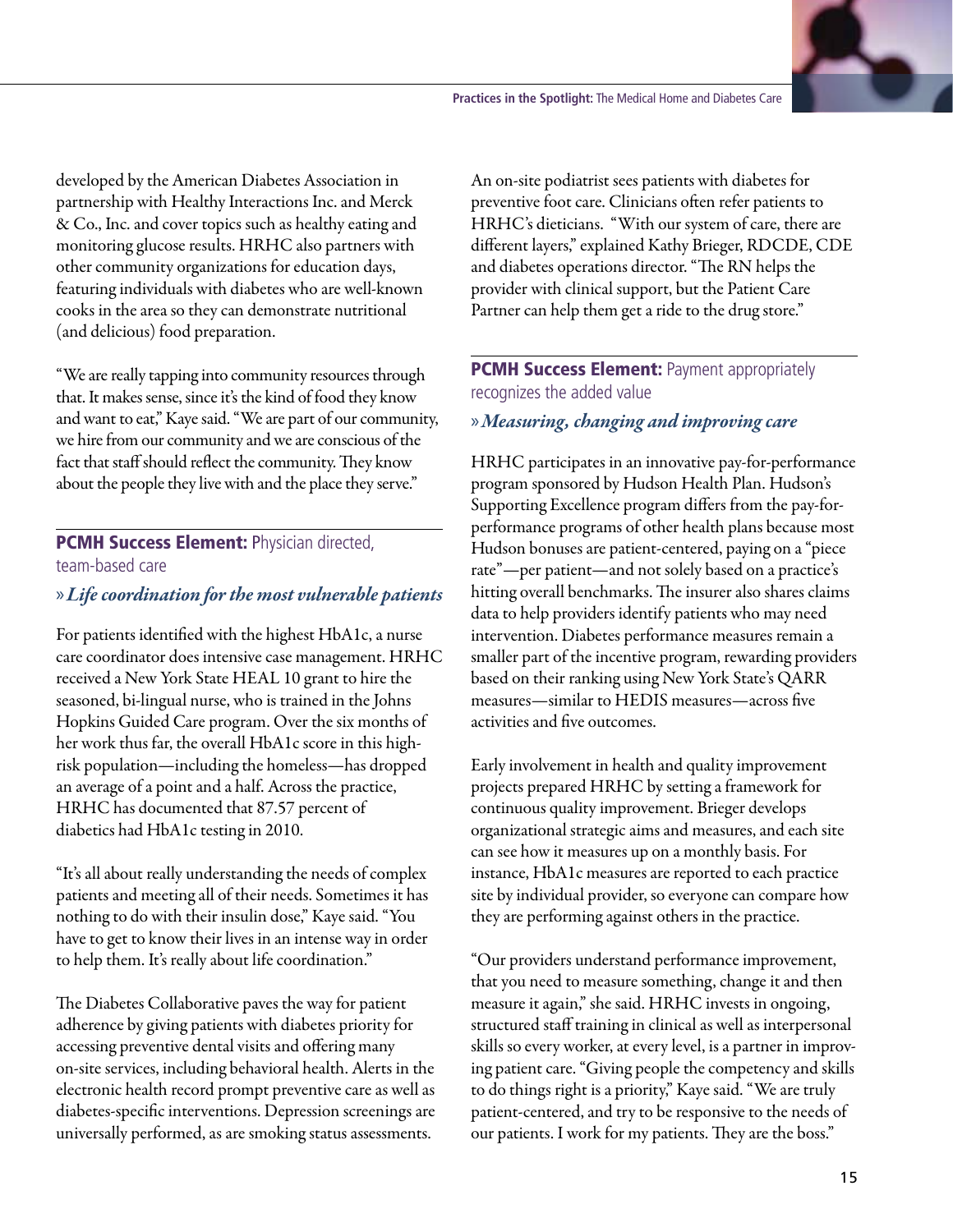## **Pine Medical Group PC**

**Marjorie Young, Administrator** Bobbie Miller, RN, Care/quality manager Phone: (231) 928-6325 Fremont, MI 49412 Email: myoung@pinemed.com

#### Recognition/programs:

- ȅȅ NCQA-recognized Level 3 Medical Home
- ȅȅ Priority Health pay for performance
- ȅȅ Blue Cross Blue Shield (physician group incentive program managed by Medical Advantage Group)

#### Practice overview

Pine Medical Group (PMG) is a multi-specialty group medical home that launched its diabetes education program in 2009, when PMG brought in a diabetes educator from the local hospital to see its patients. The initiative increased the hospital's education program by 200 percent. Of the PMG patients participating in the effort, HbA1c levels dropped by one percentage point over the course of a year. It has achieved Level 3 PPC-PCMH from the NCQA.

The practice has 1,504 diabetes patients; of those, there are 264 active patients at highest risk (not managed by diabetic endocrinology or dialysis).

The practice includes 19 physicians, two nurse practitioners, four RNs (three of whom are care managers/ coaches), 17 medical assistants and a patient advocate. PMG uses a certified diabetes educator from its affiliated hospital. PMG's office is open until the last patient leaves at night, and it also has Saturday hours. The doctors handle their own inpatient work, and they answer their cell phones.

Priority Health and Blue Cross Blue Shield of Michigan sponsor pay-for-performance programs.

**PCMH Success Elements: Whole person orientation;** quality and safety are hallmarks

#### »*Targeted diabetes educator*

The practice is proactive in screening asymptomatic patients for type 2 diabetes, conducting blood glucose tests on a regular and routine basis as part of an initial patient visit or annual physical exam. Using the registry, a care manager runs a report, identifying the diabetes population and stratifying the individual patients into one of three "zones" based on HbA1c: red (over 9), yellow (over 8) and green (8 or lower). All diabetes patients are monitored on a monthly basis by the care manager for needed intervention based on HbA1c reports generated. Patients in the red and yellow zones are targeted for care management and additional education, said Bobbie Miller, RN, PMG's care/ quality manager.

Once a patient is screened and identified, he or she is invited to participate in the education program. Those in the yellow and red zones are specifically targeted for the three-hour class. The program is run by a diabetes educator from the local hospital, and Pine Medical Group provides the space. The education program is part of the planned appointment. "We physically take patients from their visit with the doctor and walk them to the educator," said Miller.

Miller and her colleagues also work with patients oneon-one within the practice. The educational programs, delivered in a variety of ways, led to drops in HbA1c of one full percentage point from baseline in one year, reported Miller and Marjorie Young, program administrator.

Education is a larger, team effort. The three-hour class is just one program, one part of the picture, said Miller. The educator does a great job, said Young, but notes the RN care managers are more vested and connect with the patient as an individual. She has no official measurements yet, but both outcomes and satisfaction seem to be increasing as patients work with the care manager.

Patients visit with the care manager after their doctor's visit. Often, they haven't processed what the doctor has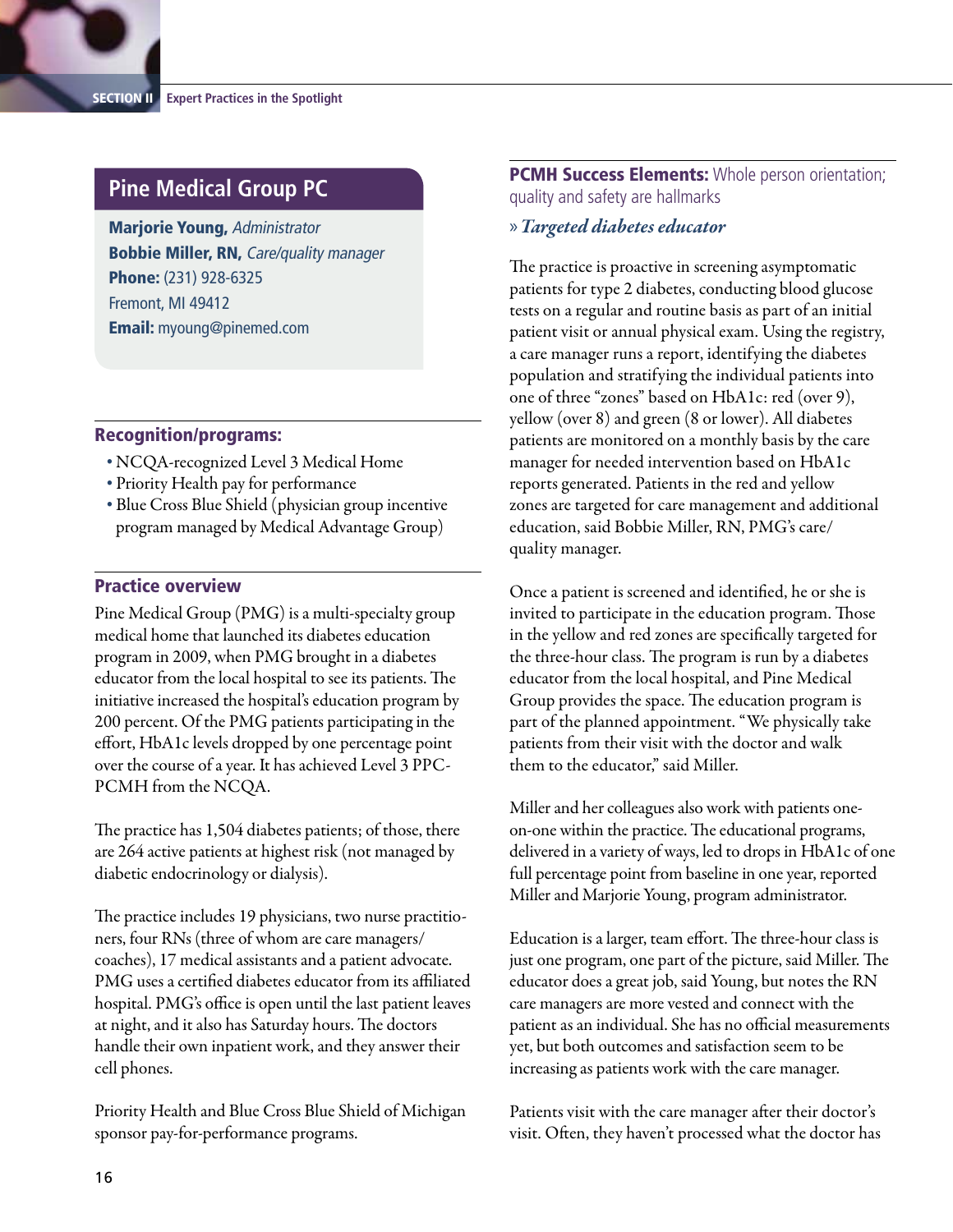

told them, or they have questions they forgot or were afraid—to ask, Miller explained. So she or one of her colleagues reviews the visit, answers the questions and makes sure the patient understands his or her medications. The physician provides the initial medication information, which is reinforced by the care manager.

The care manager never assumes the patient is clear on anything until she or he is able to explain to the care manager what the care manager has explained to the patient (the "teach back" method). This offers an opportunity to informally assess both the patient's understanding of diabetes and the patient's level of literacy. "I have them read something in the context of the two of us going over a topic together," said Miller. If the care manager identifies comprehension problems, she tailors the discussion and the materials accordingly.

Most material is at a fifth grade reading level, but she can customize it, including providing pictorial meal plans. It is an individualized approach. "I work with them until I'm satisfied they understand," Miller said.

**PCMH Success Elements: Whole person orientation;** quality and safety are hallmarks

#### »*Accountability and action plans*

Once the questions are answered, the care manager and patient jointly develop an action plan. They discuss the doctor's goal, but the focus here is on the patient.

"If we set it too high, there's no point in doing it," Miller said. So a plan may include something simple, such as 10 minutes of exercise done five days a week.

The plan is in writing; the patient and the practice each get a copy. This makes the patient not only accountable to herself, but to the care manager. "People want to ignore chronic disease," Miller said. "However, once they have a nurse health coach on their team, that changes. I've had people say to me, 'I feel I can be accountable to you, therefore I'm going to lose these five pounds.'"

Patients receive a report card with each visit—all their labs and numbers, and the dates of their last exams. They also receive their list of goals and the date/time of their next appointment. "We follow up by phone as needed and desired," said Miller. This interaction is guided by the patient. "They get to call the shots on this, with a lot of encouragement and help."

She is seeing improvement because of the patients' relationship with the care manager. "It gives adherence a little kick."

#### PCMH Success Elements: Physician directed, team-based care; enhanced access to care

#### »*Patient advocate makes connections*

The patient advocate is a woman from the community who works with patients to connect them to resources. She is trained in-house and attends insurance and human resources seminars. Her core role includes helping people get on Medicaid, and /or filling out charity applications for patients to enable them to take advantage of the practice's sliding payment scale—the use of which, as an added bonus, enabled many of the physicians to receive loan repayments, Young noted.

The advocate also helps patients find free or reduced-cost medications, food clinics and inexpensive glucose strips. If the patient's need is something that can be addressed immediately, the care manager handles it at the visit. For more extensive needs, the patient advocate steps in.

In addition, the practice is still realizing results from going through the medical home recognition process. "It forced us to look at our procedures, to make them concrete, make them uniform."

> **— Marjorie Young, Administrator, Pine Medical Group PC**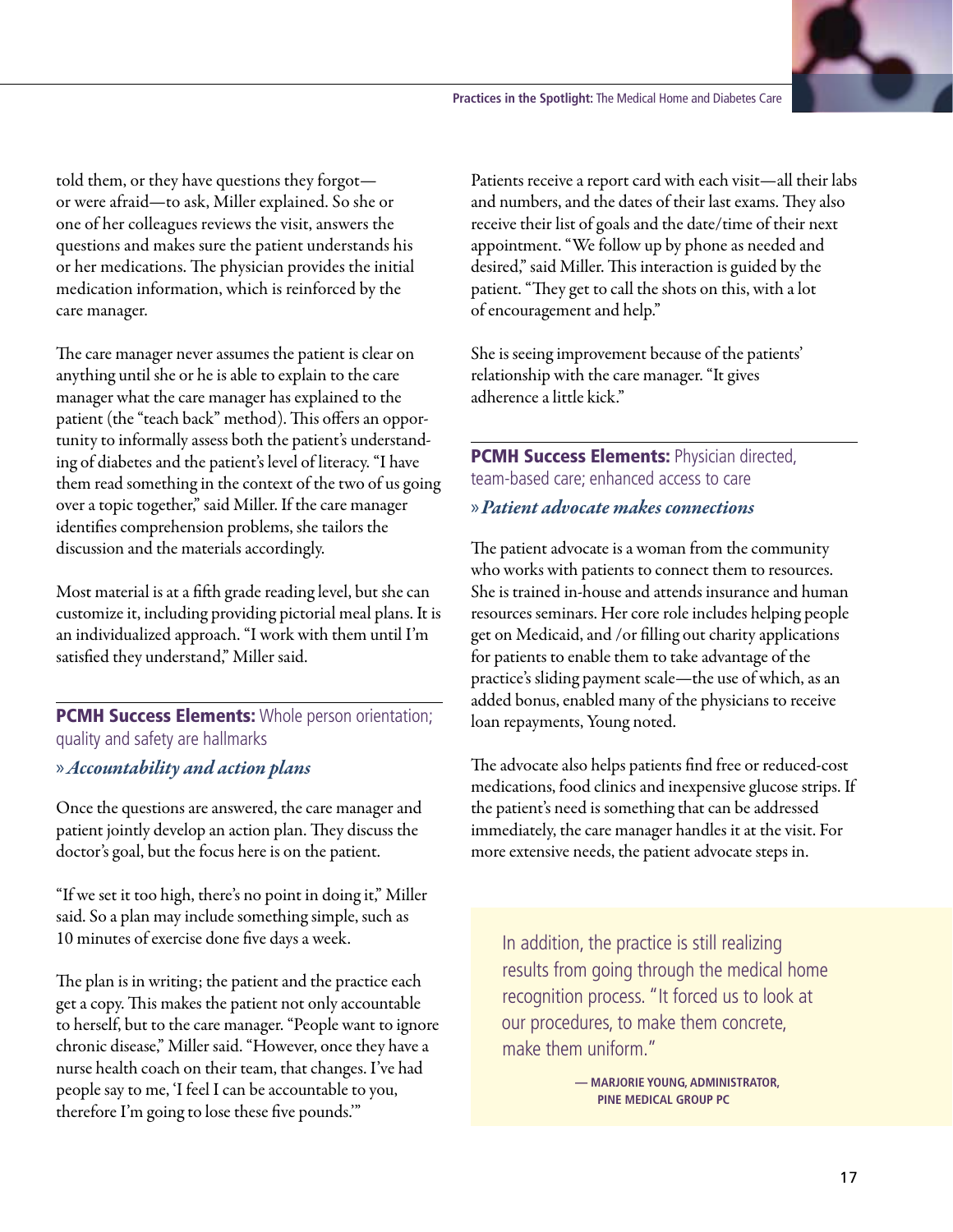SECTION II **Expert Practices in the Spotlight**

**PCMH Success Elements: Whole person orientation;** quality and safety are hallmarks

»*Process improvement and reporting*

Young pointed out that the practice has hit its pay-forperformance benchmarks for Priority Health and it has improved quality across the board—not just in diabetes. "We have doubled what we are going to get this year based on increases in quality," she said.

One reason: "We report very well." One person is dedicated to entering data. "If you report what you are doing, it is amazing how well everyone does," said Young.

In addition, the practice is still realizing results from going through the medical home recognition process. "It forced us to look at our procedures, to make them concrete, make them uniform," Young said. The practice conducts frequent patient surveys. "They have given us a lot of insight into what we need to change, what processes were too cumbersome," Young reported.

PMG has just started measuring outcomes for the diabetes program, and the preliminary results are positive. There is no before and after data on the diabetes effort in particular; the practice was already a medical home, explains Young. It has had excellent results with chronic conditions before and after implementing the diabetes education program. However, Miller and Young reported a tangible improvement in patient satisfaction as well as the aforementioned drop in HbA1c levels. "Patient satisfaction has been a big outcome on this," said Miller.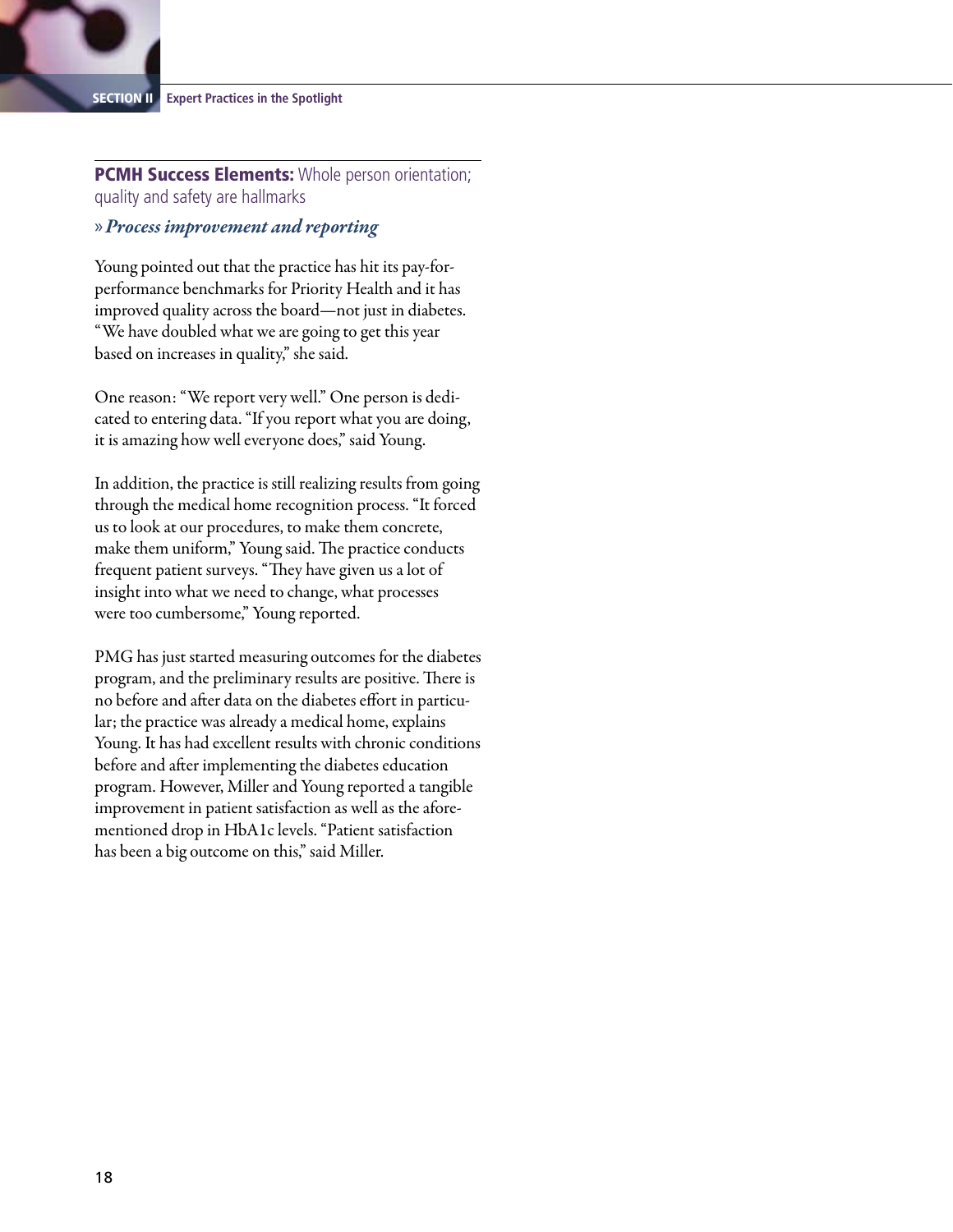

Darcie Robran-Marquez, MD, M.B.A., Medical Director Primary Care Albuquerque, NM 87109 Email: drobranma@phs.org

#### Recognition/programs

- ȅȅ NCQA-recognized Level 1 Medical Home for one site; multisite application pending
- ȅȅ Presbyterian Medical Group Quality Incentive Plan, called "PMG QIP"
- ȅȅ Presbyterian Health Plan PCMH Incentive Funding

#### Practice overview

Presbyterian Medical Group (PMG) is an Albuquerquebased not-for- profit integrated health system that employs 66.5 (full time equivalent) primary care physicians in central New Mexico who care for approximately 14,391 patients with diabetes. The physician directs the extended care team, which includes (as expressed in FTEs) 14.2 nurse practitioners, two physician assistants, 57.9 registered nurses (28.1 clinical support, 9.8 clinic managers, 20 care managers), 36.9 LPNs, three certified diabetic educators, 8.8 pharmacist clinicians, 55.7 medical assistants, 9.2 integrated behaviorists, 70.6 clerical workers and a promotora.

Pre-visit planning for all patients is done by the primary nurse or medical assistant. That team member expands the Epic electronic health record schedule to review the reason for visit, prints the physician's appointment schedule and prints the disease registry visit planner for all patients with diabetes. Based on the reason for the visit, he or she ensures all necessary test results and/or consultation reports are on the medical record, flagged and ready for the visit. The team member reviews the visit planner and leaves provider preparations in the chart for diabetes management needs. Finally, he or she huddles with the

physician each morning to review the schedule and patient preparation recommendations.

Pay-for-performance incentives include a medical group-funded quality incentive plan and an insurance company-sponsored PCMH quality incentive plan. PMG has achieved NCQA Level 1 recognition for one site. A multi-site application is pending, and PMG expects to achieve Level 3.

Because of the high incidence of diabetes in PMG's patient population, the disease was a key focus of its PCMH efforts. Through the use of an expanded care team, nurse care managers, a disease registry, pre-visit planning, alternative venues of care including group visits and telephone appointments, and provider payment incentives, PMG has been able to improve HbA1c, blood pressure and LDL cholesterol control in its diabetic population.

#### PCMH Success Elements: Physician directed, team-based care; quality and safety are hallmarks

#### »*Population management—minding the gaps*

Each month, the RN care managers run a report on the diabetes patients in their provider's panel and proactively reach out to those who are overdue for labs or need follow-up. For example, the care manager would schedule any of the following if needed:

- Provider appointment: Patient requires a face-to-face visit for diabetes follow-up and has not been seen in three months. Labs can also be ordered and the patient contacted over the phone without an appointment if appropriate.
- ȅȅ Telephone appointment: Patient requires follow up for recent treatment changes.
- ȅȅ Behaviorist: Patient needs additional psycho-social support for behavior modification or psychiatric comorbidity.
- ȅȅ Group visits: Diabetes uncontrolled, needs diabetes education, change in therapy or might benefit from group interaction.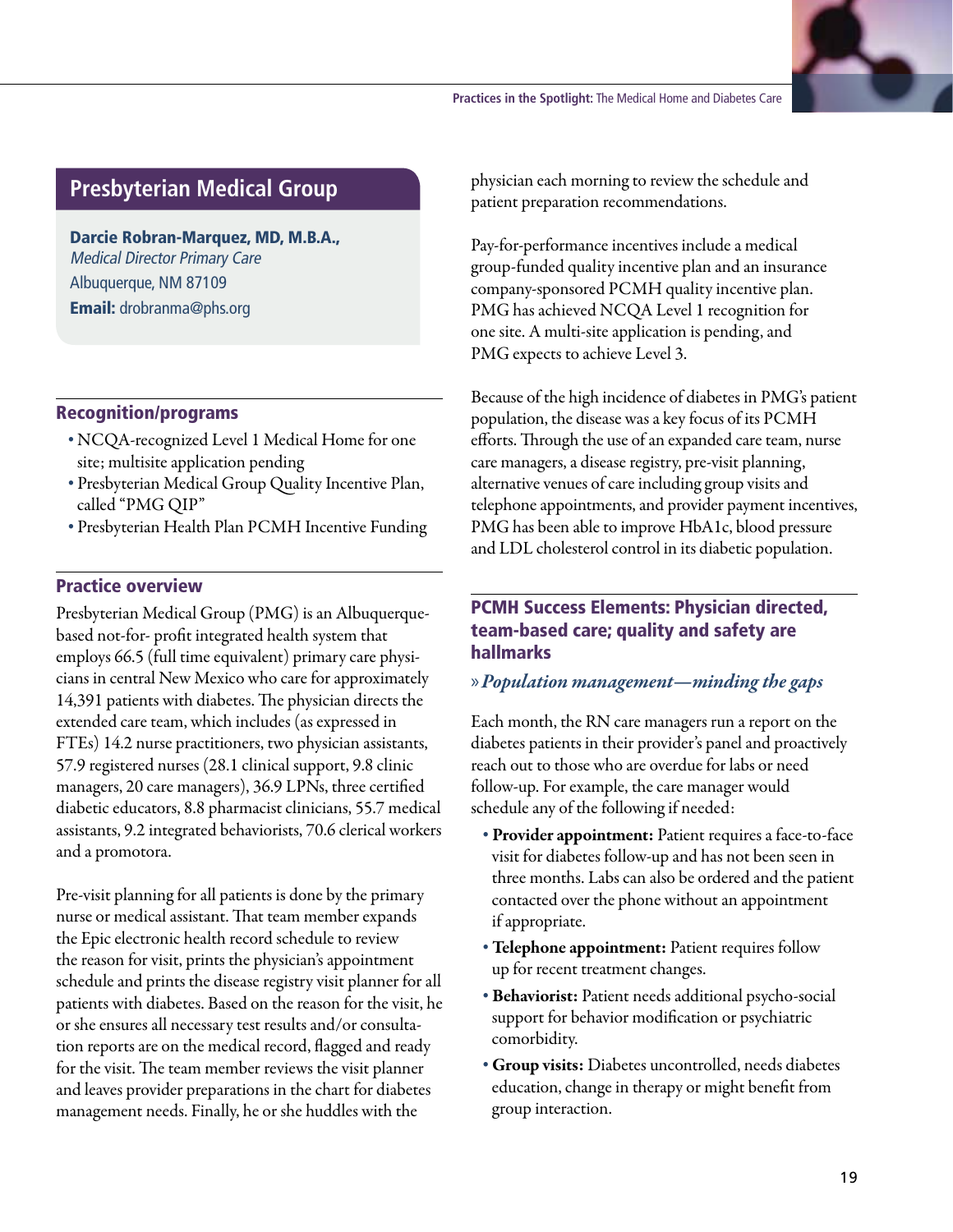- **Ophthalmologist referral:** Last retinal eye exam longer than 12 months.
- ȅȅ Podiatry referral: Foot exam indicates need for additional treatment/intervention.
- ȅȅ Nutritionist/dietician appointment: Diabetes uncontrolled, patient's need for additional nutrition education identified.
- ȅȅ Case management: Patient needs community services.

"We have protocols established for diabetes patients," which through the help of pre-visit planning are followed even if the patients with diabetes present for a different concern, said Darcie Robran-Marquez, MD, M.B.A., PMG's medical director for primary care. For instance, if a patient comes in for a sore throat he or she receives the diabetic care or interventions needed as well.

New Mexico is one of the few states that licenses pharmacist clinicians—pharmacists who receive additional training in certain disease states and have prescriptive authority. They are particularly helpful in managing diabetes and cardiovascular disease."

> **—Darcie Robran-Marquez, MD, M.B.A., Medical Director Primary Care, Presbyterian Medical Group**

**PCMH Success Elements: Whole person orientation,** enhanced access to care

#### »*Promotoras help address barriers to care*

PMG's PCMH pilot practice uses promotoras, or lay community health care workers who promote better health habits in their communities. The promotoras go through a certification process much like medical assistants, she explained. They serve as liaisons between the community and the clinical team. Promotoras are available for education services and home visits, and they can help connect patients to community resources.

Many of the PCMH pilot practice patients speak Spanish as a primary language; the promotoras do as well, so they can speak to those patients in their own language, in their own homes, asking whether they were able to get their medications, if they have questions about diabetes and, if needed, help coordinate access to community resources.

The ability to identify barriers to care is particularly important in this population, she noted. "Patients are not adherent—not because they don't *want* to be, but because they can't afford to be." The patient population has a high poverty rate, and many are uninsured.

**PCMH Success Elements: Whole person orientation,** quality and safety are hallmarks

#### »*Group visits drive engagement and self-management*

Group visits were piloted at one of 10 PMG clinics starting July 2009, and this mode of care is currently being spread to all primary care sites. Patients with uncontrolled diabetes, those who need additional education or other assistance and those who would benefit from group interaction are referred to the group sessions.

The physician is part of the group, but does not stay the entire length of the visit, which is approximately two hours. Other team members involved in the visit include the certified diabetes educator, behaviorist and nutritionist. Caregivers, especially those who prepare meals or give insulin shots, are encouraged to participate.

Mutual support is a strong component, Robran-Marquez said. When asked "what did you like best about the group visit" on post-visit surveys, the overwhelming response often includes the knowledge shared by other members of the group. One patient commented, "Just having these classes helps me understand what I am going through, and not alone—others too!"

The mutual support has resulted in increased medication, diet and exercise adherence for many patients. "It's a completely different kind of care than you would just get sitting in front of your provider. We have a lot of these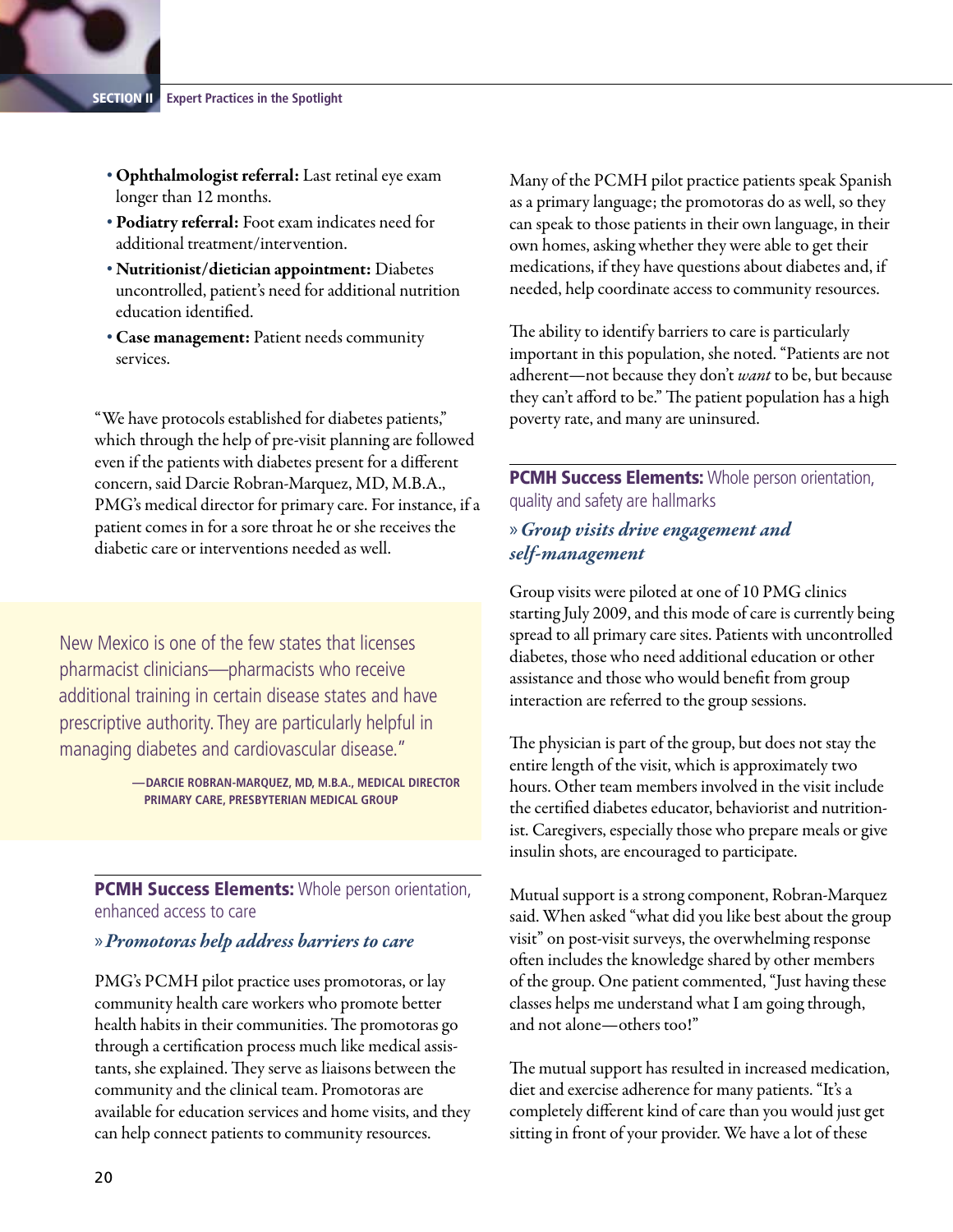

stories about how these support groups made a difference in patient care," she said.

The data reflect that, Robran-Marquez reported. Patient satisfaction, patients' perception of their ability to manage their disease and achieve their diabetic goals, and quality outcomes have increased for those participating in group visits.

#### **PCMH Success Elements:** Care is coordinated and/or integrated; quality and safety are hallmarks

#### » *Integration drives coordination*

Care coordination is easier for PMG than for many other practices because PMG is part of an integrated delivery system that includes a health plan, hospital delivery system and medical group composed of both primary care and specialists.

For health plan members, case management is done in coordination with both medical group and health plan clinical staff. Referrals are made through the medical group to the health plan, or high utilizers can be identified by the health plan.

"As members of a large integrated system, we also work with endocrinologists in the medical group for patients that need this level of care," Robran-Marquez said. Behaviorists are part of each primary care clinic. They help relieve some of the psychiatrists' patient load, but they also serve as extensions of the primary care physician. Additionally, New Mexico is one of the few states that licenses pharmacist clinicians—pharmacists who receive additional training in certain disease states and have prescriptive authority. They are particularly helpful in managing diabetes and cardiovascular disease, she said.

"Using PCMH principles of a physician-led care team and alternative venues of care, PMG providers have been able to improve the quality of care for their diabetic patients using care coordination," she said.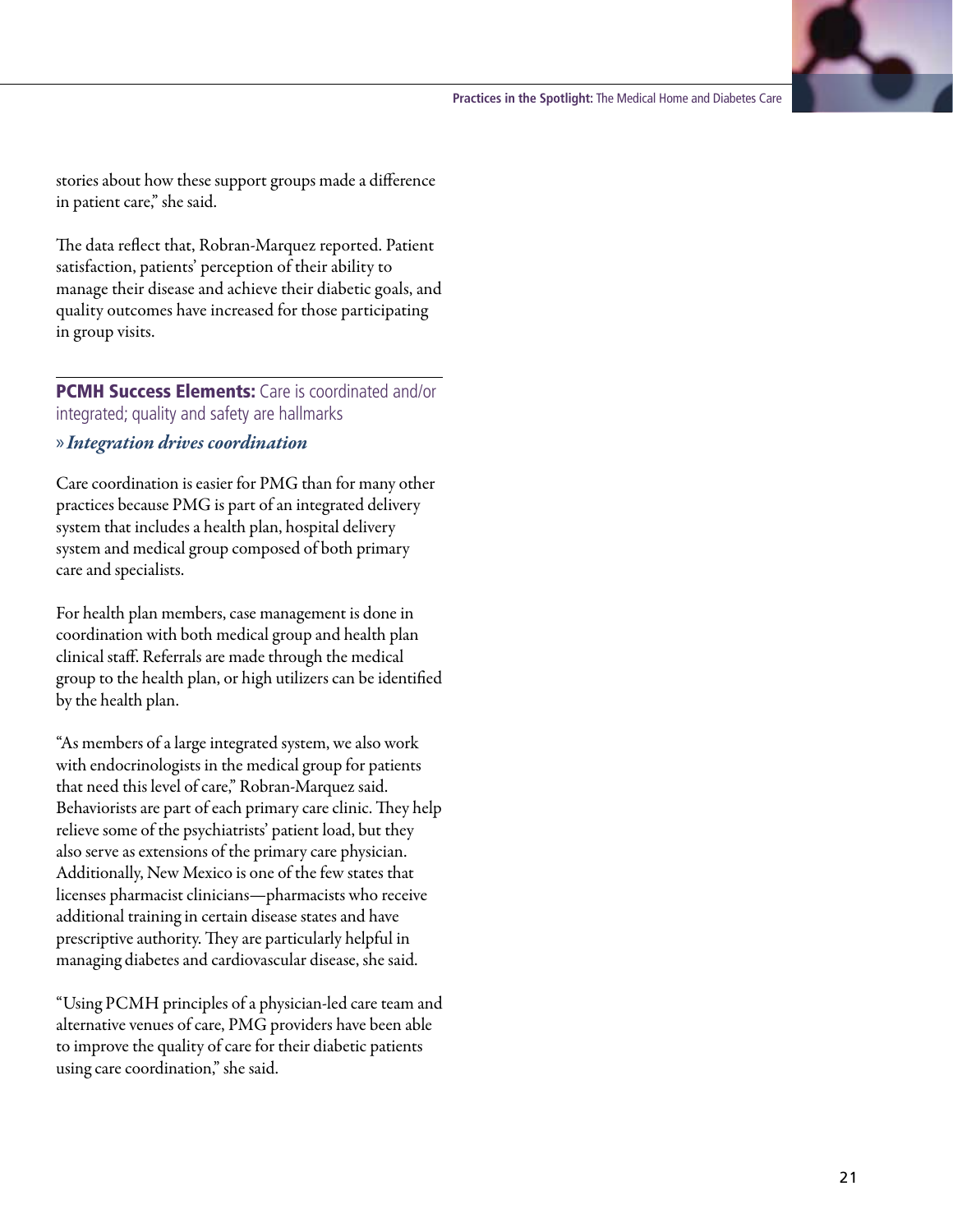# **QuadMed**

Raymond J. Zastrow, MD, Chief Medical Officer Diane Collelo, RN-CDE, Program Manager, Diabetes Phone: (414) 566-8100 Sussex, WI 53089 Email: Raymond.Zastrow@quadmedical.com

#### Recognition/programs

ȅȅ Value-Based Employee Benefit Program, Well You! for Diabetes

#### Practice Overview

QuadMed is an employer-owned on-site primary care clinic that provides care for employees of client companies in 11 clinic locations. Since 2007, its Well You! For Diabetes program has offered zero-dollar co-pays for diabetic medications and supplies to patients who opt into the value-based benefit program and meet specified criteria. Some 350 of 550 patients with diabetes identified on QuadMed's patient panel currently participate in the program. The practice offers a full range of primary care services to all employees and spouses enrolled by its employer sponsors. The population is served by 30 physicians, five nurse practitioners, 10 physician assistants, six RNs, 13 LPNs, 15 medical assistants, two certified diabetes educators and four nutritionists. All employees enrolled in the diabetes program are also required to participate in the on-site Lean You! wellness program, which emphasizes healthy diet and exercise. Those enrolled save an average of \$540 per year in out-of-pocket costs.

QuadMed was launched in 1990 by QuadGraphics and initially served only the company's employees and their spouses, bringing primary care services to employees where they worked in an effort to improve quality and eliminate excess costs. Over the years, other employers have also contracted to use QuadMed Services and embraced QuadMed's high-touch approach and emphasis on

whole-patient care. As an employer-owned clinic, QuadMed has not sought NCQA PPC-PCMH recognition status. However, it does operate as a medical home for employees and their spouses and demonstrates key aspects of medical home-ness, including an empowered model of primary care with a whole-person orientation and strong population health management activities.

#### **PCMH Success Element: Physician directed,** team-based care

#### »*Balance program benefits with accountability*

The approach QuadMed takes to the diabetes program is to balance the benefits to the employee—elimination of out-of-pocket expense—with accountability.

"They have to have four 'touches' a year with our certified diabetes educator, and two of those are in-person (for local employees). She forms an interpersonal relationship with the patients," said Raymond J. Zastrow, MD, Quad-Med's chief medical officer. Participants are also required to see their primary care physician (whether it is a Quad-Med physician or a community physician) or an endocrinologist each year. Patients must also:

- ȅȅ Fill prescriptions and take medications regularly
- ȅȅ Have four HbA1cs performed annually
- ȅȅ Maintain an HbA1c level less than 7.0 after the sixth month of participation
- ȅȅ Have an LDL cholesterol check performed annually (with an LDL level less than 100 after the second measured LDL)
- ȅȅ Achieve a systolic blood pressure lower than 130 and a diastolic blood pressure lower than 80
- Have a urine microalbumin performed annually
- ȅȅ Have a dilated eye exam performed annually
- ȅȅ Have a diabetic foot exam performed annually
- ȅȅ Have a dental exam performed annually
- ȅȅ Exercise 30 minutes three times a week
- Stop smoking
- Reduce weight to below 27 body mass index or lose 10 percent body weight in the first year's participation and every year thereafter until 27 BMI has been reached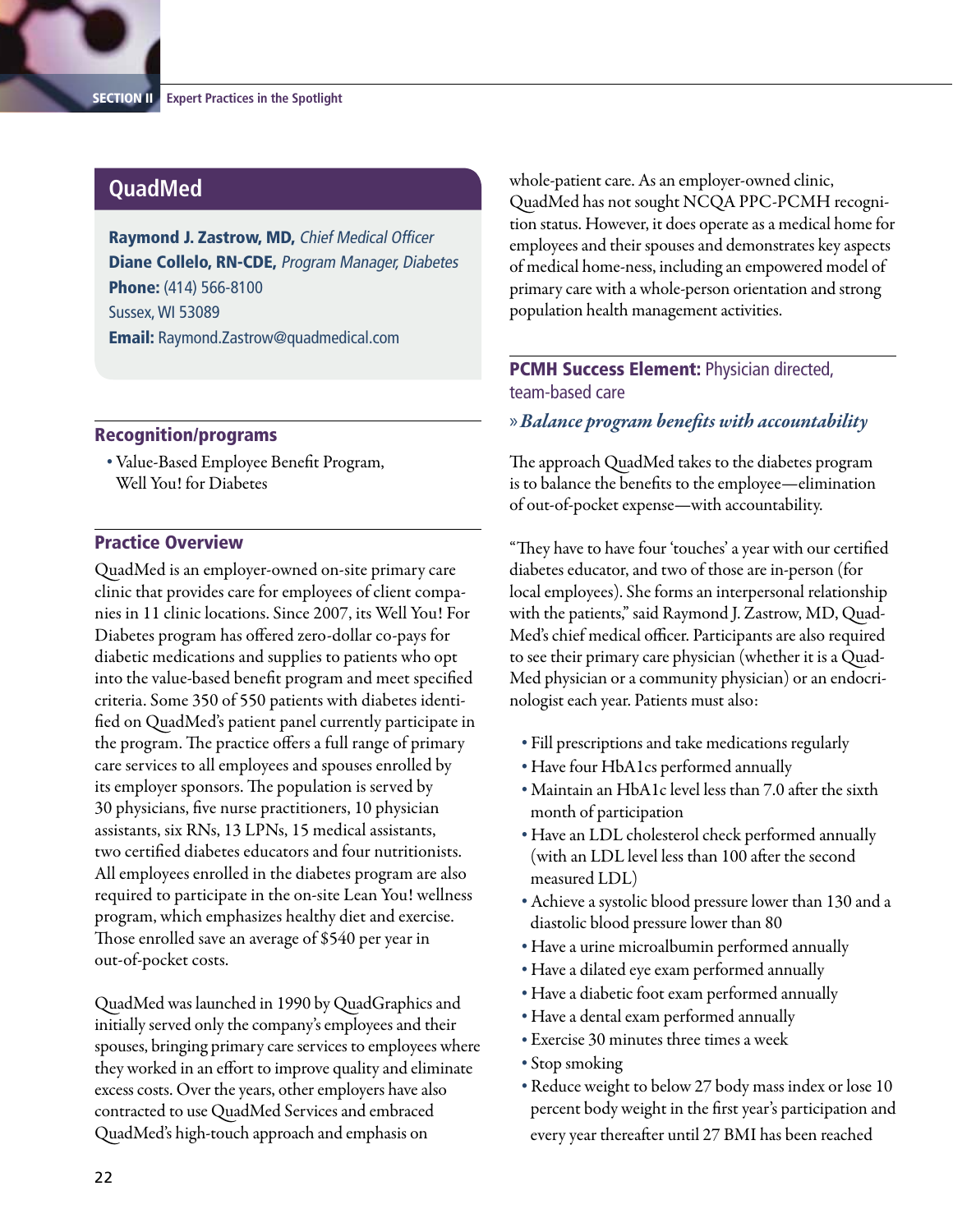

(insulin-dependent diabetes mellitus or Type 1 is excluded from this requirement)

Diane Collelo, RN-CDE and the diabetes program manager, is a diabetic herself. "People really bond to her," Zastrow said. Collelo travels to the QuadMed locations to spend time with enrollees in the program and do face-to-face counseling. Other team members in the program offer dietary counseling, and on-site fitness centers are also part of the employer-driven model. "We do it all ourselves," Zastrow said.

# **PCMH Success Element:** Whole person orientation »*Unhurried visits, change for the better*

Well You! is a natural outgrowth of the holistic approach to the overall wellness program. Lean You! offers employees a significant discount off their health insurance premium for following specified wellness steps, such as an annual physical that includes diabetes screening. An employee and spouse can earn up to \$400 per year in savings for participating in the program, which emphasizes primary care (they can see their own physicians or the QuadMed clinicians). "At a minimum, we are screening for diabetes, hypertension, hyperlipdemia, and counseling for diet and exercise, plus other screenings that are required for age, gender or family history," Zastrow said.

"We strive for unhurried visits," he added. "Regardless of whether it's diabetes or an acute problem, we strive for 30-minute visits and that's at the heart of the change to whole-person orientation. And it's change for the better."

**PCMH Success Element: Quality and safety** are hallmarks

#### »*Mine data, isolate gaps, address them*

QuadMed uses a single prevention form within its electronic medical record to track prevention activity. "It's designed to be a memory jog for the physicians and mid-level clinicians who do these exams, and then credit is given to the individual patient," he said. QuadMed also uses a proactive inter-visit workflow mechanism to call out care gaps for its diabetes enrollees. "Without the zero-dollar co-pay, this would be impossible," Zastrow said. "To really provide patient-centered care for these patients, we have to mine the data between visits, isolate the gaps and address them."

Finding those gaps and coordinating care is accomplished by Collelo and a staff RN who use the patient registry and EHR tools to address program adherence. For example, if patients get behind on HbA1c testing, they appear at the top of the search screen for that criterion. The quality team writes a secure message or makes a phone call to patients to remind them to get the tests.

"In the aggregate, if someone has fallen behind on their blood work or physical exams, and it's documented, then we can add these issues and come up with a score," Zastrow said. "We are working on coming up with a rules-based score, our 'diabetometer.' If too many care gaps exist and the patient starts to slide, Diane can lift the (free diabetes supplies and medications) benefit. She has only done that about a dozen times for people, and most of them come back within the end of six months, express remorse and ask to work with us again."

# **PCMH Success Element:** Enhanced Access to Care »*On-site care that emphasizes whole-patient health*

QuadMed's on-site location and the employer-driven philosophy to pay now for primary care in order to reduce costs in the long run underscore the Well You! program's value proposition. Managers allow employees to visit the clinic during work hours; since QuadMed has been in place for more than 20 years, it has become part of the

"We are working on coming up with a rules-based score, our 'diabetometer.' "

> **—Raymond J. Zastrow, MD, Chief Medical Officer**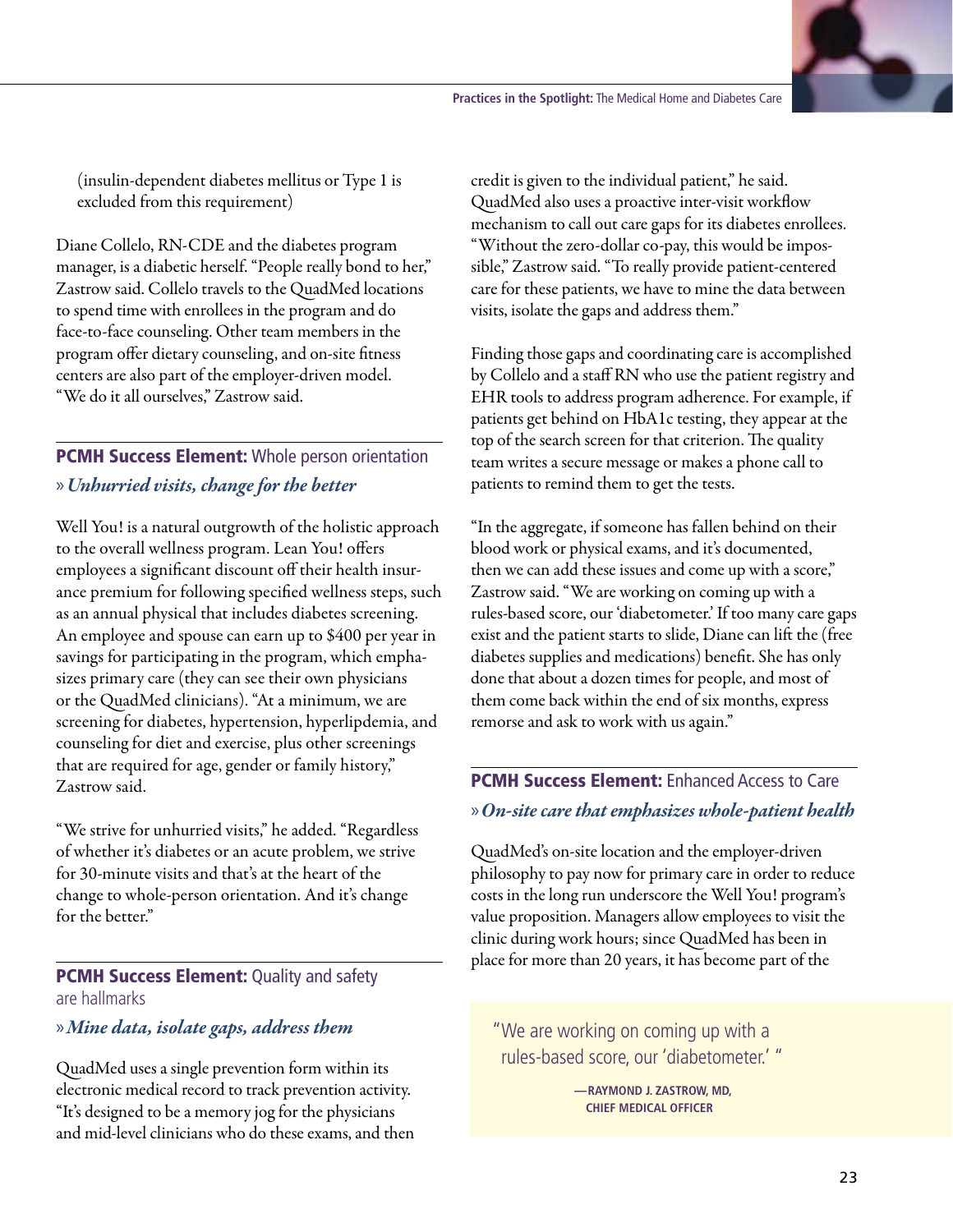company culture. QuadMed practices open-access scheduling, bringing a comprehensive viewpoint to every visit. "That allows us to really take care of the patient's health," Zastrow said. "We find that when people have superior care during the work week, our providers get very few nighttime or weekend calls."

Taking the time to "touch" each patient multiple times over the course of the year is an investment that is worth the effort, he said. "You have to carve out time for a program like this. You have to develop a conscious design around workflows—inter-visit workflow as well as visit workflow—and care gap mining," he said. "And you need to have the EHR and a disease registry. You can't operate this kind of program, with the adherence requirements, using file cards in a manila folder."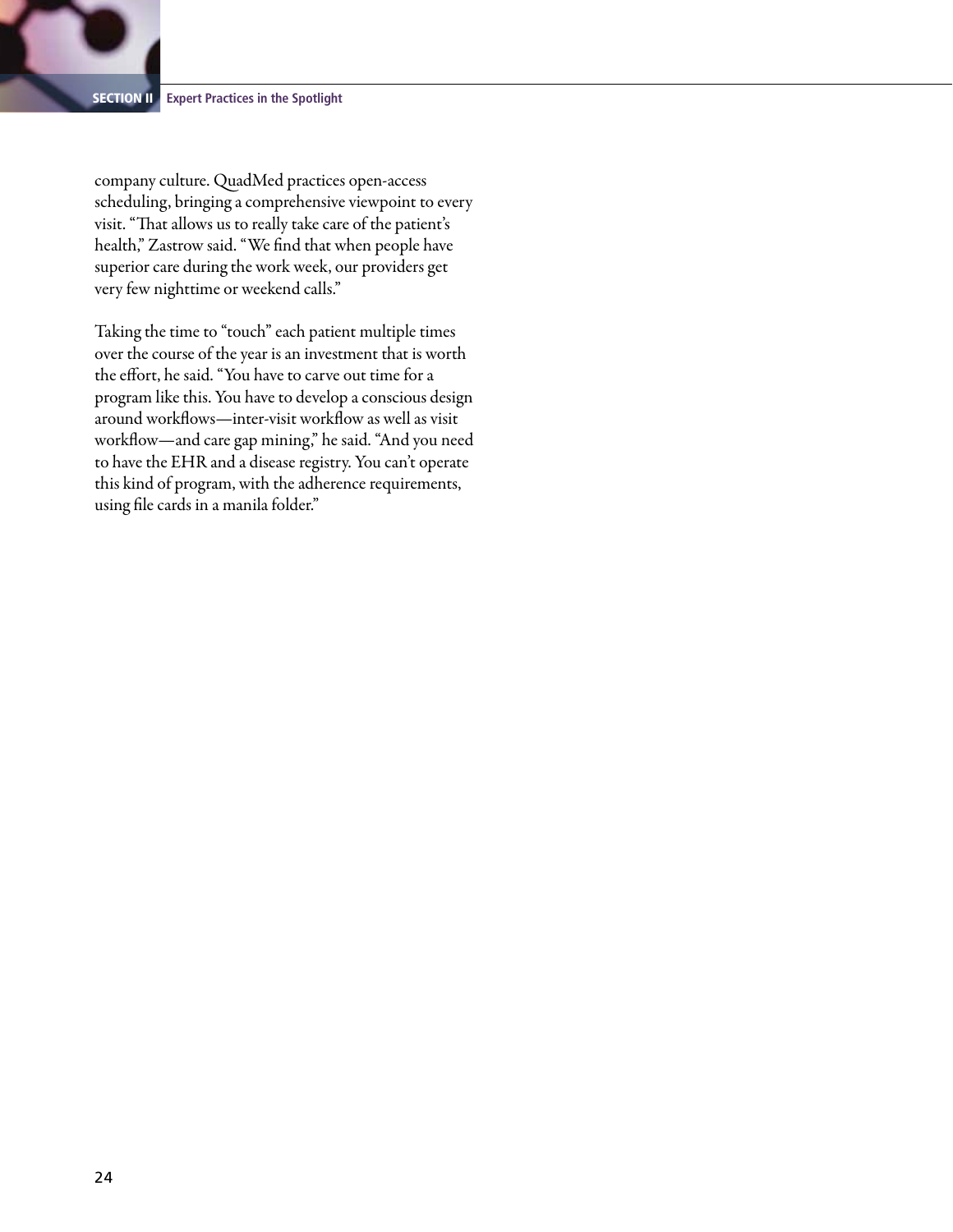

# **Southeast Texas Medical Associates (SETMA) LLC**

James L. Holly, MD, CEO Phone: (409) 654-6854 Beaumont, TX 77702 Email: Jholly@SETMA.com

#### Recognition/Programs:

- ȅȅ Joslin Diabetes Center Affiliate
- ȅȅ NCQA Diabetes Recognition Program
- ȅȅ NCQA-recognized Level 3 Medical Home
- ȅȅ Accreditation Association for Ambulatory Health Care Medical Home recognition

#### Practice Overview

Southeast Texas Medical Associates (SETMA) is a multi-specialty medical practice with four clinical locations in Beaumont, Texas. Its diabetes management program, in place since 2000, serves 7,232 patients. It is directed by 24 physicians and 14 nurse practitioners, and supported by 13 RNs, 26 LPNs, seven medical assistants, a certified diabetes educator, two nutritionists and two physical therapists.

The progress towards excellence in diabetes care began with adoption of a custom diabetes disease management tool in 2000. In 2004, the practice received recognition by the American Diabetes Association as a certified diabetes self-management educator. SETMA extended its diabetes expertise with the addition of a practice endocrinologist in 2006. In 2009, the adoption of COGNOS Business Intelligence data mining software allowed SETMA to audit populations of patients, and to understand and compare the processes and outcomes of care delivered to all of its patients, tracking data by ethnicity, gender, socioeconomic standing and other categories. This dedication to quality measurement and improvement earned SETMA an affiliation with the

Joslin Diabetes Center, the renowned research and clinical care organization affiliated with Harvard Medical School, in 2010.

**PCMH Success Element:** Quality and safety are hallmarks

Anticipating the complexity of 21st century health care, SETMA adopted a system-wide health information technology system in 1998 with an eye toward supporting quality improvement efforts in a cost-effective manner. When asked to identify his practice's top success elements, SETMA CEO James L. Holly, MD, referenced the value of the customized disease management tool and electronic medical record that actively support SETMA's quality improvement program.

SETMA's "Seven Stations for Success" is a formalization of the idea that a patient is "in charge of his or her own health care 8,760 hours a year."

> **—James L. Holly, MD, CEO, Southeast Texas Medical Associates (SETMA) LLC**

"After three months of using the EMR, we realized that it is too expensive and too hard to use, if all we get from it is the ability to document a patient encounter," Holly said. "We wanted to bring to bear upon every patient evaluation what is known about a condition in order to improve quality outcomes." By building customized disease management tools that tap into clinical data, SETMA improved patient HbA1c results. Improvement for HbA1cs across the practice was .36 percent in the first year, and SETMA has seen consistent improvement year over year for more than a decade. From 2000 to 2010, the mean HbA1c was reduced from 7.8 percent to 6.54 percent. The standard deviation for all patients with HbA1c went from 1.98 to 1.2. SETMA's goal is a standard deviation of 0.8.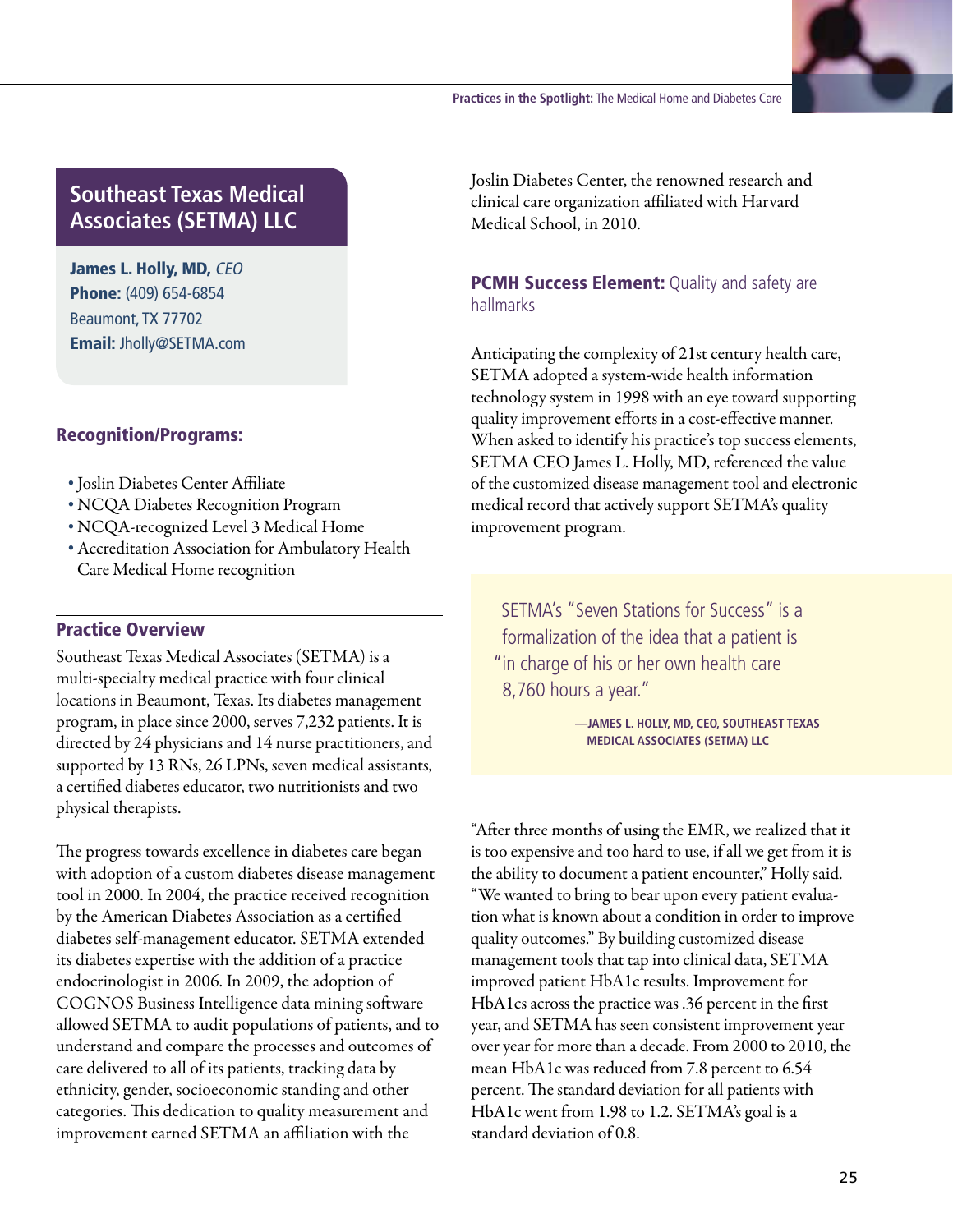SETMA's Model of Care begins with tracking of provider performance in real time on more than 200 quality metrics on every patient seen every day. Then SETMA audits each provider's performance on all patients seen each day. Third, SETMA analyzes the audit data through COGNOS BI tools to look for leverage points to improve population care. The fourth step is the public reporting of provider performance by provider name. From these four steps, SETMA designs quality improvement initiatives.

Perhaps the most unique aspect of SETMA's Model of Care is its transparency. SETMA gives all patients the results of their quality-metric audit at the end of each visit. In January 2010, SETMA began publicly reporting more than 200 quality metrics (including those related to diabetes care) by individual provider name. The numbers are updated on the SETMA website on a quarterly basis, but providers can see their individual data every day in the COGNOS system and compare it to their colleagues.

"Every doctor in America believes they are doing a good job, but typically the data is not as good as they think," Holly said. "It's amazing how clinical inertia in SETMA has changed because of public accountability. We believe that the piece missing in quality metrics analysis is public reporting. Across the country, there are eight different diabetes quality metric sets, and we track all of them because they are all different. There is not a bad element in any of them, but we are encouraging that the different organizations harmonize their metrics with the metrics of others. Until you are tracking performance at the point of care, and until you give providers the ability to see how they perform, and until you publicly report that performance, it's not enough."

The quality tracking, auditing, analysis and reporting are ultimately aimed at improvement in care. SETMA's current goal is to successfully treat all patients with diabetes to goal and to sustain its having achieved the elimination of ethnic disparities in diabetes care. This year SETMA has an aggressive plan for intervening in the care of Caucasians and African-Americans in the practice who are not controlled.

**PCMH Success Elements: Care Coordination; Patient** Engagement in Decision-Making; Feedback and Quality Improvement Activities

Because diabetes education is a crucial element to better health, SETMA equips patients with tools for successful self-management. SETMA's "Seven Stations for Success" is a formalization of the idea that a patient is "in charge of his or her own health care 8,760 hours a year," Holly said. The stations emphasize the medical home principles of partnering in care and in comprehensive and coordinated care.

The Seven Stations are posted in the hallway of SETMA's diabetes clinic. Then each station is posted in numerical order corresponding to how a patient typically moves through a routine diabetes visit. The first station addresses self-monitoring of blood glucose where the patient downloads their glucose monitor log. This station prompts patients to ask the diabetes educator to help create a plan for finding patterns in blood glucose readings. The second station is where the patient's point-ofservice HbA1c is measured and the patient is reminded of the benefits of keeping the HbA1c reading below 7.

Station three reminds the patient of his or her responsibility to lose weight, exercise and stop smoking. SETMA provides a calculation of the patient's basal metabolism rate, body mass index and disease risk of their current weight at each appointment. A personalized exercise program is presented, along with an assessment of their use of or exposure to tobacco smoke. Station four points the patient to medical nutrition therapy and diabetes self-management education. Station five reminds patients that they work in partnership with their physician to set goals, determine risks for complications and plan for preventing complications.

Station six focuses on coordinating referrals for other elements of diabetes care—from scheduling visits for diabetes education, dilated eye exams, nephrology care and physical therapy to coordinating needed resources. A practice director of care coordination and nurse care coordinators are tasked solely with keeping in touch with patients to ensure all care needs are met. "If they find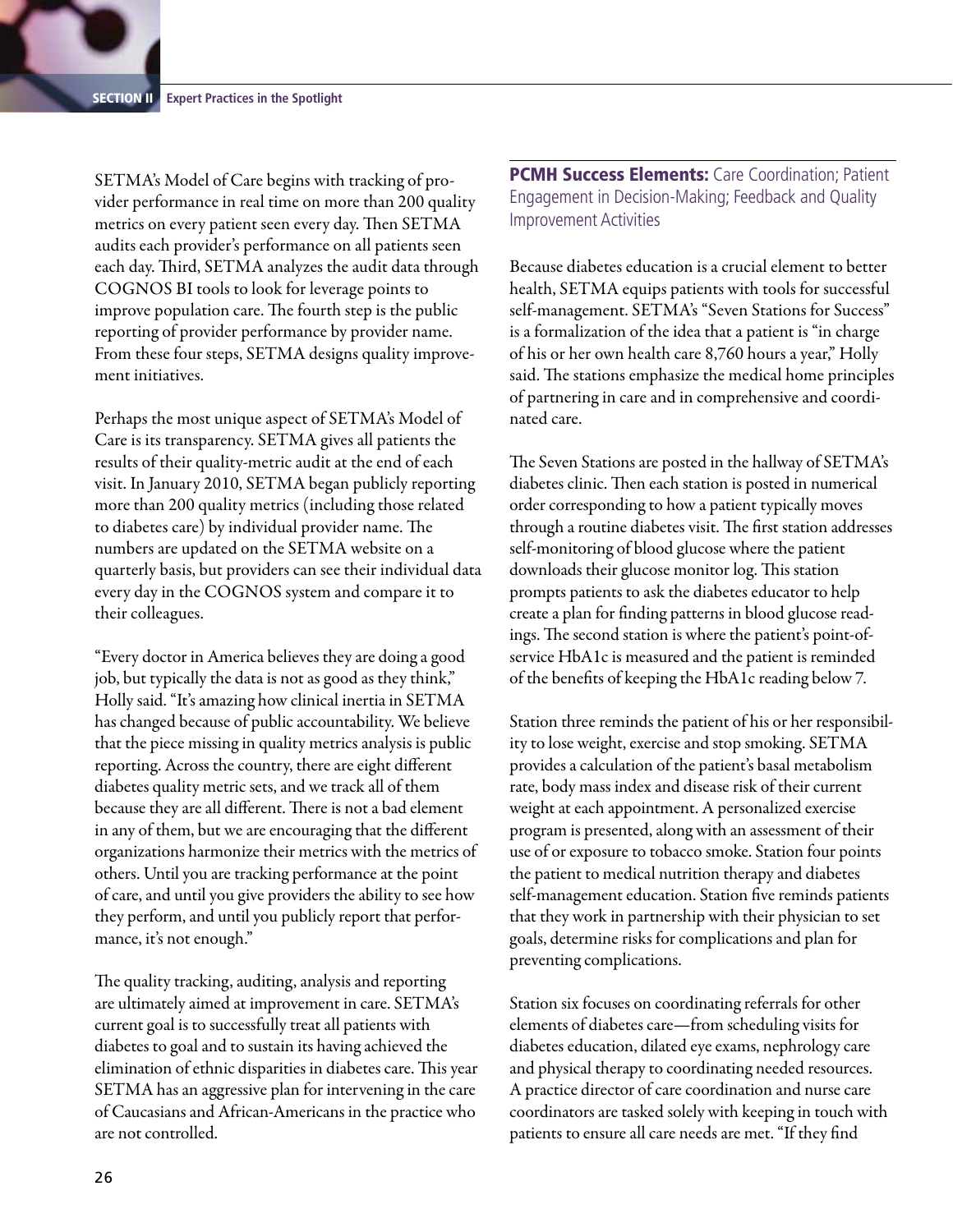patients who can't afford medications, then we pay for it," Holly said. The SETMA Foundation, formed in 2007, is a separate non-profit organization, partially funded by the practice partners but also accepting contributions from outside entities, that pays for unmet patient needs. "We are seeing transformative change with that," Holly said. In 2009 and 2010, the partners gave a total of \$1,000,000 to the Foundation.

Station seven's message is posted to the back of the door, and is the final visual reminder for patients leaving the practice. It is entitled, "You are Home: SETMA is YOUR Medical Home," and advises patients that they can communicate with their primary care provider during a visit, with a phone call, by email or letter. It also reminds the patient not to leave the clinic until they are confident that they are prepared to manage their care until their next visit or contact with their health care team.

The baton represents the patient's plan of care and the treatment plan, or the instrument through which responsibility for care is transferred to the patient.

"That's part of passing the baton to the patient," Holly said, referring to another visual he uses with patients, the hand-to-hand passing of a runner's relay baton. The baton represents the patient's plan of care and the treatment plan, or the instrument through which responsibility for care is transferred to the patient.

The Seven Stations for Success draw heavily from the learnings SETMA has taken from its Joslin Diabetes Center affiliation. The idea for patient education going forward is to change patient behavior by demonstrating clearly that a small change on the patient's part can make a big difference in his or her health.

"We know what our patients' risks are, and so if we change the elements of those risk calculations, how will that change their result? We are now able to tell patients what

their current status is, and can show them how to improve their health by changing each of the elements—the percentage of risk change if they just stop smoking, or just improve blood pressure. Then we put it into the treatment plan," he said. "It's the baton we use for passing responsibility back to the patient. If we're not engaging, empowering, enabling them to care for themselves with that knowledge—that baton—then they're going to lose the race."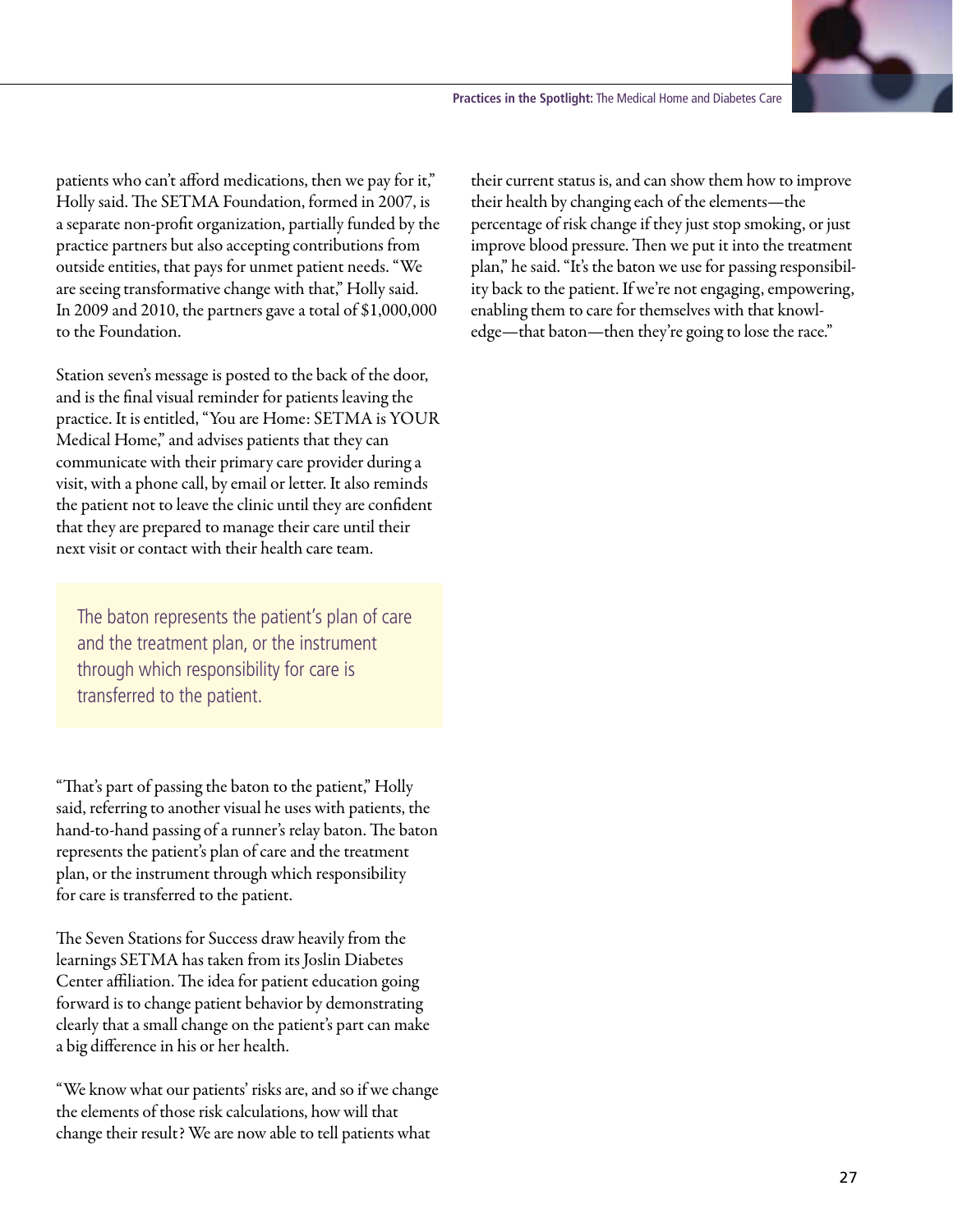# **Thomas Jefferson University**

Richard Wender, MD, Chairman, Department of Family and Community Medicine, Thomas Jefferson University; President, Association of Departments of Family Medicine Phone: (215) 955-2356 Philadelphia, PA 19107 Email: richard.wender@jefferson.edu

#### Recognition/programs:

- ȅȅ NCQA-recognized Level 3 Medical Home
- ȅȅ Pennsylvania Chronic Care Initiative—Southeast Pennsylvania (multi-payer PCMH initiative)

#### Practice Overview

The Department of Family and Community Medicine at Thomas Jefferson University (DFCM) is a large academic family medicine group practice, integrating residency and faculty practice. The practice serves some 1,750 patients who meet the state's criteria for diabetes chronic care services, and some 250 are enrolled in the practice's patient self-education program. The program is staffed by 30 physicians, 27 medical residents and six fellows, as well as four ambulatory care nurse practitioners, two inpatient palliative care nurse practitioners, six RNs, 23 non-certified medical assistants, a certified diabetes educator, a nutritionist and an embedded pharmacist.

DFCM is one of 32 physician practices to become part of the Pennsylvania Chronic Care Initiative, a three-year medical home pilot initiated by Governor Ed Rendell in 2008 that calls for implementing the chronic care model in all primary care practices across the state. The Southeast Region model offers providers incentives for reaching NCQA Medical Home recognition status (the amount differs for each level); insurers who are part of the effort pay a per-member, per-month payment as well.

#### **PCMH Success Element: Quality and safety are** hallmarks

#### »*Making health IT, clinical support tools work for quality improvement*

Implementation of an Allscripts electronic medical record system overlapped with DFCM's transformation to a medical home. The enterprise-wide system is web-based and allows every discipline within the large academic practice the ability to see charts, notes and medical lists in real time. However, availability of information was in and of itself not a silver bullet for improving quality.

"When we first started, the analytics for quality reporting were terrible," said Richard Wender, MD, chairman of the Department of Family and Community Medicine at Thomas Jefferson University. "It was very difficult to get actionable, patient-specific data to help manage patients." DFCM hired an individual to re-work the system for patient reporting, and as a result the information has become useful for driving improvement.

"Every month we have reports showing very robust process and outcomes measures, for every diabetic in the practice, and to help us make sure each one is assigned to a single primary care doctor," Wender said. "In addition to this rolled-up data, every doctor gets a list of every diabetic patient they are assigned, with every piece of data on it relative to their care measures. Last night I was updating my list, seeing every care gap and making calls for my patients." To further identify care gaps, DFCM pays residents to work the lists and do patient outreach to not only improve performance on diabetes care measures, but also for cancer screening and vaccinations to fill out the total chronic care picture.

DFCM hired a quality improvement nurse and mastersdegree trained professional to use the data to improve population health management and help the practice meet quality metrics. "That is how we are reinvesting the dollars from the state of Pennsylvania that we have earned through the chronic care management program in quality improvement," Wender said.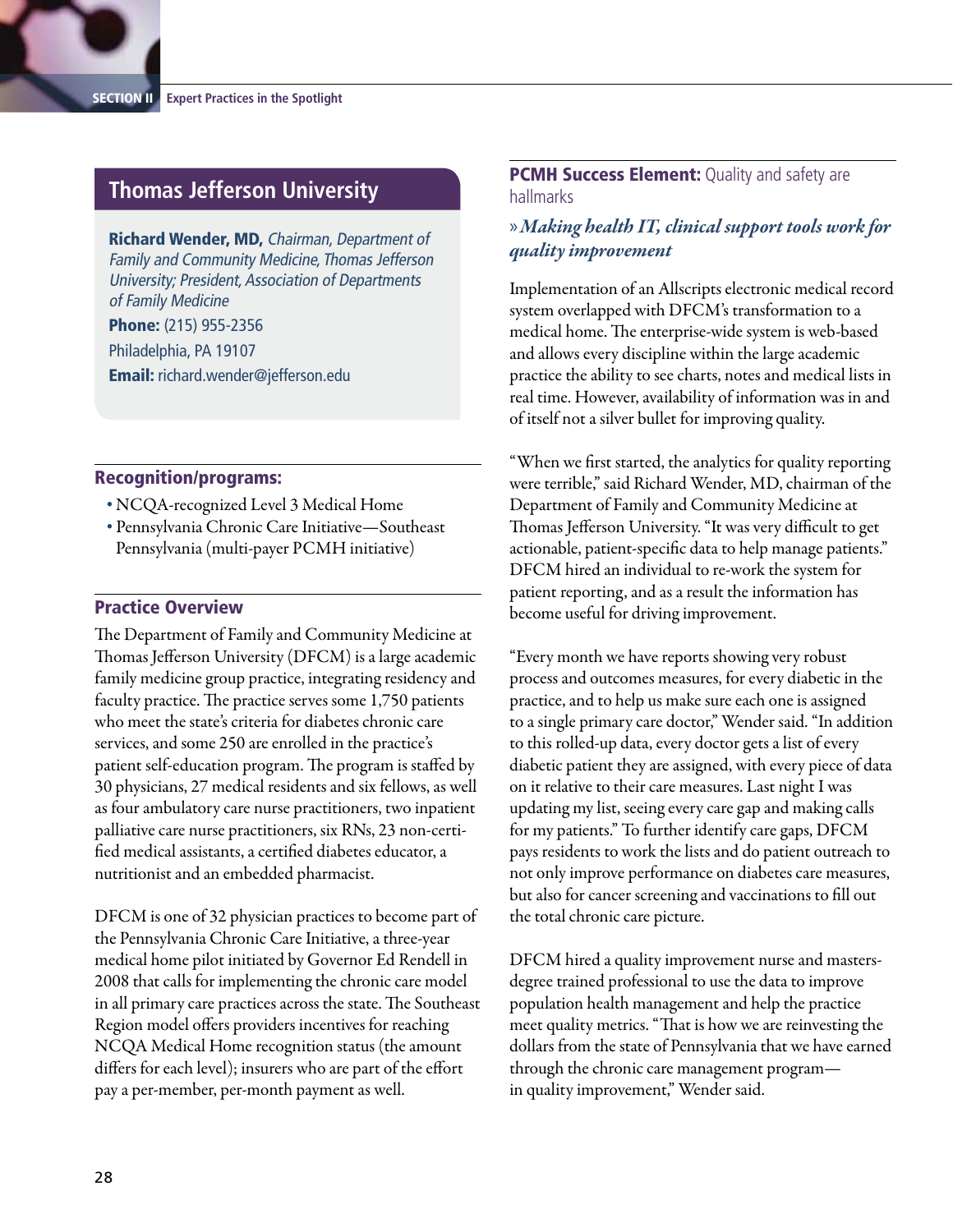

#### PCMH Success Element: Physician directed, team-based care

»*Group visits re-designed to DISH*

DFCM initiated the group visit concept for diabetes education in 2005, but with only limited success. The once-monthly meetings combined individual face-to-face sessions with a physician with a group education format. While some physicians in the practice actively referred patients to the program, it had only limited appeal to patients and physicians.

But the potential was there to improve. With financial support from a Health Research and Services Administration residency training grant, the practice re-designed the group visit in 2008 and created the Diabetes Information and Support for Your Health (DISH) program. The DISH interprofessional team includes a certified diabetes educator, medical assistants, residents, attending physicians, medical students, an occupational therapist, the quality improvement coordinator and a pharmacist. DISH meetings are held each Friday of the month, rotating through four standard topic areas. The regular schedule is one that patients and providers can easily remember. The team holds pre- and post-group visit meetings, and weekly tallies of what was accomplished are circulated practicewide. Each patient works with team members to create an individual action plan. Education material is structured to align with the American Association of Diabetes Educators 7 Self-Care Behaviors curriculum.

"We were relying on physician recommendations before, but now we've used our quality outreach to identify patients who should come to DISH, and we're calling and writing them to invite them," Wender said. "We have some patients who come every week, and now we are training them as peer counselors."

Although DISH reaches many of the most culturally and financially at-risk patients in the practice, an evaluation of program outcomes has revealed a decline in HbA1c values of 76.9% among this group compared to 54.3% among non-DISH patients with diabetes, as well as greater improvements in LDL levels and reductions in high blood pressure.

"I have one patient that I've been seeing for years, and he had never committed to exercise. He went to a couple of DISH sessions and changed his diet, started to exercise, and got his HbA1c down to 6.1. It just shows that to do this work well requires a team, a lot of energy and a lot of time," Wender said.

#### **PCMH Success Element:** Whole person orientation, enhanced access to care

## »*Services available when and where patients need them*

Many of DFCM's patients come from low income neighborhoods in Philadelphia. To enhance access, the practice was an early adopter of open-access scheduling. But it was difficult to align the concept with the medical home principle of linking patients with a single primary care physician to manage care, because residents and attending physicians are only available certain days of the week. Now the practice schedules residents with regular days in and out of the practice as an effort to ensure patients can

 To further identify care gaps, DFCM pays residents to work the lists and do patient outreach.

develop a trusting relationship with a single provider. DFCM also implemented Care Now, a critical access program designed to keep patients out of the emergency room by offering walk-in care. It is staffed daily with clinicians who rotate through the service (including the department chair). "It's probably the best thing we've done for access, because we're open three nights a week, a fourth night once a month, and Saturdays," Wender said. Care Now emphasizes whole-person care, assessing prevention and screening needs in addition to acute care. "And we take orphans this way," he added. "If a new patient comes in through Care Now, the provider is expected to become that patient's regular provider."

A behavioral health program recently embedded into the practice has turned into a valuable access-enhancing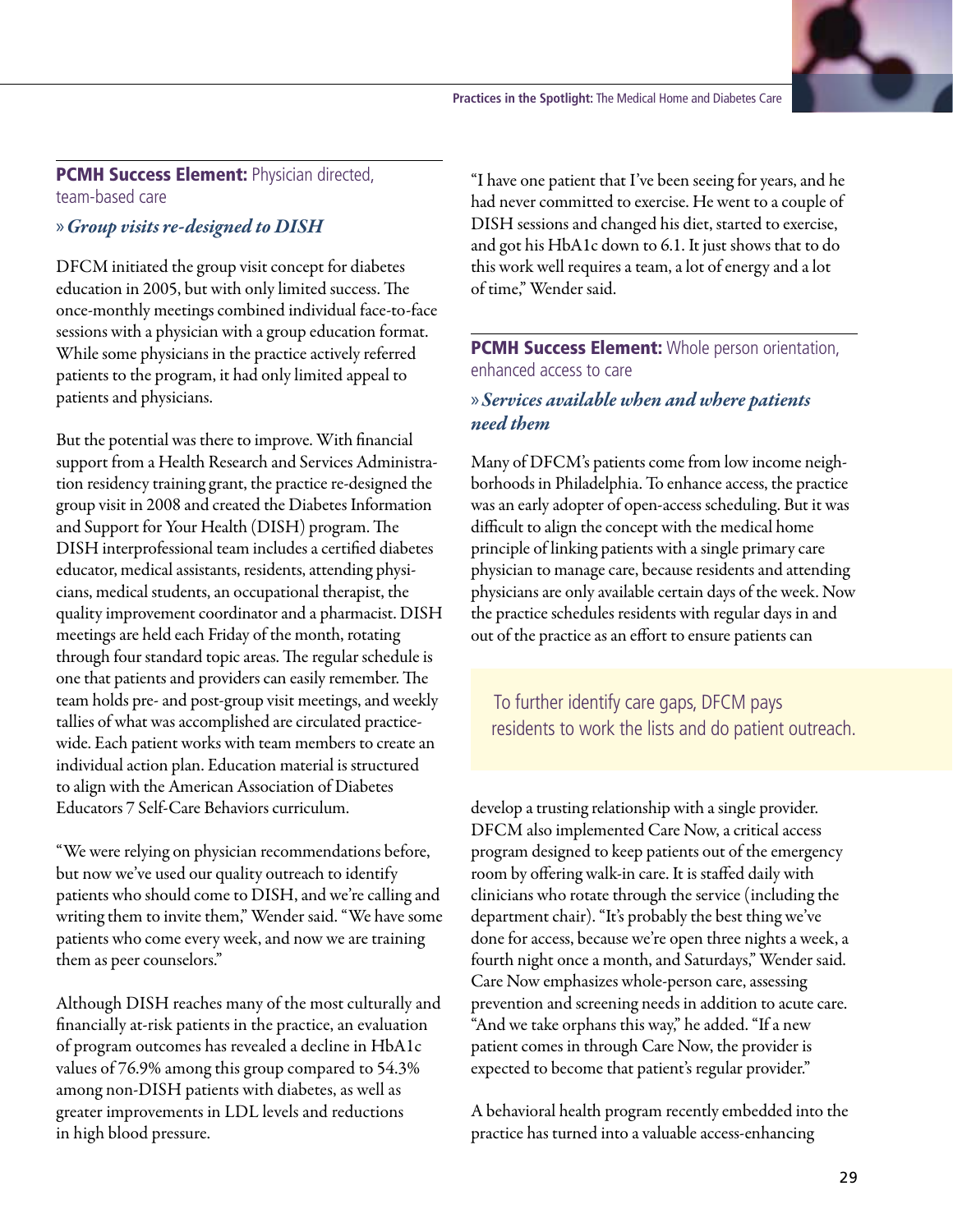partnership. Delaware Valley Professional Services, a behavioral health provider, has rented space within the DFCM facility, with an understanding that they see every patient referred to them from the DFCM practice no matter what the insurance coverage—for at least an initial visit and appropriate referral to the patient's covered carrier.

"What makes this partnership so wonderful is that behavioral health services in Philadelphia are desperately fragmented," Wender said. "Almost every insurer in the state has a different network of behavioral health professionals they use." Prior to the partnership, Wender said clinicians found it difficult to consistently make patient referrals to covered behavioral health providers.

"This partnership has allowed us to send a lot more patients for behavioral health care, and it has eliminated the stigma because patients can come to our offices for care," he said. Delaware Valley Professional Services coordinates care with DFCM's department of psychiatry and routinely conducts depression screenings. "This is a great service to our patients. We think that behavioral health should be included in the medical home, and can be a big part of its success."

Creating a true medical home practice is a journey, Wender emphasized.

"That is true for any organization," he said. "You have to keep your eye on what you're trying to achieve, and keep going. Don't get discouraged. It's hard work."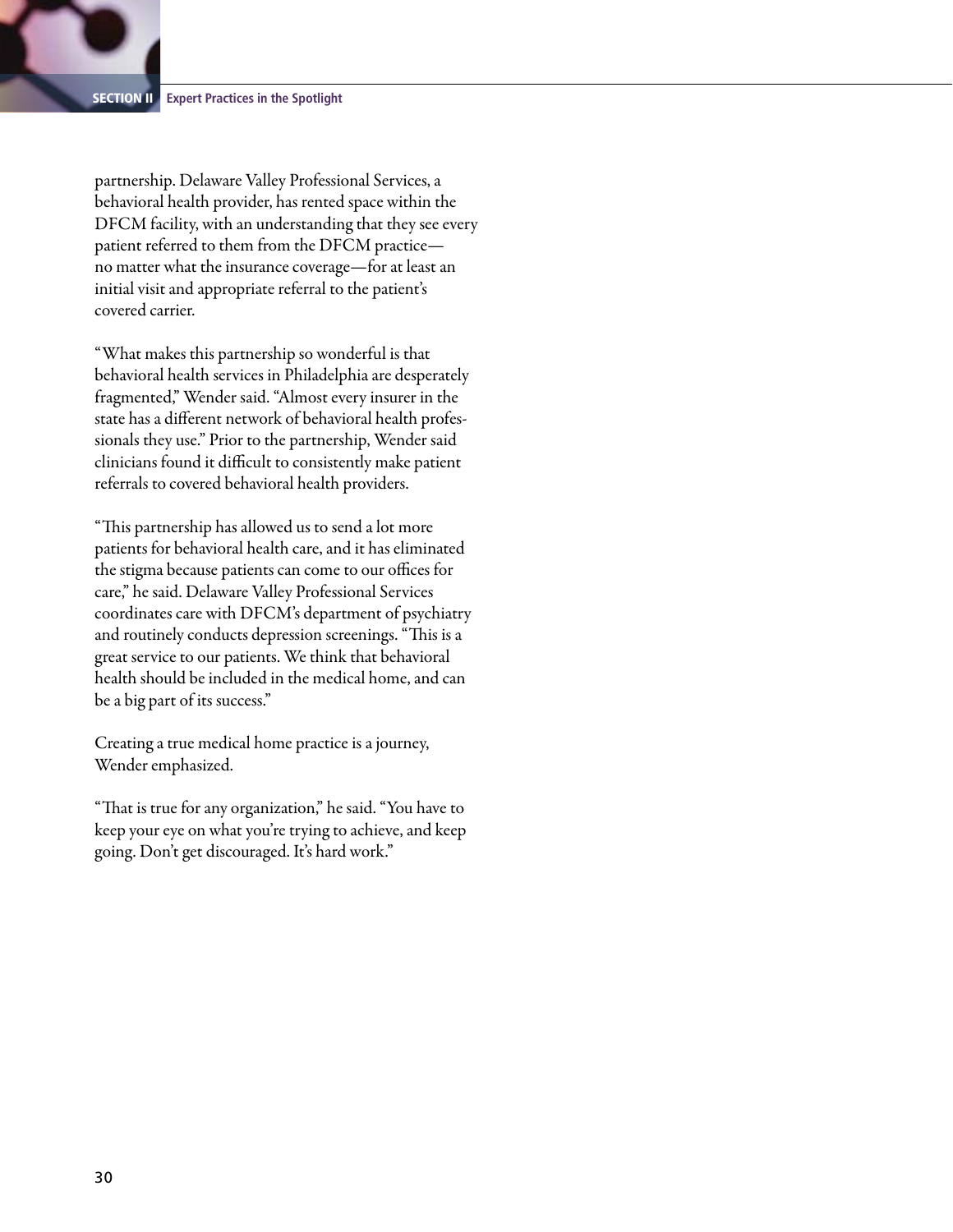

# **TriHealth-Queen City Physicians**

Pamela Coyle-Toerner, M.H.H.A., CEO and administrator Phone: (513) 246-8030 Cincinnati, OH 45208 Email: pamela\_coyle-toerner@trihealth.com

#### Recognition/Programs

- ȅȅ NCQA-recognized Level 3 Medical Home
- ȅȅ NCQA Diabetes Recognition Program
- ȅȅ Bridges to Excellence Diabetes Care Link
- ȅȅ Cincinnati Aligning Forces for Quality (Cincinnati AF4Q)

#### Practice Overview

Queen City Physicians (QCP) is a primary care practice operating at four pediatric locations and four adult medicine offices located in the Cincinnati area. Its diabetes program was initiated in 2008. There are approximately 3,500 adult diabetes patients in the practice, and nearly 2,000 AF4Q (Aligning Forces for Quality) defined diabetes patients for public reporting. The adult medicine team managing diabetes includes 16 physicians, three nurse practitioners, four licensed practical nurses/super LPNs and 36 medical assistants, as well as a registered dietician and an advanced diabetic educator who is a pharmacist (PharmD).

QCP is part of Cincinnati's AF4Q, a project supported by the Robert Wood Johnson Foundation that brings together health care stakeholders to spur significant and measurable improvement in the status of the population through collaborative leadership. The initiative identified diabetes as its initial condition of focus.

**PCMH Success Element:** Quality and safety are hallmarks »*Data warehouse for screening and tracking*

The practice is affiliated with Tri-Health, an integrated

network of hospitals, physician practices and other providers serving greater Cincinnati. QCP's electronic medical record feeds a clinical data warehouse developed by TriHealth, which the practice uses to track diabetic patients. The clinical data is extracted using either a billing code (from the practice management platform) or from lab tests to identify diabetic patients that come from the electronic medical record. The data warehouse produces a daily snapshot of patients by category of adherence to diabetes quality indicators. Super LPNs use the data to monitor and coordinate care, and to identify and stratify diabetic patients.

"At the core, physicians have to know which patients are not reaching their goals, because you can't make progress one patient at a time if you don't know who you're missing," said Pamela Coyle-Toerner, M.H.H.A., chief executive officer and administrator, QCP. "Our clinical data warehouse has been that list for us. It keeps everybody focused."

The clinical data warehouse measures the progress of diabetic patients in multiple measures.

The clinical data warehouse measures the progress of diabetic patients in multiple measures. "I know whether the patient's HbA1c is to goal," she said. "I can see all the patients in the practice who have an HbA1c greater than 9. And if they haven't been in to the office within a certain timeline, they are going to fall into that list we treat aggressively from a management perspective."

PCMH Success Elements: Enhanced access to care; physician directed, team-based care

#### »*Services "ride the circuit"*

Because QCP operates in multiple locations, key diabetes services and equipment "ride the circuit," Coyle-Toerner said. For example, the practice owns a retinal scanner, which it moves systematically through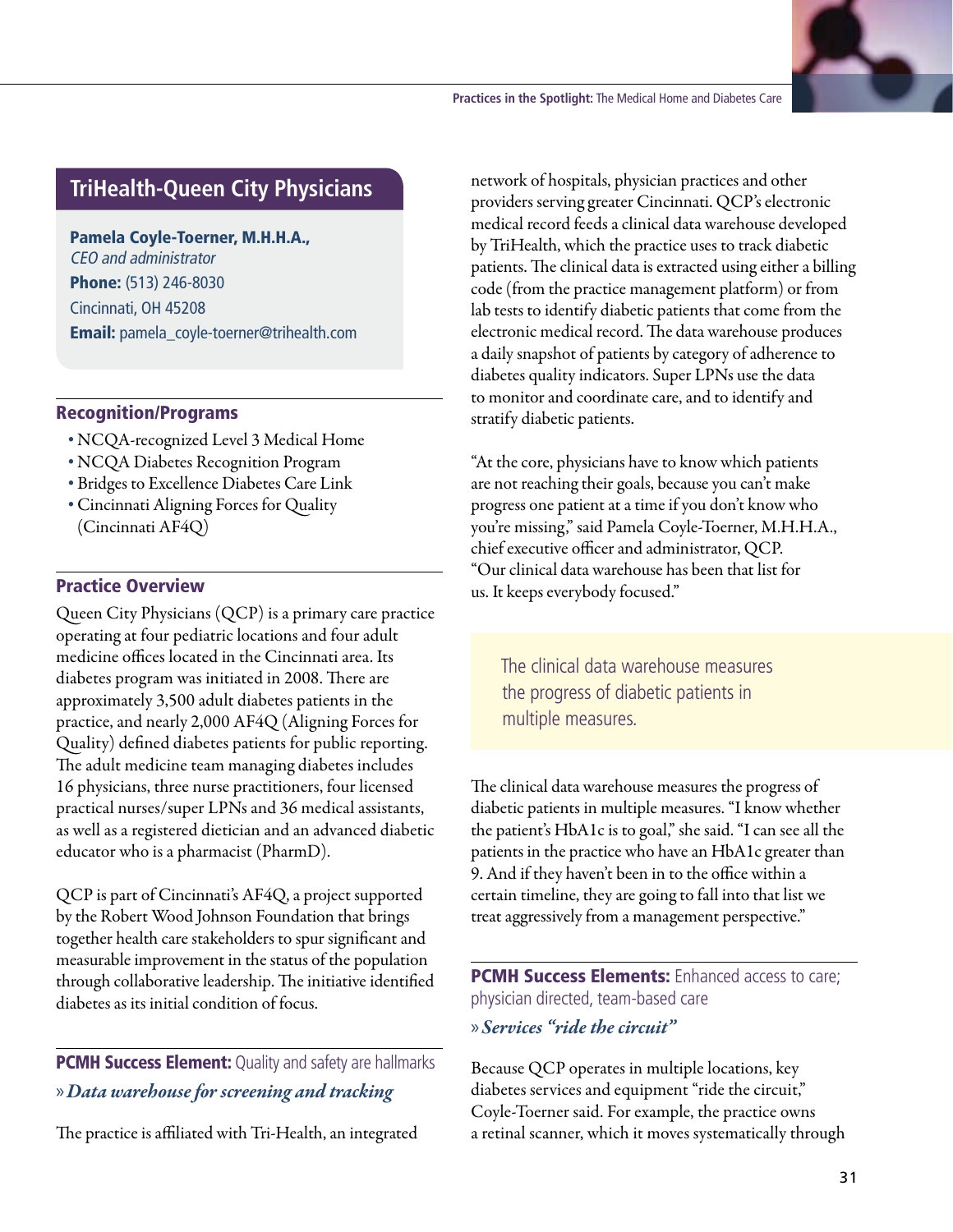each of the four adult practice sites. This eases scheduling of the annual screening; QCP's staff knows when the equipment will be at their own practice site, and schedule accordingly.

Intensive education with a pharmacist is another service that "rides the circuit." Since late 2009 QCP has contracted with a pharmacist to work with patients that have high HbA1c results in an effort to reduce those levels. The pharmacist travels to visit patients in their physician offices and has handled more than 400 referrals to date. Improvements have been measureable: Average HbA1cs among those patients have dropped by 1.71 points, and there has also been a significant increase in "good" cholesterol values.

We've never blinded our information that we share within the practice, so the physicians know where their numbers are in relation to everyone else. And no one wants to be at the bottom of the list.

> **—Pamela Coyle-Toerner, M.H.H.A., CEO and administrator TriHealth-Queen City Physicians**

"That's where we've made some great inroads, and where our work is strongest," Coyle-Toerner said. "It's been a very well received program, with everyone keeping an eye on the ball to make referrals."

A registered dietician also makes the circuit. QCP tracks the number of referrals made by each physician, injecting a competitive element to see who is identifying eligible patients and getting them the services they need.

"The QCP family is that team of people that we try to move from site to site, as needed," Coyle-Toerner said. "The pharmacist has a schedule that is fluid enough to go to the patients, rather than make the patients come to her. Their home is where they see their primary care physician, so we try to go where the patients need us."

# **PCMH Success Element:** Care is coordinated and/or integrated

»*A cadre of "Super MAs"*

In 2008, QCP began using "Super MAs"—additionally trained medical assistants—and Super LPNs who work with physicians to enhance care coordination and quality improvement efforts. The practice recently added a new coordinator who will standardize training and add more structure to the program.

The Super MAs and LPNs review the daily clinical data snapshot to identify patients who are not meeting diabetes care targets. They make follow-up phone calls to patients, work to streamline referrals to the pharmacist or dietician and ensure preventive testing occurs.

To enhance access to care, the practice keeps a master list of community resources for Super MAs and LPNs to coordinate patient needs. It is updated regularly. "It's an effort to make sure everyone is aware of changes that have occurred," Coyle-Toerner said. "Everybody has to get on board. The Super MAs and LPNs keep up with the changes so they can offer transportation to appointments and other services."

#### **PCMH Success Element: Payment appropriately** recognizes the added value

#### »*Measurement, reporting and pay-for-performance*

QCP has used an electronic health record for a decade, and can leverage health data for measurement and reporting. The practice is one of three selected nationally by Humana to be part of a patient centered medical home pilot, which collects and evaluates clinical cost, efficiency, patient experience, provider experience and patientcenteredness measures. The pay-for-performance program has earned incentives for QCP because the system saw overall savings over the past two years. QCP is also involved in the Cincinnati AF4Q initiative, which brings in Humana, Anthem, United HealthCare and select area employers as payers that reward the practice on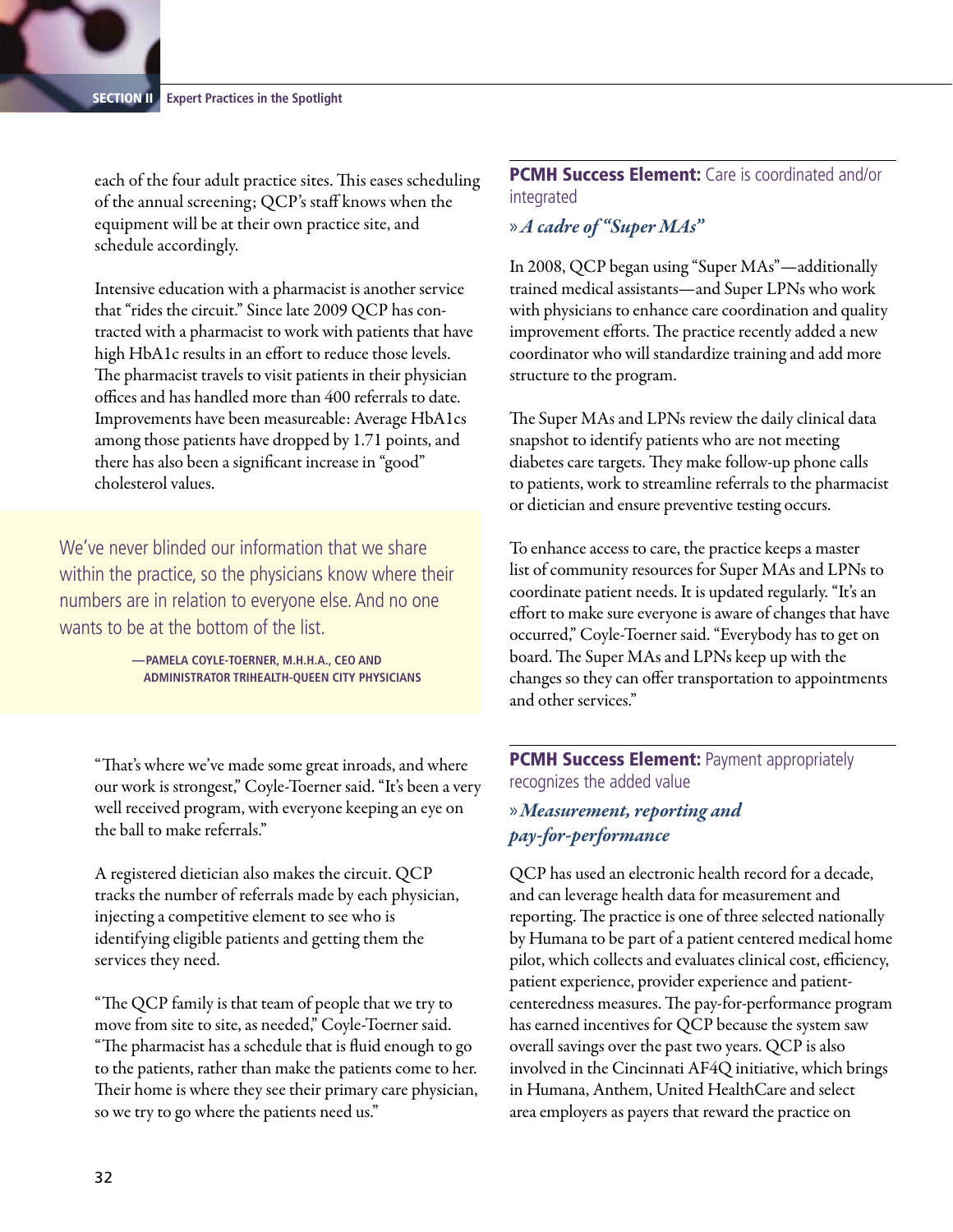

a per-patient, per-month basis for participating in a patient centered medical home pilot.

These initiatives, as well as funding the practice earned from a grant from the Bethesda Foundation for meeting NCQA PPC-PCMH Level 3 status, were important elements for making the diabetic program self-sustaining. "The Super MAs and LPNs were additional staffing. Moving in this direction is what we are all trying to do in primary care—the medical home is one of the last hopes we have to keep internists and family medicine physicians on the front lines in adult care, and keep them happy," Coyle-Toerner said. "One way to help is revenue enhancement, another way is to make their lives and practice easier by taking some of the administrative burden from them and getting more resources involved."

Coyle-Toerner said that a key success factor is the willingness of QCP physicians to be transparent in reporting, and to look at patient data with an eye toward change. "They have never questioned someone looking over their shoulder and asking 'why.' We've never blinded our information that we share within the practice, so the physicians know where their numbers are in relation to everyone else. And no one wants to be at the bottom of the list. We've always published the numbers, and that has kept everyone's eye on the ball."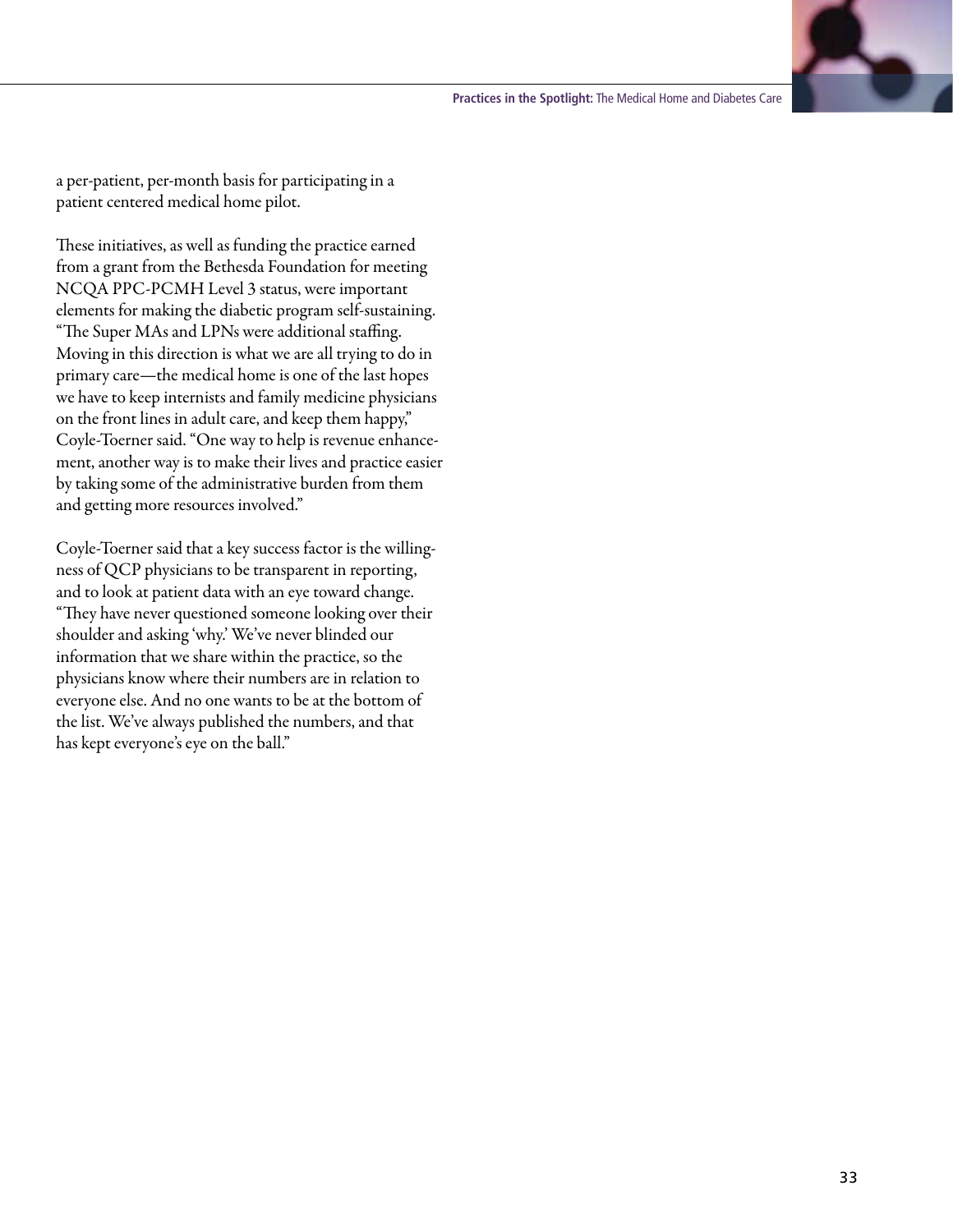## **Washington Patient-Centered Medical Home Collaborative Chronic Disease Health Improvement Unit**

Francisco A. Arias-Reyes, Quality Improvement Coach Patricia Justis, MA, Health Services Consultant, Medical Home Quality Improvement Projects Manager Washington State Department of Health Olympia, WA 98504-7855 Phone: (360) 236-3738; (360) 236-3793 (Justis) Email: Francisco.Arias-Reyes@doh.wa.gov patricia.justis@doh.wa.gov Web: http://www.doh.wa.gov/cfh/MH-Coll/default.htm

## Recognition/Programs:

ȅȅ The Washington Patient-Centered Medical Home Collaborative's Chronic Disease Health Improvement Unit

## Practice Overview

The Washington Patient-Centered Medical Home Collaborative (WPCMHC) is a statewide initiative that assists 32 enrolled practices with their efforts to improve their patients' chronic disease health. The Collaborative's Chronic Disease Health Improvement Unit came into being as a result of legislation passed in 2008 providing funding of \$1.3 million through December 2011 to establish a patient centered medical home in primary care, using the Collaborative's model to improve care of chronic diseases. The funding was never appropriated, but the program was nevertheless launched.

This is an integrated effort with internal chronic disease programs as well as external stakeholders. It is an offshoot of the Healthcare Workgroup of the state's Office of Community Wellness and Prevention, formed to include input from several chronic disease programs (including but not limited to diabetes) to assist in planning, designing and implementing the WPCMHC.

The clinics in the collaborative serve approximately 750,000 patients, many of whom have chronic diseases, including diabetes.

The two-year programs include classes, webinars, workshops, planning sessions and presentations from successful medical homes. Most of the resources used are available online. (http://www.doh.wa.gov/cfh/MH-Coll/LS-1-day1.htm and http://www.doh.wa.gov/cfh/MH-Coll/ participants.htm)

The Collaborative reports year-one improvements in patient outcomes and process measures, such as better HbA1c and cholesterol levels, as well as in blood pressure control and nephropathy screening. Smoking assessment and cessation have shown improvements also.

The effort focuses on eight key themes:

- engaged leadership
- ȅȅ quality improvement strategy
- ȅȅ patient-centered interactions
- ȅȅ organized, evidence-based care
- ȅȅ continuous and team-based healing relationships
- enhanced access
- ȅȅ population management
- care coordination

Helping clinics to improve medical home elements resulted in significant improvements in diabetes care, said Patricia Justis, MA, health services consultant, the program's quality improvement projects manager. She attributes it to the focus on patient relationships. "They are really going to the true heart of teamwork, patient-centeredness…and that's paid off dividends."

**PCMH Success Element: Physician directed,** team-based care; care is coordinated and/or integrated

»*Process: A multitude of approaches, collaborators*

"We came up with a lot of different strategies to address diabetes," said Francisco A. Arias-Reyes, quality improvement coach for the Chronic Disease Health Improve-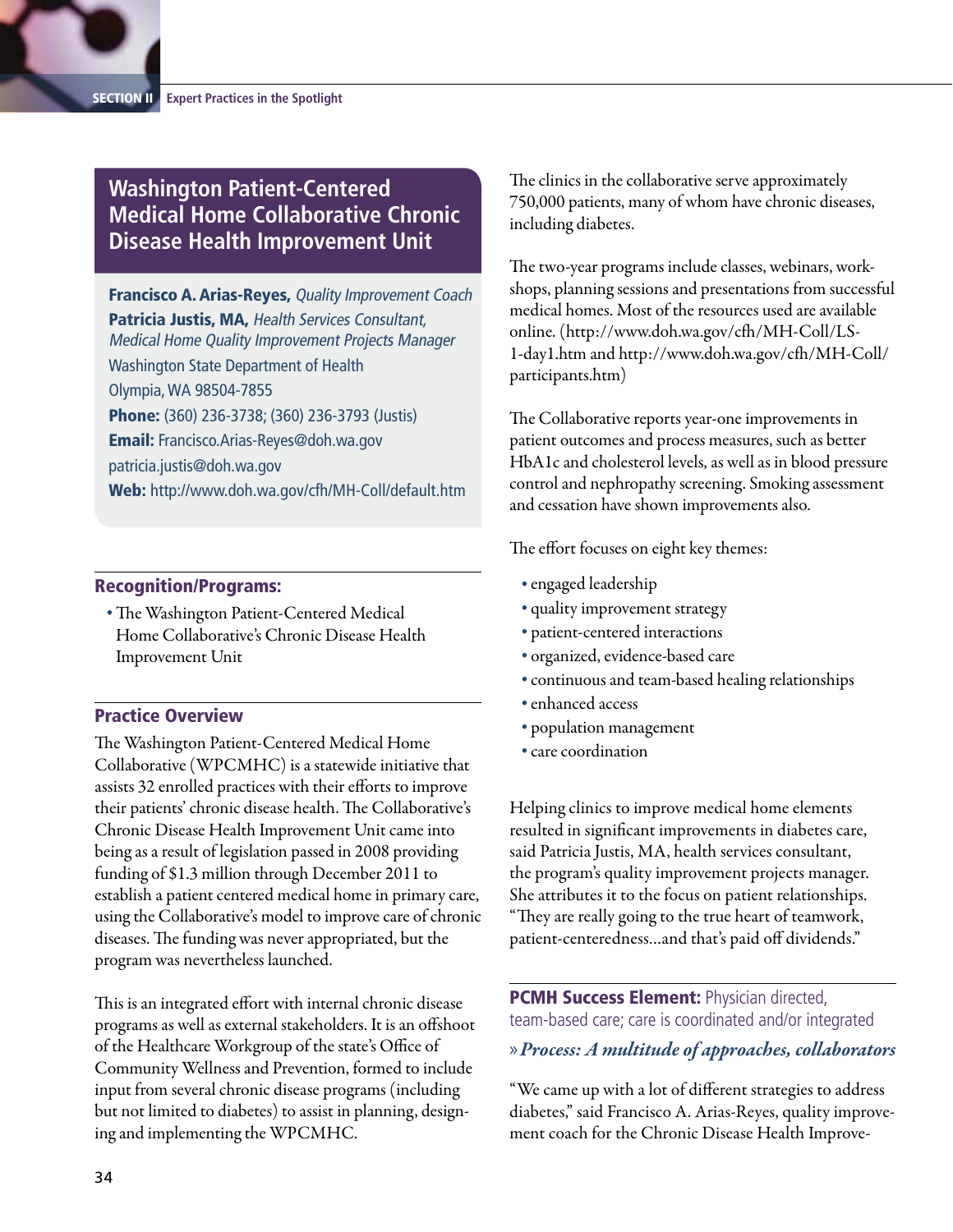

ment Unit. Developing partnerships was crucial. Among them: the Washington Academy Family Physicians, which was working with the Improving Performance in Practice program.

Care coordination is a core element of the program. Ed Wagner, the father of the chronic care model, is on their faculty. As with other PCMH elements, the approach varies by practice, but in terms of philosophy, WPCMHC views it as a function rather than a role. Some practices have modified existing job descriptions, some have reconfigured their staffs. But the expectation, Arias-Reyes said, is that someone in each practice will be responsible for care coordination and integration.

The core goals were to improve patient experience, clinical outcomes and provider satisfaction. Arias-Reyes and Justis wanted to measure cost and utilization, but lacked the funding for an external evaluation.

However, the Puget Sound Health Alliance and the Health Care Authority are planning a multi-payer demonstration project that will involve teams at several of the participating practices. It will focus on reimbursement and utilization, Justis said.

## **PCMH Success Element: Care is coordinated** and/or integrated

»*Building teams, identifying champions*

The WPCMHC promotes the team approach and teaches medical practices to use it. The Collaborative is measuring provider-staff satisfaction and doing site visits, where its staff observes how clinics implement this approach, and provides them with feedback.

Practice teams include front desk staff, medical assistants, nurses, social workers, diabetes educators, mental health personnel, pharmacists, dental personnel, care coordinators, etc. Among the 32 practices in the Collaborative, the teams vary in their backgrounds, but the core concepts of care coordination are maintained throughout.

WPCMHC asked each practice to identify a core team of three: a clinical champion, a day-to-day leader and a senior leader (who, in smaller practices, may be the clinical champion).

## **PCMH Success Element: Whole person orientation** »*Literacy as the linchpin*

The program includes training in health literacy and the connection between health literacy and health outcomes. "We began to see literacy as where the rubber hits the road with patient-centered practices. We needed to focus on health literacy to move the needle," Justis said. The Collaborative received a small grant from the Aetna Foundation and used that to pay a stipend to clinicians who met seven core deliverables, including this one: "Write an organizational policy for patient-centered health literacy that defines an approach to patient education team performance expectations and a standard for patient education materials."

## **PCMH Success Element:** Quality and safety are hallmarks

## »*Patient screening and population health*

Different practices have different approaches for identifying and tracking diabetes, but all have registries and all focus on identifying patients with HbA1c greater than 9 and bringing the number down. "We asked clinics to practice and embed their current best practices," said Arias-Reyes. They were expected to embed screening in their work flows and to pay attention to American Diabetes Association guidelines.

Moreover, all practices were encouraged to think about patients as an entire panel, not just individuals coming in. Accordingly, all made changes in their screening activities.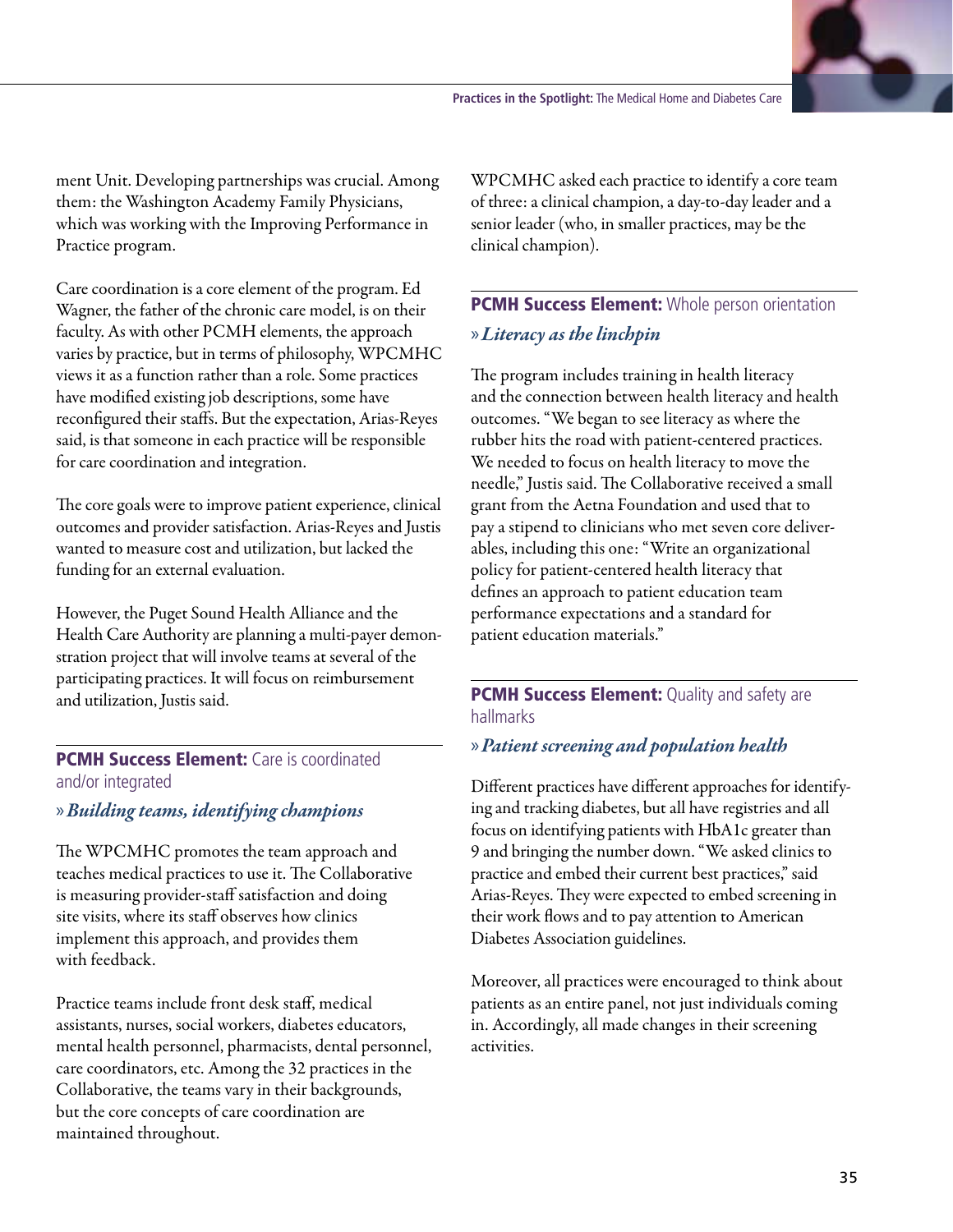SECTION II **Expert Practices in the Spotlight**

**PCMH Success Element: Quality and safety are** hallmarks; enhanced access to care

»*On-site coaching and education*

Collaborative participant Mark Reed Healthcare is a federally qualified rural health clinic that has tried to secure diabetes education on-site for its patients. The clinic made an agreement with the Bold Diabetes Center in Olympia to have Bold's diabetes educator come on-site to provide one-on-one diabetes education. Another participant, Edmonds Family Medicine, has instituted disease self-management classes for patients with chronic conditions, including diabetes. Diabetes measures have shown improvement from baseline. Both practices received the aforementioned literacy stipend.

**PCMH Success Element:** Quality and safety are hallmarks

»*Maximizing MAs, deploying dedicated care manager*

Collaborative participant Providence St. Peter Family Medicine has taught their medical assistants a number of diabetes-related skills, including those related to improving care flow and handling group visits. Providence St. Peter has collected data on its innovations in diabetes care and has reported positive results, said Justis.

Collaborative participant Central Washington Community Health, a federally qualified community health center, has a dedicated diabetes care nurse manager who does outreach to patients who are not at target with their diabetes care (due for visits, HbA1c greater than 9, ER visit/hospitalization follow up, case management over the phone, etc.). The nurse manager receives an alert from the registry, follows up with these patients and keeps the health care team informed about any actions needed to help them. It appears to be working: Diabetes measures have demonstrated improvement from baseline, Arias-Reyes reported.

**PCMH Success Element:** Whole person orientation; quality and safety are hallmarks

»*Group visits marry science and support*

Collaborative participant Family Medicine Southwest Washington offers group visits for diabetes patients. The visits are monthly and last three hours. Medical assistants check in patients and obtain vital signs, and each patient gets an individual medical visit. The group then comes together for a lecture on one of a range of topics. The goals are to lower HbA1c, LDL, blood pressure and body mass index; to improve access to care; to provide psychosocial support; and to help patients be more adept at self-management. The practice is currently studying whether they are having better outcomes or changes to morbidity/mortality. (Representatives from the practice presented its program as part of the Collaborative's educational program; the slides are here: http://www.doh. wa.gov/cfh/MH-Coll/publications/common/C5.pdf.)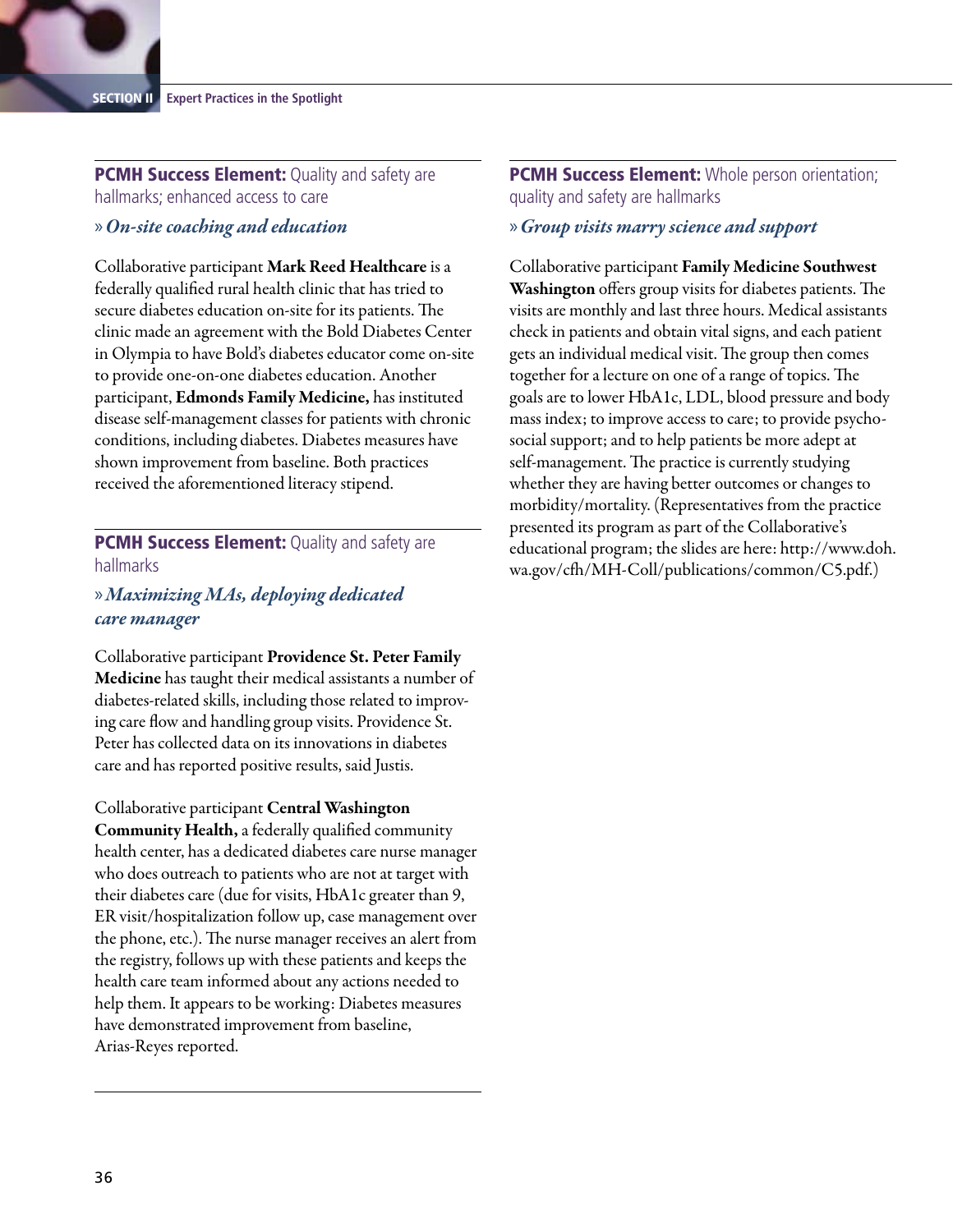

## **Weslaco Medical Clinic**

Iris Sanchez, DNP, FNP Phone: (956) 447-8600 Weslaco, TX 78596 Email: isanchez9557@aol.com

## Recognition/programs:

- ȅȅ In process: NCQA Medical Home Recognition
- ȅȅ NCQA Diabetes Recognition Program
- ȅȅ Bridges to Excellence Diabetes Care Link

## Practice overview

Weslaco Medical Clinic is a primary care practice with a program that focuses on treatment of diabetes. Approximately 90 percent of its patients are Mexican-American, and the entire staff and all the programs are bilingual. The practice serves 3,299 patients, 2,674 of whom have diabetes. The team includes one physician, two nurse practitioners, three medical assistants, one certified diabetes educator and one nutritionist (on loan).

The diabetes quality improvement program launched in 2009. The program was designed to implement diabetes self-management education (DSME) in primary care using the Chronic Care Model (CCM) and shared medical appointments (SMA) to provide evidence-based interventions. The goal: Improve process and measure outcomes.

The practice is in the process of earning NCQA PPC-PCMH recognition; it participates in two pay-forperformance programs related to its diabetes program: NCQA DRP and Bridges to Excellence Care Link.

## **PCMH Success Element:** Whole person orientation »*Community connections crucial*

The practice refers patients to pharmacies that have inexpensive generics and to labs where they can have an entire panel completed for \$20. The home health nurses also have access to various social services organizations and often help connect patients with resources. According to Weslaco's Iris Sanchez, DNP, FNP, although home health nurses can be a valuable resource, they can also be counterproductive to self-management goals because they often do for the patients rather than teaching them how to do for themselves. Weslaco's goal is to help the patient become independent; the use of home health nurses can work against that.

The practice itself also taps into community resources, including diabetes educators from pharmaceutical companies and training resources from the Texas Medical Foundation.

"One of the things I have learned is that 'exercise' and 'diet' don't work. I don't use those words anymore."

> **—**Iris Sanchez, DNP, FNP, **Weslaco Medical Clinic**

## **PCMH Success Element:** Whole person orientation »*Redefining nutrition and exercise*

The top challenge to patient adherence is the lack of commitment to physical activity and weight management. Because Sanchez's population is largely Mexican-American, adherence to nutrition is difficult because of the foods traditionally consumed in that community. "One of the things I have learned is that 'exercise' and 'diet' don't work. I don't use those words anymore." She encourages them to increase the length of time they do physical activity. (The practice may eventually write prescriptions for it, she said.)

When she discusses eating habits—in particular portion sizes and food choices—she refers to it as medical nutrition therapy. "It changes the perspective," she said. "We're not always successful, but patients learn." Although she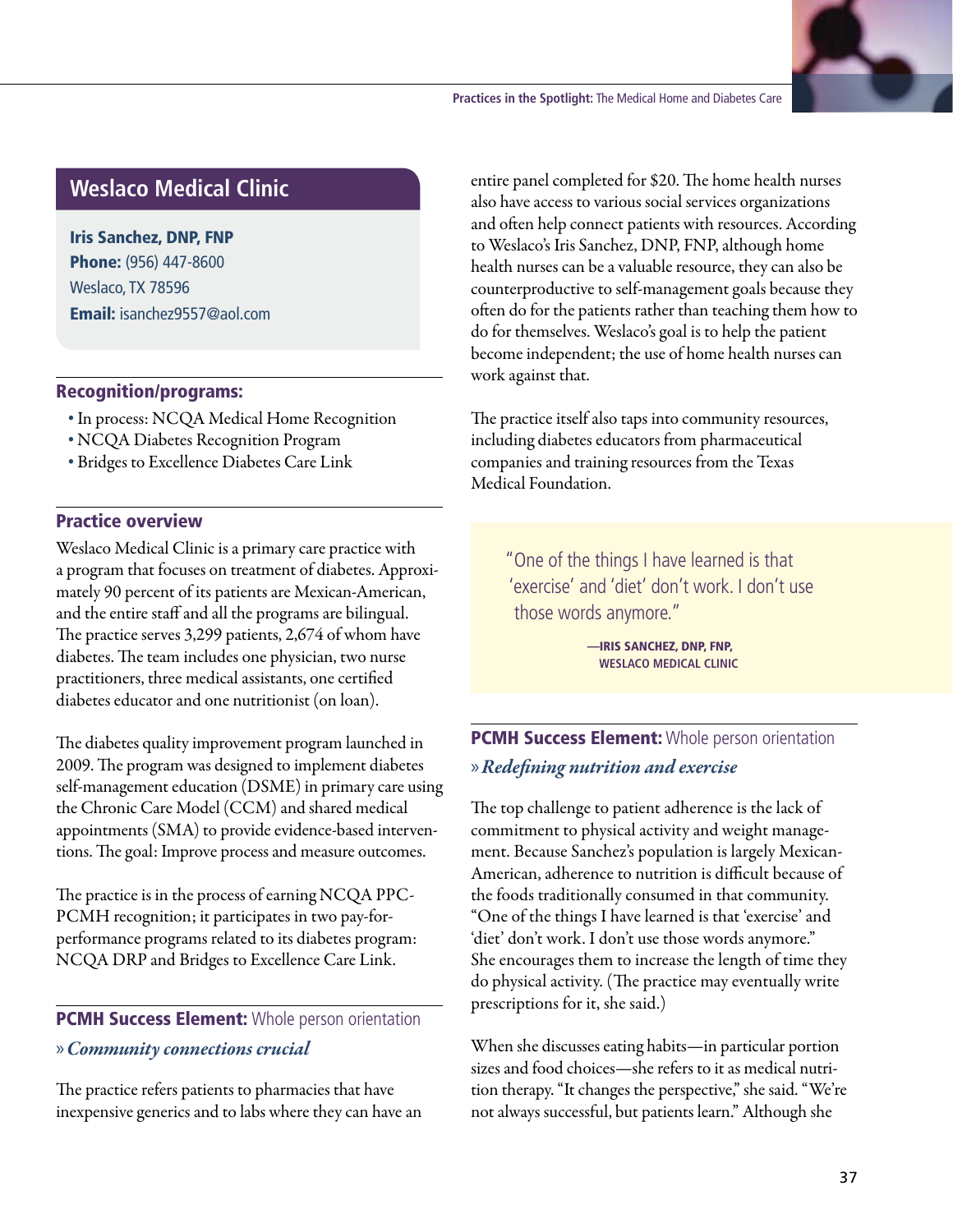hasn't seen much change in body mass index, other numbers—including cholesterol and HbA1c levels—are improving. Their diabetes is controlled, and their risk of complications including foot ulcers—has decreased.

**PCMH Success Elements: Quality and safety** are hallmarks; enhanced access to care

## »*Overcoming language, numeracy barriers*

Many of the patients in the practice lack English language proficiency. "Fortunately, all the providers are bilingual so we scheduled Spanish and English classes," said Sanchez. The diabetes self-management education materials from the Texas Diabetes Council help address the linguistic and cultural challenges. The materials (handouts and videos) are current with standards of care, culturally relevant and available in both English and Spanish.

For patients who have low numeracy skills, Weslaco uses literature with pictures or food models to demonstrate portions. Those who require insulin are taught to count the "clicks" on the pens.

PCMH Success Elements: Physician directed, team-based care; quality and safety are hallmarks; enhanced access to care

## »*Shared medical appointments transform care delivery*

The practice incorporates the shared medical appointment (SMA) into the regular visit. These provide diabetes self-management education and also function as a support group.

Ninety-minute group appointments are scheduled and all the participating patients gather for the shared medical appointment. At some point during the 90 minutes, each patient is pulled out and sees the physician or the nurse practitioner for the medical visit. Once the patient's medical component is complete, they return to the diabetes class and another is called in for the medical visit. Patients who opt out of the shared medical appointment receive one-on-one education.

Sanchez learned about the SMA concept while pursuing a doctoral degree in nursing. "I am very passionate about providing DSME but needed to implement a structure and process to improve patient outcomes, and I needed to figure out how to do that in the primary care setting." The SMAs were the answer, and they moved from being a school project to a practice transformation.

One of the challenges has been getting patients comfortable enough to participate. Many, especially the older adults, were uncomfortable with the concept (although once they joined they enjoyed it, she reported). Originally, the SMAs were held in a separate room with the door closed. Later, to generate interest, she started holding the visits in the lobby, while the patients were waiting to be seen by the physician or nurse practitioner. Other patients could listen in and learn—and perhaps be intrigued enough to join. No protected patient information is discussed.

The certified diabetes educator discusses insulin and medications in general, but the physician and nurse practitioners discuss the individualized insulin and medication regimen with each patient during the routine medical encounters. "A qualified and competent diabetes educator is a must. CDEs are in short supply but there are a lot of health care professionals who can conduct DSME if properly educated and trained," Sanchez said.

Providing the 90-minute visit that includes both the individual meeting with the physician and the educational component gives patients "one-stop shop" in a familiar location. The practice has seen significant improvements. Those participating in the SMAs had similar outcomes regarding improvements in HbA1c, self-management skills and satisfaction compared to studies presented in the literature, she reported. Sanchez submitted a paper on her results which will appear this spring in *The Diabetes Educator.*

According to the data, 65 percent of patients maintained a blood pressure below 130/80 between the first and second visit. The estimated percentage of patients maintaining blood pressure below 130/80 between the second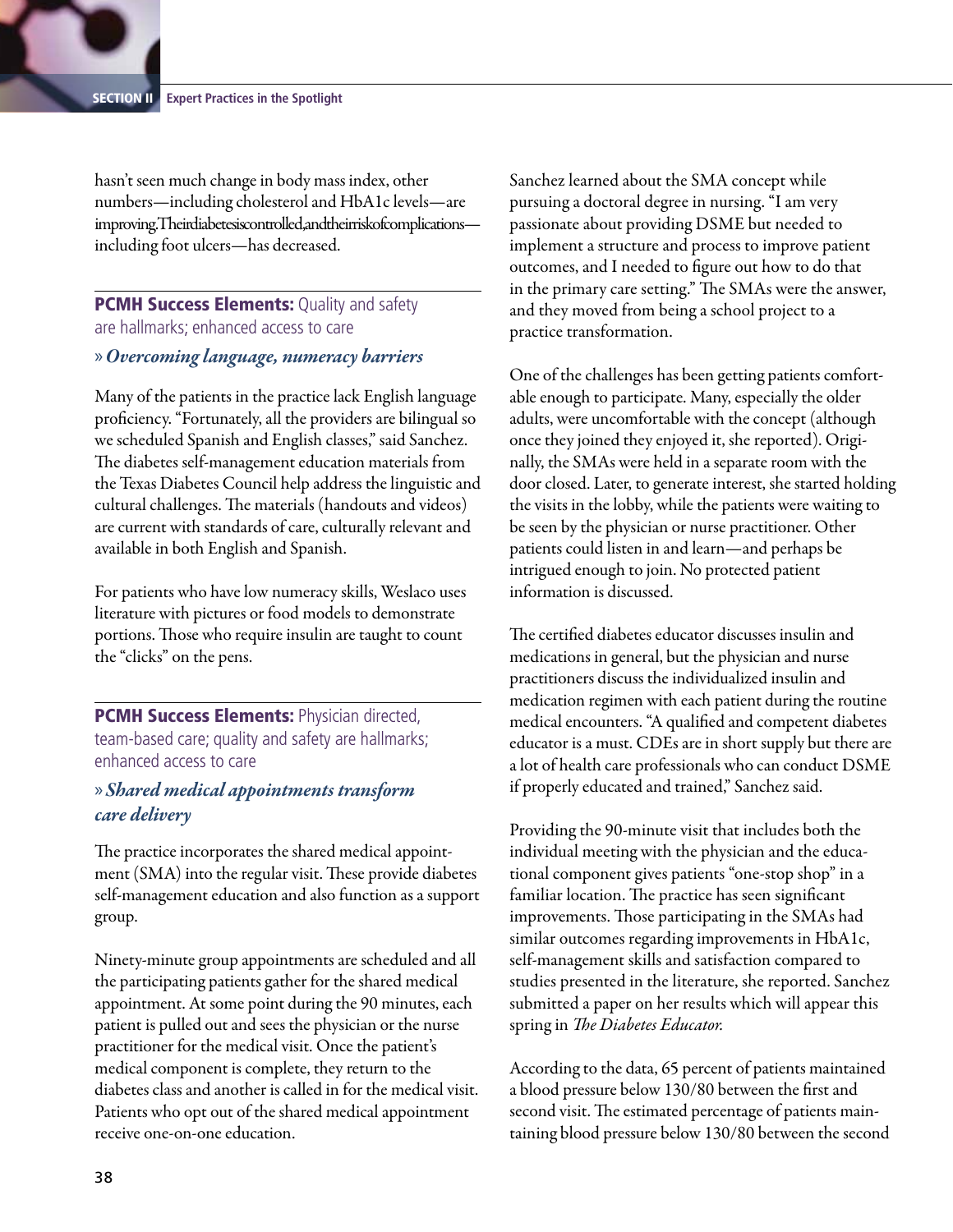

| <b>HbA1c Measures</b>             | <b>1st measurement</b> | 2nd measurement | 3rd measurement |
|-----------------------------------|------------------------|-----------------|-----------------|
| Average HbA1c                     | 7.95 percent           | 7.48 percent    | 7.51 percent    |
| Patients with repeat HbA1c value  | N/A                    | 59 (84 percent) | 22 (31 percent) |
| Patient with $HbA1c < 7$          | 22 (31 percent)        | 24 (41 percent) | 7 (32 percent)  |
| Patient with $HbA1c < 9$          | 55 (79 percent)        | 52 (88 percent) | 19 (86 percent) |
| Patients with a decrease in HbA1c | N/A                    | 34 (58 percent) | 12 (55 percent) |

and third visit was 82 percent, and 76 percent between the first and third visit.

The table above describes HbA1c averages, percentage of patients who had repeat HbA1c measures, percentage of patients with HbA1c below 7 and below 9, and the percentage of patients who had a decrease in HbA1c between measures after the intervention.

The practice electronic medical record has helped with the process, she reported; it "allows us to keep track of screenings done and needed, making the flow of the SMAs a lot smoother than they were in the beginning."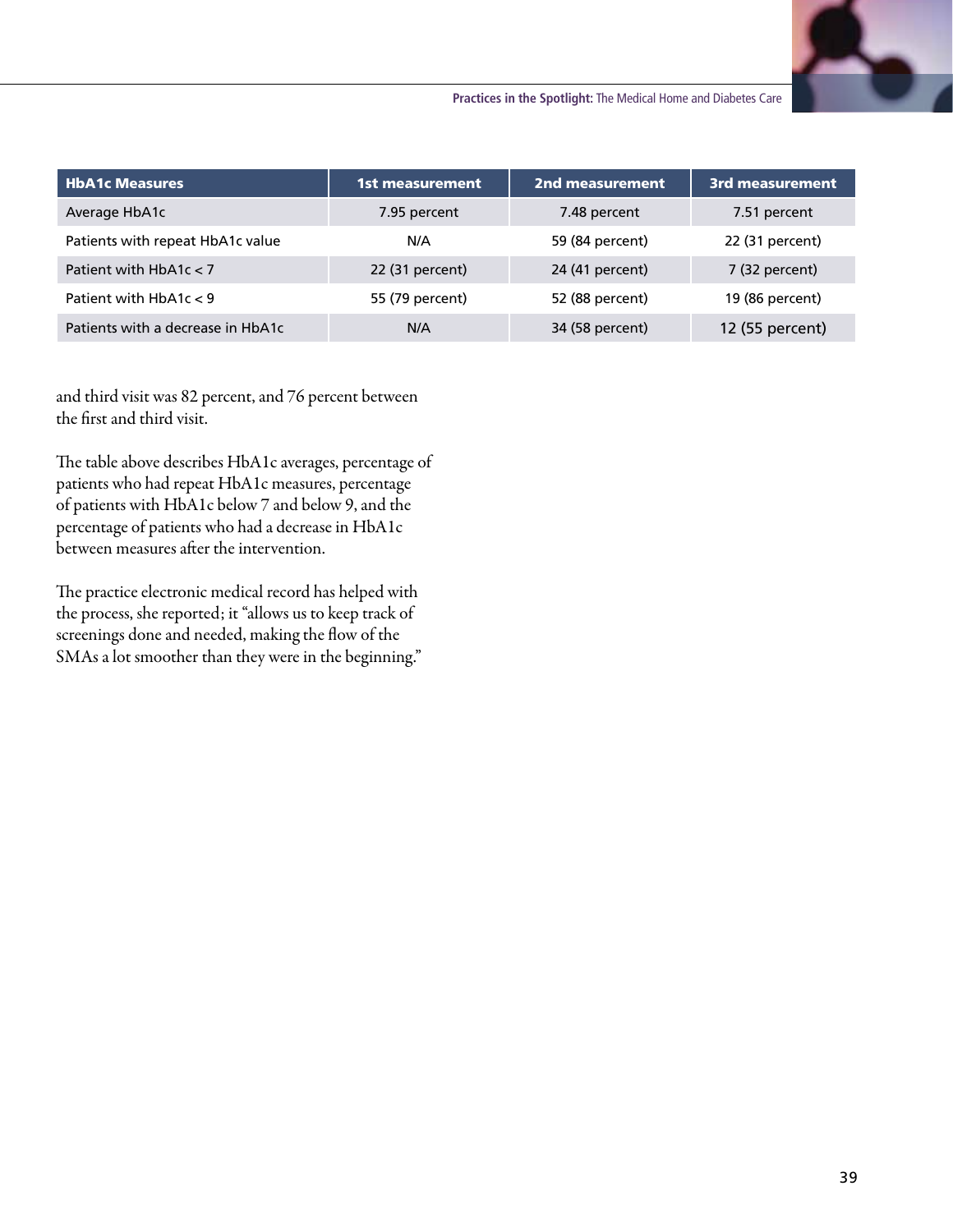## **Westminster Medical Clinic**

R. Scott Hammond, MD, F.A.A.F.P. **Phone:** (303) 428-7449 Westminster, CO 80439 Email: shammond@evcohs.com

#### Recognition/programs:

- ȅȅ NCQA-recognized Level 3 Medical Home
- ȅȅ NCQA Diabetes Recognition Program
- ȅȅ Bridges to Excellence Diabetes Care Link

## Practice overview

Westminster Medical Clinic (WMC) is a three-physician primary care practice operating at a single location in suburban Denver. It treats approximately 250 patients with diabetes; its diabetes care/diabetes quality improvement program was launched in 2003, based on the chronic care model. The clinic received NCQA recognition in diabetes in 2006 and 2009. Its staff includes two physician assistants, one registered nurse, five medical assistants, one part-time psychotherapist and a patient centered medical home manager.

The clinical outcomes from the program have been significant. From Jan. 31, 2010 to Jan. 31, 2011, the percentage of active patients whose most recent HbA1c level was over 9 dropped from 27 percent to 14 percent. The practice has earned Level 3 NCQA medical home recognition, and it participates in two pay-forperformance programs: NCQA DRP and Bridges to Excellence Diabetes Care Link.

**PCMH Success Element:** Quality and safety are hallmarks

#### »*Home blood pressure monitoring yields results*

WMC adopted the 2008 American Heart Association (AHA) guidelines on home blood pressure monitoring $67$  in order to improve the accuracy and reliability of blood pressure measurements. Patients are trained, according to those guidelines, on the proper technique of blood pressure measurement and home monitoring protocol.

Such monitoring is not typically done, despite being part of the AHA guidelines, said WMC's R. Scott Hammond, MD, F.A.A.F.P. "It's shameful that physicians are dropping the ball."

Using a cuff attached to a portable monitor, blood pressure is measured approximately 20 times over a week—at least two readings in the morning and two readings in the evening; the readings are then averaged. The patient can either email it to the practice, or bring the record to the next visit. This gives the team a better understanding of the actual blood pressure level.

"We are aggressive about getting good data," he said. "Our blood pressure control is pretty good. I think we could do better." About 49 percent of his patients with diabetes maintain blood pressure rates under 130/80. In their cardiovascular population, they have 87 percent of patients at goal.

## **PCMH Success Element: Quality and safety are** hallmarks

## »*Diabetes University takes gradual, deliberate approach to education*

WMC's Diabetes University is an internal, opt-in diabetes education program directed by a physician assistant. It covers 13 items that follow the American Diabetes Association recommendations for self-management.<sup>68</sup>

<sup>68</sup> American Diabetes Association. Standards of Medical Care in Diabetes. Diabetes Care January 2010 vol. 33 no. Supplement 1 S11-S61

<sup>67</sup>Pickering et al. "Call to action on use and reimbursement for home blood pressure monitoring: executive summary: a joint scientific statement from the American Heart Association, American Society Of Hypertension, and Preventive Cardiovascular Nurses Association." Hypertension. 2008 Jul;52(1):1-9. http:// hyper.ahajournals.org/cgi/reprint/ HYPERTENSIONAHA.107.189011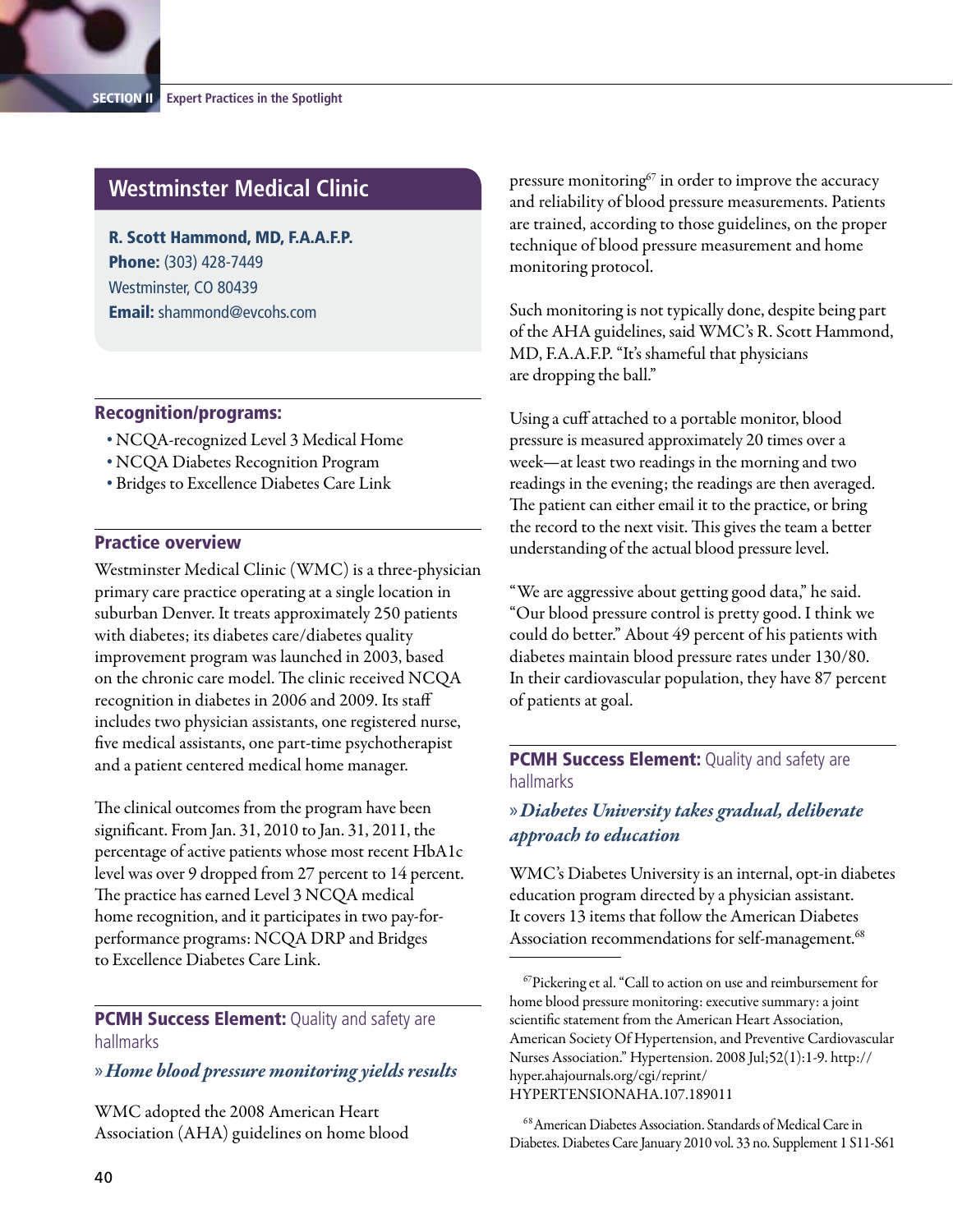

The philosophy underlying it is that diabetic teaching is generally ineffective over a six-week period. So the practice decided to stretch out diabetic teaching over years after basic information and education have been discussed. Doing it over years makes it more likely to "stick," he said.

The session occurs during a regular visit and is generally managed by the physician assistant. A key component is the "teach back" approach: The patient needs to be able to verbalize the appropriate knowledge in order to move on. It's stepwise, but it's not necessarily linear. The order of topics discussed varies depending on each patient's needs and interests, and the physician assistant uses a flow sheet to ensure all topics are covered.

## **PCMH Success Elements: Quality and safety are** hallmarks, whole person approach

## »*Engagement in self-management support*

In 2003, the practice adopted the Wagner Chronic Disease Model. It still uses those self-management engagement tools, even for patients who choose not to participate in Diabetes University.

"If you ask a patient 'what's your goal,' you are likely to get an empty stare," said Hammond. "But if you offer 10 goals and ask which ones the patients want to work on, they will check off some of them. Those are what we work on." The entire visit is directed at behavior change, addressing barriers and depressive issues, he said.

A self-management support checklist allows a provider to follow a protocol (Ask, Advise, Assess, Assist and Arrange). Throughout its practice, WMC has integrated motivational interviewing techniques and uses patient education tools to identify and strategize self-improvement goals, he said.

He rejects the notion of adherence. Patients are very good at doing exactly what they think is important. If they're not adhering to the program, it's because they don't recognize the value of change or they have other barriers, Hammond said. "The challenge in changing anybody's behavior is that … living healthy in an unhealthy society is nearly impossible unless you take full account of your disease."

Language matters, he said. "We classify it as a terrorist disease." The language of prevention and surveillance fits both terrorism and disease management, and patients understand that. "You cannot care more about the patients' diabetes than they do," he warned. "It's challenging. How do you fight a multibillion dollar economy that makes people sick? Our economy is built on promoting poor health."

A key component is the "teach back" approach: The patient needs to be able to verbalize the appropriate knowledge in order to move on.

> **— R. Scott Hammond, MD, F.A.A.F.P., Westminster Medical Clinic**

**PCMH Success Element:** Care is coordinated and/or integrated

## »*At home in the medical neighborhood*

The practice has a medical neighborhood compact that outlines mutual responsibility and accountability with its specialists in line with an American College of Physicians' recently published position paper.69 "We also developed a system to exchange information with our hospital to ensure medical records follow our patients and we receive records after discharge. We call our patients within 48 hours after discharge to reconcile

<sup>&</sup>lt;sup>69</sup>The Patient Centered Medical Home Neighbor: The Interface of the Patient Centered Medical Home with Specialty/Subspecialty Practices; American College of Physicians 2010 (http:// www.acponline.org/advocacy/where\_we\_stand/policy/pcmh\_ neighbors.pdf )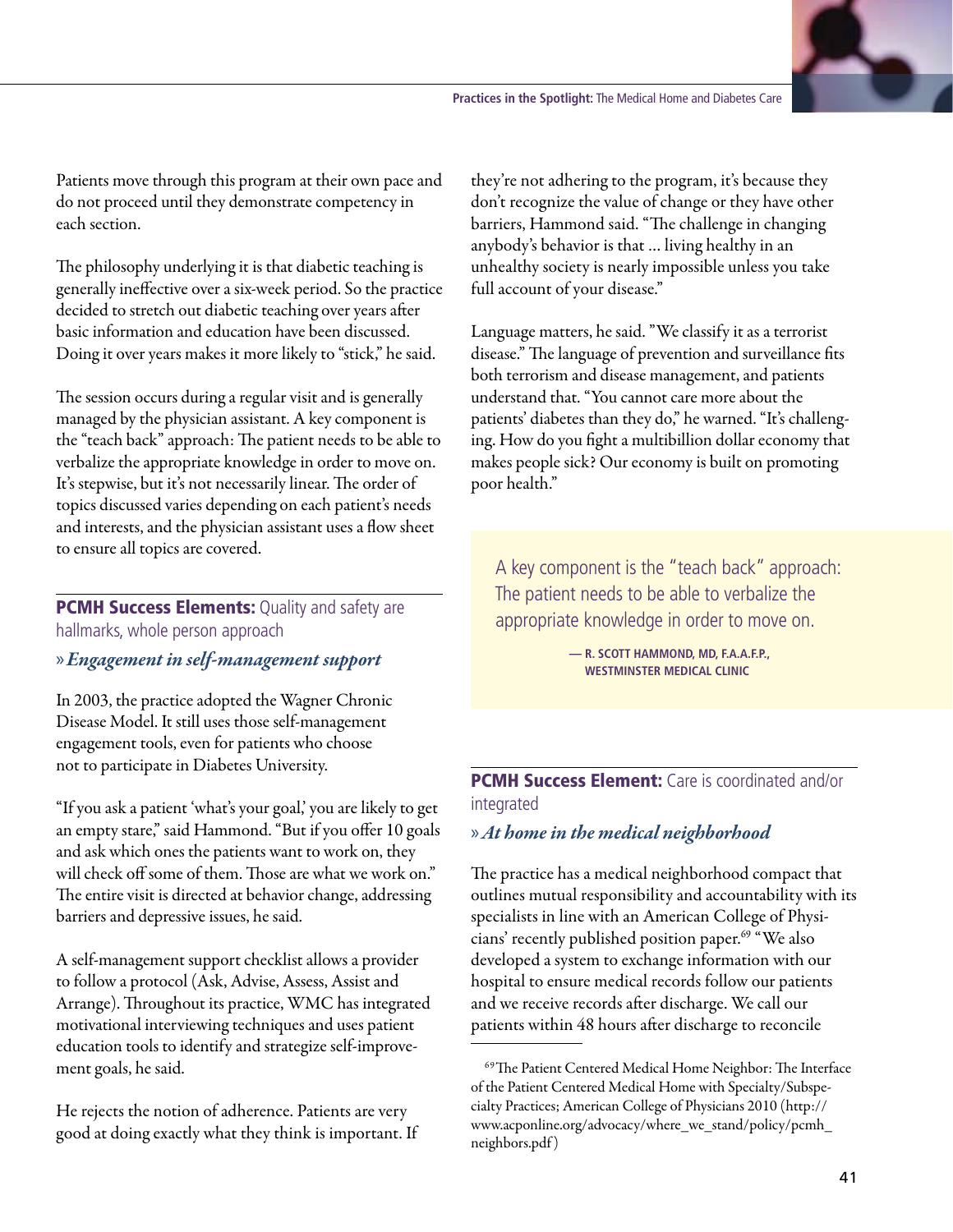

"If you ask a patient 'what's your goal,' you are likely to get an empty stare."

> **— R. Scott Hammond, MD, F.A.A.F.P., Westminster Medical Clinic**

meds, create a care plan and schedule follow-up appointments," Hammond explained.

The practice also provides a brochure for the patient, explaining the medical neighborhood and why they are being referred, and the specialists provide expedited access to the practice's patients—no longer than a two-week wait for routine appointments. "They can't be a neighbor unless they do that," he said.

WMC also developed a system to exchange information with its hospital to ensure medical records follow the patients; it receives records after discharge. "It took a couple of months to get the program in place," said Hammond.

**PCMH Success Elements: Quality and safety are** hallmarks; care is coordinated and/or integrated

## »*Patient registry plays role in all aspects of care*

Hammond was adamant. "If you don't have a registry, you are not a PCMH and can't take care of patients." WMC makes extensive use of its registry in all aspects of care.

- Preparation: A medical assistant reviews the patient's chart prior to the visit to ensure evidence-based guidelines are met. The medical assistant is prepared to complete necessary tests, immunizations or referrals during the visit using standing orders.
- Point of care: Evidence-based diabetes management guidelines are integrated at point-of care. Templates assist providers in providing comprehensive care during the visit. The provider conducts the visit and sends the follow-up plan to the medical assistant to place in a tickler system to recall the patient or perform future tests.
- **Population health:** The registry allows the team to identify outliers. "When we stopped calling people back in, they stopped coming back in. These things actually do work," he said.
- Metrics: Quality and performance measures are reviewed monthly through registry queries to provide population management. The registry ensures use of evidence-based guidelines and monitors performance of the practice team and physician.

**PCMH Success Elements: Quality and safety are** hallmarks; care is coordinated and/or integrated

## »*Standardization drives quality*

The standardized approach predates the shift to the medical home; it's part of the practice's interaction with the Chronic Care Model. Standardizing clinical documentation took a long time, he said. But entering data "in the same place in the same format is essential to being able to access that data. We are uncompromising about that." So everyone in the practice uses the same processes and protocols. Each medical assistant can quickly switch from one doctor to another efficiently.

"Everyone at WMC has one thing in their heads: They want it to be the best practice," he said. That's the goal, but put to measureable format, it doesn't always happen. It comes down to unlearning some habits and coping skills that are counterproductive. Any small practice can do it, Hammond said. "We're just like other small practices, and we did it."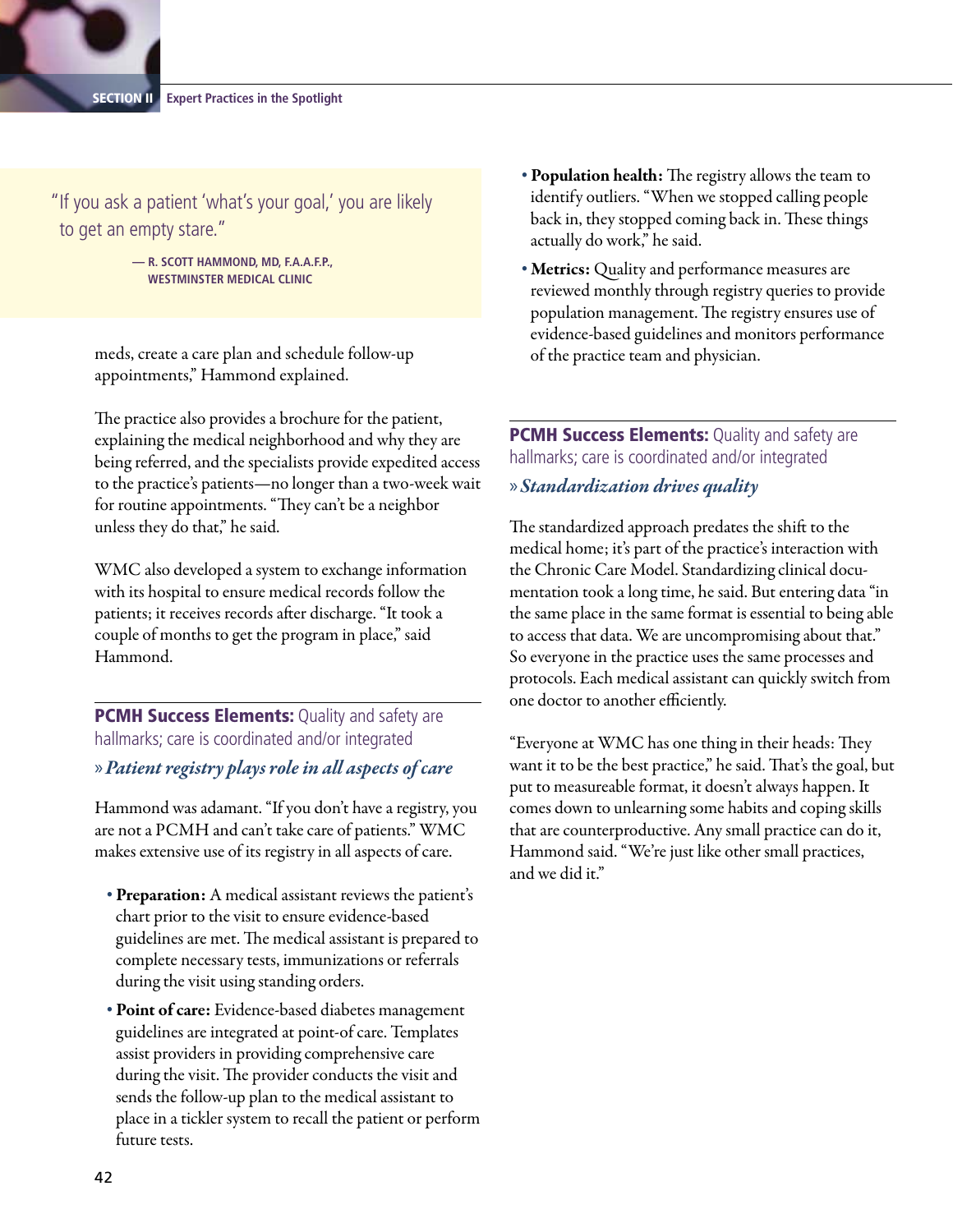# Section III **|** Other Practices in the Spotlight

## **»Crozer Keystone FMRP**

## **Respondent:**

William J. Warning II, MD, *Program Director* Crozer Keystone FMRP (610) 690-4484 Springfield, PA William.Warning@Crozer.org

## **Type of Organization:**

Hospital-based clinic

## **Program Title:**

Pennsylvania Improving Performance in Practice Chronic Care Initiative (PA IPIP CCI)

**Date Started:**  May 2008

## **Brief Description:**

PA IPIP CCI grant for three years (through May 2011). Continuing with the CMS APC Grant starting in 2011 for three more years (through 2014)

## **Medical Home Recognition/Pay-for-Performance/Demonstration or Pilot Affiliation:**

NCQA-recognized Level 3 Medical Home; Insurance company-sponsored program; SEPA IBC PCMH Care Management program.

## **Team Approach:**

Primary care physician assigned to manage patients' diabetes care; RN case manager on site assigned to all disease management patients risk-stratified. Health IT system registry alerting all staff to disease management patients. Disease management report cards given during each patient encounter and updated by the clinical staff at every visit. Standing orders/protocols for all aspects of disease management care for clinical staff and RN case

manager. All providers receive individual disease management patient data for management/improvement.

## **Whole Person Care:**

Full spectrum management provided—inpatient, outpatient, nursing home and home visit care. Behavioral science faculty on site for immediate access. Clinical pharmacist on site for disease management and medication management. RN case manager responsible for coordinating specialist care and services for disease management patients.

## **Care Coordination:**

Full-time RN case manager coordinates all disease management care for patients.

## **Who Does Care Coordination:**

RN case manager, behavioral science faculty, clinical pharmacist.

## **Clinical Measures Tracked:**

Annual dilated eye exam; annual foot exam; HbA1c control; blood pressure control; LDL control; smoking status; nephropathy assessment; flu and pneumovax vaccinations; frequency of diabetes self-management education or training; self-management goals; ASA/ ACE/ARB/statin medication adherence.

## **Quality Improvement Efforts:**

Each disease management measure is "assigned" to a team in the office and improvement is achieved through Plan-Do-Study-Act cycles. Monthly IPIP data is reported and compared to national and state trends. IPIP coaching is ongoing.

## **Outcomes:**

All process and outcome disease management measures have improved significantly with many measures at goal. Our performance has stood out amongst the other SEPA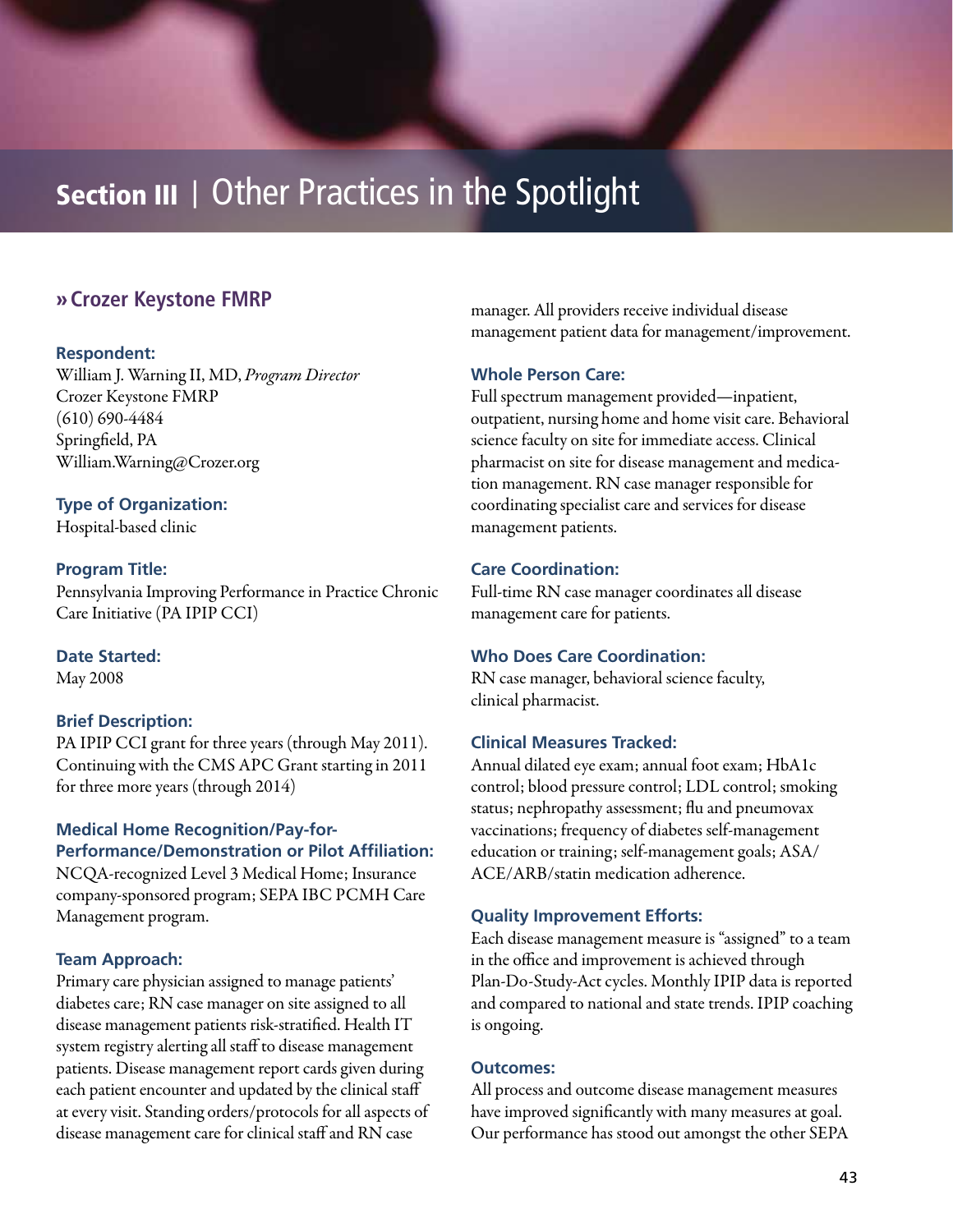practices and the other 180 Pennsylvania practices in the CCI Collaborative.

## **Patient Engagement:**

Regular self-management support goals are set and reviewed with patients. Disease management report cards are given to patients at every visit. Disease Management group visits and nutrition classes are given on a regular basis.

#### Using Health IT for:

| Patient registry to identify and track patients                              |            |
|------------------------------------------------------------------------------|------------|
| Clinical decision support                                                    | V          |
| Performance measurement                                                      | $\sqrt{ }$ |
| Patient education                                                            |            |
| Patient self-management                                                      |            |
| Enhanced access for appointments, email visits,<br>etc.                      |            |
| Care coordination with other members of the care<br>team within the practice |            |
| Care coordination with other providers outside<br>the practice               |            |
| Tracking and reporting for pay-for-performance                               |            |
| Tracking and reporting for continuous quality<br>improvement                 |            |
| Home monitoring (glucose levels, bp, weight, etc.)                           |            |

## **Top 3 Most Important Health IT functions used:**

- Patient registry
- ȅȅ Clinical decision support
- ȅȅ Provider performance measurement

#### **Access to Care:**

Open scheduling; patient portal.

## **»Essex Internal Medicine**

#### **Respondent:**

Rodney Hornbake, MD, *President* Essex Internal Medicine (860) 767-0145 Essex,CT DrHornbake@Comcast.net

#### **Type of Organization:**

Physician primary care practice

**Program Title:**  My Diabetes Program

**Date Started:**  2004

## **Brief Description:**

Use of registry software to continuously identify and manage patients with diabetes. Goal reinforcement; self management support; use of diabetes nurse educators; use of medical assistants to carry out population management routines.

**Medical Home Recognition/Pay-for-Performance/Demonstration or Pilot Affiliation:** In process of NCQA Medical Home recognition

#### **Team Approach:**

Primary care physician assigned to manage patients' diabetes care.

#### **Whole Person Care:**

We are busy arranging care with other qualified professionals across the care continuum—acute, chronic, and preventive and end-of-life care.

#### **Care Coordination:**

We are a small practice with three physicians and care for 400 patients with diabetes. We work together and have daily huddles to address the needs of patients who need the most help.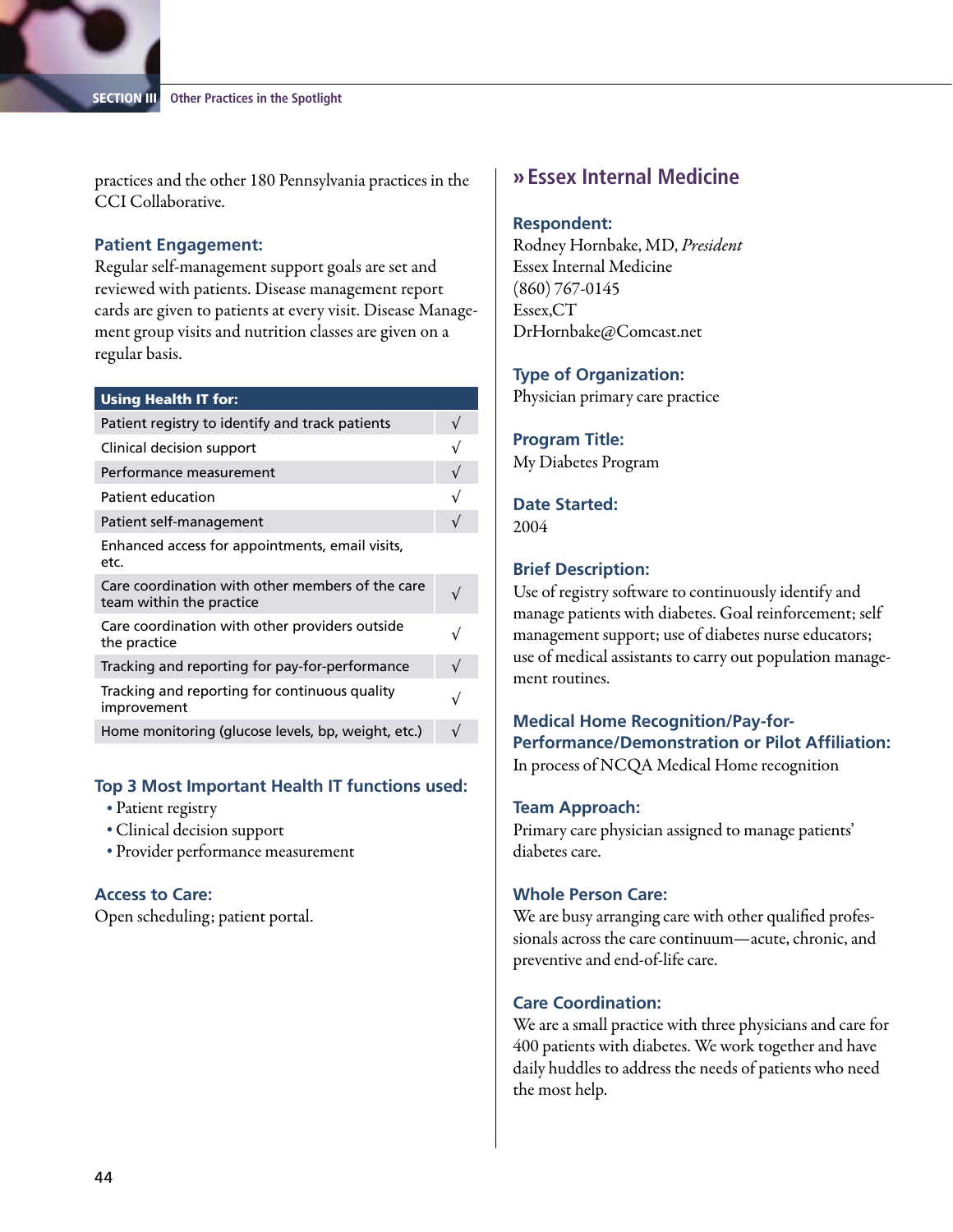

## **Clinical Measures Tracked:**

Annual dilated eye exam; annual foot exam; HbA1c control; blood pressure control; smoking status; glycemic control; nephropathy assessment, flu vaccination; frequency of diabetes self-management education or training; LDL levels; composite measures (blood pressure, HbA1c and LDL).

## **Quality Improvement Efforts:**

Measure, review results, set goals, create action plan and then repeat the process.

## **Outcomes:**

HbA1c < 7.0 in 78% of patients (year-end 2010). Steady improvement since 2004 in this and other measures.

## **Patient Engagement:**

We talk and we listen.

| <b>Using Health IT for:</b>                                                  |            |
|------------------------------------------------------------------------------|------------|
| Patient registry to identify and track patients                              | $\sqrt{ }$ |
| Clinical decision support                                                    | $\sqrt{ }$ |
| Performance measurement                                                      | $\sqrt{ }$ |
| Patient education                                                            | $\sqrt{ }$ |
| Patient self-management                                                      | $\sqrt{ }$ |
| Enhanced access for appointments, email visits,<br>etc.                      | $\sqrt{ }$ |
| Care coordination with other members of the<br>care team within the practice | $\sqrt{ }$ |
| Care coordination with other providers outside<br>the practice               | $\sqrt{}$  |
| Tracking and reporting for pay-for-performance                               | $\sqrt{ }$ |
| Tracking and reporting for continuous quality<br>improvement                 | √          |
| Home monitoring (glucose levels, bp, weight,<br>etc.)                        | $\sqrt{ }$ |

## **Top 3 Most Important Health IT Functions Used:**

- ȅȅ Patient registry
- ȅȅ Provider performance reporting
- ȅȅ Personal health record

#### **Access to Care:**

Open scheduling; expanded hours; electronic scheduling; personal health record; patient portal; email access to provider; use of community health worker or peers.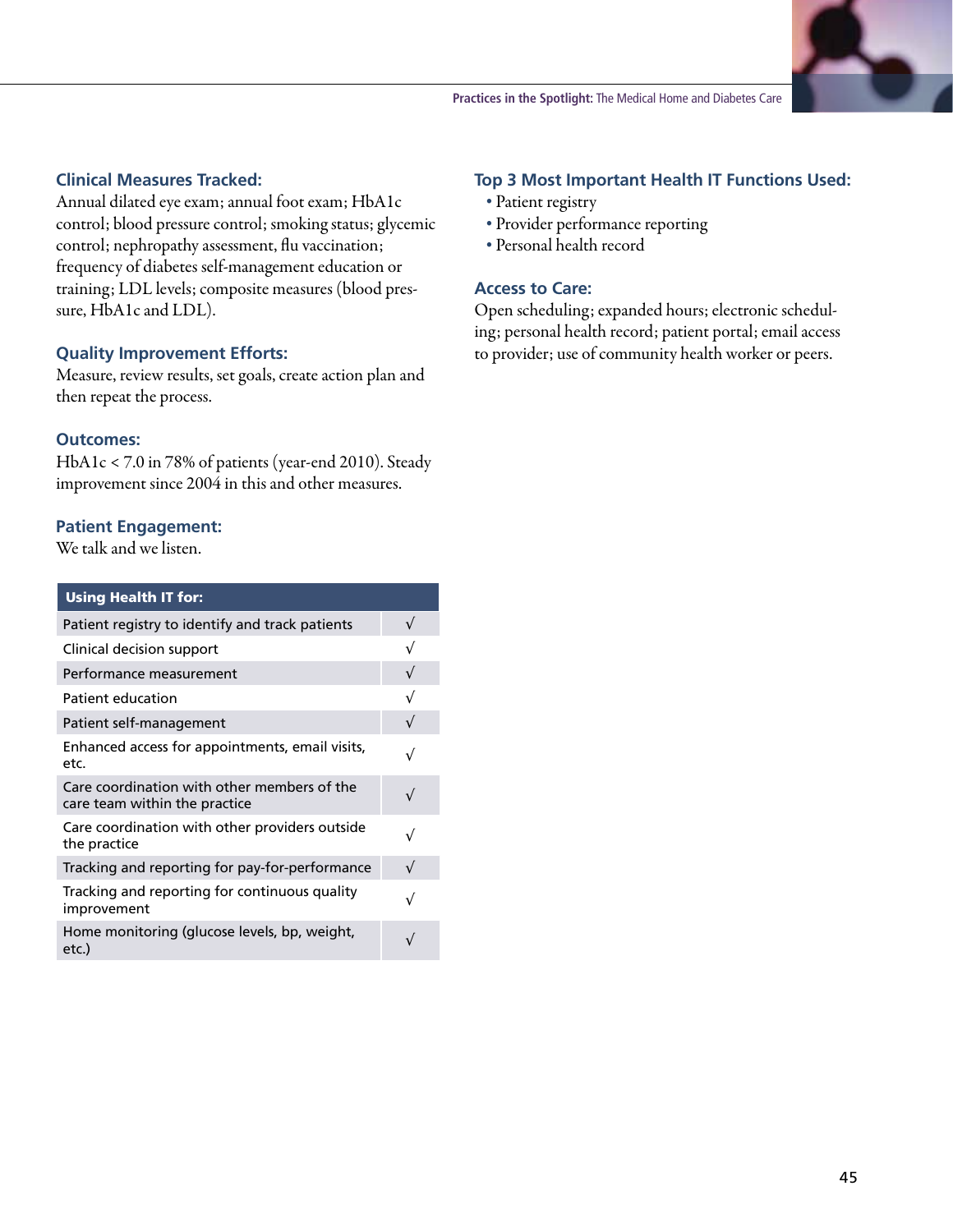## **»Gateway Medical Associates**

## **Respondent:**

Jean Stretton, MD Gateway Medical Associates (610) 430-8200 West Chester, PA jstretton@gatewaydoctors.com

#### **Type of Organization:**

Physician primary care practice

**Program Title:** 

Sugar Busters

**Date Started:**  2010

## **Brief Description:**

We are tracking 10 diabetic quality measures with special emphasis on three measures: goal setting, microalbumins and foot exams. Our medical assistants (MAs) are very involved in choosing the measures for special emphasis, directing patient education and reviewing monthly reports of our progress. Our primary care group has six locations. We started the improvement with two doctors in each of the two largest practices and are now working to spread the improvement to additional doctors and practice locations. Working with patients to set goals has been surprisingly successful in affecting overall outcomes.

## **Medical Home Recognition/Pay-for-Performance/Demonstration or Pilot Affiliation:**

In process of NCQA Medical Home recognition; insurance company-sponsored program; Independence Blue Cross pay-for-performance

## **Team Approach:**

Primary care physician assigned to manage patients' diabetes care. Every day, the front desk staff runs a report that gives the names of patients with diabetes who have appointments the following day. Front staff then prints a graph for each diabetes patient that shows which items of diabetic care are missing and gives these graphs to the nursing assistants. Nursing assistants complete the items that are in their purview: foot exams, collecting microalbumins, assisting patients in setting goals, collecting information on eye exams, finding reports of labs done in other locations such as the Veterans Administration, adding immunizations, etc. The nursing assistants add this information to the graph printed by the front staff, so the doctor and patients know what needs to be worked on during that visit. We are now working on the same process for our walk-in patients.

#### **Whole Person Care:**

We see our own patients in the nearby hospital and have interfaces with four other hospitals, so we know when our patients are admitted or seen in the emergency room. All emergency room patients are called and scheduled for an appointment within one week. Hospital discharges are scheduled for follow up within 14 days, sooner if needed. We receive discharge summaries the day of discharge, which are reviewed to determine how urgently a visit is needed. One of our physicians goes to three nursing homes. We have close relationships with physicians who work in other nursing homes and regularly communicate with them. Two of our doctors are hospice medical directors and can facilitate inpatient or outpatient hospice care. We have close relationships with specialists and can facilitate appointments quickly when needed. We encourage our specialists to get reports to us quickly, so we know of any medicine changes or other recommendations. Our office has open, same-day appointments as well as walk-in hours six days a week, so that acute problems can be handled promptly.

## **Care Coordination:**

Our EMR generates patient summaries that can be faxed or hand-carried to specialists and hospitals.

## **Insulin initiation and adjustment:**

Diabetes educator in the hospital outpatient building and our medical assistants.

#### **Clinical Measures Tracked:**

Annual dilated eye exam; annual foot exam; HbA1c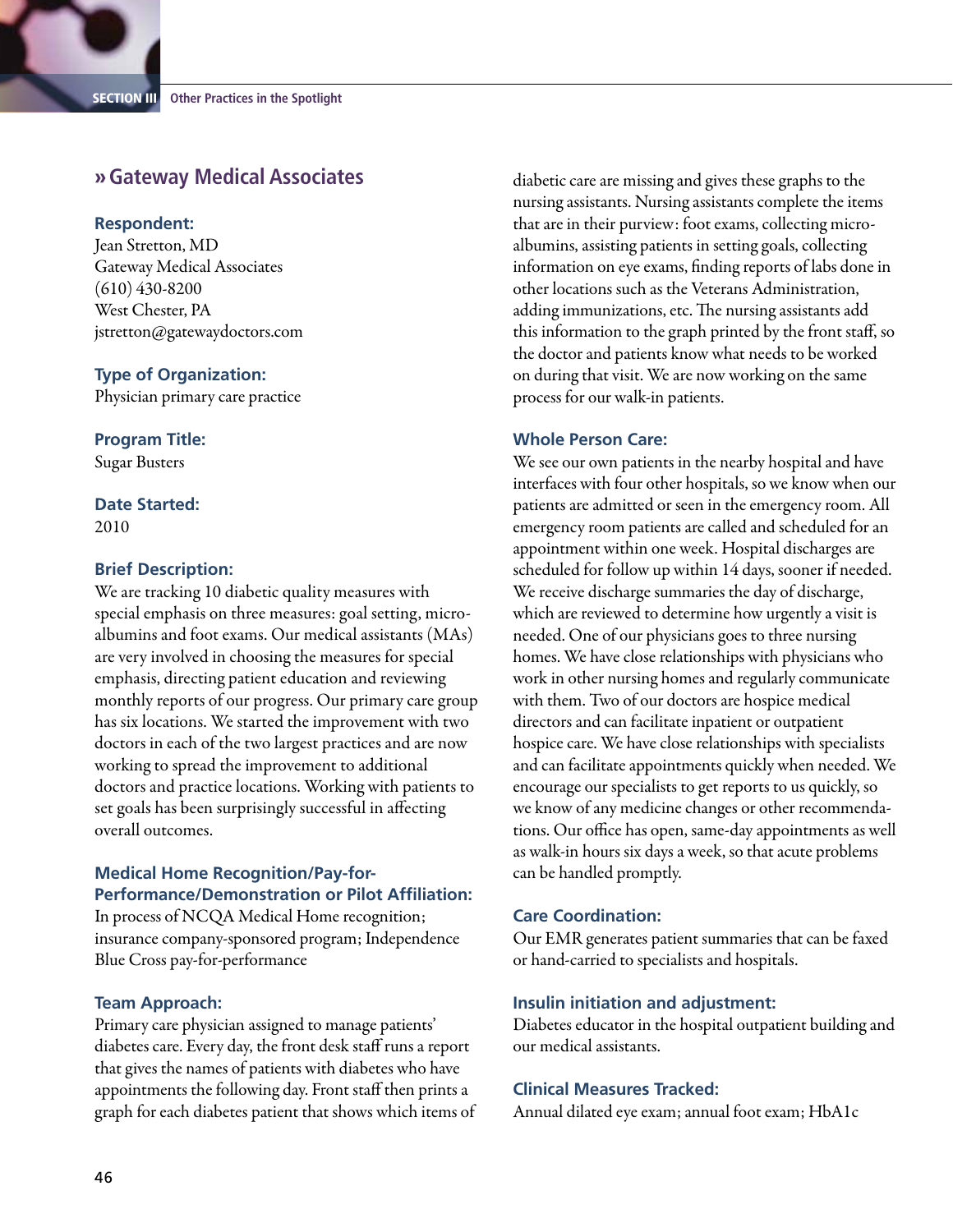

control; blood pressure control; smoking status; nephropathy assessment; flu vaccination; frequency of diabetes self-management education or training; LDL under 100; setting a self-management goal.

## **Quality Improvement Efforts:**

Set goals for the three measure of focus and have a large poster that shows monthly improvement.

## **Outcomes:**

Foot exams and patient goals are established for over 60% of our diabetes patients.

## **Patient Engagement:**

Asking open-ended questions so they will chose a goal that is relevant for them.

| <b>Using Health IT for:</b>                                                  |            |
|------------------------------------------------------------------------------|------------|
| Patient registry to identify and track patients                              | $\sqrt{ }$ |
| Clinical decision support                                                    |            |
| Performance measurement                                                      | $\sqrt{ }$ |
| Patient education                                                            |            |
| Patient self-management                                                      | $\sqrt{}$  |
| Enhanced access for appointments, email visits,<br>etc.                      | $\sqrt{}$  |
| Care coordination with other members of the<br>care team within the practice | $\sqrt{}$  |
| Care coordination with other providers outside<br>the practice               | $\sqrt{}$  |
| Tracking and reporting for pay-for-performance                               | $\sqrt{ }$ |
| Tracking and reporting for continuous quality<br>improvement                 | $\sqrt{}$  |
| Home monitoring (glucose levels, bp, weight,<br>etc.)                        |            |

## **Top 3 Most Important Health IT Functions Used:**

- ȅȅ Provider performance measurement
- Patient registry
- ȅȅ Health information exchange with other providers

## **Access to Care:**

Open scheduling; expanded hours; patient portal; email access to provider; follow up to make sure all patients with recent

## **»Hudson Headwaters Health Network**

## **Respondent:**

Cyndi Nassivera-Cordes Hudson Headwaters Health Network (518) 761-0300 ext 31108 Queensbury, NY cnassivera@hhhn.org

## **Type of Organization:**

Federally Qualified Health Center/Safety Net Provider

# **Date Started:**

2009

## **Brief Description:**

In 2009 we embarked on a journey of transformation with the end goal of achieving NCQA Diabetes Recognition. The process included adopting evidence-based treatment guidelines, initiating pre-visit planning, developing a disease management program and establishing a chronic condition support group. Along the way we empowered all levels of staff to be part of the patient's care team. In April 2010 we achieved recognition and took our program to the next step with the implementation of an electronic medical record that incorporated our diabetes flow sheets and a quality measurement section based upon our goals and measurements to maintain recognition.

**Medical Home Recognition/Pay-for-Performance/Demonstration or Pilot Affiliation:** In process of NCQA Medical Home recognition; NCQA DRP

## **Team Approach:**

Primary care physician assigned to manage patients' diabetes care. Patient goals are set by the PCMH provider and documented on the patient's diabetes flow sheet. Through pre-visit planning, staff identifies patients who are not at goal. RNs provide educational information to patients not at goal. Patients who meet specified criteria are referred to care management. Care managers have delegated order ability to refer to certified diabetes educators (CDEs) and other self-management support resources.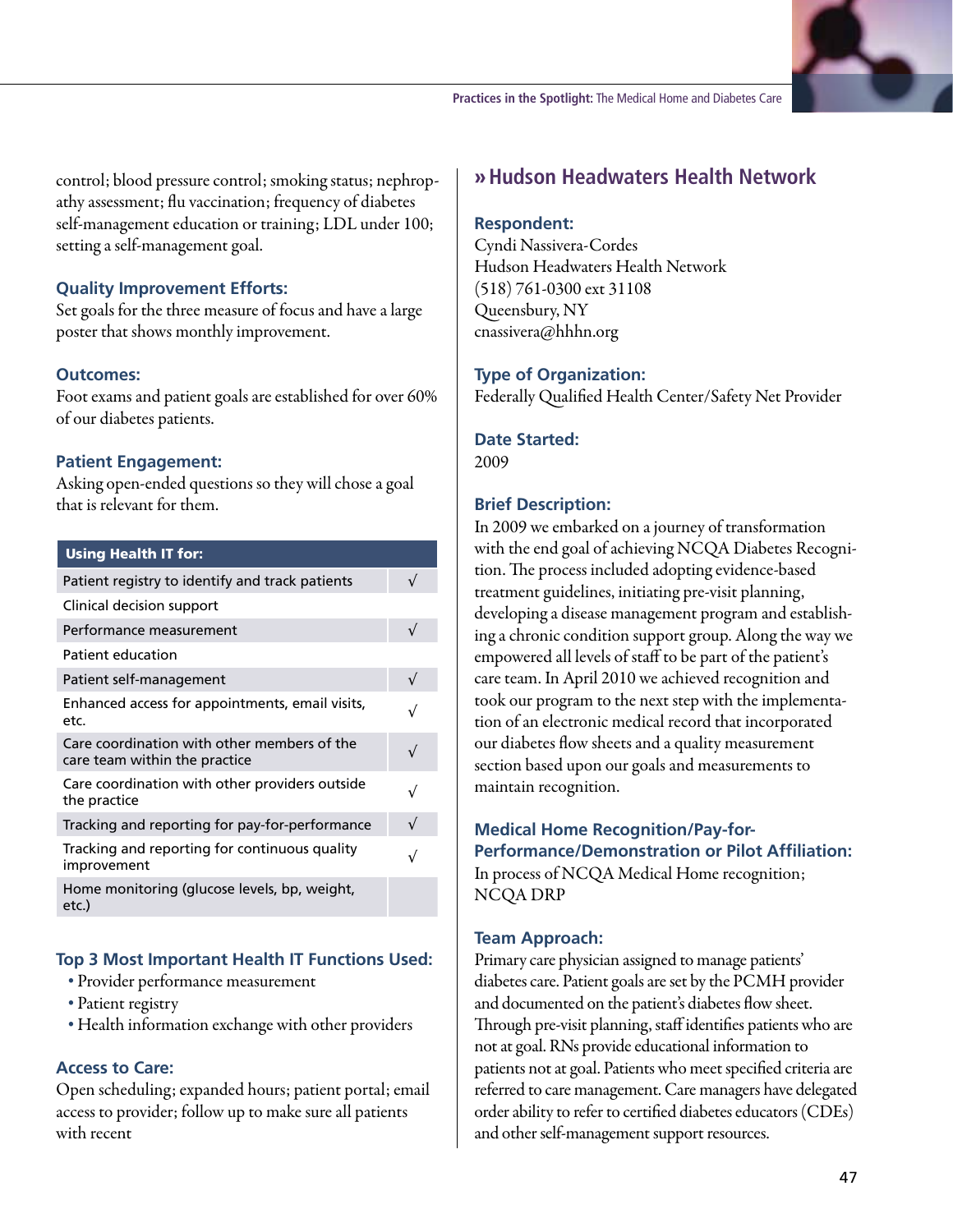## **Care Coordination:**

We have a care management program staffed by RNs.

**Who Does Care Coordination:**  RNs, clinical social worker and PharmD

## **Insulin initiation and adjustment:**  CDE or RN

## **Clinical Measures Tracked:**

Annual dilated eye exam; annual foot exam; HbA1c control; blood pressure control; smoking status; glycemic control; nephropathy assessment; flu vaccination; frequency of diabetes self-management education or training.

| <b>Using Health IT for:</b>                                                  |            |
|------------------------------------------------------------------------------|------------|
| Patient registry to identify and track patients                              | $\sqrt{ }$ |
| Clinical decision support                                                    | $\sqrt{}$  |
| Performance measurement                                                      | $\sqrt{ }$ |
| Patient education                                                            |            |
| Patient self-management                                                      |            |
| Enhanced access for appointments, email visits,<br>etc.                      |            |
| Care coordination with other members of the<br>care team within the practice |            |
| Care coordination with other providers outside<br>the practice               |            |
| Tracking and reporting for pay-for-performance                               |            |
| Tracking and reporting for continuous quality<br>improvement                 |            |
| Home monitoring (glucose levels, bp, weight,<br>etc.)                        |            |

## **Top 3 Most Important Health IT Functions Used:**

- ȅȅ Patient risk stratification
- ȅȅ Clinical decision support
- ȅȅ Online patient education portal

#### **Access to Care:**

Patient portal; electronic appointments.

## **»Hudson River HealthCare**

## **Respondent:**

Paul Kaye, MD, *Vice President, Practice Transformation* Hudson River HealthCare (914) 734-8737 Peekskill, NY pkaye@hrhcare.org

#### **Type of Organization:**

Federally Qualified Health Center/Safety Net Provider

**Program Title:**  Diabetes Collaborative

**Date Started:**  2000

#### **Brief Description:**

Our organization participated in HRSA's Health Disparities Collaboratives from their inception until the program was discontinued. In addition to being one of the early teams to focus on diabetes, we served as a pilot site for projects on Prevention and Planned Care for all patients. The Diabetes Collaborative used the Learning and Improvement models from Institute for Healthcare Improvement and the Wagner Chronic Care Model as an organizing framework. Using registry tools, self management support, development of point of care testing, and culturally appropriate diabetes education, we improved our rates of testing and control.

## **Medical Home Recognition/Pay-for-Performance/Demonstration or Pilot Affiliation:** NCQA-recognized Level 3 Medical Home; Insurance

company-sponsored program; Supporting Excellence-Hudson Health Plan

#### **Team Approach:**

Primary care physician assigned to manage patients' diabetes care. Support staff queries registries to identify patients in need of call back. A diabetes nurse practitioner provides periodic extended visits to patients in poor control. Patients in need of weight management are referred to both nutritionists and on-site self-help classes.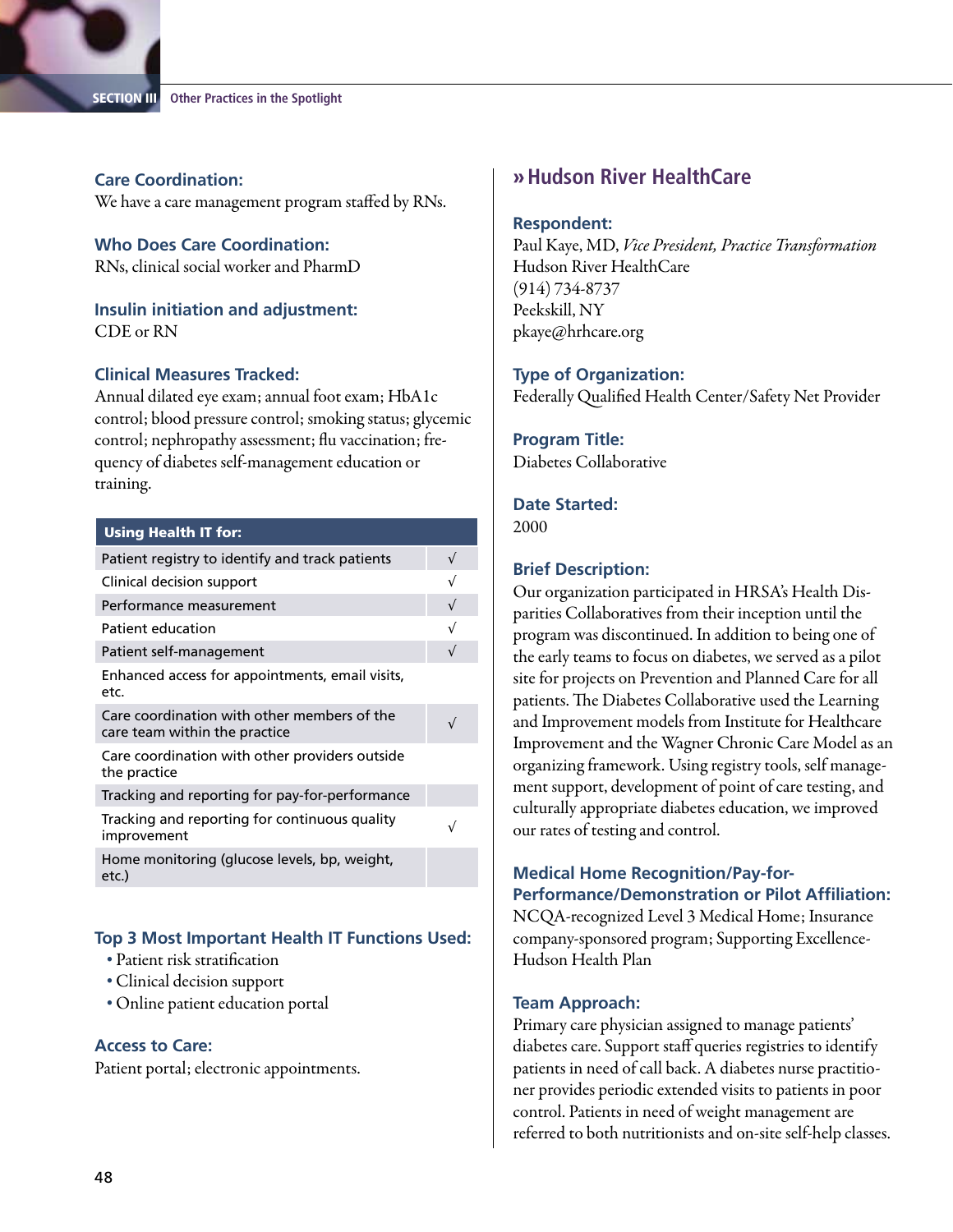

Diabetes patients have priority for accessing preventive dental visits. Alerts in EHR prompt general preventive care as well as diabetes-specific interventions. Depression screening using PHQ-2 tool is universally done, as is smoking status assessment. Podiatry services are available on site, and the podiatrist sees patients with diabetes for preventive foot care.

## **Care Coordination:**

Referrals for eye exams are coordinated by the Patient Care Partner, as well as specialty referral. We allow tracking of referrals to completion. On-site behavioral health services are available when indicated by PHQ-2 screening, provider referral or patient choice. Cardiology consultation is provided on site at some locations.

## **Who Does Care Coordination:**

Director is an NP, and with a certified diabetes educator (RN) does intensive care coordination for patients with elevated HbA1c. Patient Care Partners coordinate care, run registry reports, six dieticians work with patients on referral.

## **Clinical Measures Tracked:**

Annual dilated eye exam; HbA1c control; blood pressure control; smoking status; glycemic control; nephropathy assessment; flu vaccination; frequency of diabetes self-management education or training.

## **Quality Improvement Efforts:**

Reports on measures are generated and distributed to sites, by the chief operating officer of program staff, on a monthly basis. Data is reviewed at site management meetings with senior clinical leadership to discuss tests of change aimed toward improvement. Quality data is used as part of provider compensation—currently on a pass-fail basis. Data is shared between sites transparently so performance is compared.

#### **Outcomes:**

HbA1c testing at 88 percent. HbA1c control levels improved over past two years.

#### **Patient Engagement:**

As a federally qualified health center, the majority of our governing board is made up of patients, some of whom have diabetes, so feedback is easy! We do evaluations of all diabetic cases and programs to get patient feedback.

#### Using Health IT for:

| Patient registry to identify and track patients                              | $\sqrt{ }$ |
|------------------------------------------------------------------------------|------------|
| Clinical decision support                                                    | $\sqrt{}$  |
| Performance measurement                                                      | $\sqrt{}$  |
| Patient education                                                            | √          |
| Patient self-management                                                      |            |
| Enhanced access for appointments, email visits,<br>etc.                      |            |
| Care coordination with other members of the<br>care team within the practice | $\sqrt{}$  |
| Care coordination with other providers outside<br>the practice               | $\sqrt{}$  |
| Tracking and reporting for pay-for-performance                               | $\sqrt{ }$ |
| Tracking and reporting for continuous quality<br>improvement                 | $\sqrt{}$  |
| Home monitoring (glucose levels, bp, weight,<br>etc.)                        |            |

#### **Top 3 Most Important Health IT Functions Used:**

- Patient registry
- ȅȅ Clinical decision support
- ȅȅ Provider performance measurement

#### **Access to Care:**

Advanced access scheduling; expanded hours; shared medical appointments; use of community health worker or peers.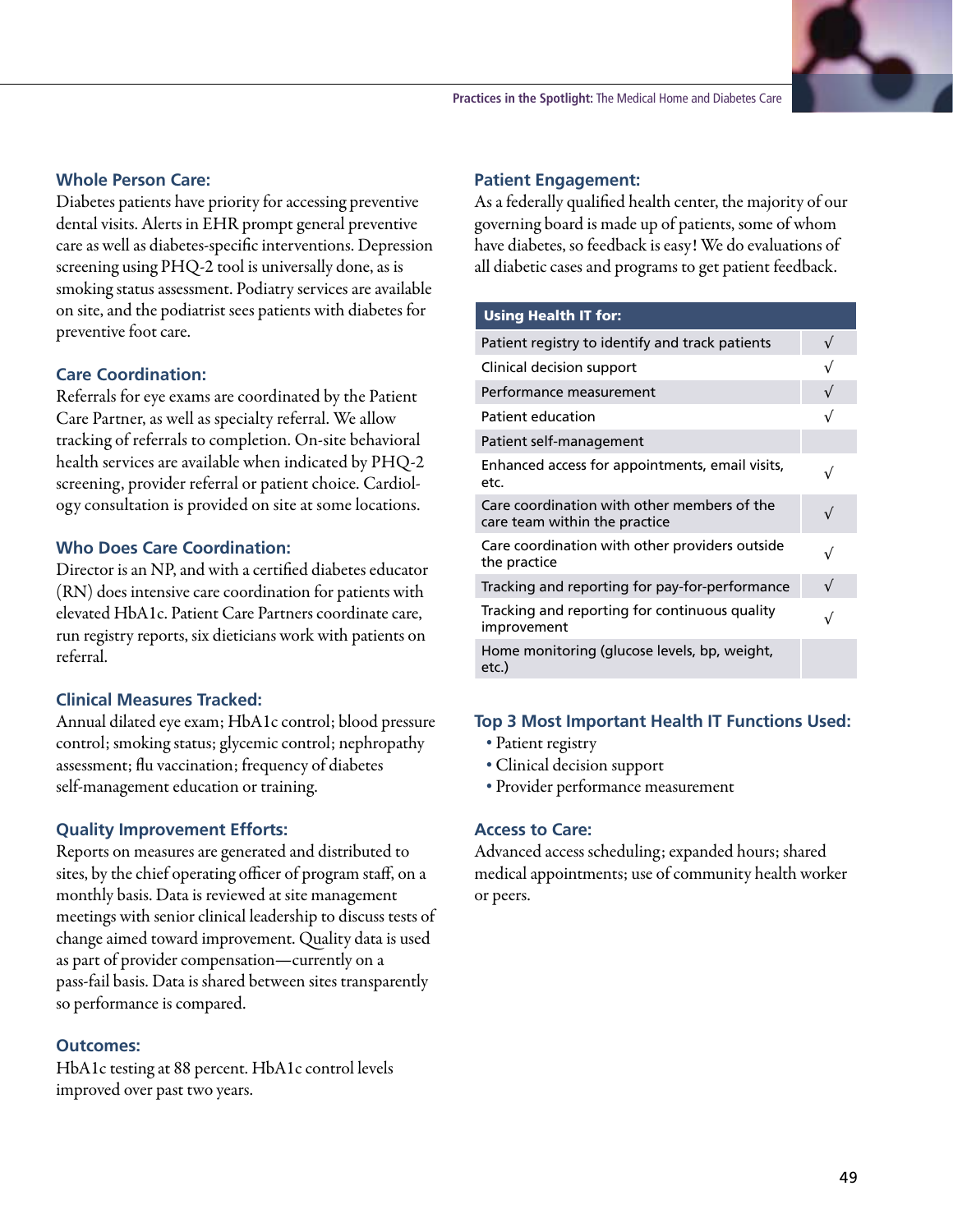## **»Robert W. Morrow, MD, PC**

#### **Respondent:**

Robert Morrow, MD Robert W. Morrow, MD, PC (718) 884-9803 Bronx, NY rwmorrowmd@aol.com

## **Type of Organization:**

Physician primary care practice

#### **Program Title:**

Diabetes Registry—using a chronic care model and short motivational interviewing

#### **Date Started:**

2008

#### **Brief Description:**

Our NY Diabetes Coalition [www.NYDC.org] teamed with docsite.com and the Albert Einstein College of Medicine Center for Continuing Medical Education to produce in-person and online training using simulated doctor-patient encounters and commentaries, as well as the installation of an online registry.

## **Medical Home Recognition/Pay-for-Performance/Demonstration or Pilot Affiliation:**

Our practices are in the application process for NCQA Medical Home; NCQA DRP

## **Team Approach:**

Primary care physician assigned to manage patients' diabetes care; registry, standing orders, medical assistant chart pulls/calls.

#### **Whole Person Care:**

Using registry and patient-centered visits.

#### **Care Coordination:**

Registry and follow up.

#### **Who Does Care Coordination:**

Medical assistant with the doctor/nurse practitioner (small practice model).

### **Clinical Measures Tracked:**

Annual dilated eye exam; annual foot exam; HbA1c control; blood pressure control; smoking status; glycemic control; nephropathy assessment; flu vaccination; lipids, pneumococcal, ASA, ACE/ARB.

#### **Quality Improvement Efforts:**

Quarterly data pull; visit based prompts in chart note prior to visit.

#### **Outcomes:**

We should have this publishable soon for 12 practices through NYDC.

#### **Patient Engagement:**

We insist on asking "What do you think is happening," and "What are you willing to do?" All of this is on our training materials.

| <b>Using Health IT for:</b>                                                  |           |
|------------------------------------------------------------------------------|-----------|
| Patient registry to identify and track patients                              | $\sqrt{}$ |
| Clinical decision support                                                    | $\sqrt{}$ |
| Performance measurement                                                      | $\sqrt{}$ |
| Patient education                                                            | V         |
| Patient self-management                                                      |           |
| Enhanced access for appointments, email visits,<br>etc.                      |           |
| Care coordination with other members of the care<br>team within the practice | $\sqrt{}$ |
| Care coordination with other providers outside<br>the practice               |           |
| Tracking and reporting for pay-for-performance                               | $\sqrt{}$ |
| Tracking and reporting for continuous quality<br>improvement                 | $\sqrt{}$ |
| Home monitoring (glucose levels, bp, weight, etc.)                           |           |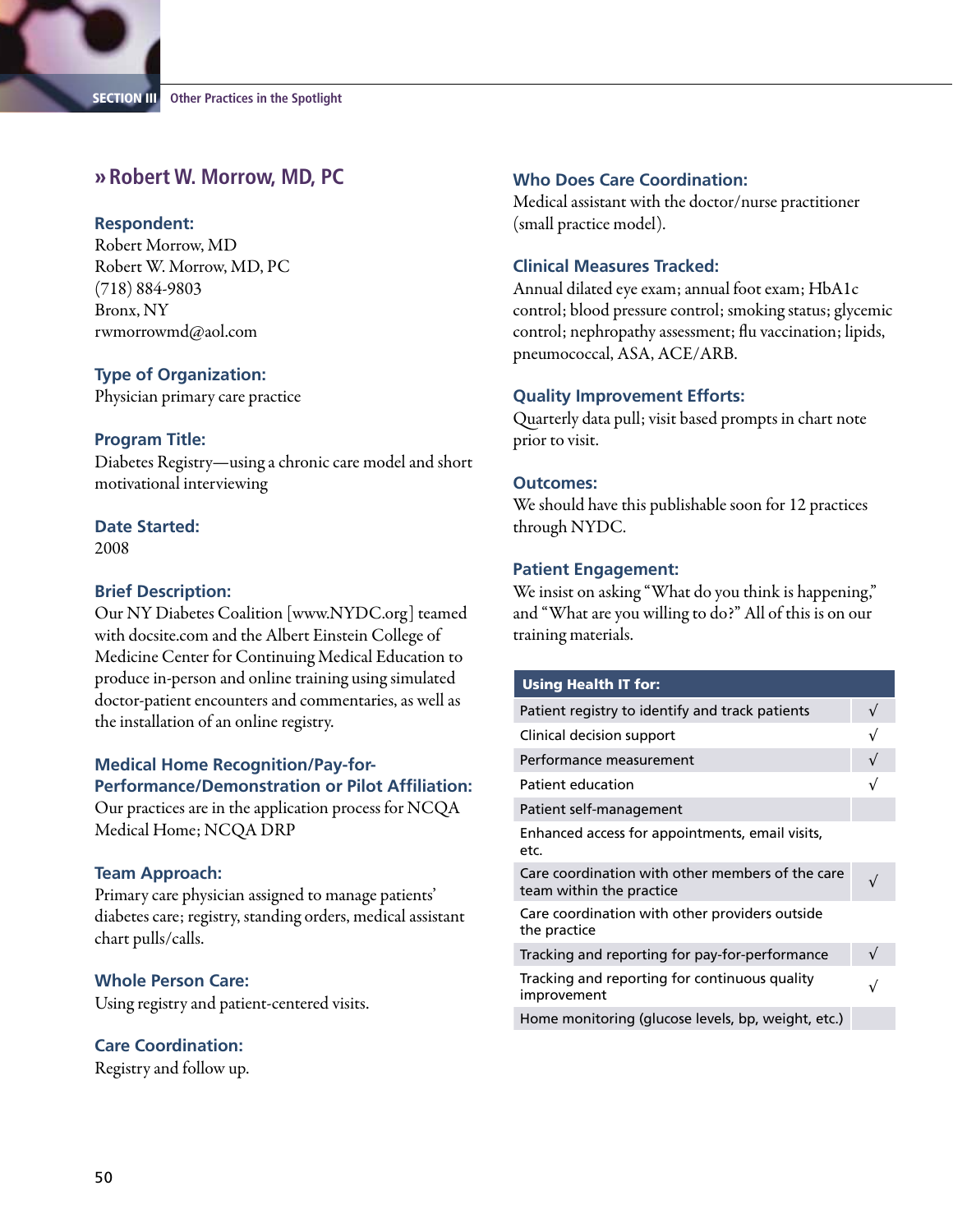

## **Top 3 Most Important Health IT Functions Used:**

- Patient registry
- ȅȅ Clinical decision support
- ȅȅ Provider performance reporting

## **Access to Care:**

Open scheduling; expanded hours.

## **»Norton Family Practice— Mercy Health Partners**

## **Respondent:**

James Twesten-O'Toole, MD Norton Family Practice—Mercy Health Partners (231) 733-3155 Muskegon, MI Twestenj@trinity-health.org

**Type of Organization:**  Physician primary care practice

**Program Title:**  Lakeshore Teamlet Initiative

**Date Started:**  January 2009

## **Brief Description:**

Based on published material by Thomas Bodenheimer, MD, a "health coach" position was created in our office. An RN was hired to work with one clinical team to improve chronic disease care delivery, starting with diabetes. At a clinical encounter, the health coach takes the history, provides education using accessible language, uses Stanford model techniques to help the patient to identify self-management goals and take ownership of the condition, and to assist the provider with other encounter logistics, such as ordering medications, diagnostics and referrals at the point of care. Between visits, the coach is responsible for reviewing and maintaining the chronic disease registry, contacting patients by phone for educational follow-ups and medical management, and provides assistance for her patients utilizing community resources and patient assistance programs. Through this intervention, we continue to see dramatic and significant results in all diabetes quality metrics.

## **Medical Home Recognition/Pay-for-Performance/Demonstration or Pilot Affiliation:**

NCQA-recognized Level 3 Medical Home; insurance company-sponsored program; demonstration or pilotsponsored program; HMO sponsored pay-for-performance; recipient of Priority Health PCMH grant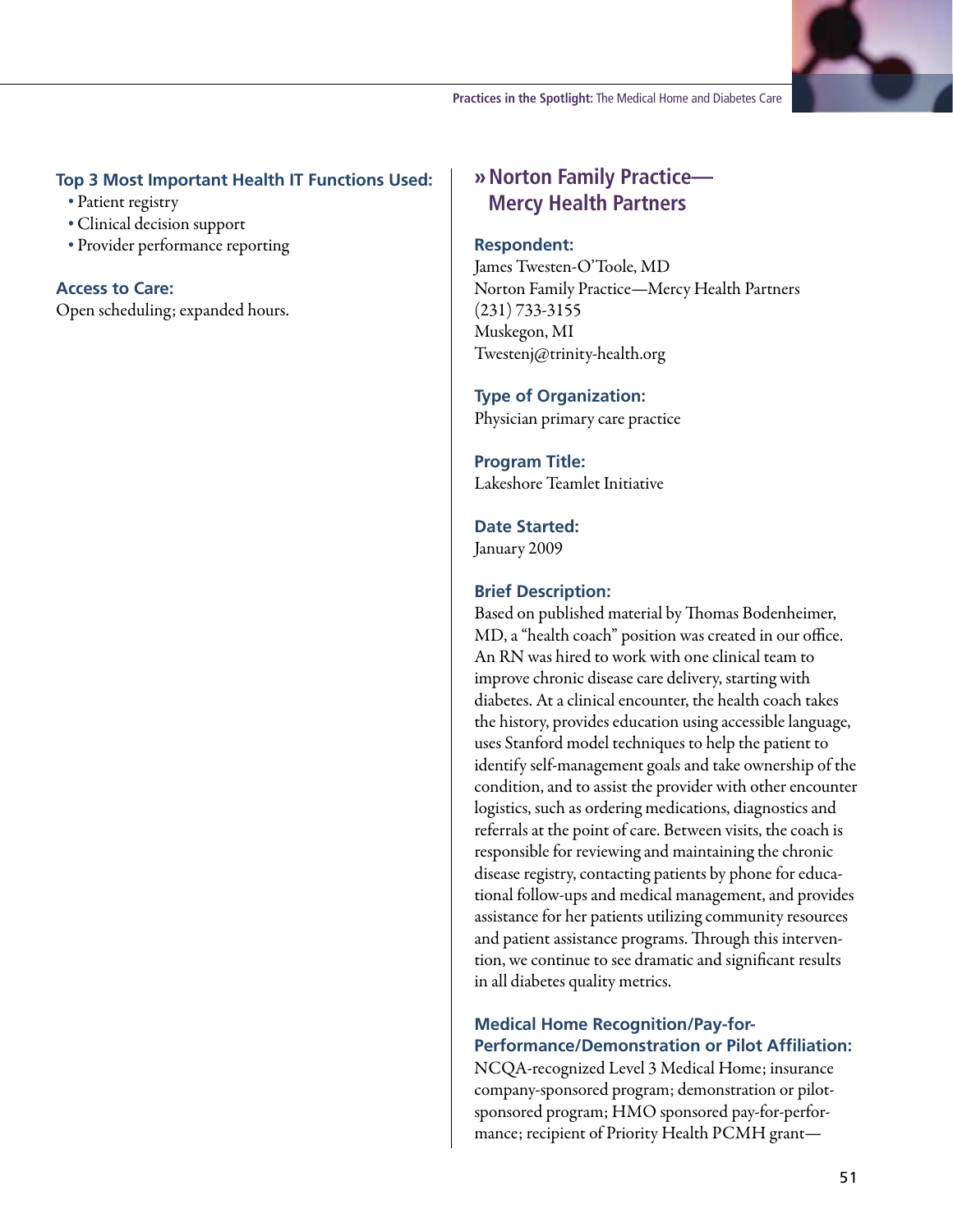funds used to support Teamlet pilot.

## **Team Approach:**

Primary care physician assigned to manage patients' diabetes care.

#### **Whole Person Care:**

Primary care physician and team provide all these aspects. Same day visits for acute care, scheduled planned care visits for chronic disease, active use of registry to ensure preventive measures, hospice care provided through visiting nurse agencies and community partnerships.

#### **Care Coordination:**

Health coach arranges all referrals and reviews correspondence received from referrals and hospitals. Coach also works with community agencies, assistance programs, diabetes educators, pharmacies and specialist offices to ensure appropriate care delivery to the individual.

#### **Who Does Care Coordination:**

Registered nurse health coach

#### **Clinical Measures Tracked:**

Annual dilated eye exam; annual foot exam; HbA1c control; blood pressure control; smoking status; glycemic control; nephropathy assessment; flu vaccination; frequency of diabetes self-management education or training; pneumococcal vaccine, health maintenance exam, use of ACE/ARB.

#### **Quality Improvement Efforts:**

Development of numerous medication and disease management protocols, home-grown diabetes "report card," streamlined processes such as proactive chart reviews, lab ordering, daily team huddles and weekly team meetings.

### **Outcomes:**

We have demonstrated significant reductions in HgbA1c, LDL, improved rates of eye exam and nephropathy monitoring. We may also have evidence of reduced emergency department utilization and hospital admissions. **Patient Engagement:** 

Patient's current test results and quality indicators are reviewed with them, explanations provided, and they are asked to identify areas that are of concern to them, and assisted in selecting appropriate self management goals.

### Using Health IT for:

| Patient registry to identify and track patients                              |           |
|------------------------------------------------------------------------------|-----------|
| Clinical decision support                                                    |           |
| Performance measurement                                                      | $\sqrt{}$ |
| Patient education                                                            |           |
| Patient self-management                                                      |           |
| Enhanced access for appointments, email visits,<br>etc.                      |           |
| Care coordination with other members of the<br>care team within the practice |           |
| Care coordination with other providers outside<br>the practice               |           |
| Tracking and reporting for pay-for-performance                               |           |
| Tracking and reporting for continuous quality<br>improvement                 |           |
| Home monitoring (glucose levels, bp, weight,<br>etc.)                        |           |
|                                                                              |           |

#### **Top 3 Most Important Health IT Functions Used:**

- Patient registry
- ȅȅ Provider performance measurement
- ȅȅ Provider performance reporting

#### **Access to Care:**

Expanded hours; electronic scheduling; personal health record.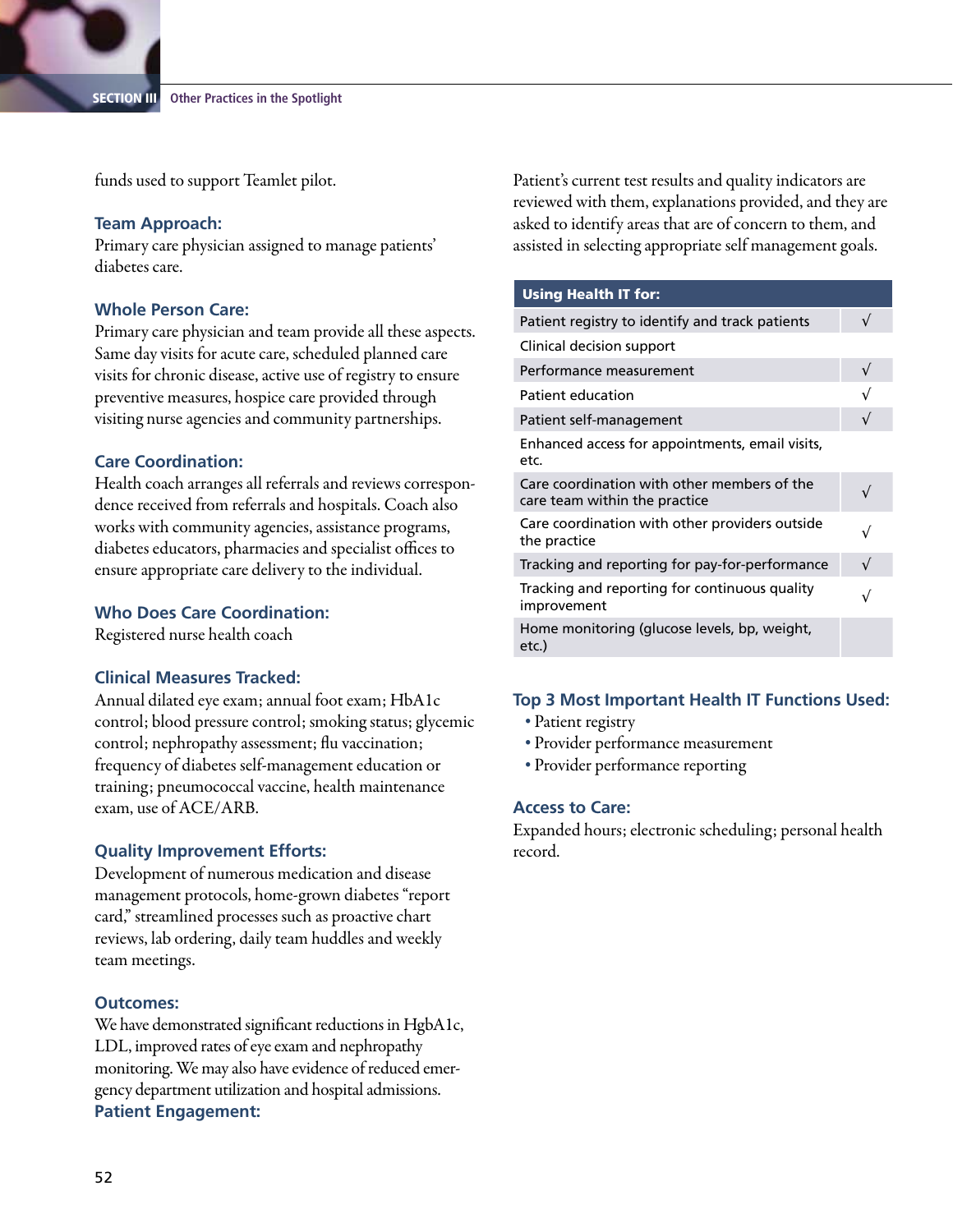

## **»Ohio University COM Diabetes Center**

#### **Respondent:**

Jay Shubrook, DO, *Director, Diabetes Fellowship* Ohio University COM Diabetes Center (740) 566-4880 Athens, OH shubrook@ohio.edu

#### **Organization:**

Physician primary care practice

#### **Program Title:**

Appalachian Regional Health Initiative/ OU-COM Diabetes Center

## **Date Started:**

2006

#### **Brief Description:**

We have done a number of programs including NCQA DRP recognition, American Osteopathic Academy-Clinical Assessment program; we have a one-year certified diabetes education program that we complete quality improvement with. We have a physician training program for primary care physicians to gain additional expertise in diabetes management, "Diabetes Fellowship."

## **Medical Home Recognition/Pay-for-Performance/Demonstration or Pilot Affiliation:**

In process of NCQA Medical Home recognition; NCQA DRP; Bridges to Excellence Care Link; Demonstration or pilot-sponsored program; American Osteopathic Association Clinical Assessment Program. Applying to AADE medical home project.

## **Team Approach:**

We have diabetologists—physicians who have completed primary care training who come for one year to gain expertise in diabetes—this is a one-year post residency program. We also have health psychologists embedded in our office, dieticians, and diabetes educators and an NP who is also an insulin pump trainer.

#### **Whole Person Care:**

With diabetologists and our team approach we really try to do this.

#### **Care Coordination:**

Currently part of routine care, but we are in the process of developing diabetes care navigators who would become part of the team and will be responsible for this.

#### **Who Does Care Coordination:**

Right now it is the physician and NP. In the future we expect it may be the navigator or nurse manager. We are developing team meetings to coordinate care and problem solve.

## **Teaches Insulin Initiation and Adjustment:**

The physician, NP and nurses.

## **Clinical Measures Tracked:**

Annual dilated eye exam, annual foot exam, HbA1c control, blood pressure control, smoking status; glycemic control, nephropathy assessment, flu vaccination; frequency of diabetes self-management education or training; we have done a number of studies on inpatient and outpatient quality of care.

## **Quality Improvement Efforts:**

We are developing the concept of team meetings that will occur weekly-monthly to address these issues.

#### **Outcomes:**

We have outcomes in clinical care, and in our disease management education program.

#### **Patient Engagement:**

We need to do more of this.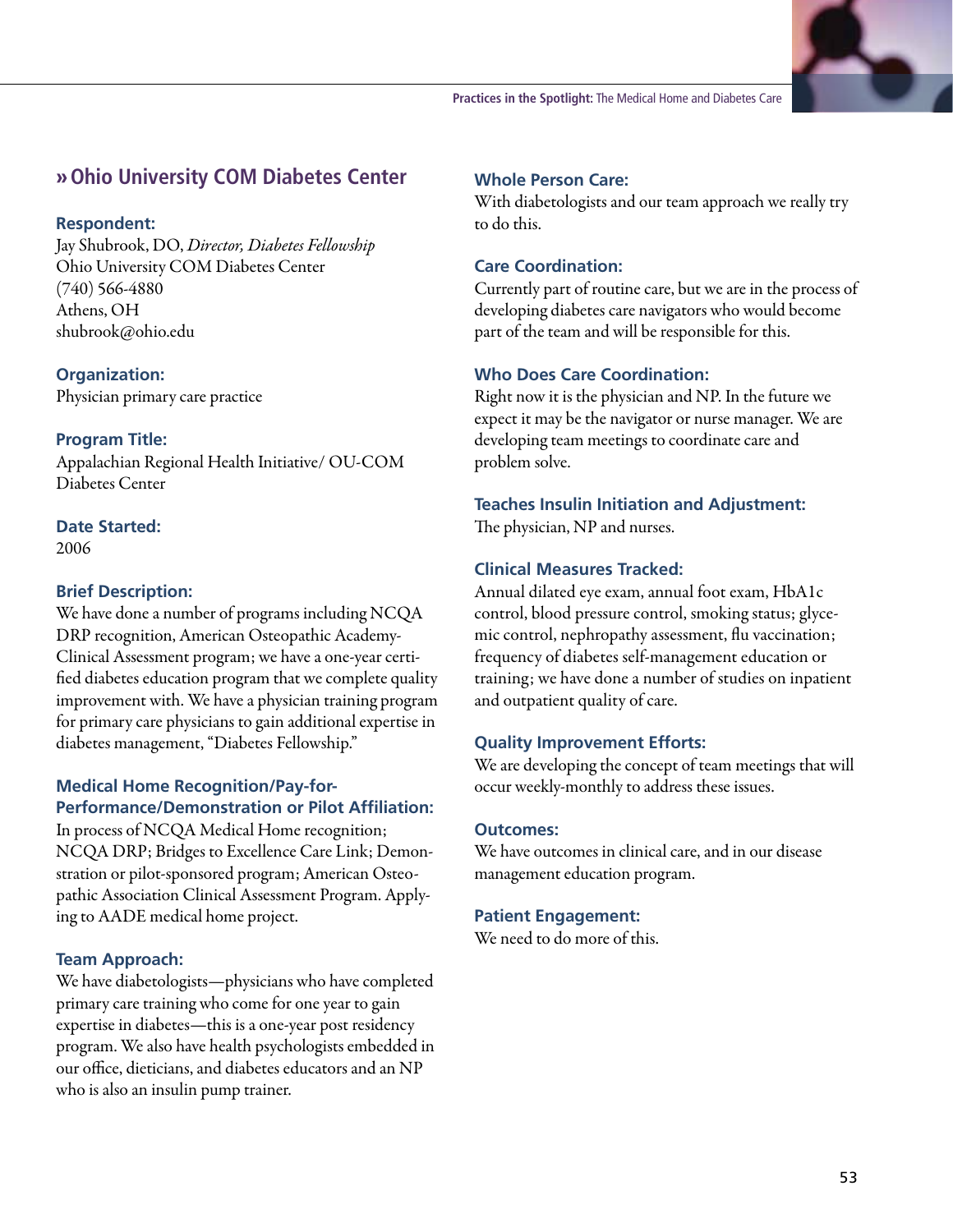#### Using Health IT for:

| Patient registry to identify and track patients                              |            |
|------------------------------------------------------------------------------|------------|
| Clinical decision support                                                    |            |
| Performance measurement                                                      | $\sqrt{}$  |
| Patient education                                                            | $\sqrt{}$  |
| Patient self-management                                                      | $\sqrt{ }$ |
| Enhanced access for appointments, email visits,<br>etc.                      | $\sqrt{}$  |
| Care coordination with other members of the<br>care team within the practice | $\sqrt{}$  |
| Care coordination with other providers outside<br>the practice               |            |
| Tracking and reporting for pay-for-performance                               | $\sqrt{ }$ |
| Tracking and reporting for continuous quality<br>improvement                 |            |
| Home monitoring (glucose levels, bp, weight,<br>etc.)                        |            |
|                                                                              |            |

## **Top 3 Most Important Health IT Functions Used:**

- ȅȅ Health information exchange with other providers
- ȅȅ Secure email communication between patients/ provider

## **Access to Care:**

Electronic scheduling; patient portal; email access to provider; developing use of community health worker or peers; we are working on shared medical appointments and open and electronic scheduling.

## **»Pine Medical Group PC**

## **Respondent:**

Marjorie Young, *Administrator* Pine Medical Group PC (231) 928-6325 Fremont, MI myoung@pinemed.com

## **Type of Organization:**

Multi-specialty group

**Date started:**  2009

## **Brief Description:**

Brought in a diabetes educator from the hospital to see patients; increased the hospital's program by 200 percent and lowered the HbA1c by one percentage point.

## **Medical Home Recognition/Pay-for-Performance/Demonstration or Pilot Affiliation:**

NCQA-recognized Level 3 Medical Home; insurance company-sponsored program; Priority Health

## **Team Approach:**

Primary care provider assigned to manage patients' diabetes care; physician, care manager and diabetes educator.

### **Whole Person Care:**

Physician, care management —RNs and LPNs who facilitate these types of issues.

## **Care Coordination:**

Care management appointments and phone follow up.

## **Who Does Care Coordination:**

RN; LPN; physician; diabetes educator.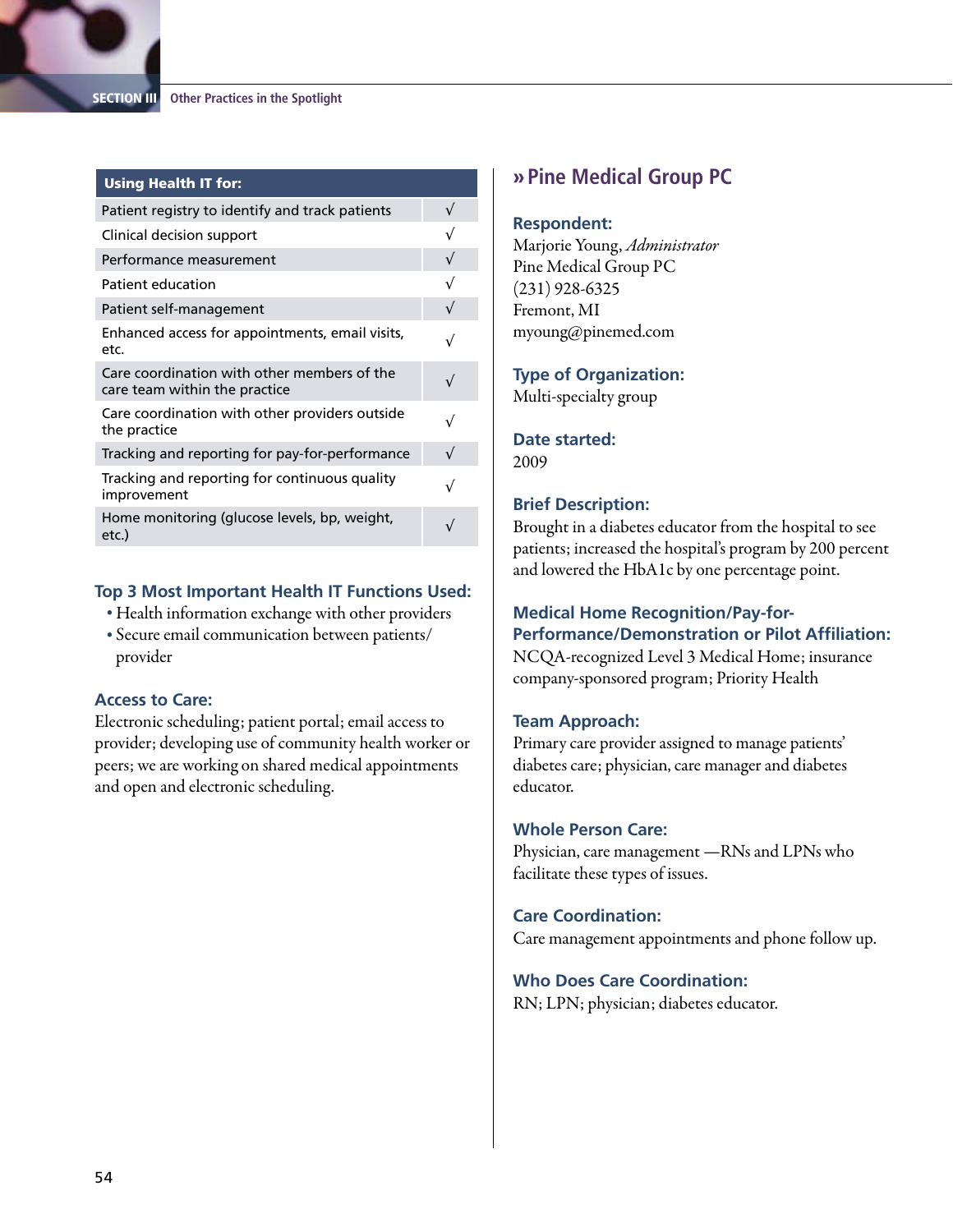

Annual dilated eye exam; annual foot exam; HbA1c control; blood pressure control; smoking status; glycemic control; nephropathy assessment; flu vaccination; frequency of diabetes self-management education or training.

## **Quality Improvement Efforts:**

Enter data into a registry and present patients with graphs, plans for improvement, etc.

## **Outcomes:**

HbA1c -1 percentage point.

#### **Patient Engagement:**

Teach-backs, plan of care done with care manager.

| <b>Using Health IT for:</b> |  |
|-----------------------------|--|
|                             |  |

| --------------------                                                         |            |
|------------------------------------------------------------------------------|------------|
| Patient registry to identify and track patients                              |            |
| Clinical decision support                                                    |            |
| Performance measurement                                                      | $\sqrt{ }$ |
| <b>Patient education</b>                                                     | $\sqrt{}$  |
| Patient self-management                                                      | $\sqrt{ }$ |
| Enhanced access for appointments, email visits,<br>etc.                      | $\sqrt{}$  |
| Care coordination with other members of the care<br>team within the practice |            |
| Care coordination with other providers outside<br>the practice               |            |
| Tracking and reporting for pay-for-performance                               | $\sqrt{ }$ |
| Tracking and reporting for continuous quality<br>improvement                 | $\sqrt{}$  |
| Home monitoring (glucose levels, bp, weight, etc.)                           | $\sqrt{ }$ |
|                                                                              |            |

## **Top 3 Most Important Health IT Functions Used:**

- Patient registry
- ȅȅ Provider performance measurement
- ȅȅ Provider performance reporting

#### **Access to Care:**

Open scheduling; expanded hours.

## **»Presbyterian Medical Group**

#### **Respondent:**

Darcie Robran-Marquez, MD, MBA, *Medical Director Primary Care* Presbyterian Medical Group Albuquerque, NM drobranma@phs.org

#### **Type of Organization:**

Integrated health system

**Program Title:**  Patient Centered Medical Home

## **Date Started:**

2009

#### **Brief Description:**

Through the use of an expanded care team, nurse care managers, a disease registry, pre-visit planning, alternative venues of care including group visits and telephone appointments, and provider payment incentives Presbyterian Medical Group (PMG) has been able to improve HbA1c, blood pressure and LDL control in its diabetes patient population.

## **Medical Home Recognition/Pay-for-Performance/Demonstration or Pilot Affiliation:**

NCQA-recognized Level 1 Medical Home for single site, multisite application pending; Presbyterian Medical Group Quality Incentive Plan (PMG QIP)

#### **Team Approach:**

Primary care physician assigned to manage patients' diabetes care; pre-visit planning for all patient visits are done by the primary nurse or medical assistant. Care managers "work" the disease registry and reach out to patients if they are overdue for lab tests, or need followup. Pharmacy clinicians and diabetes educators also are available as resources for the patient and physician directing the patient's care.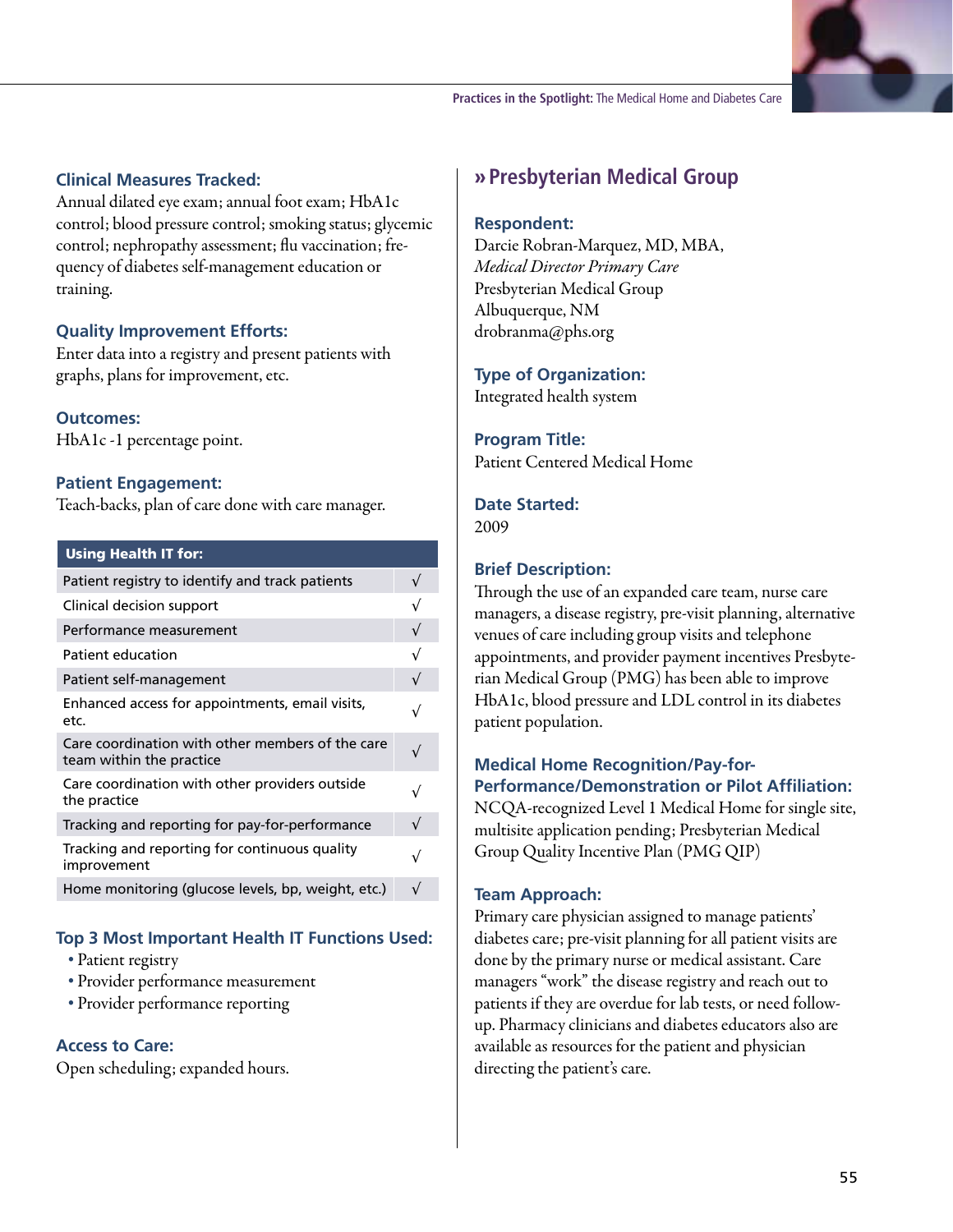### **Whole Person Care:**

The care team for diabetes patients can include the patient's provider, care manager, pharmacy clinician, promotora, behaviorist, dietician and diabetes educator. As members of a large integrated system, we also work with endocrinologists in the medical group for patients that need this level of care. Alternative venues of care, such as group visits for our diabetes patients, have also created support groups for this patient population.

#### **Care Coordination:**

Care coordination is accomplished through use of the care managers (RNs) and primary nursing staff.

#### **Who Does Care Coordination:**

The diabetes care is coordinated by the care manager.

#### **Teaches Insulin Initiation and Adjustment:**

Nurse, care manager, pharmacy clinician, provider, or certified diabetes educator (CDE).

#### **Clinical Measures Tracked:**

Annual dilated eye exam; annual foot exam; HbA1c control; blood pressure control; nephropathy assessment; flu vaccination; frequency of diabetes self-management education or training; LDL control.

#### **Quality Improvement Efforts:**

Provider, clinic, service line, and board scorecards all include performance on diabetes measures which are tracked monthly. Determination of critical x's and action plans to improve the diabetes metrics are done on a yearly basis, and performance is monitored monthly through the organization's quality council.

#### **Outcomes:**

Increased diabetes bundle compliance, increased percentage of patients with HbA1c in good control, increased ability for patients to self manage their disease. We are also monitoring hospital admissions and readmissions for ambulatory sensitive conditions.

#### **Patient Engagement:**

Creation of self-management goals, community outreach (promotoras), and group visits which provide a patient support group.

## Using Health IT for:

| Patient registry to identify and track patients                              | $\sqrt{}$  |
|------------------------------------------------------------------------------|------------|
| Clinical decision support                                                    | $\sqrt{}$  |
| Performance measurement                                                      | $\sqrt{ }$ |
| <b>Patient education</b>                                                     | $\sqrt{}$  |
| Patient self-management                                                      | $\sqrt{}$  |
| Enhanced access for appointments, email visits,<br>etc.                      | $\sqrt{}$  |
| Care coordination with other members of the<br>care team within the practice | $\sqrt{}$  |
| Care coordination with other providers outside<br>the practice               | $\sqrt{}$  |
| Tracking and reporting for pay-for-performance                               | $\sqrt{}$  |
| Tracking and reporting for continuous quality<br>improvement                 | $\sqrt{}$  |
| Home monitoring (glucose levels, bp, weight,<br>etc.)                        |            |
|                                                                              |            |

#### **Top 3 Most Important Health IT Functions Used:**

- Patient registry
- ȅȅ Provider performance reporting
- Clinical decision support

#### **Access to Care:**

Open scheduling; expanded hours; electronic scheduling; personal health record; patient portal; shared medical appointments; use of community health worker or peers.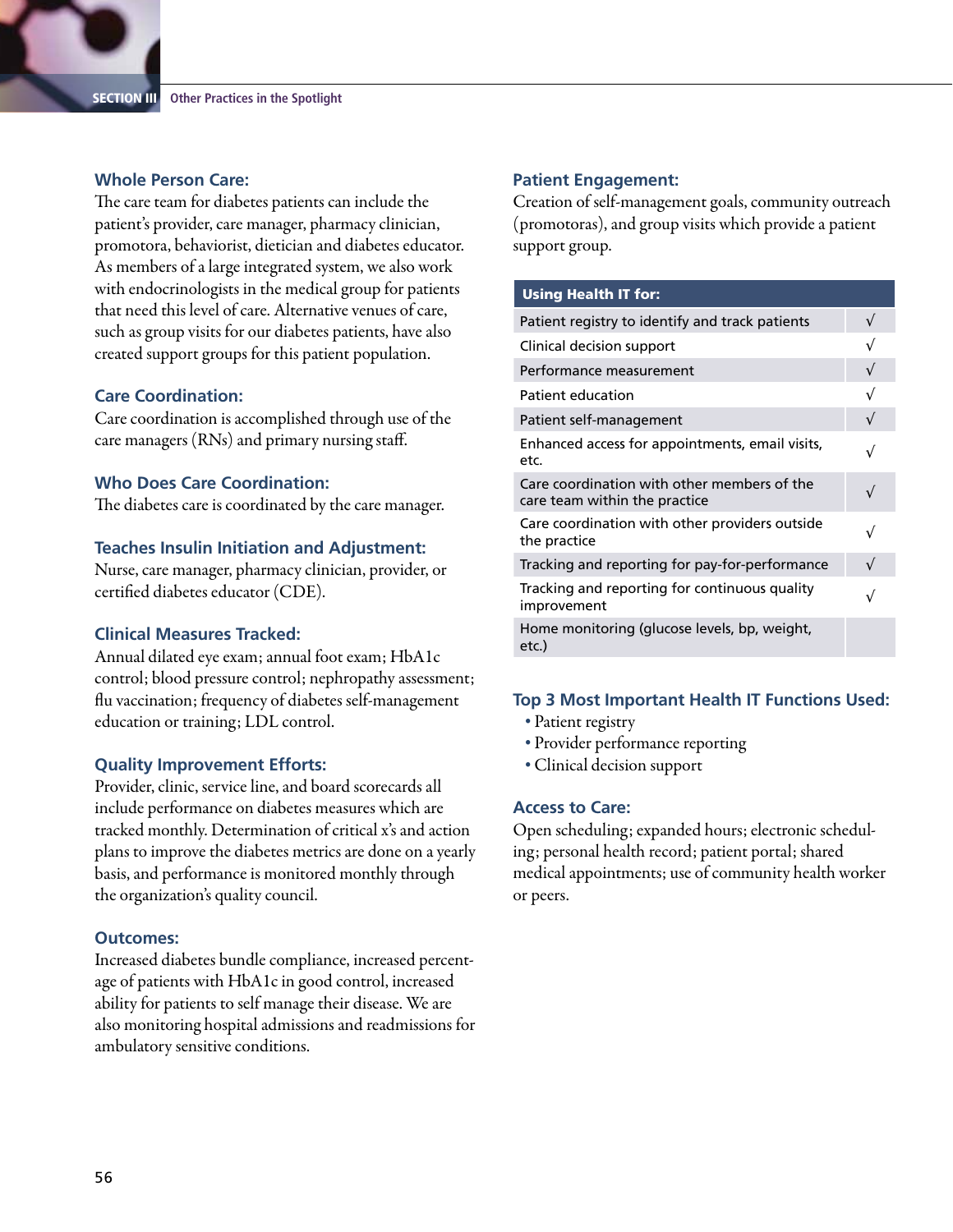

## **»QuadMed**

## **Respondent:**

Raymond J. Zastrow, MD QuadMed ( 414) 566-8100 Sussex, WI Raymond.Zastrow@quadmedical.com

## **Type of Organization:**

On-site Primary Care Clinic

**Program Title:**  Well You for Diabetes

**Date Started:**  2007

## **Brief Description:**

Well You! For Diabetes Innovative Value-Based Benefit Design launched in 2007. Modeled after the Asheville Project Extension of Lean You!, it features zero-dollar co-pay for most diabetes medicines/supplies; regular visits with diabetes nurse educator. Participants qualify for overall Lean You! Incentivized wellness program by staying compliant with provider visit, medication intake and disease-management guideline requirements. Estimated value was \$540 in 2009 for the average participant. Well You! enrollment criteria include medication compliance; fill and take medications regularly (i.e., maintain an unbroken string of medication refills); process measures; visit their physician a minimum of two times annually specifically for diabetes management; contact the program coordinator a minimum of four times annually (at least twice face-to-face for participants living in Wisconsin). More visits will be required if there is a clinical need. Participants must also have four HbA1cs performed annually (one approximately every three months), an annual dilated eye exam, microalbumin test, diabetic foot exam, dental exams. Well You! achievement measures require participants to maintain an HbA1c level less than 7.0 after the sixth month of participation (8.0 for insulindependent diabetics); have an LDL cholesterol check performed annually (with an LDL level less than 100 after the second measured LDL); achieve a systolic blood

pressure less than 130 and a diastolic blood pressure less than 80; Lean You! weight loss, smoking cessation and exercise program adherence. If the current treating physician deems any program criterion medically inadvisable, patients contact the certified diabetes educator (CDE) to discuss possible alternatives.

## **Medical Home Recognition/Pay-for-Performance/Demonstration or Pilot Affiliation:** Employer-sponsored, but complying with most NCQA PCMH standards

## **Team Approach:**

Primary care provider assigned to manage patients' diabetes care; we have an RN-CDE at the helm of the program who works closely (one-to-one) with patients and monitors their detailed adherence in a disease registry that connects to our electronic medical record (EMR).

## **Whole Person Care:**

All patients in program must have designated primary care provider.

## **Care Coordination:**

RN-CDE acts as liaison to primary care providers, augmenting their efforts.

## **Who Does Care Coordination:**

Main person is RN-CDE, supported by LPN, dieticians and fitness coordinators.

## **Clinical Measures Tracked:**

Annual dilated eye exam; annual foot exam; HbA1c control; blood pressure control; smoking status; glycemic control; nephropathy assessment; flu vaccination; dental examination.

## **Quality Improvement Efforts:**

We recently applied the lean "Value Stream Mapping" methodology to our program.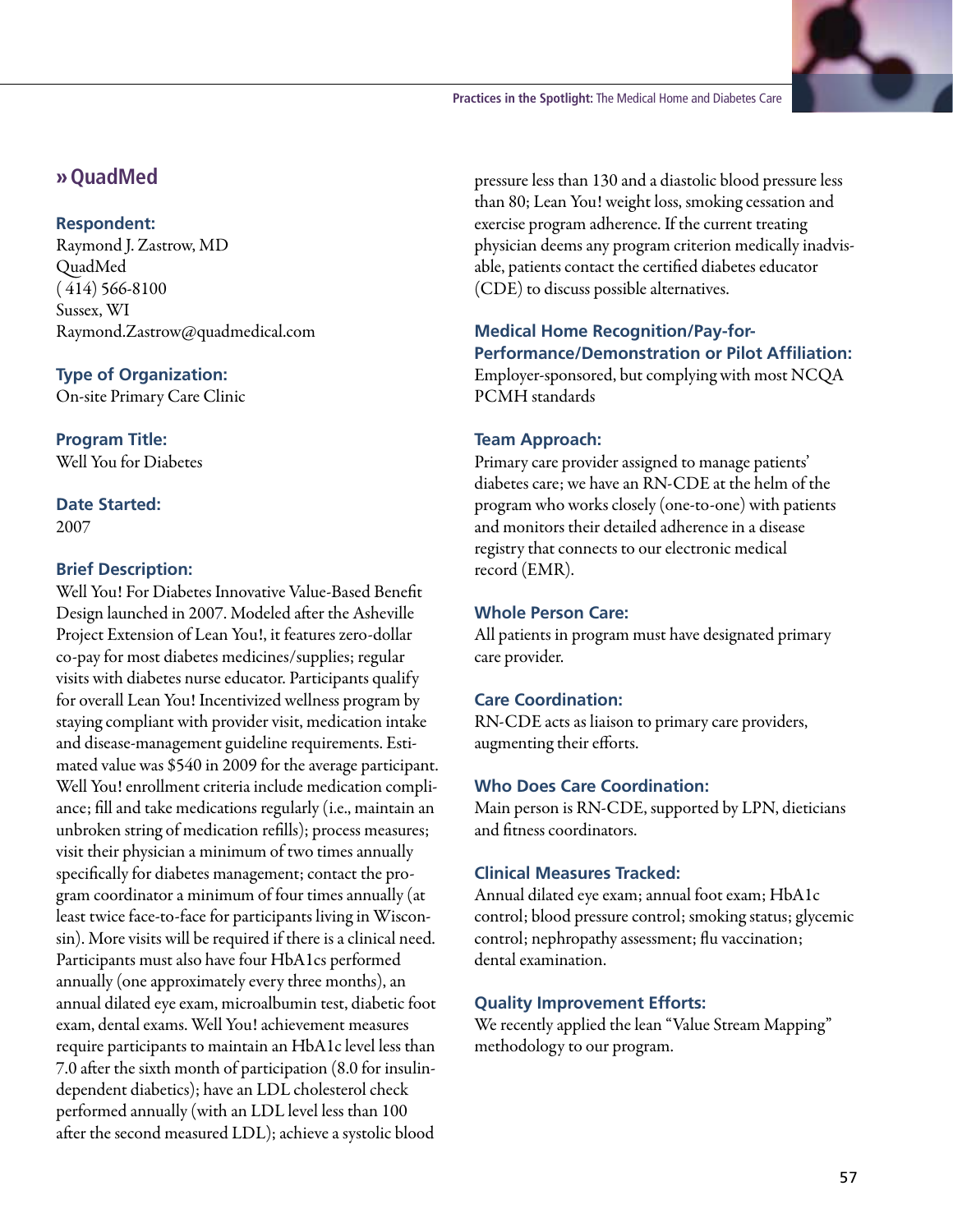### **Outcomes:**

Participants are 0.5% lower HbA1C than non-participants.

## **Patient Engagement:**

Only informally via patient satisfaction survey tool.

## Using Health IT for:

| <u>osnig nearan ni 1011</u>                                                  |           |
|------------------------------------------------------------------------------|-----------|
| Patient registry to identify and track patients                              |           |
| Clinical decision support                                                    | $\sqrt{}$ |
| Performance measurement                                                      |           |
| Patient education                                                            |           |
| Patient self-management                                                      |           |
| Enhanced access for appointments, email visits, etc.                         |           |
| Care coordination with other members of the care<br>team within the practice |           |
| Care coordination with other providers outside the<br>practice               |           |
| Tracking and reporting for pay-for-performance                               |           |
| Tracking and reporting for continuous quality<br>improvement                 |           |
| Home monitoring (glucose levels, bp, weight, etc.)                           |           |
|                                                                              |           |

## **Top 3 Most Important Health IT Functions:**

- Clinical decision support
- ȅȅ Provider performance reporting

## **Access to Care:**

Open scheduling; patient portal; email access to provider; electronic appointments.

## **»Southeast Texas Medical Associates, LLP**

## **Respondent:**

James L. Holly, MD Southeast Texas Medical Associates, LLP (409) 654-6854 Beaumont, TX Jholly@SETMA.com

## **Type of Organization:**

Multi-specialty physician group

## **Program Title:**

Joslin Diabetes Center Affiliate at Southeast Texas Medical, LLP

#### **Date Started:**  1995

## **Brief Description:**

Disease Management tool 2001; ADA Certified DSME 2004; Recruited endocrinologist 2006; COGNOS Business Intelligence; Public Reporting by provider name 200 Quality metrics 2009; Joslin affiliate 2010 (Harvard Medical School research center) CME and provider training. 2000 mean HbA1c 7.58 and standard deviation 1.98 2010 mean HbA1c 6.54 and standard deviation 1.2.

## **Medical Home Recognition/Pay-for-Performance/Demonstration or Pilot Affiliation:** NCQA-recognized Level 3 Medical Home; NCQA DRP; Practice sponsored

## **Team Approach:**

Primary care physician assigned to manage patients' diabetes care; nurse evaluation, provider plan of care and treatment plan, education, eye care. Seven sets of diabetes quality metrics tracked (NCQA, HEDIS, AQA, PCPI, NQF, PQRI, Joslin).

## **Whole Person Care:**

All of the above and SETMA Foundation providing financial resources.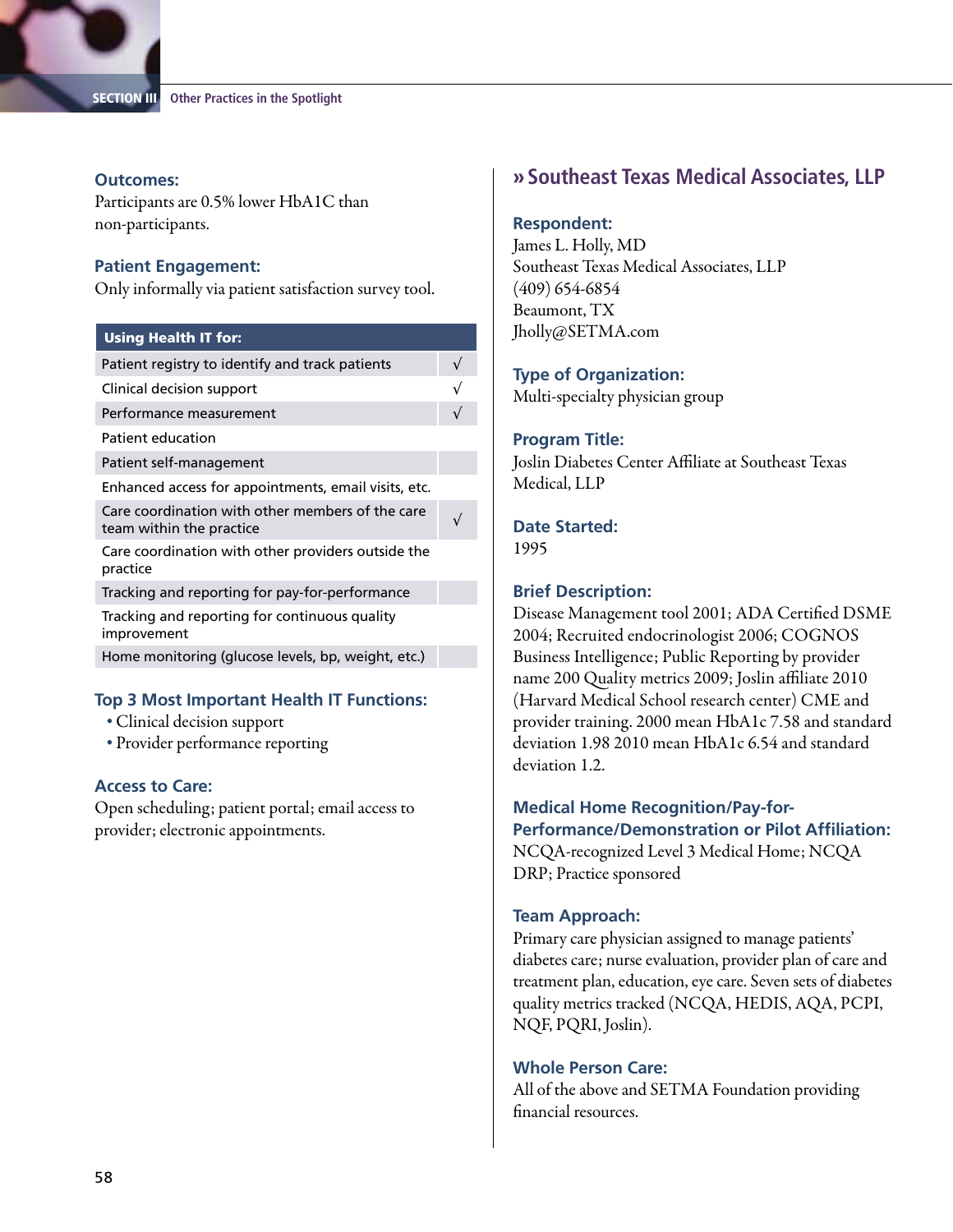

## **Care Coordination:**

Care Coordination Department receives referrals and coordinates care. Follow-up calls (12 to 30 minutes) from care coordination department.

## **Who Does Care Coordination:**

Nurses (LVN, RN) educators, registered dietician, certified diabetes educator-RN.

## **Clinical Measures Tracked:**

Annual dilated eye exam; annual foot exam; HbA1c control; blood pressure control; smoking status; glycemic control; nephropathy assessment; flu vaccination; dental examination; frequency of diabetes self-management education or training.

## **Quality Improvement Efforts:**

Ethnic disparities elimination; Seven Stations for Success.

#### **Outcomes:**

Reduced standard deviation from 1.98 in 2000 to 1.2 in 2010. Goal is .7. Mean HbA1c from 7.54 in 2000 to 6.64 today.

## **Patient Engagement:**

Glucose self monitoring and dietary monitoring. Risk stratification with "what if " scenarios.

| <b>Using Health IT for:</b>                                                  |            |
|------------------------------------------------------------------------------|------------|
| Patient registry to identify and track patients                              | V          |
| Clinical decision support                                                    | $\sqrt{}$  |
| Performance measurement                                                      | $\sqrt{ }$ |
| Patient education                                                            | V          |
| Patient self-management                                                      | $\sqrt{}$  |
| Enhanced access for appointments, email visits, etc.                         | $\sqrt{}$  |
| Care coordination with other members of the care<br>team within the practice | $\sqrt{}$  |
| Care coordination with other providers outside the<br>practice               |            |
| Tracking and reporting for pay-for-performance                               | $\sqrt{}$  |
| Tracking and reporting for continuous quality<br>improvement                 |            |
| Home monitoring (glucose levels, bp, weight, etc.)                           | $\sqrt{}$  |

## **Top 3 Most Important Health IT Functions Used:**

- ȅȅ Clinical decision support
- ȅȅ Patient risk stratification
- ȅȅ Provider performance measurement

#### **Access to Care:**

Electronic scheduling; personal health record; patient portal; email access to provider.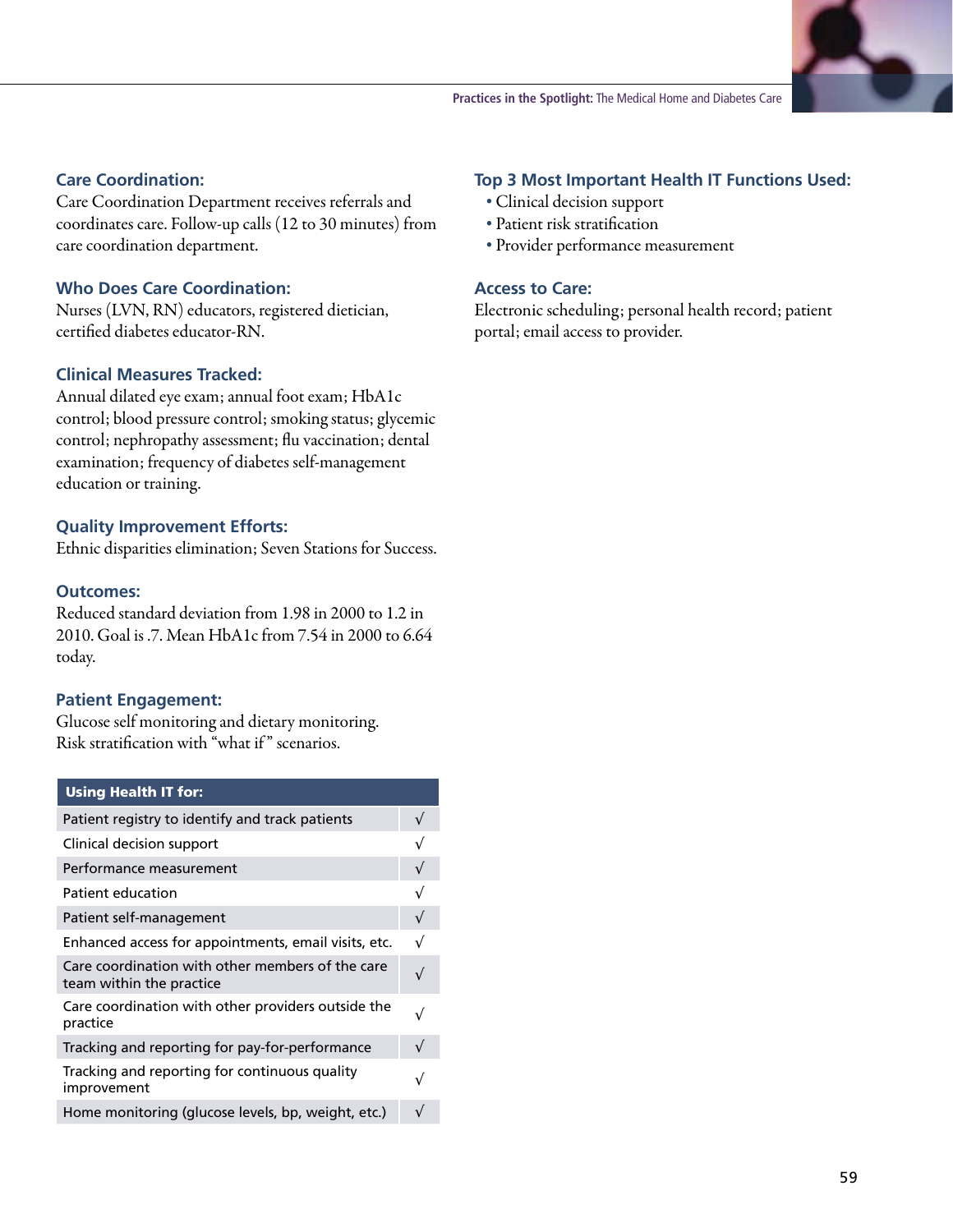## **»Department of Family and Community Medicine, Thomas Jefferson University**

## **Respondent:**

Richard Wender, MD, *President, Association of Departments of Family Medicine Department of Family and Community Medicine,*  Thomas Jefferson University (215) 955-2356 Philadelphia, PA richard.wender@jefferson.edu

## **Type of Organization:**

Large academic family medicine integrated residency and faculty practice

## **Program Title:**

Pennsylvania Chronic Care Commission— Southeast Pennsylvania

### **Date Started:**

2008

## **Brief Description:**

Patient centered medical home recognition; group visits; population management through outreach; team-based mobilization and care; improved reporting of data through patient registry.

## **Medical Home Recognition/Pay-for-Performance/Demonstration or Pilot Affiliation:**

NCQA-recognized Level 3 Medical Home; Pennsylvania Chronic Care Commission; Aetna Bridges Program; Independence Blue Cross and Blue Shield; Keystone Health Plan East pay-for-performance; QIPS program; Keystone Mercy pay-for-performance.

## **Team Approach:**

Interprofessional group visit program; office flow sheets with medical assistants being trained to do foot exams and monitor adherence; quality improvement team (nurse and masters level person who conduct population management and patient outreach); residents involved in monitoring charts and updating and collecting data; letters mailed to patients who are out of adherence.

## **Whole Person Care:**

Embedded mental health workers, embedded PharmD; case management for a small percentage of diabetes patients; some palliative care coordination.

## **Care Coordination:**

Physicians are given a list of their patients and expected to do some outreach, enter data and refer the patient to our Diabetes Information and Support for your Health (DISH) group visit program, to behavioral health, to case management, and/or PharmD.

## **Who Does Care Coordination:**

RN quality coordinator does patient outreach, working with a master's level quality improvement assistant.

## **Clinical Measures Tracked:**

Annual eye exam; annual foot exam; HbA1c control; blood pressure; smoking status; glycemic control; nephropathy; flu vaccination; diabetes self-management education; lipid control.

## **Quality Improvement Efforts:**

Check and report diabetes measures every month; give performance feedback to all clinicians; attend learning collaboratives; send letters to patients to invite them in for care; refer patients to group visits.

#### **Outcomes:**

Improvements in all outcomes have been seen

#### **Patient Engagement:**

Diabetes Information and Support for your Health (DISH), individual visits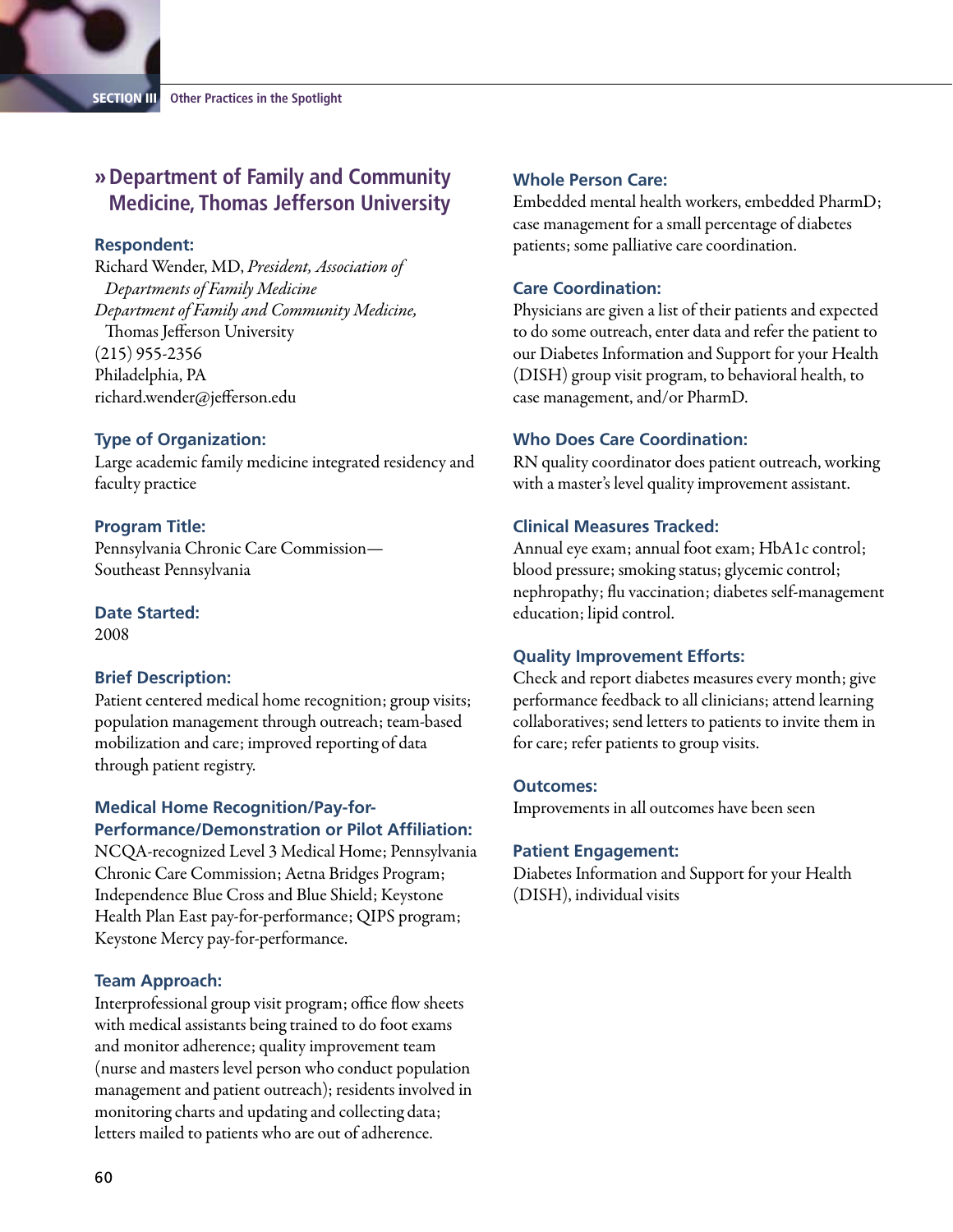

#### Using Health IT for:

| Patient registry to identify and track patients                              |           |
|------------------------------------------------------------------------------|-----------|
| Clinical decision support                                                    |           |
| Performance measurement                                                      | V         |
| Patient education                                                            |           |
| Patient self-management                                                      | V         |
| Enhanced access for appointments, email visits,<br>etc.                      |           |
| Care coordination with other members of the care<br>team within the practice |           |
| Care coordination with other providers outside<br>the practice               |           |
| Tracking and reporting for pay-for-performance                               | $\sqrt{}$ |
| Tracking and reporting for continuous quality<br>improvement                 | √         |
| Home monitoring (glucose levels, bp, weight, etc.)                           |           |
|                                                                              |           |

## **Top 3 Health IT Functions Used:**

Patient Stratification

#### **Access to Care:**

Open scheduling; expanded hours; electronic scheduling; personal health record; electronic appointments; shared medical appointments; use of community health worker or peers.

## **»TriHealth—Queen City Physicians**

### **Respondent:**

Pamela Coyle-Toerner, MHHA, *CEO* TriHealth—Queen City Physicians (513) 246-8030 Cincinnati, OH pamela\_coyle-toerner@trihealth.com

#### **Type of Organization:**

Physician primary care practice

**Program Title:**  Diabetic Care

**Date Started:** 

2008

#### **Brief Description:**

Our physician-led team includes the following: MD, certified nurse practitioner, PharmD, registered dietician, super medical assistant (MA)/LPN, and medical assistant. The primary care physician identifies and forwards charts to additional team members as he/she deems appropriate. PharmD and dietician ride the circuit for the four Queen City Physicians (QCP) adult medicine offices to see patients in their primary care physician's office. Additionally, the primary care physician employs the use of a retinal camera that rotates through every office to provide patients easy access to care. Clinical data warehouse reports all diabetes patient progress. Super MA/LPN monitors progress and reaches out with reminders etc. as needed.

## **Medical Home Recognition/Pay-for-Performance/Demonstration or Pilot Affiliation:**

NCQA-recognized Level 3 Medical Home; insurance company-sponsored program; demonstration or pilotsponsored program. Part of the Aligning Forces for Quality (AF4Q) efforts in Cincinnati with a focus on the medical home. Also part of a national demonstration project with Humana. QCP is publicly reporting D5 efforts with the Cincinnati community through AF4Q.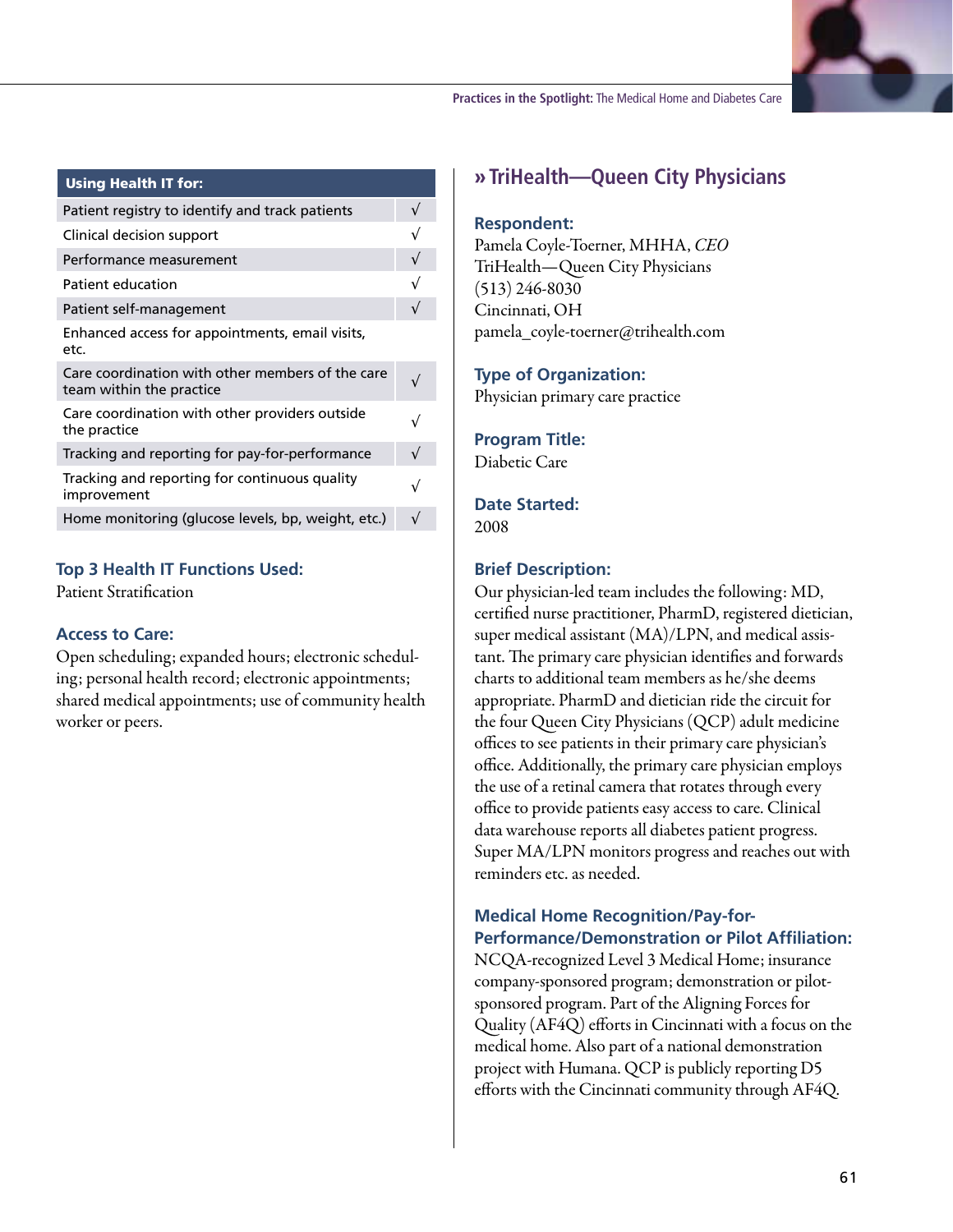### **Team Approach:**

Primary care physician assigned to manage patients' diabetes care.

## **Whole Person Care:**

QCP's approach is to try to bring as many services as possible directly to the practice site to increase compliance. This is where patients are comfortable and familiar. QCP has also looked for opportunities to increase compliance with preventative services. Area where compliance was lacking was with screening colonoscopies for all patients, not just those with diabetes. QCP reached out to its preferred gastrointestinal specialists and requested block time for scheduling. QCP's super MAs/LPNs reach out to patients who have not done these and schedule and provide prep instructions. Compliance has increased by not leaving it to the patients to get it scheduled.

#### **Care Coordination:**

Hospital partner has worked with practice and its electronic medical record (EMR) to extract diabetes patient data into a clinical data warehouse that provides a snapshot daily of patients by category of compliance. It highlights where there is opportunity for improvement (and identifies those patients) and also reports progress that also helps motivate staff. Very dynamic service that updates every 24 hours; super MAs/LPNs use this tool to monitor and coordinate care. Outreach is systematic with this tool.

## **Who Does Care Coordination:**

Super MAs/LPNs.

**Teaches Insulin Initiation and Adjustment:**  PharmD

### **Clinical Measures Tracked:**

Annual dilated eye exam; annual foot exam; HbA1c control; blood pressure control; smoking status; glycemic control; nephropathy assessment; flu vaccination; preventative care.

#### **Quality Improvement Efforts:**

QCP part of TriHealth Quality Program as well as part of the Community Public Reporting program focusing on diabetes care. QCP reports annually to both programs. Its physicians' rankings are now part of the community publicly reported numbers that anyone may view at YourHealthMatters.org.

#### **Outcomes:**

Our patients with HbA1cs greater than 9 have shown significant improvement with their time spent with our PharmD. These typically have been patients that were either reluctant to try insulin or were not using it as prescribed. With education and time these patients' HbA1cs have dropped significantly.

#### **Patient Engagement:**

Not currently other than feedback we receive from patient satisfaction surveys.

| <b>Using Health IT for:</b>                                                  |            |
|------------------------------------------------------------------------------|------------|
| Patient registry to identify and track patients                              | $\sqrt{ }$ |
| Clinical decision support                                                    |            |
| Performance measurement                                                      | $\sqrt{ }$ |
| Patient education                                                            |            |
| Patient self-management                                                      |            |
| Enhanced access for appointments, email visits,<br>etc.                      |            |
| Care coordination with other members of the care<br>team within the practice |            |
| Care coordination with other providers outside the<br>practice               |            |
| Tracking and reporting for pay-for-performance                               | $\sqrt{ }$ |
| Tracking and reporting for continuous quality<br>improvement                 | $\sqrt{}$  |
| Home monitoring (glucose levels, bp, weight, etc.)                           |            |

#### **Top 3 Most Important Health IT Functions Used:**

- Patient registry
- ȅȅ Provider performance reporting
- ȅȅ Clinical decision support

#### **Access to care:**

New portal in place beginning March 2011.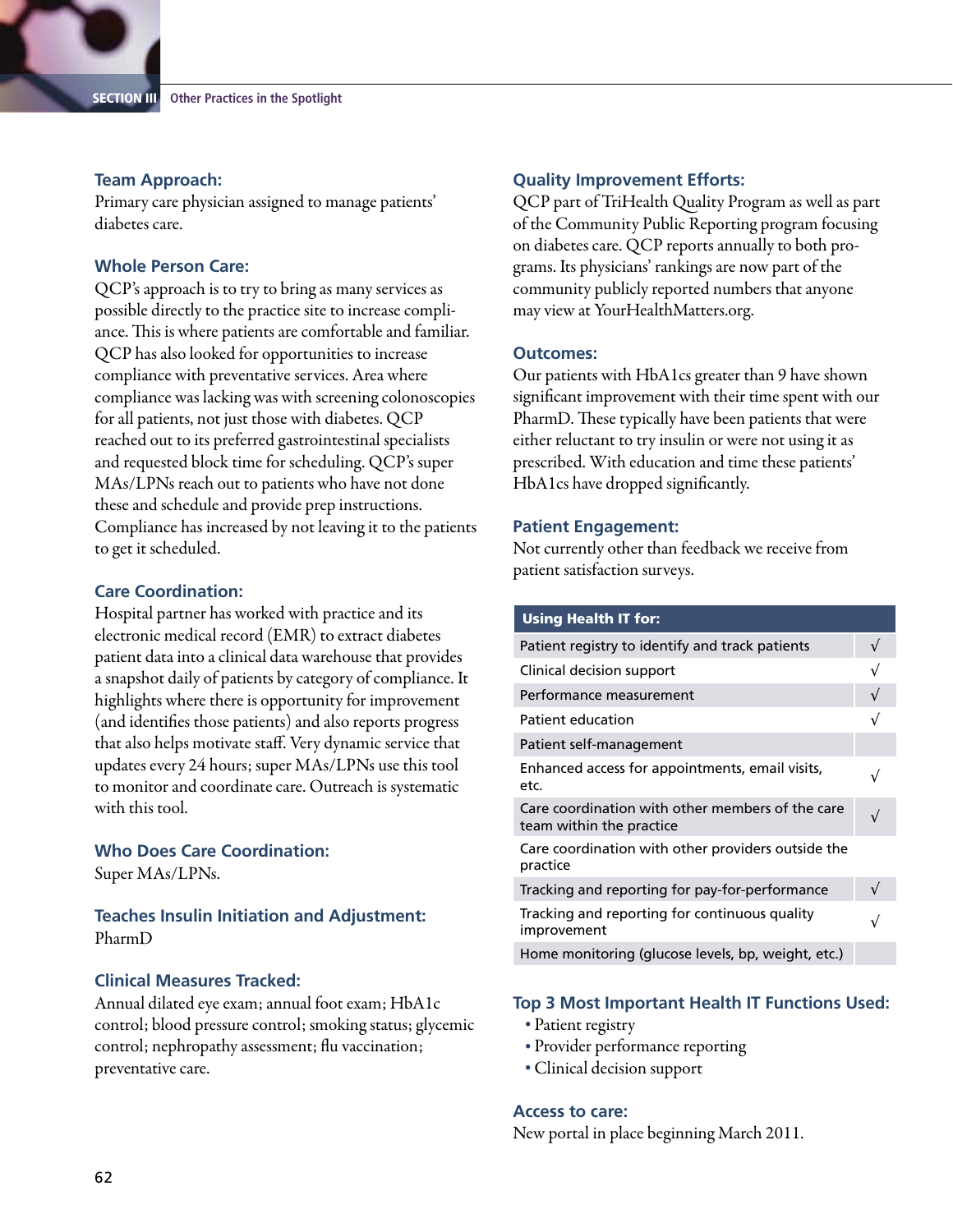## **UMMHC Center for the Advancement of**

## **Primary Care (CAPC) Respondent:**

Jeanne McBride, RN, BSN, MM, *QI Manager* UMMHC Center for the Advancement of Primary Care (CAPC) (774) 443-0402 Worcester, MA jeanne.mcbride@umassmemorial.org

## **Type of Organization:**

Center for Advancement of Primary Care within an integrated health system.

**Program Title:**  CAPC Diabetes Collaborative

## **Date Started:**

September 2008

## **Brief Description:**

Institute for Healthcare Improvement learning collaborative-style program targeting diabetes care using the Chronic Care Model. Wave 1: Six primary care practices; three family medicine and three internal medicine; two residency practices; four community practices. Wave 2: Six primary care practices; three internal medicine (one hold over from Wave 1); two family medicine; one medical/pediatrics practice. Wave 3: Five primary care practices; all small (one to three) physician offices; one family medicine and four internal medicine. Wave 4: Two large primary care practices and the Diabetes Center of Excellence; one family medicine and one internal medicine practice; one adult diabetes specialty practice and one pediatric specialty practice.

## **Medical Home Recognition/Pay-for-Performance/Demonstration or Pilot Affiliation:**

In process for NCQA Medical Home recognition; insurance company-sponsored program; Blue Cross Blue Shield; Harvard Pilgrim Health Plan.

## **Team Approach:**

Primary care physician assigned to manage patients' diabetes care; disease management appointments flagged in schedule which triggers tasks for team; pre-visit labs; distribution of patient education materials at lab, registration and visit; rooming protocol, foot screening, vaccine administration, depression screening, eye exam and dental care reminders; medical care including goal setting; referrals to nutrition and diabetes education and/or group visits.

## **Whole Person Care:**

Registration staff schedules appointments for nutrition and diabetes education; diabetes specialty care; behavioral health is integrated within primary care and provides care for depression and life style changes; several physicians provide coverage to skilled nursing facility as well as hospice.

### **Care Coordination:**

This is sporadic and mostly done at the direction of physician or by the physician. Beginning to address this area. Most practices monitor their registries and follow up on patients overdue for appointments or who are out of range on outcome measures such as HbA1c, LDL and blood pressure.

## **Clinical Measures Tracked:**

Annual dilated eye exam; annual foot exam; HbA1c control; blood pressure control; smoking status; glycemic control; nephropathy assessment, flu vaccination, dental examination, frequency of diabetes self-management education or training; albumin-to-creatinine ration (ACR).

#### **Quality Improvement Efforts:**

Each practice has a practice coach working with them weekly on practice redesign and quality improvement during the active collaborative phase and monthly to quarterly contact post-collaborative. Registry is updated and distributed bi-weekly during the active phase and monthly on maintenance phase.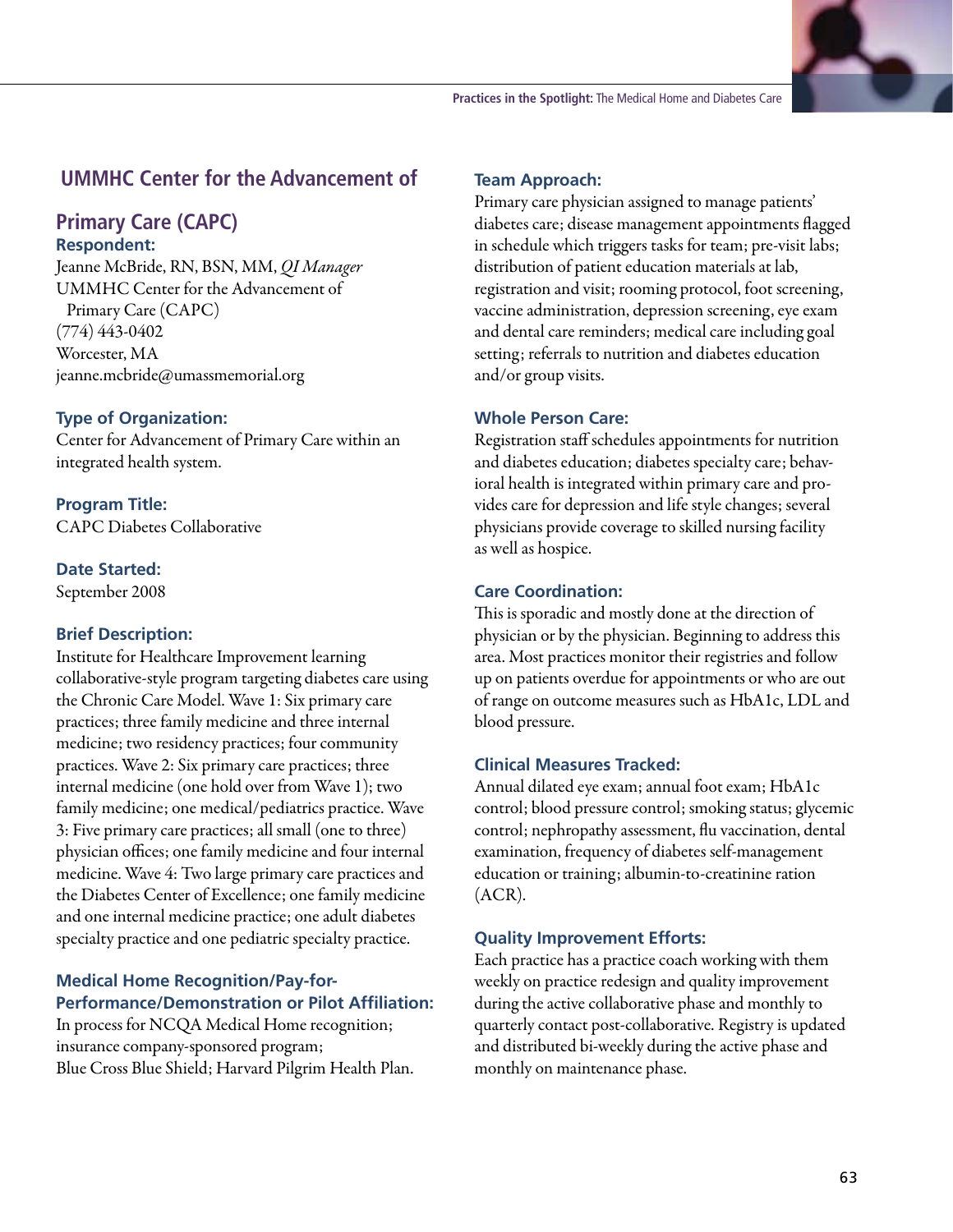## **Outcomes:**

We have seen significant improvement in process measures (lab testing and immunization rates). We are beginning to see a shift in outcome measures such as a decline in number of patients with HbA1c between 8-9, 9-10 and over 10 and an increase in number of patients with HbA1c in the 7-8; and under 7 range.

## **Patient Engagement:**

Motivational interviewing is offered as part of participation in the collaborative and we encourage practices to include goal setting and follow up as part of routine care.

#### Using Health IT for:

| Patient registry to identify and track patients                              |            |
|------------------------------------------------------------------------------|------------|
| Clinical decision support                                                    | v          |
| Performance measurement                                                      | $\sqrt{}$  |
| Patient education                                                            |            |
| Patient self-management                                                      | $\sqrt{ }$ |
| Enhanced access for appointments, email visits, etc.                         | √          |
| Care coordination with other members of the care<br>team within the practice |            |
| Care coordination with other providers outside the<br>practice               |            |
| Tracking and reporting for pay-for-performance                               |            |
| Tracking and reporting for continuous quality<br>improvement                 |            |
| Home monitoring (glucose levels, bp, weight, etc.)                           |            |
|                                                                              |            |

## **Top 3 Most Important Health IT Functions Used:**

- Patient registry
- ȅȅ Clinical decision support
- Online appointment scheduling

## **Access to Care:**

Electronic scheduling; shared medical appointments.

## **»University Medicine/Chronic Care Sustainability Initiative Rhode Island (CSI RI)**

## **Respondent:**

Tom Bledsoe, MD University Medicine/Chronic Care Sustainability Initiative Rhode Island (CSI RI) (401) 228-3598 Providence, RI thomas\_bledsoe@brown.edu

## **Type of Organization:**

Physician primary care practice

**Date Started:**  2008

## **Brief Description:**

Our diabetes management occurs in conjunction with our PCMH activities.

## **Medical Home Recognition/Pay-for-Performance/Demonstration or Pilot Affiliation:**

 NCQA-recognized Level 3 Medical Home; demonstration or pilot-sponsored program, CSI RI

## **Team Approach:**

Primary care physician assigned to manage patients' diabetes care. We use a non-nurse quality assistant to manage our electronic health record (EHR) database to monitor diabetes control; our nurse care manager had been a certified diabetes outpatient educator (CDOE) as well. We have a nutritionist in the office one day per week who is also a CDOE. The medical assistants collect information at the time of the visit about ophthalmologic evaluations, and also do foot neuropathology checks.

#### **Whole Person Care:**

Coordination with specialists.

## **Clinical Measures Tracked:**

Annual dilated eye exam; annual foot exam; HbA1c control, blood pressure control; smoking status; glycemic control; nephropathy assessment; flu vaccination;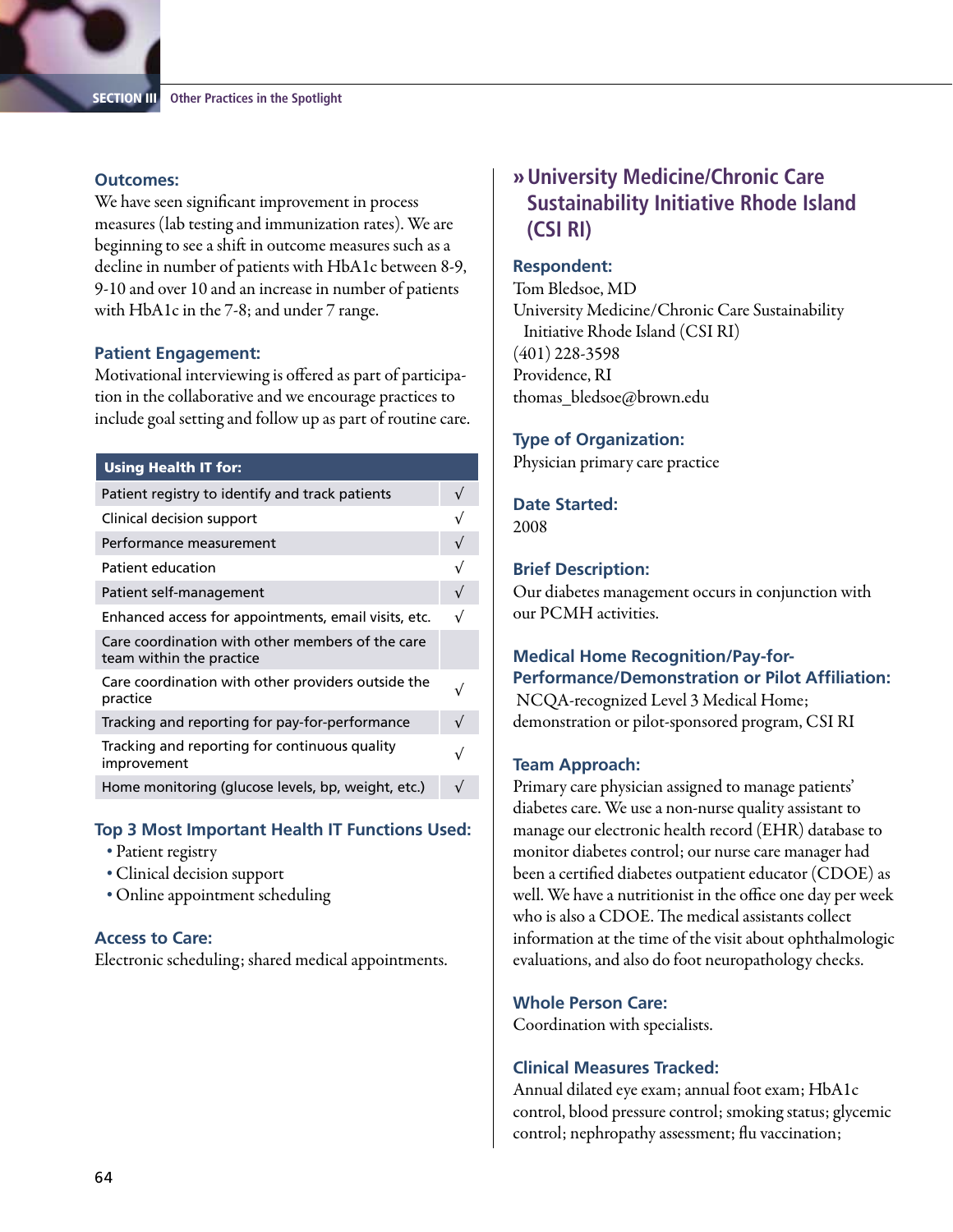

frequency of diabetes self-management education or training.

## **Quality Improvement Efforts:**

All of these measures are tracked, short cycle Plan-Do-Study-Act cycles are frequently used.

## **Outcomes:**

Improved HbA1c measures noted.

## **Patient Engagement:**

SMG assessments are pretty routine.

#### Using Health IT for:

| Patient registry to identify and track patients                              |  |
|------------------------------------------------------------------------------|--|
| Clinical decision support                                                    |  |
| Performance measurement                                                      |  |
| Patient education                                                            |  |
| Patient self-management                                                      |  |
| Enhanced access for appointments, email visits, etc.                         |  |
| Care coordination with other members of the care<br>team within the practice |  |
| Care coordination with other providers outside the<br>practice               |  |
| Tracking and reporting for pay-for-performance                               |  |
| Tracking and reporting for continuous quality<br>improvement                 |  |
| Home monitoring (glucose levels, bp, weight, etc.)                           |  |
|                                                                              |  |

## **Top 3 Most Important Health IT Functions Used:**

- Patient registry
- ȅȅ Provider performance reporting
- ȅȅ Patient risk stratification

## **Access to Care:**

Expanded hours; electronic scheduling; personal health record.

## **»University of South Carolina School of Medicine**

### **Respondent:**

Elizabeth G. Baxley, *Professor and Chair, Department of Family and Preventive Medicine* University of South Carolina School of Medicine (803) 434-6116 Columbia, SC libby.baxley@uscmed.sc.edu

## **Type of Organization:**

Hospital-based clinic

## **Date Started:**

2004

## **Brief Description:**

We have participated in several diabetes collaboratives and track quality indicator data monthly and report to providers and practice. We have had a longstanding diabetes quality improvement team, and we have a care manager (beginning 2010) who is actively managing this patient population.

## **Medical Home Recognition/Pay-for-Performance/Demonstration or Pilot Affiliation:** NCQA-recognized Level 3 Medical Home; NCQA DRP; Insurance company-sponsored program; SC Blue Cross Blue Shield

#### **Team Approach:**

Primary care physician assigned to manage patients' diabetes care. Team consists of physician, his/her nurse (this pair always works together), a PharmD for medicine management help, two certified diabetes educators (CDEs) within the practice (they do individual and group visits), a care manager, a behavioral health specialist and a social worker. Care for any given patient is coordinated among these providers as needed, and that is determined/coordinated by the care manager, the nurse and the physician.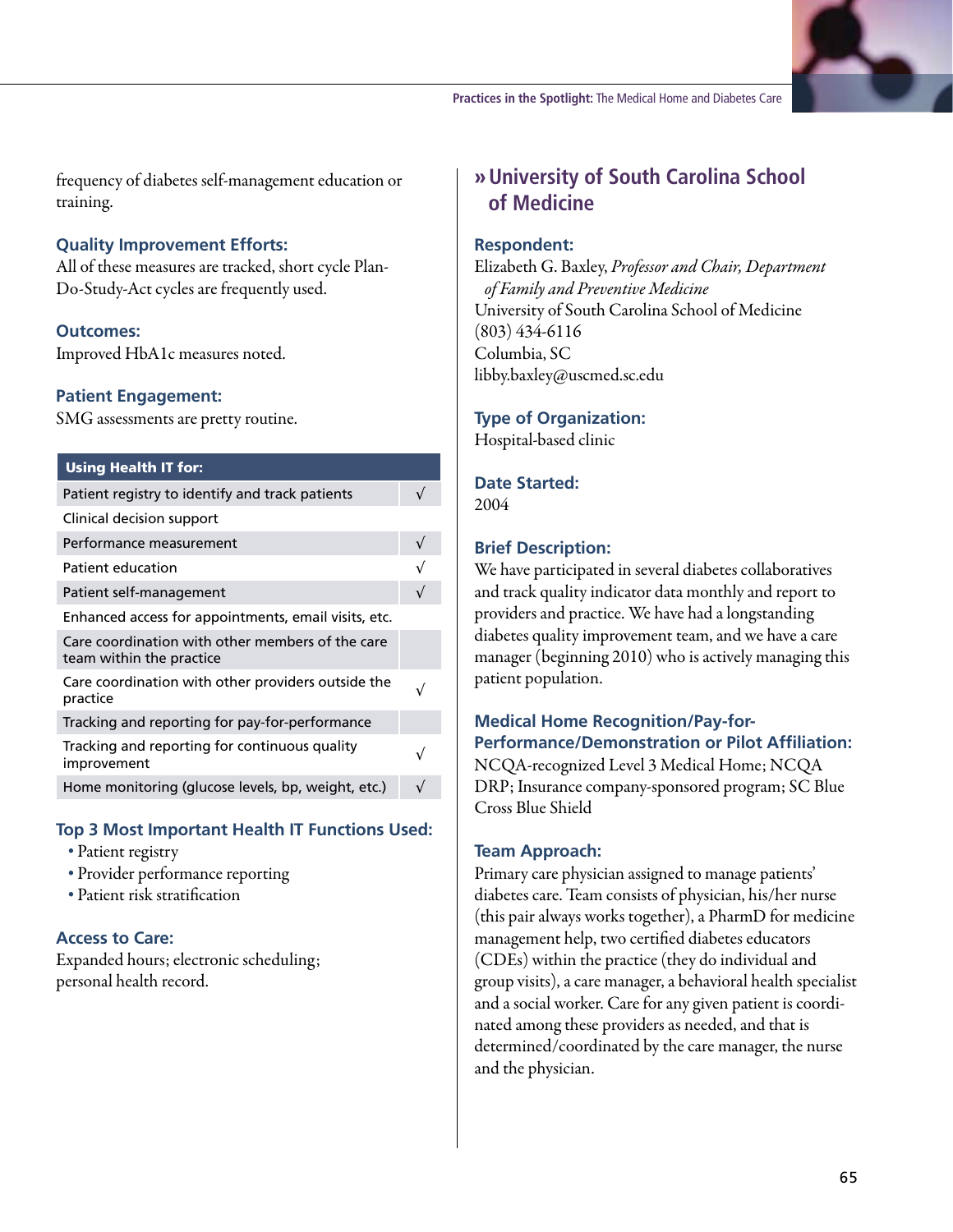## **Whole Person Care:**

We provide whole person care, with care coordination across the continuum, for all of our patients.

## **Care Coordination:**

Care manager coordinates all of their care, including assuring they keep their visits, get all services needed in the office, and referral services. She is aided by the nurse for the patient and their physician.

## **Who Does Care Coordination:**

RN nurse care manager PharmD, CDE.

## **Clinical Measures Tracked:**

Annual dilated eye exam; annual foot exam; HbA1c control; blood pressure control; nephropathy assessment; flu vaccination; frequency of diabetes self-management education or training; LDL levels/control.

## **Quality Improvement Efforts:**

Quality improvement team, care coordination, and reporting of outcomes to the providers.

## **Outcomes:**

Significant improvements in all process measures, smaller but growing improvements in outcome measures, especially lowering LDL levels, improving blood pressure control.

## **Patient Engagement:**

Higher risk patients have individual self-management meetings with one of two CDEs. Nursing and physicians do self-management goal setting at each office visit for all patients with diabetes.

#### Using Health IT for:

| Patient registry to identify and track patients                              |            |
|------------------------------------------------------------------------------|------------|
| Clinical decision support                                                    | $\sqrt{}$  |
| Performance measurement                                                      | $\sqrt{ }$ |
| Patient education                                                            | $\sqrt{}$  |
| Patient self-management                                                      | $\sqrt{ }$ |
| Enhanced access for appointments, email visits, etc.                         | $\sqrt{}$  |
| Care coordination with other members of the care<br>team within the practice | $\sqrt{}$  |
| Care coordination with other providers outside the<br>practice               | $\sqrt{}$  |
| Tracking and reporting for pay-for-performance                               | $\sqrt{ }$ |
| Tracking and reporting for continuous quality<br>improvement                 |            |
| Home monitoring (glucose levels, bp, weight, etc.)                           |            |

## **Top 3 Most Important Health IT Functions Used:**

- Patient registry
- ȅȅ Patient risk stratification
- ȅȅ Clinical decision support

#### **Access to Care:**

Open scheduling.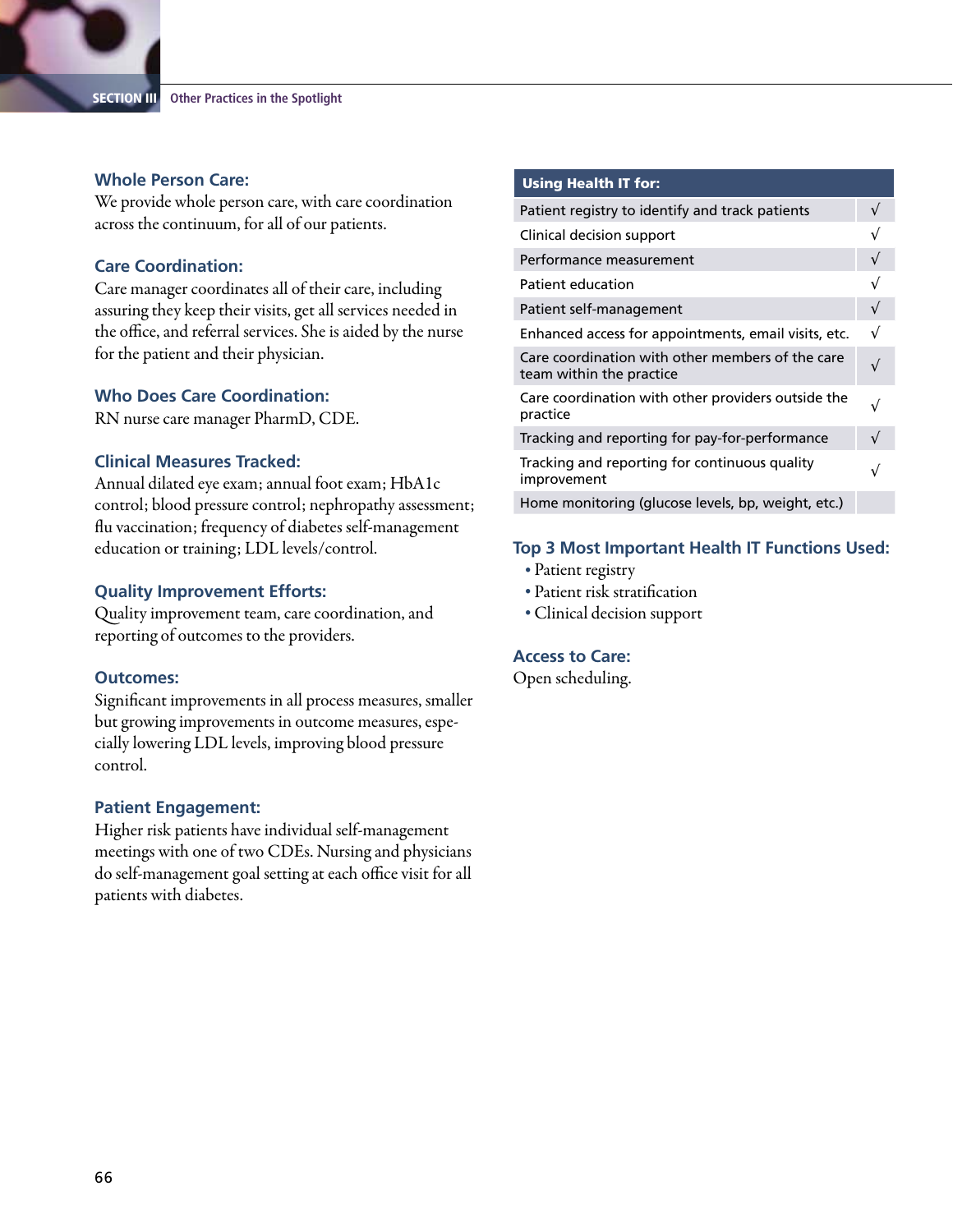

## **»Washington State Department of Health/ WA Patient-Centered Medical Home Collaborative**

## **Respondent:**

Francisco Arias-Reyes, *Quality Improvement Coach*  Washington State Department of Health/ WA Patient-Centered Medical Home Collaborative (360) 236-3738 Olympia, WA francisco.arias-reyes@doh.wa.gov

## **Type of Organization:**

Public Health Agency

## **Program Title:**

Washington State Diabetes Prevention and Control Program

## **Date Started:**

1999

## **Brief Description:**

More than 150 health care facilities across Washington have participated in one or more Washington State Collaboratives between 1999-2007. All have experienced improved care, healthier patients and increased provider satisfaction. As a result, Washington State 2008 Legislative Session passed House Bill 2549 funding \$1.3 million, July 2008-December 2011, to establish a patient centered medical home in primary care using the Collaborative model to improve care of chronic diseases. This is an integrated effort with internal chronic disease programs as well as external stakeholders. The funding was never appropriated, but the program was nevertheless launched. Evaluation of the Medical Home Collaborative will include improvements in health outcomes such as preventative care services, and reduction in overall health system costs. Internally, the Office of Community Wellness and Prevention has formed a Health Care Workgroup to include input from several chronic disease programs to assist in planning, designing and implementing the Medical Home Collaborative. Currently, we have 32 medical practices enrolled in the WAPCMHC and we have seen improvements in patient outcomes and

process measures at the end of year one, such as improvements on HbA1c and cholesterol levels, as well as on blood pressure control and nephropathy screening. Smoking assessment and cessation has shown improvements also.

## **Medical Home Recognition/Pay-for-Performance/Demonstration or Pilot Affiliation:** In process for NCQA Medical Home recognition (some providers)

## **Team Approach:**

Primary care physician assigned to manage patients' diabetes care. The WAPCMHC promotes and teaches medical practices to use the team approach. We are measuring provider-staff satisfaction and also doing site visits where we observe how clinics implement this approach and provide them with feedback for improvement. At learning sessions, we have workshops and team activities that promote this approach.

## **Whole Person Care:**

Practice Teams include front desk staff, medical assistants, nurses, social workers, diabetes educators, mental health personnel, pharmacists, dental personnel, care coordinators, etc., all working towards offering better coordinated care to their patients with diabetes. Among the 32 practices, the teams vary in their members and backgrounds, but the core concepts of care coordination are maintained.

## **Care Coordination:**

We have seen many of our practices reaching out to community resources such as local specialists, diabetes education programs, etc., to offer an array of services that patients suffering from diabetes need. The practices are also aware of how important it is to have two-way communication with their local resources and many are working to improve this communication.

## **Who Does Care Coordination:**

It depends on how the practice is staffed. Some have diabetes educators, patient navigators, patient advocates, nurses, etc. who fulfill this role; data from diabetes patients can't be analyzed separately from data generated from non-diabetes patients.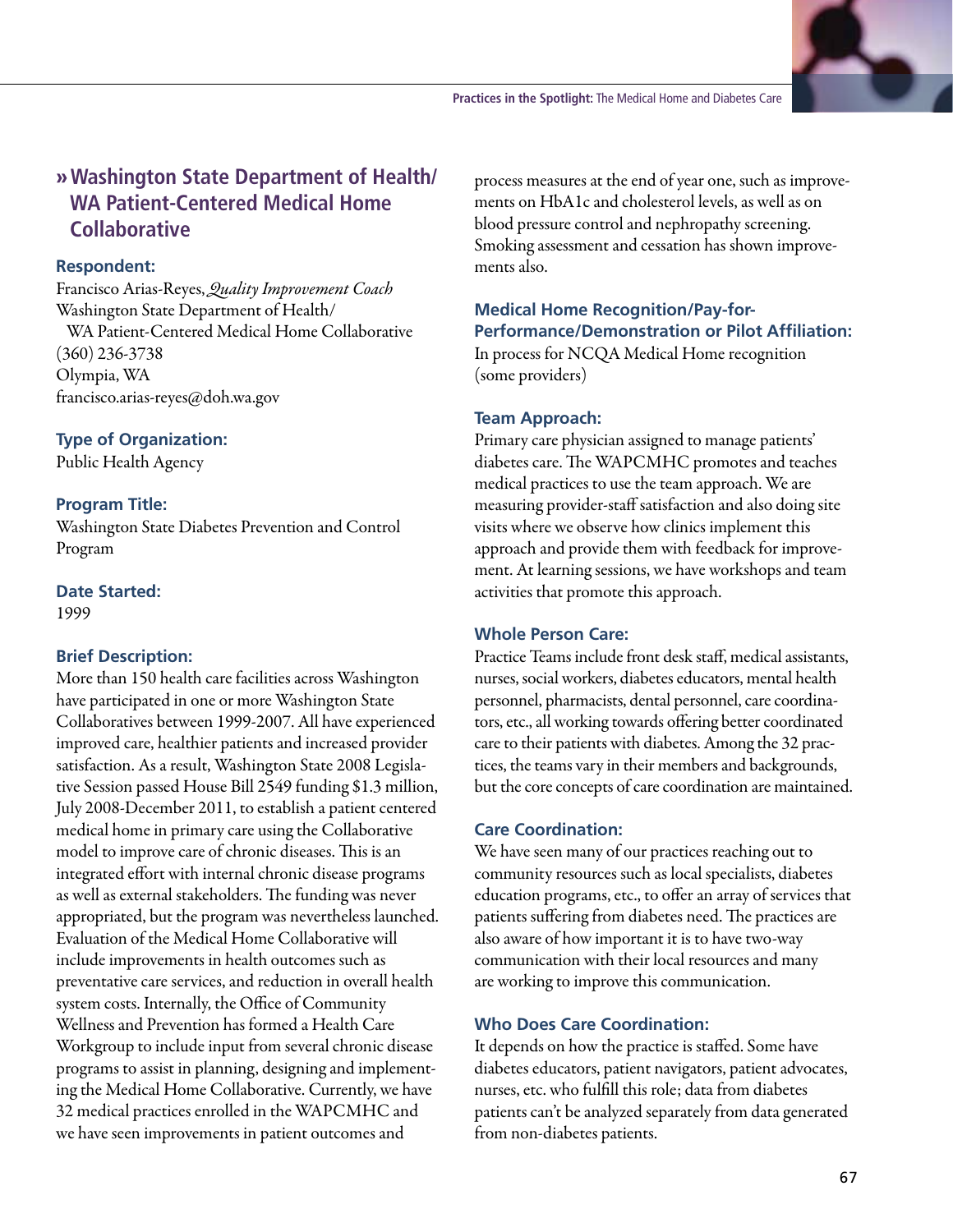#### **Teaches Insulin Initiation and Adjustment:**

Certified diabetes educators, nurses or in some cases, the medical provider (ARNP, PA, MD).

#### **Clinical Measures Tracked:**

Annual dilated eye exam; annual foot exam; HbA1c control; blood pressure control; smoking status; nephropathy assessment.

### **Quality Improvement Efforts:**

Implementation of medical home has shown improvement in most of our diabetes measures.

## **Outcomes:**

Improvement on HbA1c, cholesterol, blood pressure control, smoke assessment, and screening for nephropathy

#### **Patient Engagement:**

Patient Experience Survey

| <b>Using Health IT for:</b>                                                  |           |
|------------------------------------------------------------------------------|-----------|
| Patient registry to identify and track patients                              | $\sqrt{}$ |
| Clinical decision support                                                    | $\sqrt{}$ |
| Performance measurement                                                      | $\sqrt{}$ |
| Patient education                                                            | $\sqrt{}$ |
| Patient self-management                                                      | $\sqrt{}$ |
| Enhanced access for appointments, email visits,<br>etc.                      | $\sqrt{}$ |
| Care coordination with other members of the<br>care team within the practice | $\sqrt{}$ |
| Care coordination with other providers outside<br>the practice               | √         |
| Tracking and reporting for pay-for-performance                               |           |
| Tracking and reporting for continuous quality<br>improvement                 |           |
| Home monitoring (glucose levels, bp, weight,<br>etc.)                        |           |

## **Top 3 Most Important Health IT Functions Used:**

- Patient registry
- ȅȅ Patient risk stratification
- ȅȅ Clinical decision support

#### **Access to Care:**

Open scheduling; expanded hours; electronic scheduling; patient portal.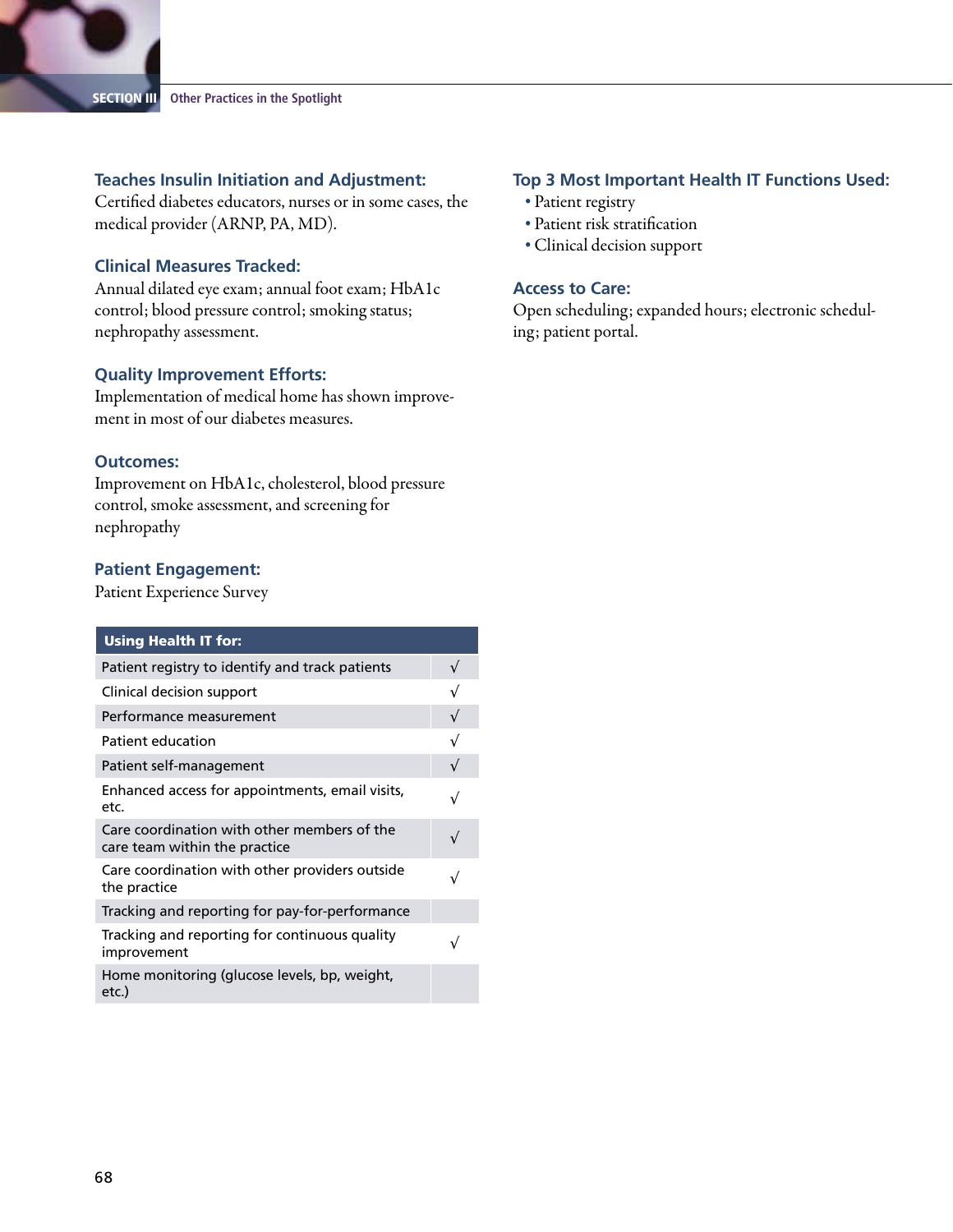

# **»Weslaco Medical Clinic**

#### **Respondent:**

Iris Sanchez, DNP, FNP Weslaco Medical Clinic (956) 447-8600 Weslaco, TX isanchez9557@aol.com

#### **Type of Organization:**

Physician primary care practice

# **Date Started:**

2009

### **Brief Description:**

Shared medical appointments were implemented. The process works as follows: 90 minute appointments are scheduled for patients. While patients are participating in the educational component of diabetes self-management, the patients are pulled one by one to be seen by a physician or nurse practitioner for the medical visit. Once the patient's medical component is complete, they return to the diabetes class and another patient is pulled out for the medical encounter. We follow American Diabetes Association (ADA) guidelines for medical management and use the American Association of Diabetes Educators components for education.

## **Medical Home Recognition/Pay-for-Performance/Demonstration or Pilot Affiliation:**

In process for NCQA Medical Home recognition; NCQA DRP; Bridges to Excellence Care Link.

### **Team Approach:**

We use a physician, a nurse practitioner who is also a certified diabetes educator, and a dietician who is also a certified diabetes educator.

### **Whole Person Care:**

The physician and nurse practitioner.

### **Care Coordination:**

We coordinate care with specialists and ensure there is ongoing communication. We manage preventive

screenings, acute and chronic conditions, and discuss advanced directives with our patients. We refer to hospice when necessary. We also provide home visits to patients who are bedbound to try to avoid hospital admissions. We admit patients to the nursing home and follow them as well. We use an electronic health record and have a health maintenance section, which helps us keep track of screenings and tests needed. We also ensure progress notes from consulting physicians are sent to our office appropriately. We meet monthly with home health nurses to discuss patient care. The best practice is the implementation of shared medical appointments, which ensure diabetes self-management education (DSME) is being provided.

### **Who Does Care Coordination:**

Nurse practitioner (CDE)

#### **Clinical Measures Tracked:**

Annual dilated eye exam; annual foot exam; HbA1c control; blood pressure control; smoking status; glycemic control; nephropathy assessment; flu vaccination; LDL; use of aspirin; use of ACE inhibitors.

#### **Quality Improvement Efforts:**

We use Plan-Do-Check-Act continuous quality improvement and we use HEDIS measures as a benchmark for our process and outcome measures.

#### **Outcomes:**

Our outcomes are above the state and federal HEDIS measures. We found that while there is no statistical significance in LDL, HbA1c, and blood pressure measures, qualitative data from the patients indicates an increase in DSME competence. Our data was accepted for publication in the May/June issue of *The Diabetes Educator.*

#### **Patient Engagement:**

We provide patients with the information needed for DSME and then assist them in making food choices. We also inform them of screening and tests needed. We teach them what the expected HbA1c, LDL, and blood pressure results should be and than a yearly eye exam and urine testing for protein should be done.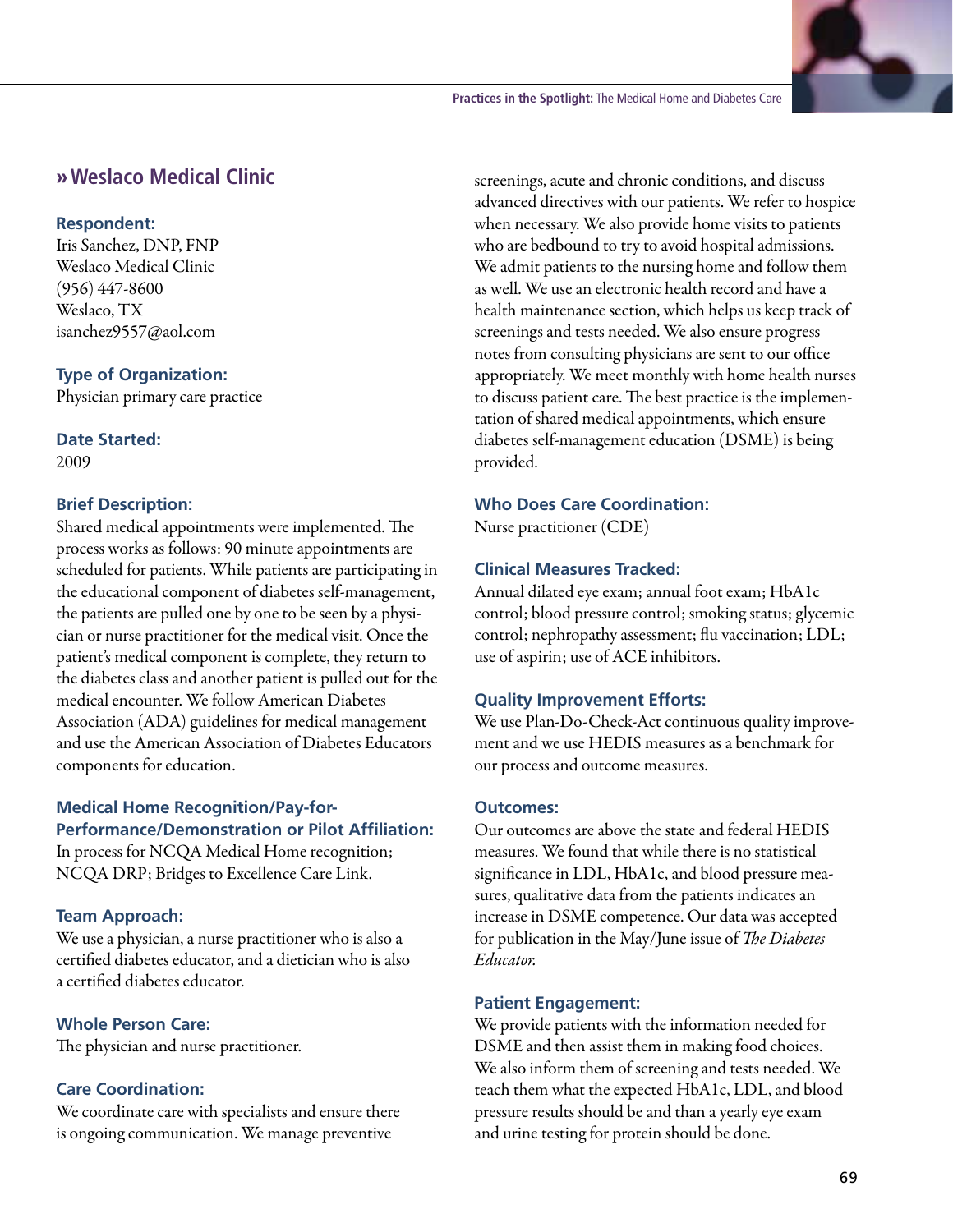#### Using Health IT for:

| Patient registry to identify and track patients                              |           |
|------------------------------------------------------------------------------|-----------|
| Clinical decision support                                                    |           |
| Performance measurement                                                      |           |
| Patient education                                                            |           |
| Patient self-management                                                      |           |
| Enhanced access for appointments, email visits,<br>etc.                      |           |
| Care coordination with other members of the<br>care team within the practice |           |
| Care coordination with other providers outside<br>the practice               | $\sqrt{}$ |
| Tracking and reporting for pay-for-performance                               |           |
| Tracking and reporting for continuous quality<br>improvement                 | $\sqrt{}$ |
| Home monitoring (glucose levels, bp, weight,<br>etc.)                        |           |

#### **Top 3 Most Important Health IT Functions Used:**

- Patient registry
- ȅȅ Clinical decision support
- ȅȅ Health information exchange with other providers

#### **Access to Care:**

Shared medical appointments

# **»Westminster Medical Clinic**

#### **Respondent:**

R. Scott Hammond, MD Westminster Medical Clinic (303) 428-7449 Westminster, CO shammond@evcohs.com

#### **Type of Organization:**

Physician primary care practice

**Date Started:**  2003

### **Brief Description:**

We have integrated evidence-based disease management guidelines at point-of-care through a team approach and provide self-management engagement through group visits. Quality and performance measures are reviewed monthly through registry queries to provide population management. Team care involves advance utilization of medical assistants through standing orders to ensure timely labs, immunizations, and foot and retinal exams. Templates assist providers in providing comprehensive care during the visit. Monthly group visits provide self-management skills for interested patients. Population management ensures continuous improvement on quality measures.

**Medical Home Recognition/Pay-for-Performance/Demonstration or Pilot Affiliation:** NCQA-recognized Level 3 Medical Home; NCQA DRP; Bridges to Excellence Care Link

#### **Team Approach:**

Primary care physician assigned to manage patients' diabetes care; medical assistant reviews the patient chart prior to their planned visit to ensure evidence-based guidelines are met. She is prepared for the visit to complete necessary tests, immunizations or referrals. The provider conducts the visit and sends the follow-up plan to the medical assistant (MA) to place in a tickler system to recall the patient or perform future tests. Population management is conducted with a PCMH project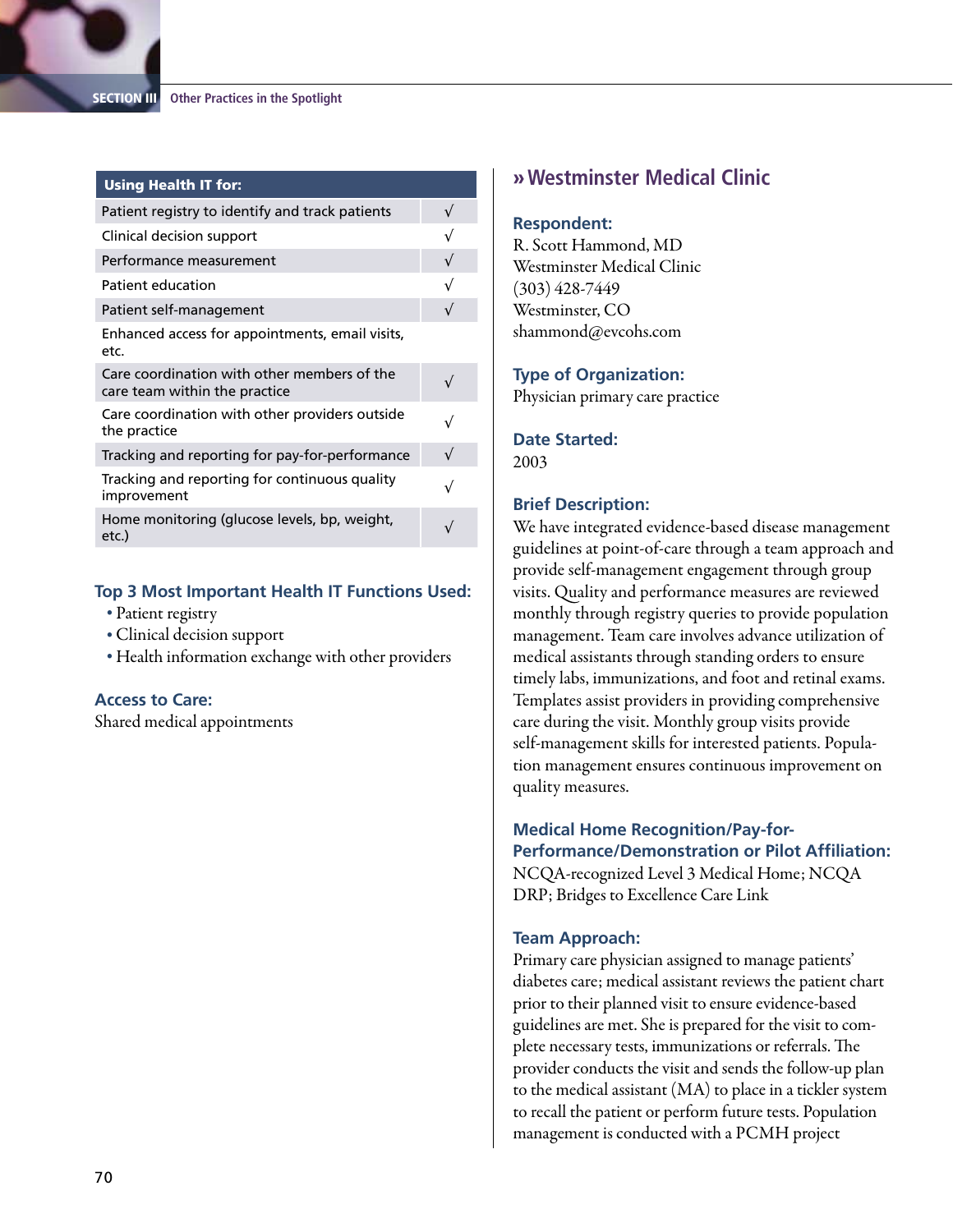

#### **Whole Person Care:**

We developed a community resource list of services for all our patients.

#### **Care Coordination:**

Our RN has adopted duties as a care coordinator as outlined in a job description with specific policies and protocols to follow. Our practice has a medical neighborhood agreement that outlines mutual responsibility and accountability with our specialists. We developed a system to exchange information with our hospital to ensure medical records follow our patients and we receive records after discharge. We call our patients within 48 hours after discharged to reconcile medications, create a care plan and schedule follow-up appointments.

#### **Who Does Care Coordination:**

We are a small practice and cross-train; population management (PCMH project manager), care coordinator, navigator (RN), social worker, navigator, educator (MA) diabetes educator (physician assistant).

#### **Clinical Measures Tracked:**

Annual dilated eye exam; annual foot exam; HbA1c control; blood pressure control; smoking status; glycemic control; nephropathy assessment; flu vaccination; frequency of diabetes self-management education or training.

### **Quality Improvement Efforts:**

We select a measure to work on each month. We have reduced our HbA1c > 9% from 26% to 12% over the last 12 months. We increased aspirin use from 14% to 75%. We increased smoking cessation counseling from 9% to 49%.

#### **Outcomes:**

257 disease management patients–Dec 2010 Percentage of patients with current HbA1c/LDL = 95%/93%

Percentage patients with nephropathy screening/tobacco use query =  $87\%/100\%$ Percentage patients with  $BP < 130/90 = 49\%$ Percentage patients with HbA1c >9% = 12% Percentage of patients with LDL < 100 = 68% Percentage of patients prescribed a statin = 72%

#### **Patient Engagement:**

We have integrated motivational interviewing techniques and use patient education tools to identify and strategize self-improvement goals.

| <b>Using Health IT for:</b>                                                  |            |
|------------------------------------------------------------------------------|------------|
| Patient registry to identify and track patients                              |            |
| Clinical decision support                                                    |            |
| Performance measurement                                                      | $\sqrt{ }$ |
| Patient education                                                            |            |
| Patient self-management                                                      |            |
| Enhanced access for appointments, email visits, etc.                         |            |
| Care coordination with other members of the care<br>team within the practice |            |
| Care coordination with other providers outside the<br>practice               |            |
| Tracking and reporting for pay-for-performance                               |            |
| Tracking and reporting for continuous quality<br>improvement                 |            |
| Home monitoring (glucose levels, bp, weight, etc.)                           |            |

#### **Top 3 Most Important Health IT Functions Used:**

- Patient registry
- ȅȅ Provider performance reporting
- ȅȅ Home monitoring of blood pressure, weight, etc.

#### **Access to Care:**

Open scheduling; expanded hours; patient portal; email access to provider; shared medical appointments.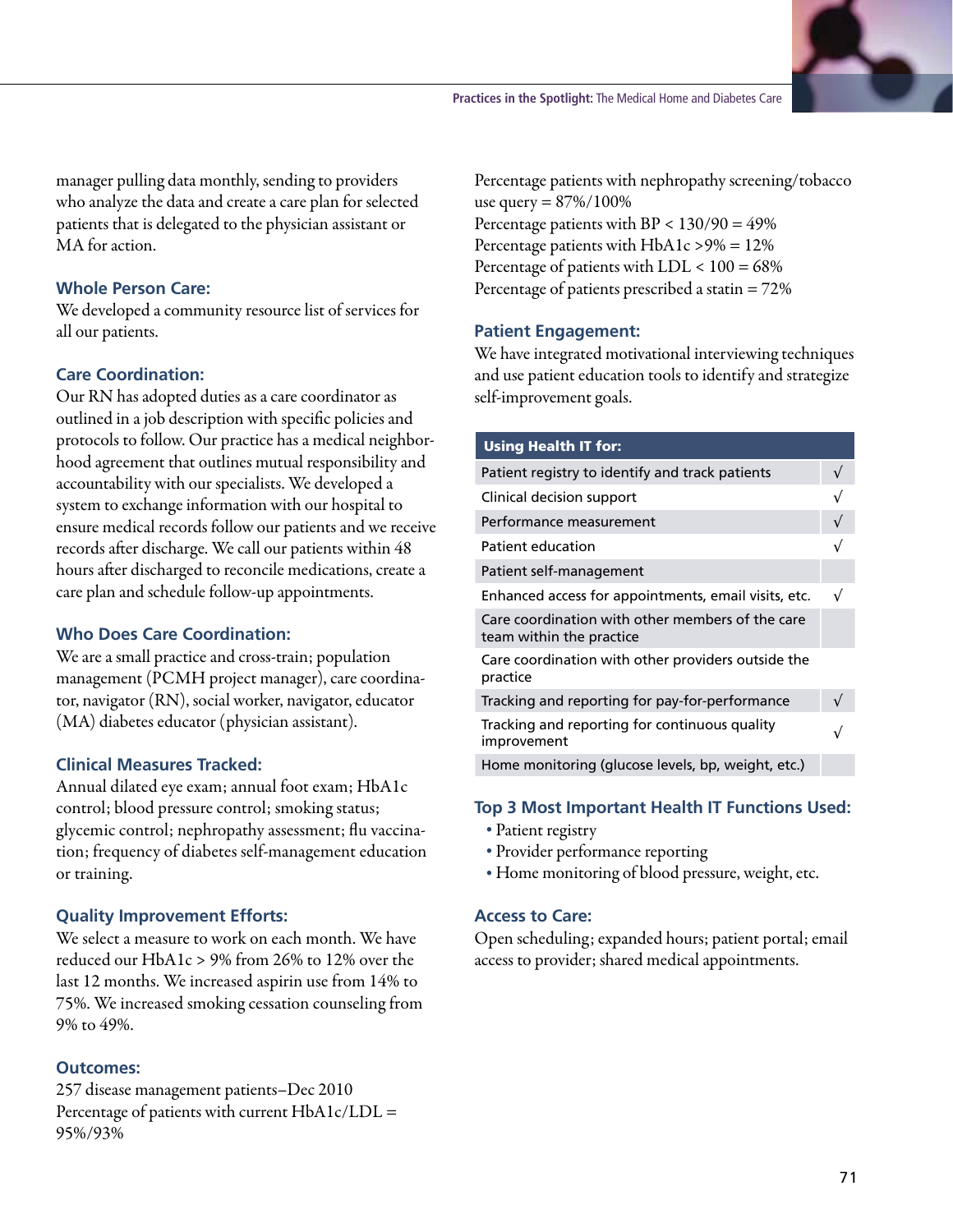Crosswalk of the Joint Principles of the Patient-Centered Medical Home Appendix A | Crosswalk of the John Principles of the Patient-Centered Medical Home<br>with Nationally-Recognized Quality Measurement Sets for Diabetes Care

# **»Joint Principles of the PCMH**

*Personal physician*—each patient has an ongoing relationship with a personal physician trained to provide first contact, continuous and comprehensive care.

*Physician directed medical practice*—the personal physician leads a team of individuals at the practice level who collectively take responsibility for the ongoing care of patients.

*Whole person orientation*—the personal physician is responsible for providing for all the patient's health care needs or taking responsibility for appropriately arranging care with other qualified professionals. This includes care for all stages of life: acute care, chronic care, preventive services and end of life care.

*Care is coordinated and/or integrated* across all elements of the complex health care system (e.g., subspecialty care, hospitals, home health agencies, nursing homes) and the patient's community (e.g., family, public and private community-based services). Care is facilitated by registries, information technology, health information exchange and other means to ensure patients receive the indicated care when and where they need and want it, in a culturally and linguistically appropriate manner.

*Quality and safety* are hallmarks of the medical home:

ȅȅ Practices advocate for their patients to support the attainment of optimal, patient-centered outcomes that are defined by a care planning process driven by a compassionate, robust partnership between physicians, patients and the patient's family.

ȅȅ Evidence-based medicine and clinical decisionsupport tools guide decision making.

ȅȅ Physicians in the practice accept accountability for continuous quality improvement through voluntary engagement in performance measurement and improvement.

#### Center for Disease Control Diabetes Quality Improvement Project Accountability Measures:

- HbA1c testing and levels
- Lipid testing and low-density lipoprotein (LDL) level
- Blood pressure levels
- Nephropathy assessment
- Eye exam
- Foot exam

#### NCQA 2009 Diabetes recognition program adult measures

| <b>Clinical Measures</b>                                      | <b>Criteria</b>                  |
|---------------------------------------------------------------|----------------------------------|
| <b>HbA1c Poor Control</b><br>$> 9.0\%$                        | $\leq$ 15% of patients in sample |
| HbA1c Control $> 8.0\%$                                       | 60% of patients in sample        |
| HbA1c Control $>$ 7.0%                                        | 40% of patients in sample        |
| <b>Blood Pressure Control</b><br>> 140/90 mm Hq*              | $\leq$ 35% of patients in sample |
| <b>Blood Pressure Control</b><br>< 130/80 mm Hg               | 25% of patients in sample        |
| Eye Examination                                               | 60% of patients in sample        |
| Smoking Status and<br><b>Cessation Advice or</b><br>Treatment | 80% of patients in sample        |
| LDL Control $\geq$ 130 mg/dl*                                 | $\leq$ 37% of patients in sample |
| LDL Control < 100 mg/dl                                       | 36% of patients in sample        |
| <b>Nephropathy Assessment</b>                                 | 80% of patients in sample        |
| <b>Foot Examination</b>                                       | 80% of patients in sample        |

*\*Denotes poor control*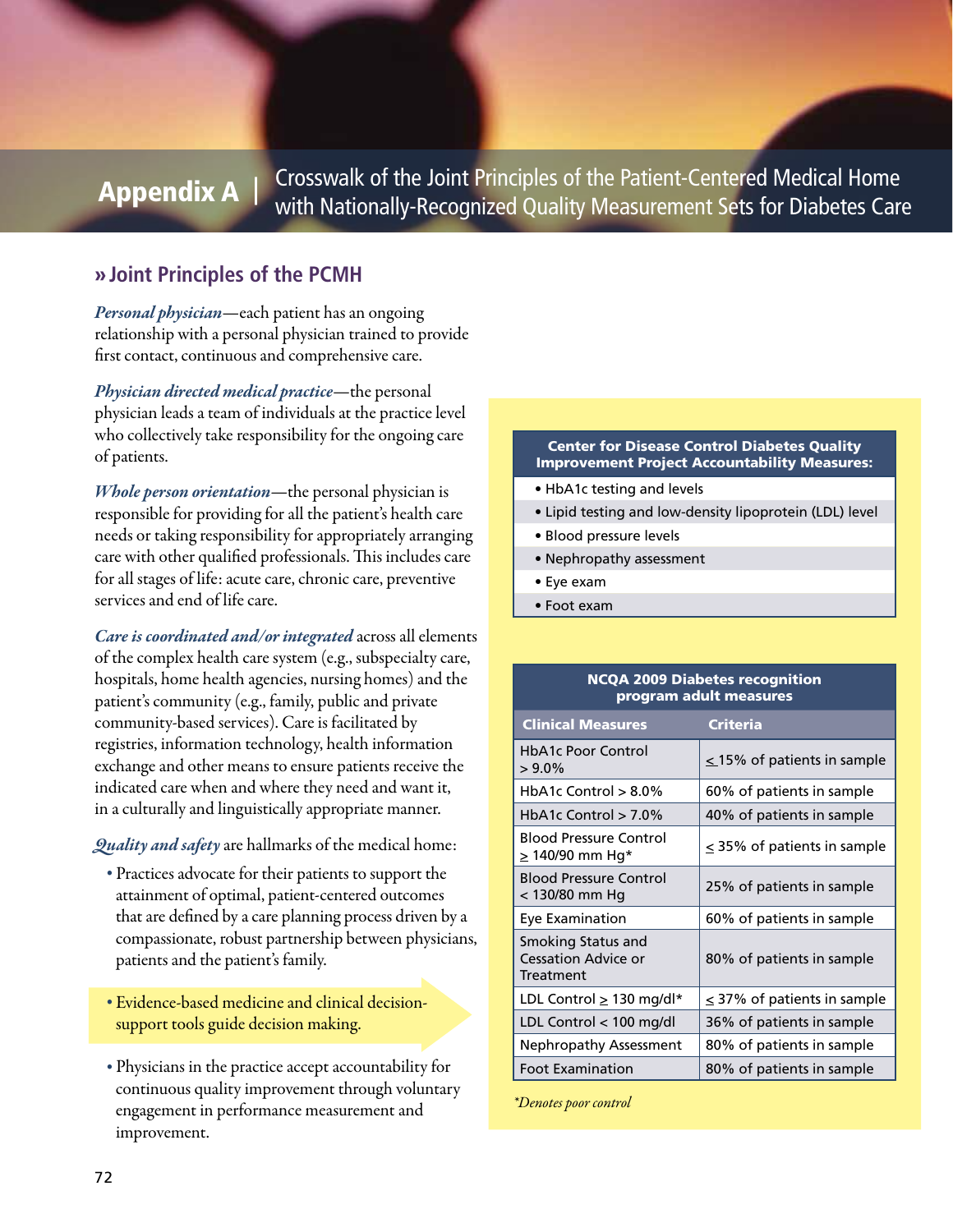

- Patients actively participate in decision-making and feedback is sought to ensure patients' expectations are being met.
- Information technology is utilized appropriately to support optimal patient care, performance measurement, patient education and enhanced communication.

- ȅȅ Practices go through a voluntary recognition process by an appropriate non-governmental entity to demonstrate they have the capabilities to provide patient-centered services consistent with the medical home model.
- ȅȅ Patients and families participate in quality improvement activities at the practice level.

*Enhanced access* to care is available through systems such as open scheduling, expanded hours and new options for communication between patients, their personal physician and practice staff.

*Payment* appropriately recognizes the added value provided to patients who have a patient centered medical home. The payment structure should be based on the following framework:

- It should reflect the value of physician and nonphysician staff patient-centered care management work that falls outside of the face-to-face visit.
- ȅȅ It should pay for services associated with coordination of care both within a given practice and between consultants, ancillary providers and community resources.

#### Health IT Functionalities to Support Diabetes Care<sup>70</sup>

Ability to collect, store, manage and exchange relevant personal health information

Ability of providers, patients and other members of a person's health team to communicate among themselves and in the process of care delivery

Ability to collect, store, measure and report on the processes and outcomes of individual and population performance and quality of care

Ability of providers and their practices to engage in decision support for evidence-based treatments and tests

Ability of consumers and patients to be informed and literate about their health and medical conditions and appropriately self-mange with monitoring and coaching from providers

- NCQA's Diabetes Recognition Program
- State-Sponsored Diabetes Quality Programs
- Other nationally-recognized clinical diabetes excellence programs

70 "Meaningful Connections: A resource guide for using health IT to support the patient centered medical home." PCPCC, 2009. (http://www.pcpcc.net/content/meaningful-connections)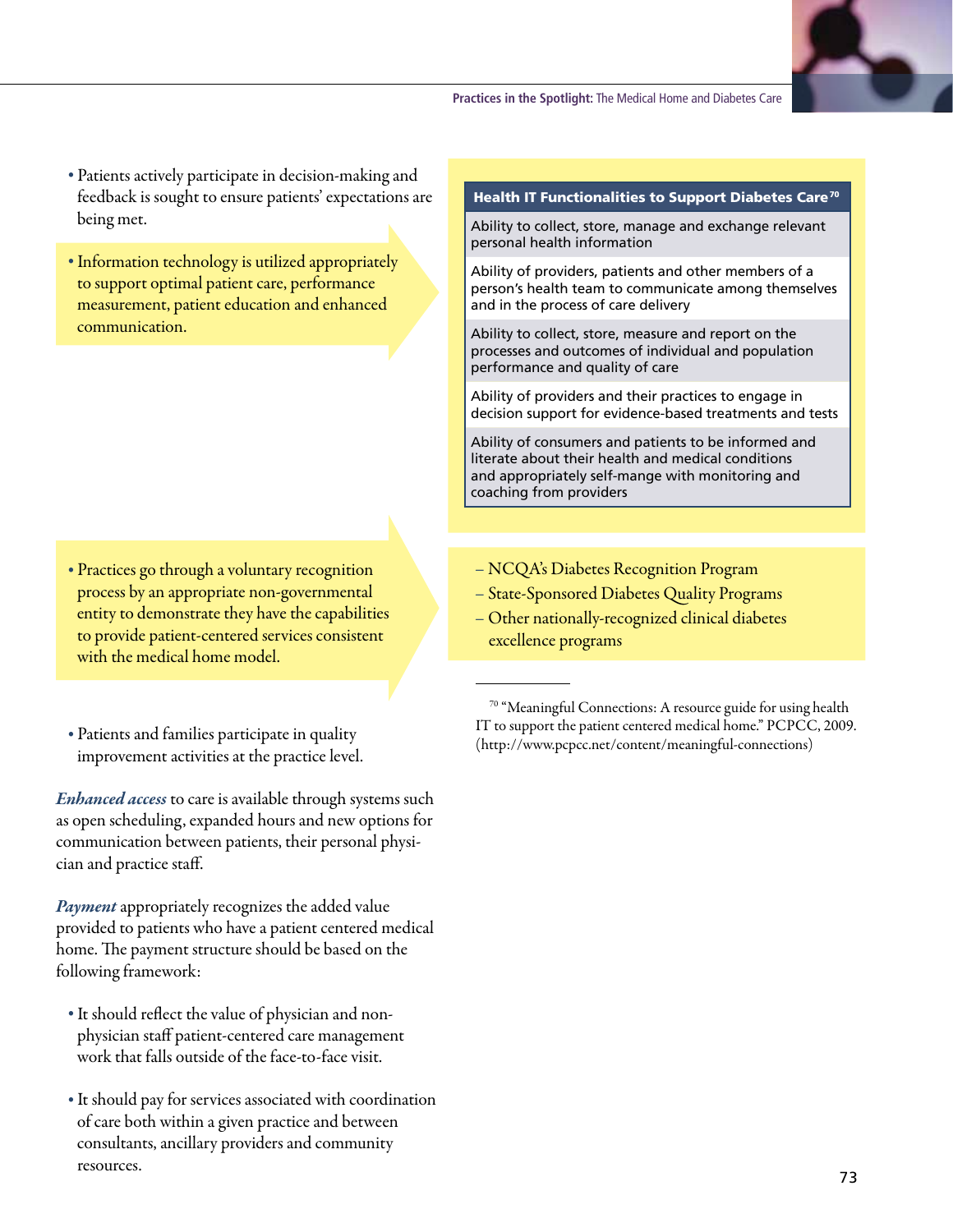- ȅȅ It should support adoption and use of health information technology for quality improvement.
- ȅȅ It should support provision of enhanced communication access such as secure e-mail and telephone consultation.
- ȅȅ It should recognize the value of physician work associated with remote monitoring of clinical data using technology.
- ȅȅ It should allow for separate fee-for-service payments for face-to-face visits. (Payments for care management services that fall outside of the face-to-face visit, as described above, should not result in a reduction in the payments for face-to-face visits.)
- ȅȅ It should recognize case mix differences in the patient population being treated within the practice.
- ȅȅ It should allow physicians to share in savings from reduced hospitalizations associated with physicianguided care management in the office setting.
- ȅȅ It should allow for additional payments for achieving measurable and continuous quality improvements.
- Bridges to Excellence Diabetes Care Link
- Large health insurance P4P programs
- Other pay-for-performance demonstration and state and regional pilot programs in the field.